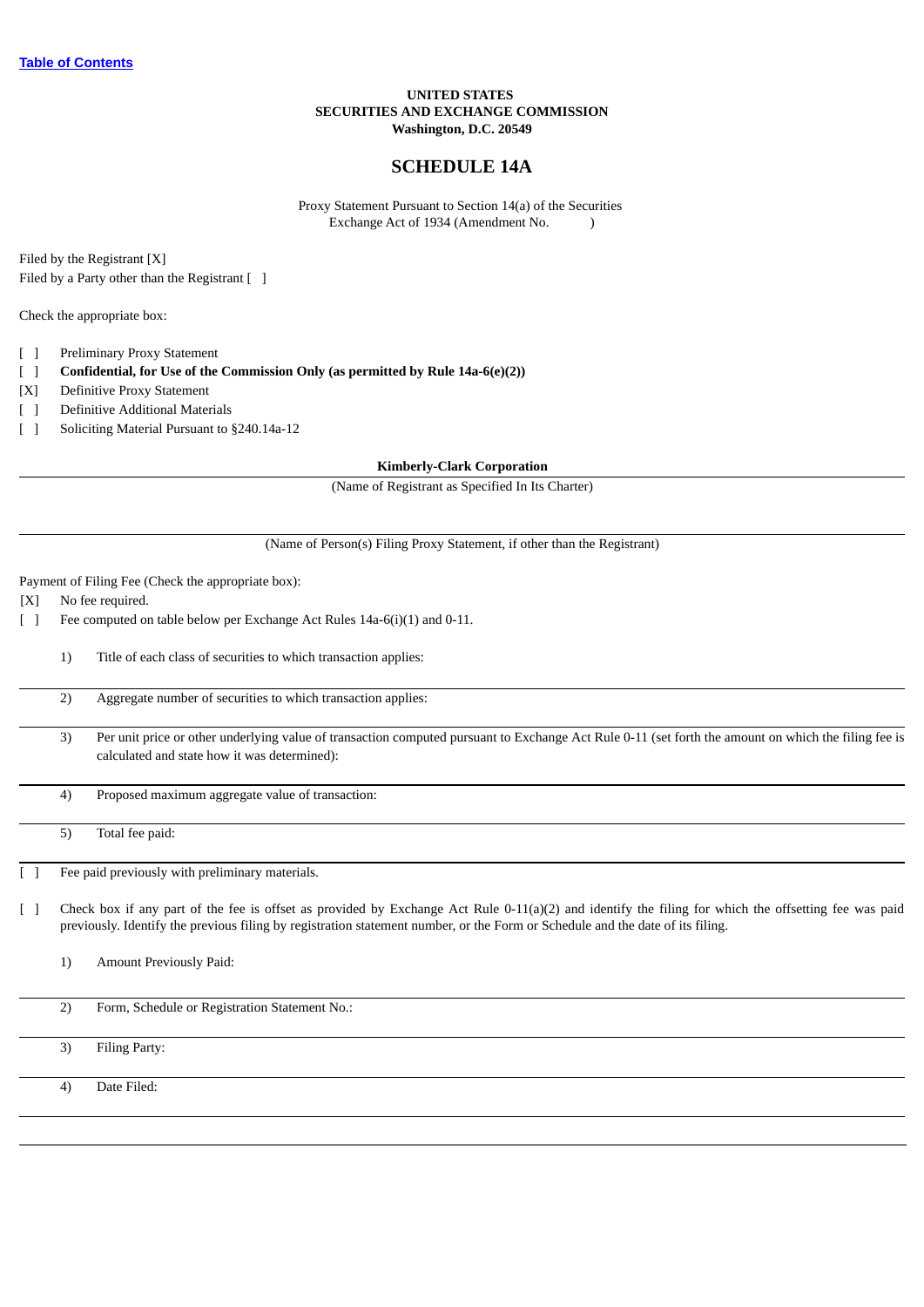

## **Proxy Statement For 2017 Annual Meeting of Stockholders**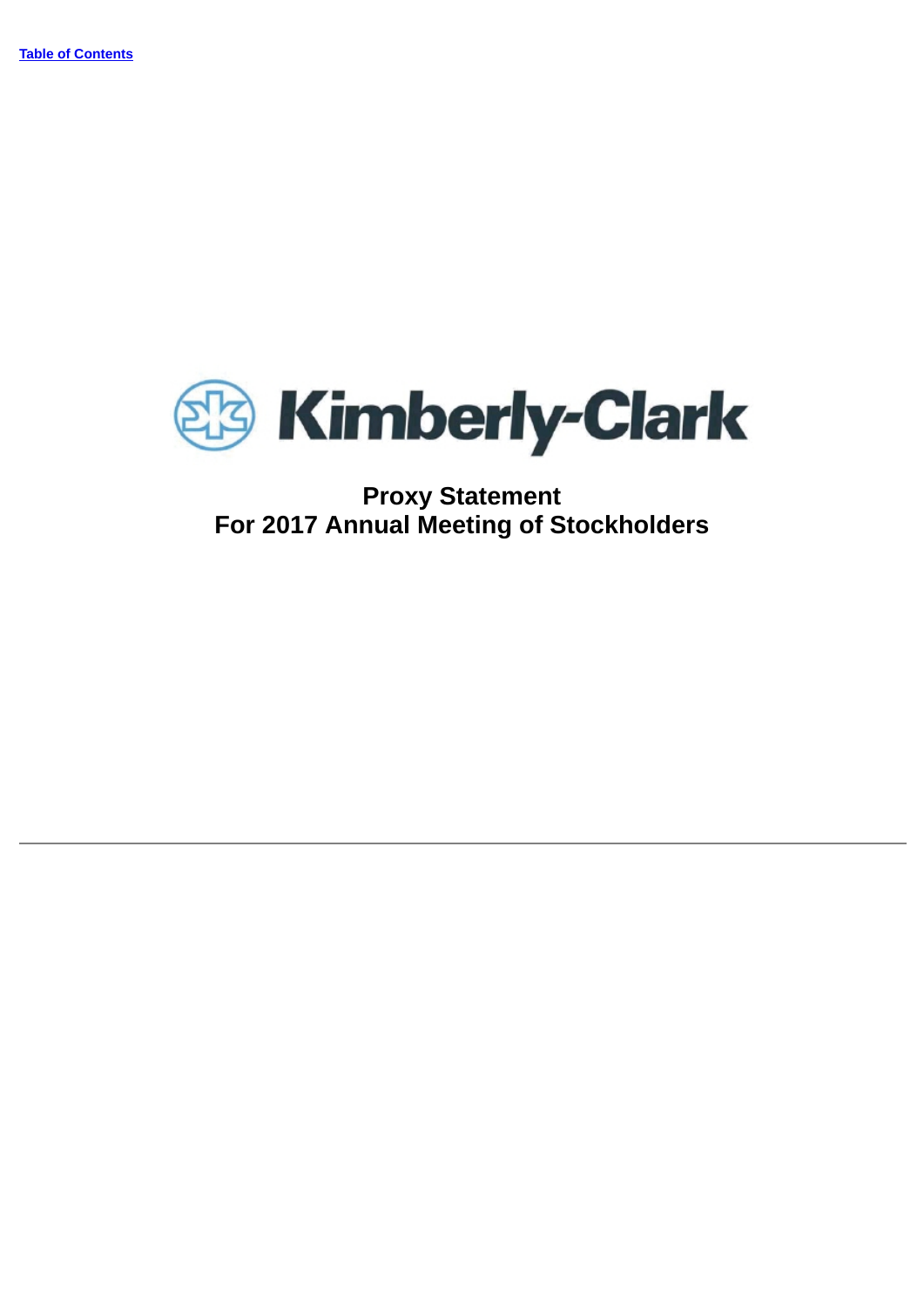February 27, 2017

**Thomas J. Falk** Chairman of the Board and Chief Executive Officer

FELLOW STOCKHOLDERS:

It is my pleasure to invite you to the Annual Meeting of Stockholders of Kimberly-Clark Corporation. The meeting will be held on Thursday, April 20, 2017, at 9:30 a.m. at the Four Seasons Resort and Club, which is located at 4150 North MacArthur Boulevard, Irving, Texas.

At the Annual Meeting, stockholders will be asked to elect thirteen directors for a one-year term, ratify the selection of Kimberly-Clark's independent auditors, approve the compensation for our named executive officers, and approve the frequency of future stockholder votes on our named executive officers' compensation. These matters are fully described in the accompanying Notice of Annual Meeting and proxy statement.

Your vote is important. Regardless of whether you plan to attend the meeting, I urge you to vote your shares as soon as possible. You may vote using the proxy form by completing, signing, and dating it, then returning it by mail. Also, most of our stockholders can submit their vote by telephone or through the Internet. If telephone or Internet voting is available to you, instructions will be included on your proxy form. Additional information about voting your shares is included in the proxy statement.

Sincerely,

though-el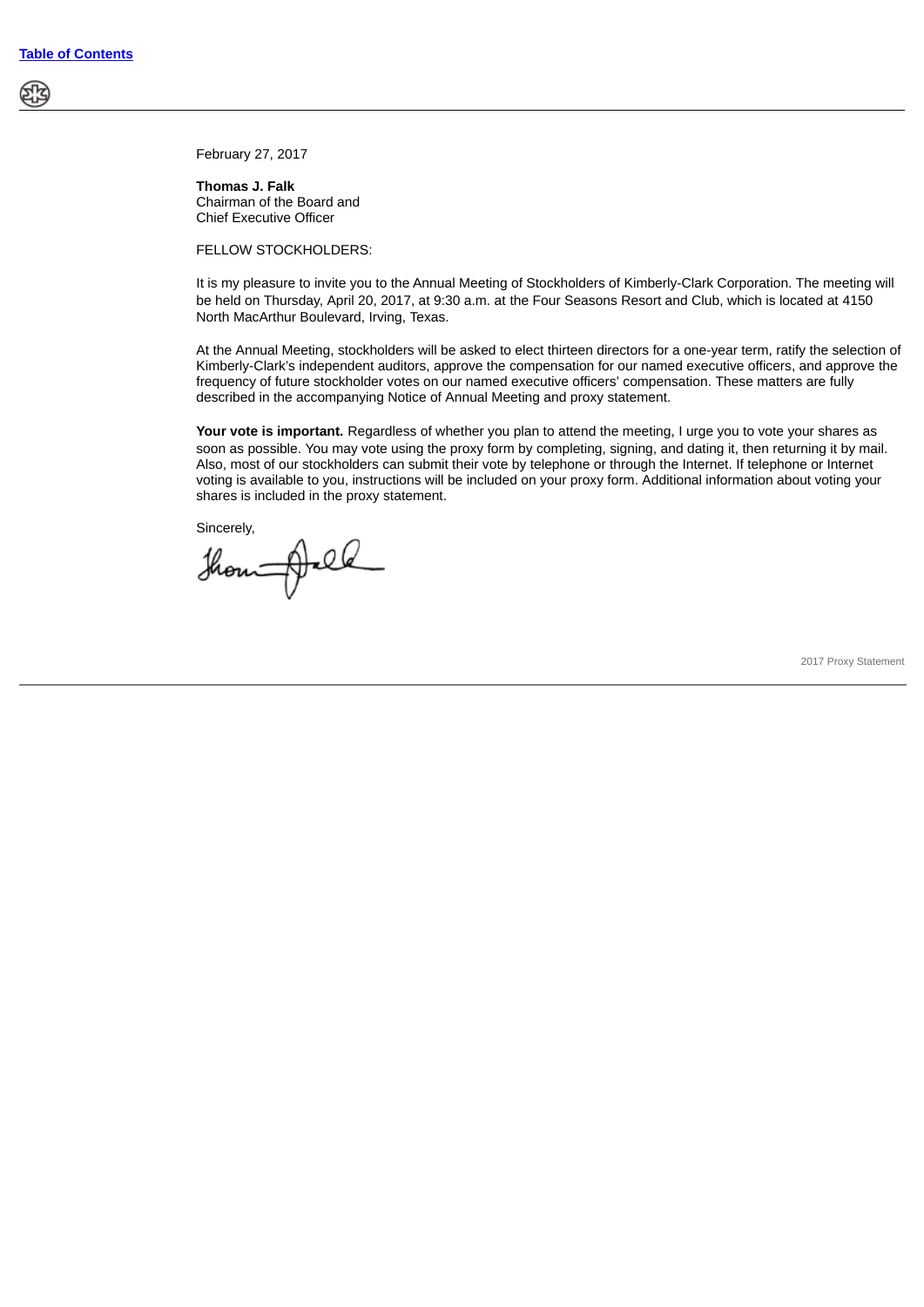# Notice of Annual Meeting of Stockholders

TO BE HELD **April 20, 2017**

AT **Four Seasons Resort and Club 4150 North MacArthur Boulevard, Irving,Texas**

The Annual Meeting of Stockholders of Kimberly-Clark Corporation will be held at the Four Seasons Resort and Club, which is located at 4150 North MacArthur Boulevard, Irving, Texas, on Thursday, April 20, 2017, at 9:30 a.m. for the following purposes:

- 1. To elect as directors the thirteen nominees named in the accompanying proxy statement;
- 2. To ratify the selection of Deloitte & Touche LLP as our independent auditors for 2017;
- 3. To approve the compensation for our named executive officers in an advisory vote; and
- 4. To approve the frequency of future stockholder votes on our named executive officers' compensation in an advisory vote.

Stockholders also will take action upon any other business that may properly come before the meeting.

Stockholders of record at the close of business on February 21, 2017 are entitled to notice of and to vote at the meeting or any adjournments.

It is important that your shares be represented at the meeting. I urge you to vote promptly by using the Internet or telephone or by signing, dating and returning your proxy form.

The accompanying proxy statement also is being used to solicit voting instructions for shares of Kimberly-Clark common stock that are held by the trustees of our employee benefit and stock purchase plans for the benefit of the participants in the plans. It is important that participants in the plans indicate their preferences by using the Internet or telephone or by signing, dating and returning the voting instruction card, which is enclosed with the proxy statement, in the business reply envelope provided.

To attend in person, please register by following the instructions on page 10.

February 27, 2017 **By Order of the Board of Directors.** 



Jeffrey P. Melucci Vice President – Senior Deputy General Counsel and Corporate Secretary

**Important Notice Regarding the Availability of Proxy Materials for the Stockholder Meeting to be Held on April 20, 2017**

**The Proxy Statement and proxy card, as well as our Annual Report on Form 10-K for the year ended December 31, 2016, are available at http://www.kimberly-clark.com/investors.**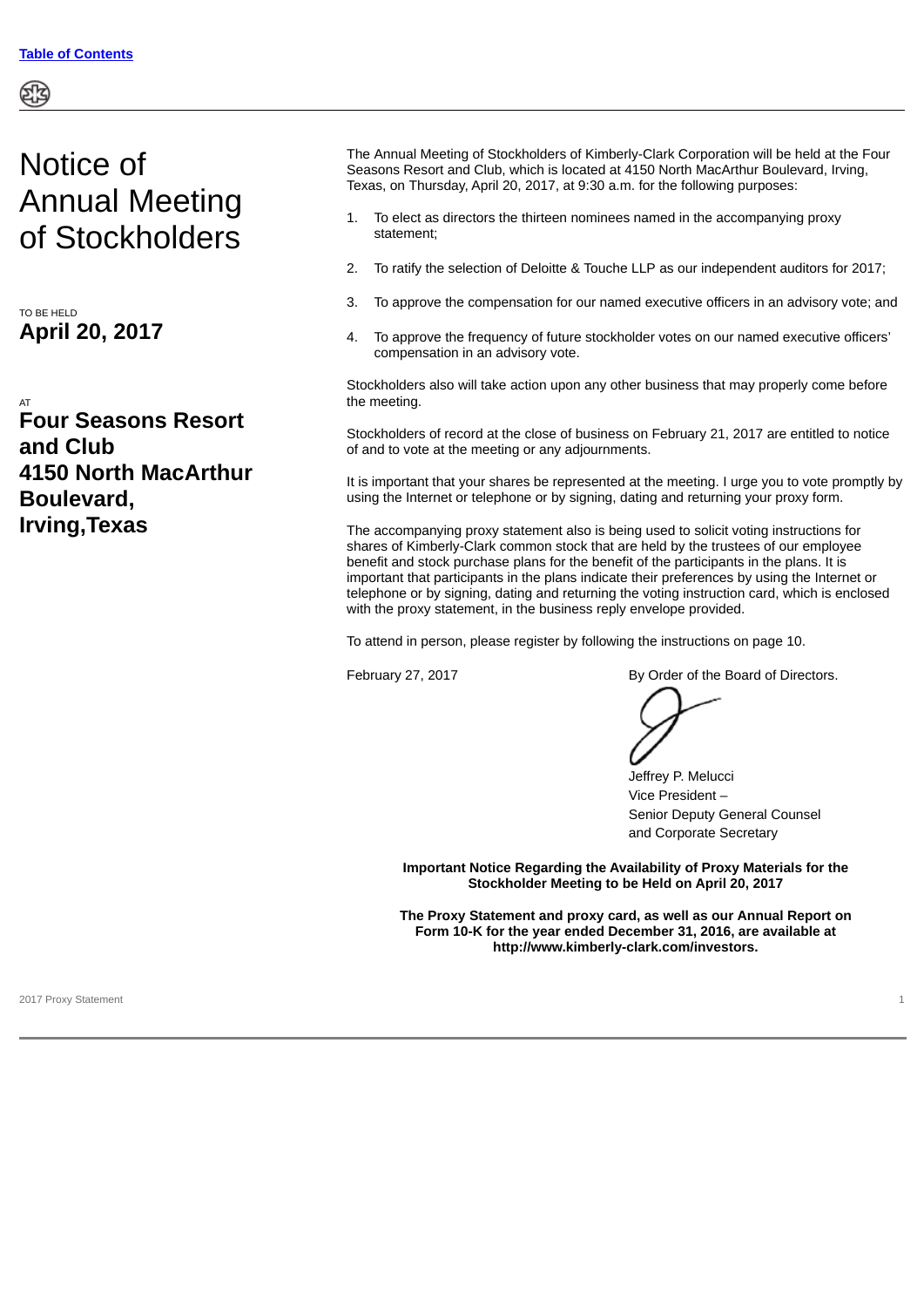# <span id="page-4-0"></span>Table of Contents

- **[4](#page-6-0) Proxy [Summary](#page-6-0)**
- **[Information](#page-10-0) About Our Annual Meeting**
- [How We Provide Proxy Materials](#page-10-1)
- **[Who May Vote](#page-10-2)**
- [How To Vote](#page-10-3)
- [How to Revoke or Change Your Vote](#page-11-0)
- [Votes Required](#page-11-1)
- [How Abstentions will be Counted](#page-11-2)
- [Effect of Not Instructing Your Broker](#page-12-0)
- [Direct Stock Purchase and Dividend Reinvestment Plan](#page-12-1)
- [Employee Benefit Plans](#page-12-2)
- [Attending the Annual Meeting](#page-12-3)
- [Costs of Solicitation](#page-12-4)
- **Corporate [Governance](#page-13-0)**
- [Board Leadership Structure](#page-13-1)
- [Director Independence](#page-14-0)
- [Board Meetings](#page-14-1)
- [Board Committees](#page-15-0)
- [Compensation Committee Interlocks and Insider Participation](#page-19-0)
- [Stockholder Rights](#page-19-1)
- [Communicating With Directors; Stockholder Engagement Policy](#page-20-0)
- [Investor Outreach](#page-20-1)
- [Sustainability](#page-20-2)
- [Other Corporate Governance Policies and Practices](#page-21-0)
- **Proposal 1. Election of [Directors](#page-23-0)**
- [Process for Director Elections](#page-23-1)
- [Process and Criteria for Nominating Directors](#page-23-2)
- [Committee Review of Attributes of Current Directors](#page-25-0)
- [Diversity of Directors](#page-25-1)
- [The Nominees](#page-25-2)
- [Director Compensation](#page-32-0)
- [2016 Outside Director Compensation](#page-33-0)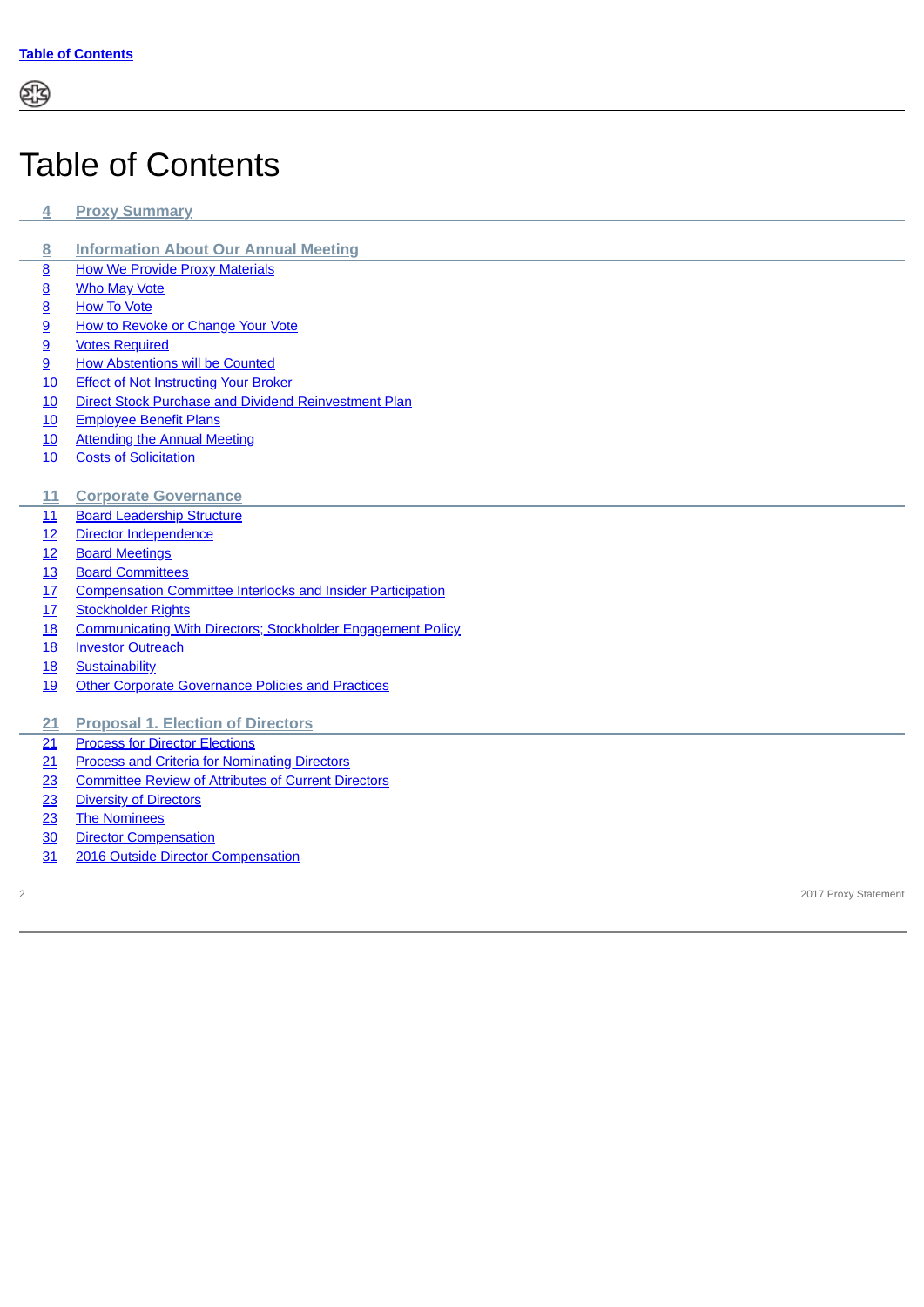| <u>34</u>       | <b>Proposal 2. Ratification of Auditors</b>                                                   |
|-----------------|-----------------------------------------------------------------------------------------------|
| 35              | <b>Principal Accounting Firm Fees</b>                                                         |
| 35              | <b>Audit Committee Approval of Audit and Non-Audit Services</b>                               |
| $\frac{36}{5}$  | <b>Audit Committee Report</b>                                                                 |
| 37              | <b>Proposal 3. Advisory Vote to Approve Named Executive Officer Compensation</b>              |
| <u>38</u>       | <b>Compensation Discussion and Analysis</b>                                                   |
| $\frac{38}{5}$  | 2016 Compensation Highlights                                                                  |
| 41              | <b>Executive Compensation Objectives and Policies</b>                                         |
| 43              | <b>Components of Our Executive Compensation Program</b>                                       |
| <u>44</u>       | <b>Setting Annual Compensation</b>                                                            |
| 46              | <b>Executive Compensation for 2016</b>                                                        |
| 55              | <b>Benefits and Other Compensation</b>                                                        |
| 56              | <b>Executive Compensation for 2017</b>                                                        |
| 59              | <b>Additional Information About Our Compensation Practices</b>                                |
| 62              | <b>Management Development and Compensation Committee Report</b>                               |
| 63              | <b>Analysis of Compensation-Related Risks</b>                                                 |
|                 |                                                                                               |
| 64              | <b>Compensation Tables</b>                                                                    |
| 64              | <b>Summary Compensation</b>                                                                   |
| 68              | <b>Grants of Plan-Based Awards</b>                                                            |
| <u>69</u>       | Discussion of Summary Compensation and Plan-Based Awards Tables                               |
| <u>70</u>       | <b>Outstanding Equity Awards</b>                                                              |
| 72              | <b>Option Exercises and Stock Vested</b>                                                      |
| $\overline{72}$ | <b>Pension Benefits</b>                                                                       |
| $\frac{75}{2}$  | <b>Nonqualified Deferred Compensation</b>                                                     |
| <u>78</u>       | Potential Payments on Termination or Change of Control                                        |
| 84              | <b>Equity Compensation Plan Information</b>                                                   |
| 85              | Proposal 4. Advisory Vote on the Frequency of Future Advisory Votes on Executive Compensation |
| 86              | <b>Other Information</b>                                                                      |
| 86              | <b>Security Ownership Information</b>                                                         |
| 88              | Section 16(a) Beneficial Ownership Reporting Compliance                                       |
| 88              | <b>Transactions with Related Persons</b>                                                      |
| 89              | <b>Stockholders Sharing the Same Household</b>                                                |
| 89              | Stockholder Proposals for Inclusion in Next Year's Proxy Statement                            |
| 89              | Stockholder Director Nominees for Inclusion in Next Year's Proxy Statement                    |
| 90              | Stockholder Director Nominees Not Included in Next Year's Proxy Statement                     |
| 90              | Other Stockholder Proposals Not Included in Next Year's Proxy Statement                       |
| 91              | <b>Other Matters to be Presented at the Annual Meeting</b>                                    |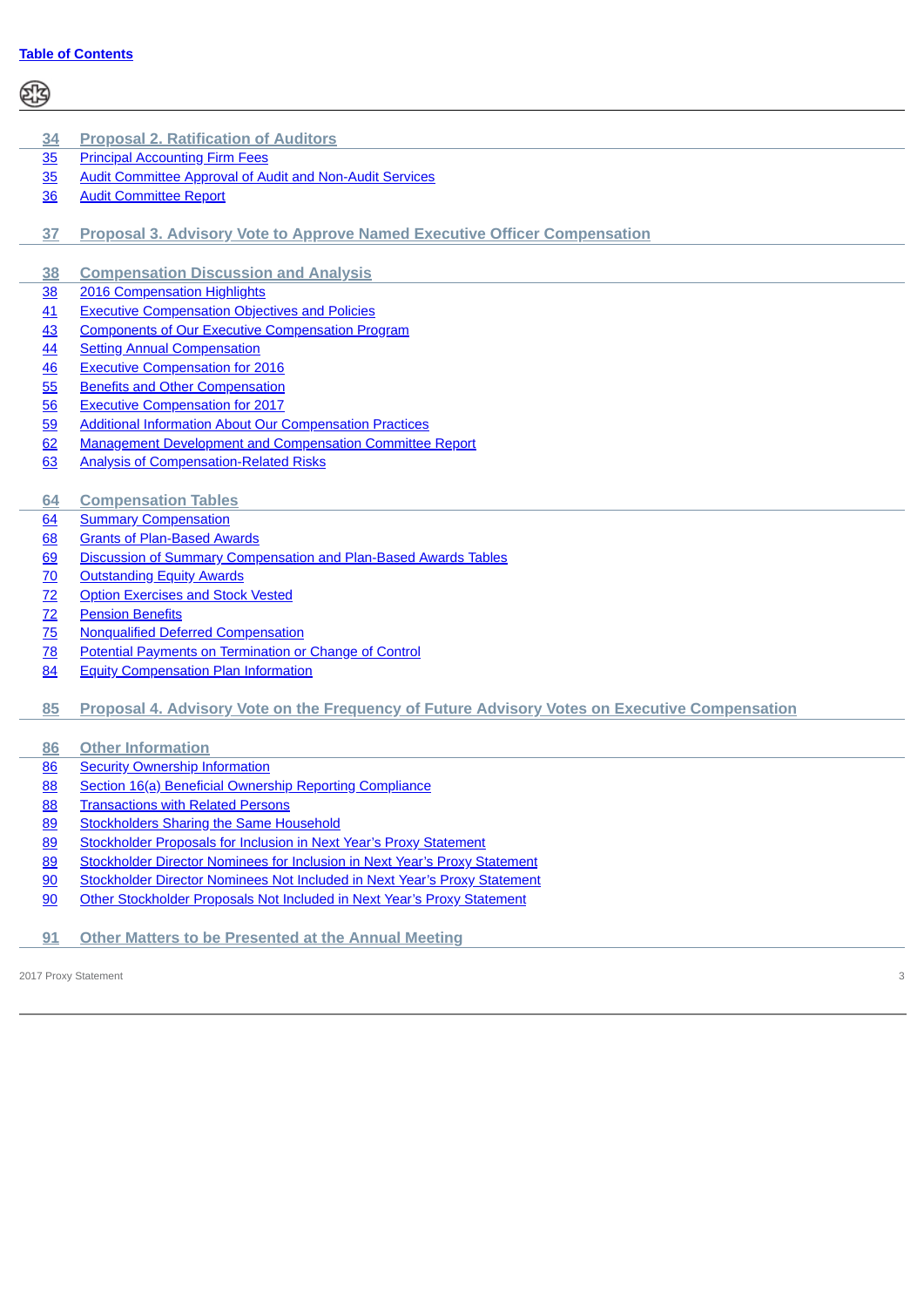

# <span id="page-6-0"></span>Proxy Summary

*This section contains only selected information. Stockholders should review the entire Proxy Statement before casting their votes.*

### **Matters for Stockholder Voting**

| Proposal                        | <b>Description</b>                                                          | <b>Board voting</b><br>recommendation |
|---------------------------------|-----------------------------------------------------------------------------|---------------------------------------|
| 1 Election of directors         | Election of 13 directors to serve for a one-year term                       | FOR all nominees                      |
| 2 Ratification of auditors      | Approval of the Audit Committee's selection of Deloitte & Touche LLP as     | <b>FOR</b>                            |
|                                 | Kimberly-Clark's independent auditor for 2017                               |                                       |
| 3 Say-on-pay                    | Advisory approval of our named executive officers' compensation             | <b>FOR</b>                            |
| 4 Frequency of say-on-pay votes | Advisory approval of the frequency of future stockholder votes on our named | <b>ONE YEAR</b>                       |
|                                 | executive officers' compensation                                            |                                       |

### **2016 Performance and Compensation Highlights**

The Management Development and Compensation Committee of our Board concluded that Kimberly-Clark's management delivered financial performance in 2016 that was slightly above target from an overall perspective, as reflected in the financial metrics of our annual incentive program.

| <b>Performance Measures</b> | 2016 Results    | 2016 Target     |
|-----------------------------|-----------------|-----------------|
| Net sales                   | \$18.20 billion | \$18.20 billion |
| Adjusted EPS                | \$6.03          | \$6.05          |
| Adjusted OPROS improvement  | $+110$ bps      | $+70$ bps       |

*Adjusted EPS is adjusted earnings per share and Adjusted OPROS is adjusted operating profit return on sales. For details on how these measures are adjusted, see "Compensation Discussion and Analysis - Executive Compensation for 2016, 2016 Performance Goals, Performance Assessments and Payouts."*

Based on this performance, the Committee approved annual cash incentives for 2016 slightly above the target amount, including an annual incentive payout for our Chief Executive Officer of 109 percent.



The chart at left shows the Total Shareholder Return for Kimberly-Clark, our Executive Compensation Peer Group (taken as a whole) and the S&P 500 for the previous five years, which reflects the value returned to our stockholders.

4 2017 Proxy Statement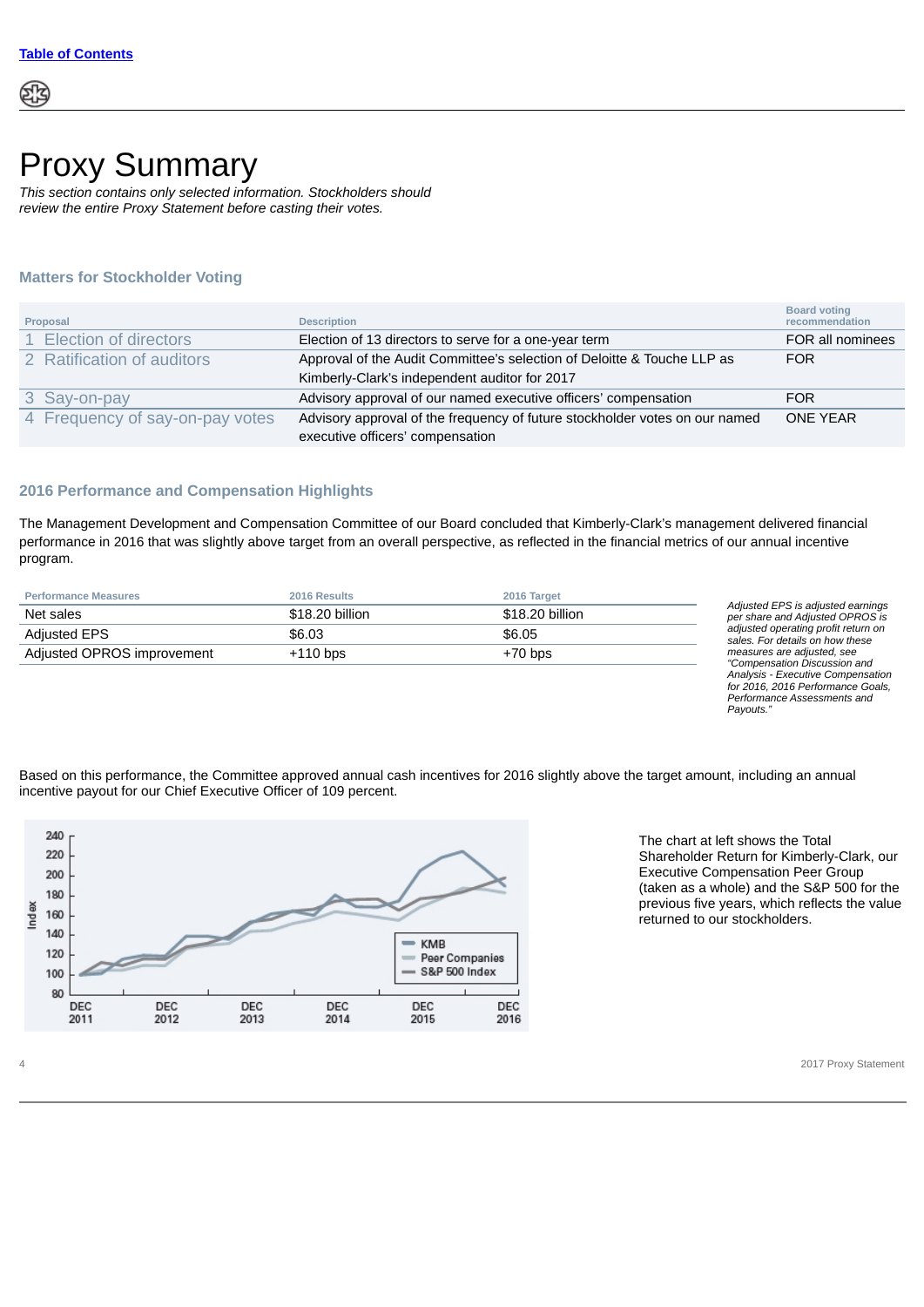### **Corporate Governance**

In 2016, we took the following new governance actions:

- ► added Christa S. Quarles, Chief Executive Officer of OpenTable, to our Board of Directors,
- ► elected Michael D. Hsu to the role of President and Chief Operating Officer as part of a long-term succession planning process, and appointed Mr. Hsu to our Board of Directors,
- ► adopted outside board service limits providing that our non-employee directors may not serve on more than five public company boards (including Kimberly-Clark's board) and members of our Audit Committee may not serve on the audit committees of more than three public companies (including Kimberly-Clark's), and
- ► adopted a board succession planning policy which formalizes the Board's commitment to reviewing the composition of the Board and refreshing the Board as appropriate.

The Corporate Governance section beginning on page 11 describes our governance framework, which includes the following:

| <b>Our Corporate Governance Profile</b>               |                                                                  |
|-------------------------------------------------------|------------------------------------------------------------------|
| Independent Lead Director                             | Stockholders Have Right to Call Special Meetings                 |
| Independent Board Committees                          | Proxy Access Rights                                              |
| Annual Board and Committee Evaluations                | Stockholder Engagement Policy and Robust Outreach Program        |
| <b>Annually Elected Directors</b>                     | Anti-Hedging and Pledging Policy                                 |
| Independent Directors Meet Without Management Present | Stock Ownership Guidelines for Directors and Executive Officers  |
| Robust Succession Planning and Risk Oversight         | Outside Director Restricted Stock Unit Awards Not Paid Out Until |
|                                                       | Retirement                                                       |
| Majority Voting in Director Elections                 | Code of Conduct for Directors, Officers and Employees            |
|                                                       |                                                                  |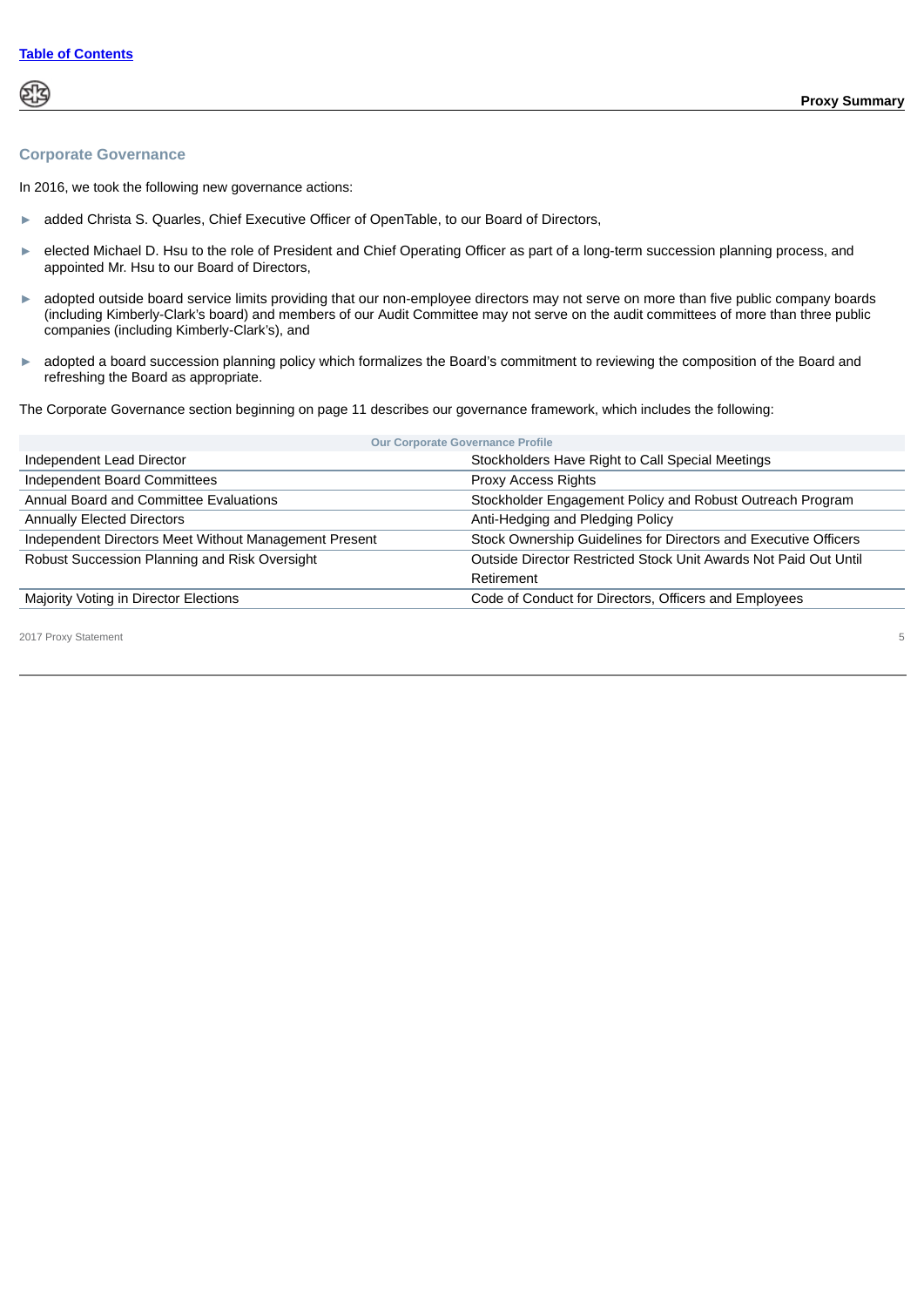### **Our Board Nominees**

Listed below are Kimberly-Clark's Board nominees. We believe they collectively possess the necessary experience and attributes to effectively guide our company and reflect the diversity of our global consumers.

| <b>Name</b><br><b>Main Occupation</b> | <b>Committee</b><br>Roles* | Independent          | <b>Experience Highlights</b>                                                    |
|---------------------------------------|----------------------------|----------------------|---------------------------------------------------------------------------------|
| <b>Thomas J. Falk</b>                 | EC                         |                      | Meets NYSE financial literacy requirements; background in accounting<br>ь       |
| Chairman of the Board                 |                            |                      | Leadership experience as a CEO<br>ь                                             |
| and CEO                               |                            |                      | Industry knowledge                                                              |
| Kimberly-Clark Corporation            |                            |                      | International experience                                                        |
|                                       |                            |                      | Marketing, compensation, governance, and public company board experience<br>ь   |
| John F. Bergstrom                     | AC                         | $\checkmark$         | Audit Committee Financial Expert<br>Þ                                           |
| Chairman and CEO                      |                            |                      | Leadership experience as a CEO                                                  |
| <b>Bergstrom Corporation</b>          |                            |                      | Provides diversity of background/viewpoint                                      |
|                                       |                            |                      | Marketing, compensation, governance and public company board experience         |
| Abelardo E. Bru                       | <b>MDCC</b>                | $\checkmark$         | Meets NYSE financial literacy requirements<br>Þ                                 |
| Retired Vice Chairman                 | (Chair)                    |                      | Leadership experience as a CEO<br>ь                                             |
| PepsiCo, Inc.                         | EC                         |                      | Industry knowledge<br>٠                                                         |
|                                       |                            |                      | International experience<br>D                                                   |
|                                       |                            |                      | Provides diversity of background/viewpoint<br>ь                                 |
|                                       |                            |                      | Marketing, compensation, governance and public company board experience<br>ь    |
| <b>Robert W. Decherd</b>              | AC                         | $\checkmark$         | Audit Committee Financial Expert<br>Þ                                           |
| <b>Retired Vice Chairman</b>          |                            |                      | Leadership experience as a CEO                                                  |
| A.H. Belo Corporation                 |                            |                      | Provides diversity of background/viewpoint                                      |
|                                       |                            |                      | Marketing, compensation, governance and public company board experience<br>ь    |
| Fabian T. Garcia                      | <b>MDCC</b>                | $\checkmark$         | Meets NYSE financial literacy requirements<br>Þ                                 |
| President and CEO                     | <b>NCGC</b>                |                      | Leadership experience as a CEO<br>ь                                             |
| Revion, Inc.                          |                            |                      | Industry knowledge                                                              |
|                                       |                            |                      | International experience                                                        |
|                                       |                            |                      | Provides diversity of background/viewpoint                                      |
|                                       |                            |                      | Marketing, compensation, governance and public company board experience<br>Þ    |
| Michael D. Hsu                        |                            |                      | Meets NYSE financial literacy requirements<br>Þ                                 |
| President and COO                     |                            |                      | Operational leadership experience as a group president of a major business unit |
| Kimberly-Clark Corporation            |                            |                      | Industry knowledge                                                              |
|                                       |                            |                      | Provides diversity of background/viewpoint<br>ь                                 |
|                                       |                            |                      | Marketing experience<br>ь                                                       |
| Mae C. Jemison, M.D.                  | <b>MDCC</b>                | $\overline{1}$       | Meets NYSE financial literacy requirements<br>ь                                 |
| President                             | <b>NCGC</b>                |                      | Leadership experience with start-ups and non-profits                            |
| The Jemison Group                     |                            |                      | International experience<br>ь                                                   |
|                                       |                            |                      | Provides diversity of background/viewpoint                                      |
|                                       |                            |                      | Compensation, governance and public company board experience<br>ь               |
| James M. Jenness                      | EC (Chair)                 | $\checkmark$         | Meets NYSE financial literacy requirements<br>ь                                 |
| Retired Chairman of the Board and CEO |                            | Independent          | Leadership experience as a CEO<br>ь                                             |
| Kellogg Company                       |                            | <b>Lead Director</b> | Industry knowledge<br>ь                                                         |
|                                       |                            |                      | International experience                                                        |
|                                       |                            |                      | Marketing, compensation, governance and public company board experience<br>ь    |
|                                       |                            |                      |                                                                                 |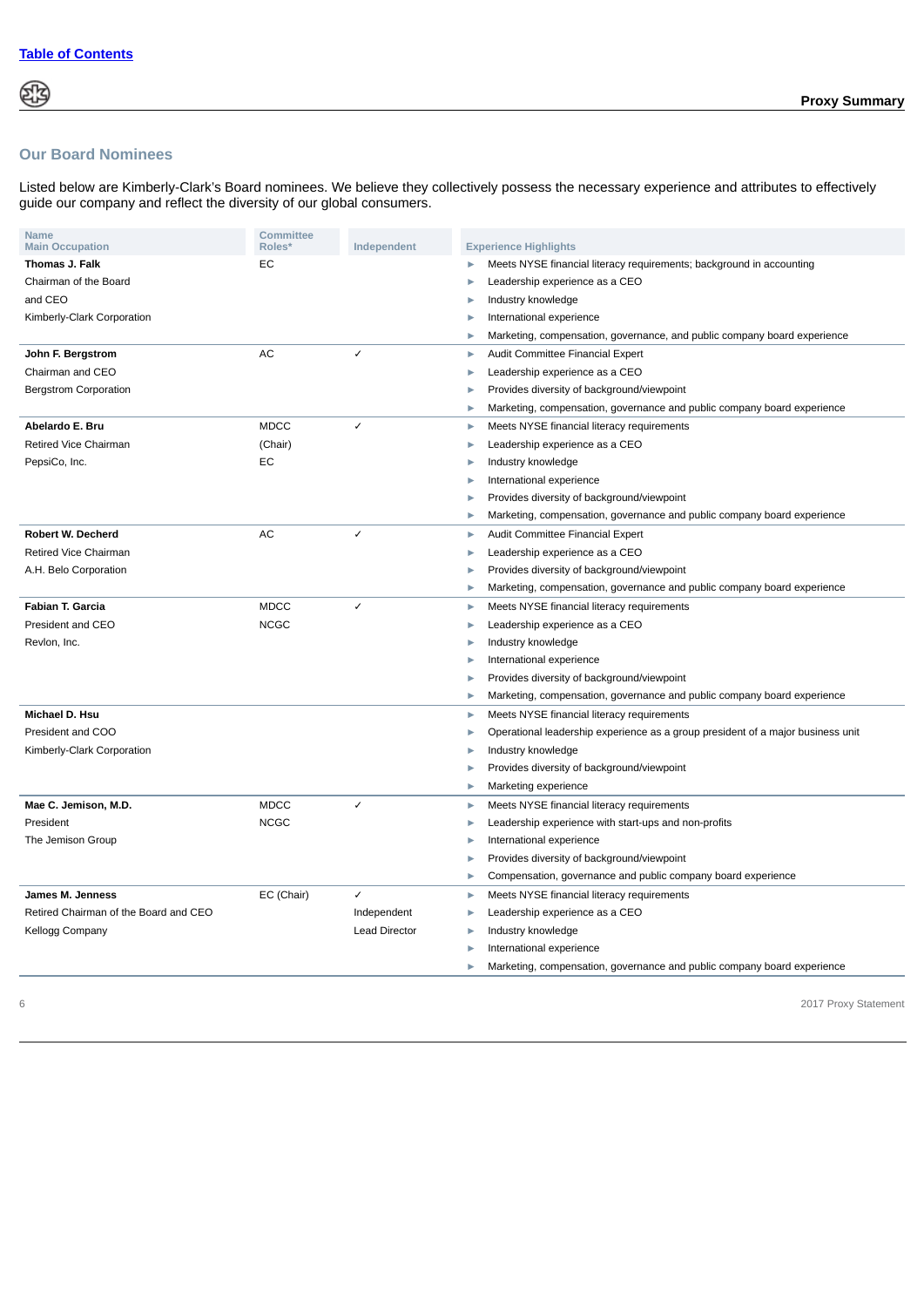## ෯

### **Proxy Summary**

| <b>Name</b><br><b>Main Occupation</b>                                              | Committee<br>Roles*          | Independent | <b>Experience Highlights</b>                                                                                                                                                                                                                         |
|------------------------------------------------------------------------------------|------------------------------|-------------|------------------------------------------------------------------------------------------------------------------------------------------------------------------------------------------------------------------------------------------------------|
| Nancy J. Karch<br><b>Retired Director</b><br>McKinsey & Co.                        | <b>NCGC</b><br>(Chair)<br>EС | ✔           | Meets NYSE financial literacy requirements; background in finance<br>Leadership experience as a Senior Executive<br>Industry knowledge<br>Provides diversity of background/viewpoint<br>Compensation, governance and public company board experience |
| Christa S. Quarles<br>CEO<br>OpenTable, Inc.                                       | <b>AC</b>                    | ✔           | Audit Committee Financial Expert<br>Leadership experience as a CEO<br>Provides diversity of background/viewpoint<br>Digital marketing and e-commerce experience                                                                                      |
| lan C. Read<br>Chairman of the Board and<br>CEO<br>Pfizer, Inc.                    | AC (Chair)<br>EC             | ✔           | Audit Committee Financial Expert<br>Þ<br>Leadership experience as a CEO<br>International experience<br>Provides diversity of background/viewpoint<br>Marketing, compensation, governance and public company board<br>experience                      |
| Marc J. Shapiro<br>Retired Vice Chairman.<br>JPMorgan Chase & Co.                  | <b>MDCC</b><br><b>NCGC</b>   |             | Meets NYSE financial literacy requirements; background in<br>banking/finance<br>Leadership experience as a CEO<br>Provides diversity of background/viewpoint<br>Compensation, governance and public company board experience                         |
| <b>Michael D. White</b><br>Former Chairman.<br>President and CEO<br><b>DIRECTV</b> | <b>AC</b>                    | ✔           | Audit Committee Financial Expert<br>ь<br>Leadership experience as a CEO<br>Provides diversity of background/viewpoint<br>Marketing, compensation, governance and public company board<br>experience<br>Digital marketing and e-commerce experience   |

*\* AC Audit Committee*

Í,

*\* EC Executive Committee*

*\* MDCC Management Development and Compensation Committee*

*\* NCGC Nominating and Corporate Governance Committee*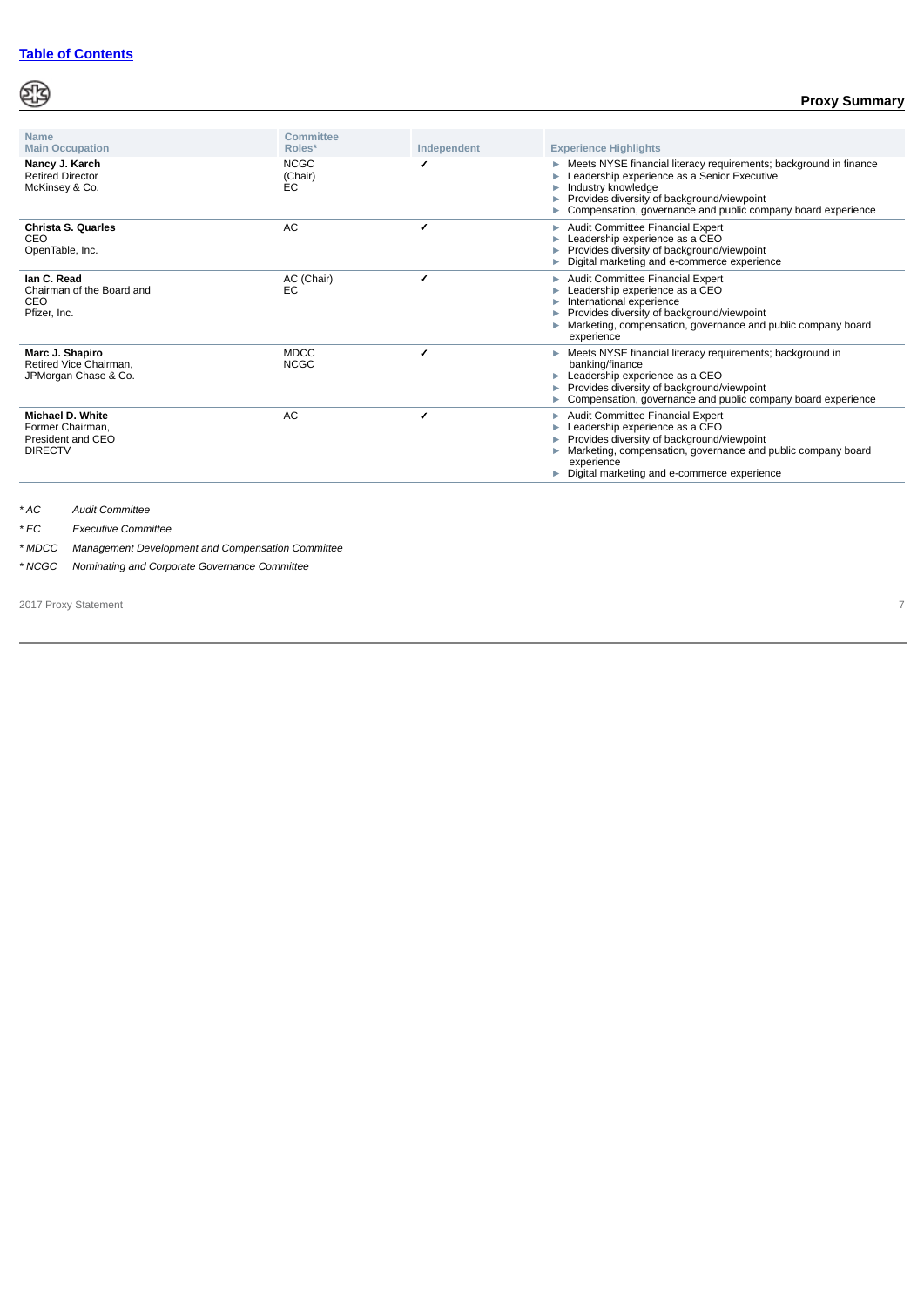# <span id="page-10-0"></span>Information About Our Annual Meeting

On behalf of the Board of Directors of Kimberly-Clark Corporation, we are soliciting your proxy for use at the 2017 Annual Meeting of Stockholders, to be held on April 20, 2017, at 9:30 a.m. at the Four Seasons Resort and Club, which is located at 4150 North MacArthur Boulevard, Irving, Texas.

<span id="page-10-3"></span><span id="page-10-2"></span><span id="page-10-1"></span>

| <b>How We</b><br><b>Provide Proxy</b><br><b>Materials</b> | We began providing our proxy statement and form of proxy to stockholders on February 27, 2017.<br>As Securities and Exchange Commission ("SEC") rules permit, we are making our proxy statement and our annual<br>report available to many of our stockholders via the Internet rather than by mail. This reduces printing and delivery<br>costs and supports our sustainability efforts. You may have received in the mail a "Notice of Electronic Availability"<br>explaining how to access this proxy statement and our annual report on the Internet and how to vote online. If you<br>received this Notice but would like to receive a paper copy of the proxy materials, you should follow the instructions<br>contained in the notice for requesting these materials.                                                                              |
|-----------------------------------------------------------|-----------------------------------------------------------------------------------------------------------------------------------------------------------------------------------------------------------------------------------------------------------------------------------------------------------------------------------------------------------------------------------------------------------------------------------------------------------------------------------------------------------------------------------------------------------------------------------------------------------------------------------------------------------------------------------------------------------------------------------------------------------------------------------------------------------------------------------------------------------|
| <b>Who May Vote</b>                                       | If you were a stockholder of record at the close of business on the record date of February 21, 2017, you are eligible<br>to vote at the meeting. Each share that you own entitles you to one vote.<br>As of the record date, 355,750,882 shares of our common stock were outstanding.                                                                                                                                                                                                                                                                                                                                                                                                                                                                                                                                                                    |
| <b>How To Vote</b>                                        | You may vote in person by attending the meeting, by using the Internet or telephone, or (if you received printed proxy<br>materials) by completing and returning a proxy form by mail. If telephone or Internet voting is available to you, see the<br>instructions on the notice of electronic availability or the proxy form and have the notice or proxy form available when<br>you access the Internet website or place your telephone call. To vote your proxy by mail, mark your vote on the proxy<br>form, then follow the instructions on the card.<br>Please note that if you received a notice of electronic availability as described above, you cannot vote your shares by<br>filling out and returning the notice. Instead, you should follow the instructions contained in the notice on how to vote<br>by using the Internet or telephone. |
| 8                                                         | 2017 Proxy Statement                                                                                                                                                                                                                                                                                                                                                                                                                                                                                                                                                                                                                                                                                                                                                                                                                                      |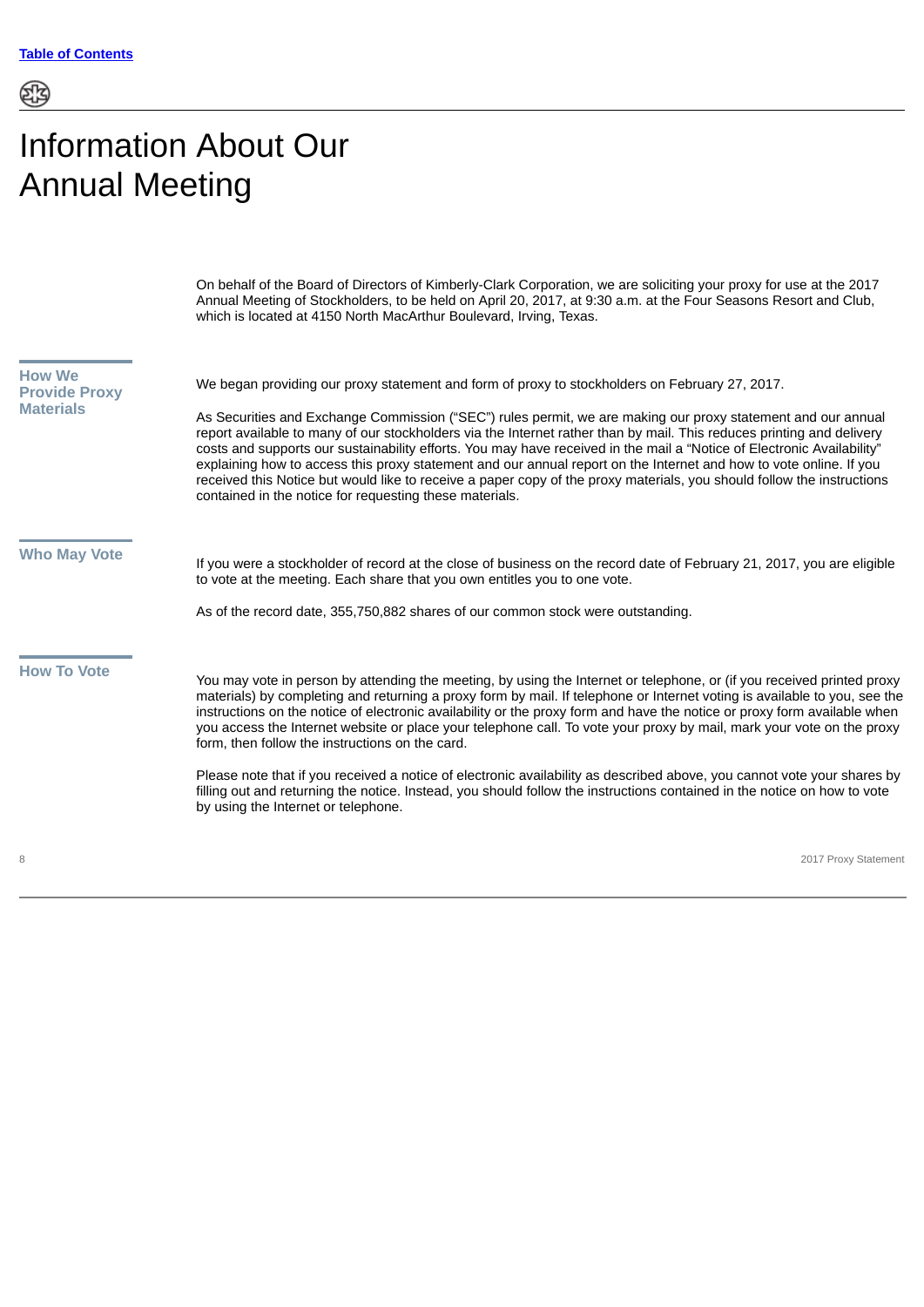<span id="page-11-2"></span><span id="page-11-1"></span><span id="page-11-0"></span>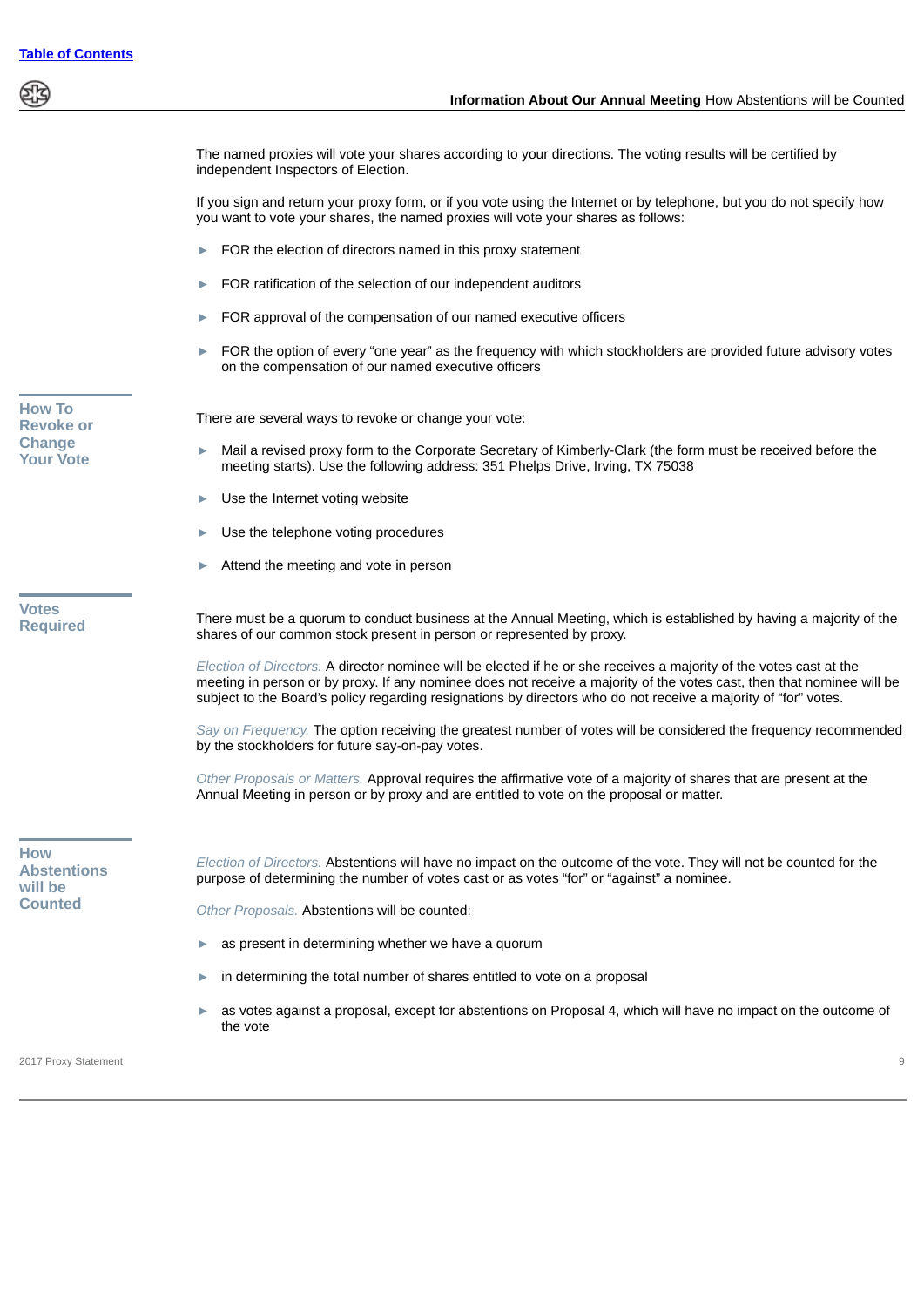<span id="page-12-4"></span><span id="page-12-3"></span><span id="page-12-2"></span><span id="page-12-1"></span><span id="page-12-0"></span>

|                                                                                                     | Information About Our Annual Meeting Costs of Solicitation                                                                                                                                                                                                                                                                                                                                                                                                                                                                                                                                                                                                                                                                                                                                     |
|-----------------------------------------------------------------------------------------------------|------------------------------------------------------------------------------------------------------------------------------------------------------------------------------------------------------------------------------------------------------------------------------------------------------------------------------------------------------------------------------------------------------------------------------------------------------------------------------------------------------------------------------------------------------------------------------------------------------------------------------------------------------------------------------------------------------------------------------------------------------------------------------------------------|
| <b>Effect of Not</b><br><b>Instructing</b><br><b>Your Broker</b>                                    | Routine Matters. If your shares are held through a broker and you do not instruct the broker on how to vote your<br>shares, your broker may choose to leave your shares unvoted or to vote your shares on routine matters. "Proposal 2.<br>Ratification of Auditors" is the only routine matter on the agenda at this year's Annual Meeting.<br>Non-Routine Matters. Without instructions, your broker cannot vote your shares on non-routine matters, resulting in<br>what are known as "broker non-votes." Broker non-votes will not be considered present or entitled to vote on non-<br>routine matters and will also not be counted for the purpose of determining the number of votes cast on these<br>proposals.                                                                        |
| <b>Direct Stock</b><br><b>Purchase and</b><br><b>Dividend</b><br><b>Reinvestment</b><br><b>Plan</b> | If you participate in our Direct Stock Purchase and Dividend Reinvestment Plan, you will receive a proxy form that<br>represents the number of full shares in your plan account plus any other shares registered in your name. There are<br>no special instructions for voting shares held in the plan; simply use the normal voting methods described in this<br>proxy statement.                                                                                                                                                                                                                                                                                                                                                                                                             |
| <b>Employee</b><br><b>Benefit Plans</b>                                                             | We are also sending or otherwise making this proxy statement and voting materials available to participants who hold<br>Kimberly-Clark stock through any of our employee benefit and stock purchase plans. The trustee of each plan will<br>vote whole shares of stock attributable to each participant's interest in the plans in accordance with the participant's<br>directions. If a participant gives no directions, the plan committee will direct the voting of his or her shares.                                                                                                                                                                                                                                                                                                      |
| <b>Attending</b><br>the Annual<br><b>Meeting</b>                                                    | If you are eligible to vote, you or a duly appointed representative may attend the Annual Meeting in person. If you do<br>plan to attend, we ask that you inform us electronically, by telephone, or by checking the appropriate box on your<br>proxy form. This will assist us with meeting preparations and help to expedite your admittance.<br>If your shares are not registered in your own name and you would like to attend the meeting, please ask the broker,<br>trust, bank or other nominee that holds your shares to provide you with written proof of your share ownership as of<br>the record date. This will enable you to gain admission to the meeting.<br>If you need directions to the meeting, please contact Stockholder Services by telephone at (972) 281-5317 or by e- |
| <b>Costs of</b><br><b>Solicitation</b>                                                              | mail at stockholders@kcc.com.<br>Kimberly-Clark will bear all costs of this proxy solicitation, including the cost of preparing, printing and delivering<br>materials, the cost of the proxy solicitation and the expenses of brokers, fiduciaries and other nominees who forward<br>proxy materials to stockholders. In addition to mail and electronic means, our employees may solicit proxies by<br>telephone or otherwise. We have retained D. F. King & Co., Inc. to aid in the solicitation at a cost of approximately<br>\$20,000 plus reimbursement of out-of-pocket expenses.                                                                                                                                                                                                        |
| 10                                                                                                  | 2017 Proxy Statement                                                                                                                                                                                                                                                                                                                                                                                                                                                                                                                                                                                                                                                                                                                                                                           |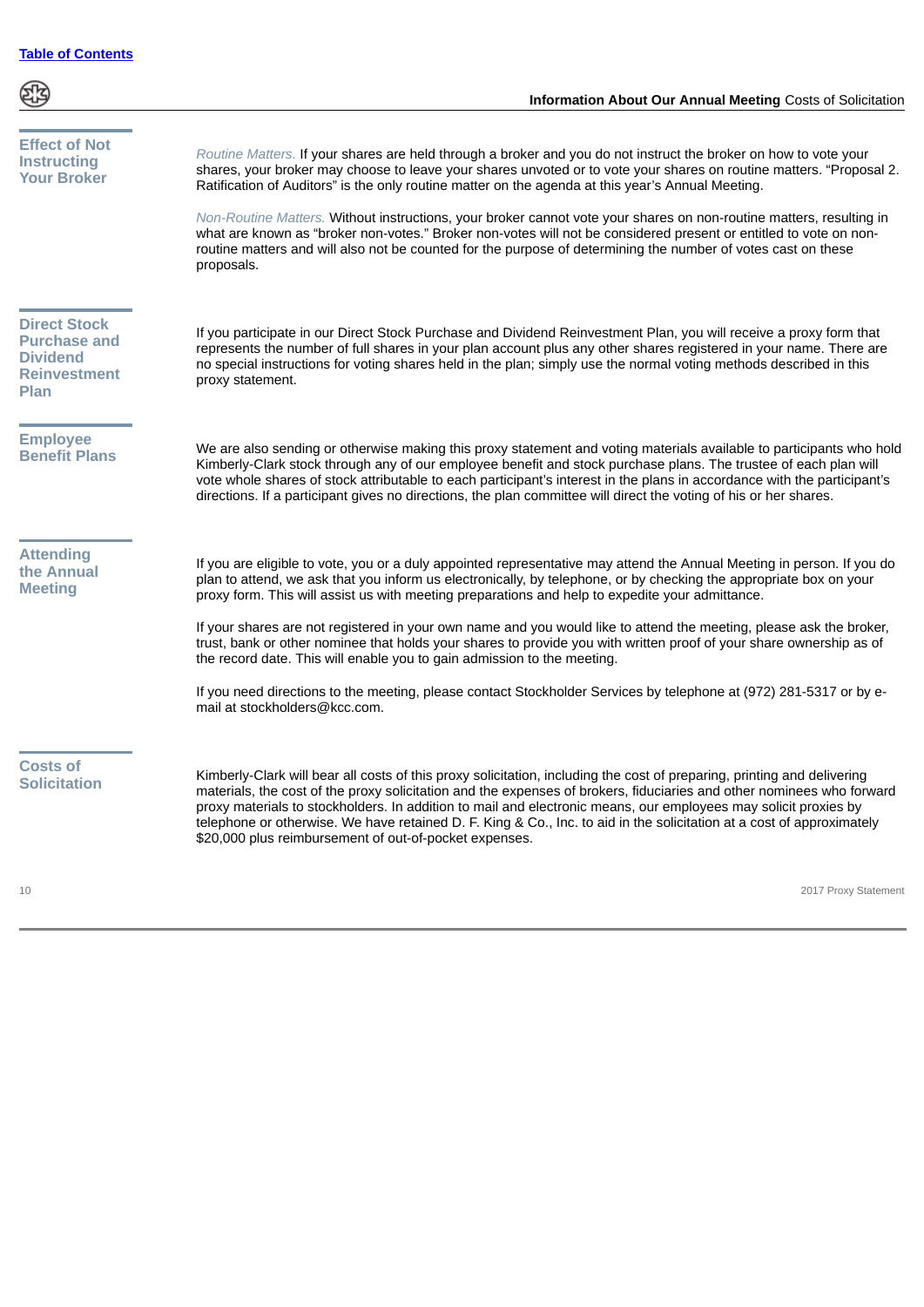# <span id="page-13-0"></span>Corporate Governance

Our governance structure and processes are based on a number of important governance documents including our Code of Conduct, Certificate of Incorporation, Corporate By-Laws, Corporate Governance Policies and our Board Committee Charters. These documents, which are available in the Investors section of our website at www.kimberlyclark.com, guide the Board and our management in the execution of their responsibilities.

Kimberly-Clark believes that there is a direct connection between good corporate governance and long-term, sustained business success, and we believe it is important to uphold sound governance practices. As such, the Board reviews its governance practices and documents on an ongoing basis, considering changing regulatory requirements, governance trends, and issues raised by our stockholders. After careful evaluation, we may periodically make changes to maintain or enhance current governance practices and promote stockholder value.

### <span id="page-13-1"></span>**Board Leadership Structure**

The Board has established a leadership structure that allocates responsibilities between our Chairman of the Board and Chief Executive Officer (CEO) and our Lead Director. The Board believes that this allocation provides for dynamic Board leadership while maintaining strong independence and oversight.

Consistent with this leadership structure, at least once a quarter our Lead Director, who is an independent director, chairs executive sessions of our non-management directors. Members of the company's senior management team do not attend these sessions.

### Chairman and Chief Executive Officer Positions

The Board's current view is that a combined Chairman and CEO position, coupled with a predominantly independent board and a proactive, independent Lead Director, promotes candid discourse and responsible corporate governance. Mr. Falk serves as Chairman of the Board and CEO. The Board believes Mr. Falk's thirty years of operational and management experience at Kimberly-Clark has demonstrated the leadership and vision necessary to lead the Board and Kimberly-Clark. Accordingly, Mr. Falk continues to serve in this combined role at the pleasure of the Board without an employment contract.

#### Lead Director

Mr. Jenness served as independent Lead Director in 2016. Our Corporate Governance Policies outline the significant role and responsibilities of the Lead Director, which include:

- ► Chairing the Executive Committee
- ► Chairing executive sessions at which non-management directors meet outside management's presence, and providing feedback from such sessions to the Chief Executive Officer
- Coordinating the activities of the Independent Directors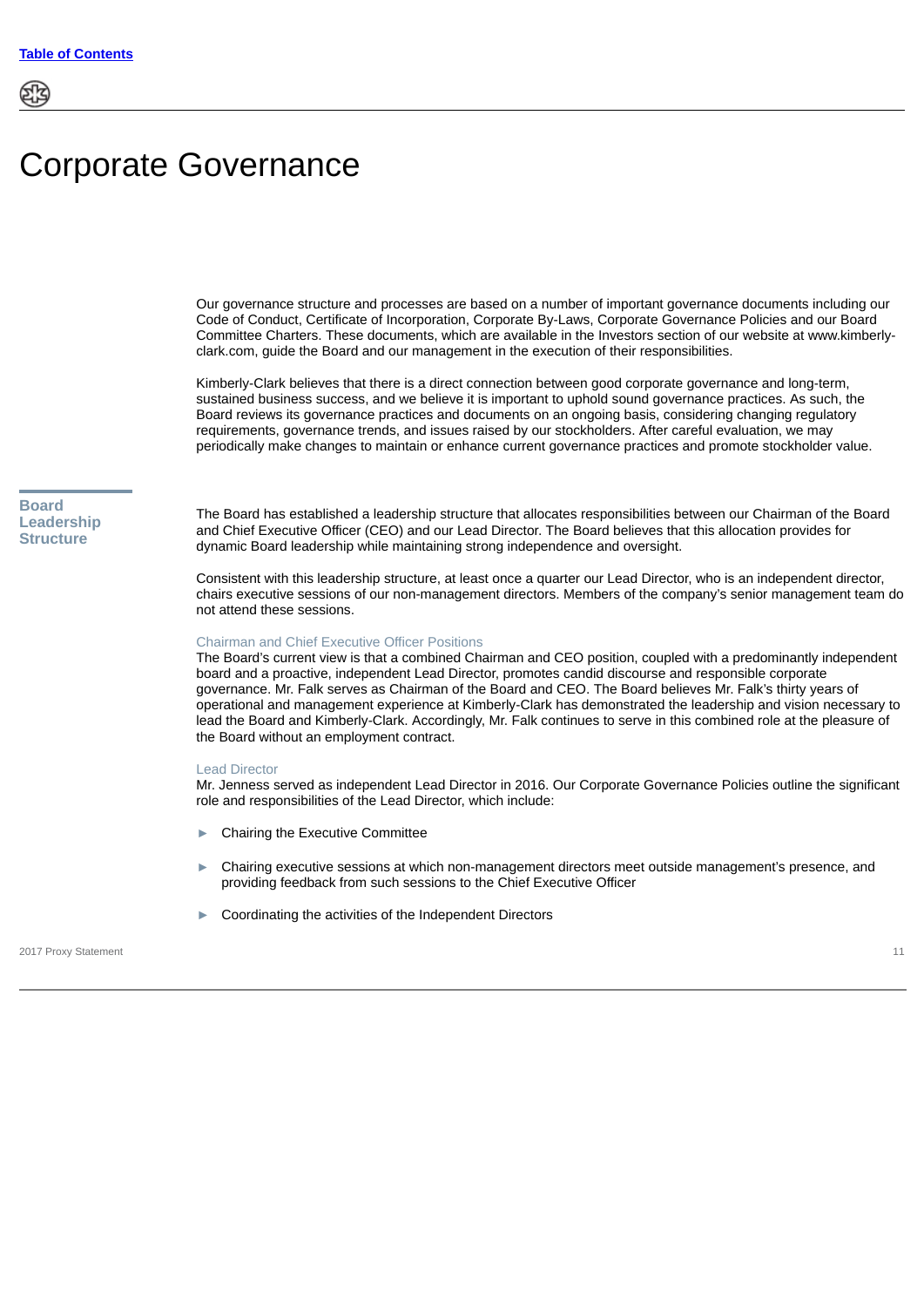<span id="page-14-0"></span>Providing input on and approving the agendas and schedules for Board meetings Leading (with the Chairman of the Nominating and Corporate Governance Committee) the annual Board evaluation ► Leading (with the Chairman of the Management Development and Compensation Committee) the Board's review and discussion of the Chief Executive Officer's performance Providing feedback to individual directors following their periodic evaluations Speaking on behalf of the Board and chairing Board meetings when the Chairman of the Board is unable to do so Acting as a direct conduit to the Board for stockholders, employees and others according to the Board's policies **Director Independence** Our By-Laws provide that a majority of our directors must be independent ("Independent Directors"). We believe our independent board helps ensure good corporate governance and strong internal controls. Our Corporate Governance Policies, as adopted by the Board, provide independence standards consistent with the rules and regulations of the SEC and the listing standards of the New York Stock Exchange ("NYSE"). Our independence standards can be found in Section 7 of our Corporate Governance Policies. The Board has determined that all directors and nominees, except for Thomas J. Falk and Michael D. Hsu, are Independent Directors and meet the independence standards in our Corporate Governance Policies. In making these determinations, the Board considered the following: Companies majority-owned by Mr. Bergstrom paid us approximately \$57,000 in 2014, 2015 and 2016 to lease excess hangar space at an airport near Appleton, Wisconsin and approximately \$200,000 in 2014, \$205,000 in 2015 and \$326,000 in 2016 for pilot services pursuant to a pilot sharing contract. In addition, these companies paid us approximately \$197,000 in 2014, \$201,000 in 2015 and \$204,000 in 2016 for scheduling and aircraft services for their airplane. ► We paid approximately \$78,600 in 2014, \$8,000 in 2015 and \$4,500 in 2016 for automobiles and related services to car dealerships in the Neenah, Wisconsin area that are majority-owned by Mr. Bergstrom. The NYSE listing standards and our own Corporate Governance Policies establish certain levels at which transactions are considered to have the potential to affect a director's independence. The transactions listed above all fall below these levels. Under our Corporate Governance Policies, certain relationships were considered immaterial and therefore were not considered by the Board in determining independence. **Board Meetings** The Board of Directors met six times in 2016. All of the directors attended in excess of 75 percent of the total number of meetings of the Board and the committees on which they served. All of our directors are encouraged to attend our annual meeting of stockholders. All of our directors attended the 2016 Annual Meeting.

<span id="page-14-1"></span>12 2017 Proxy Statement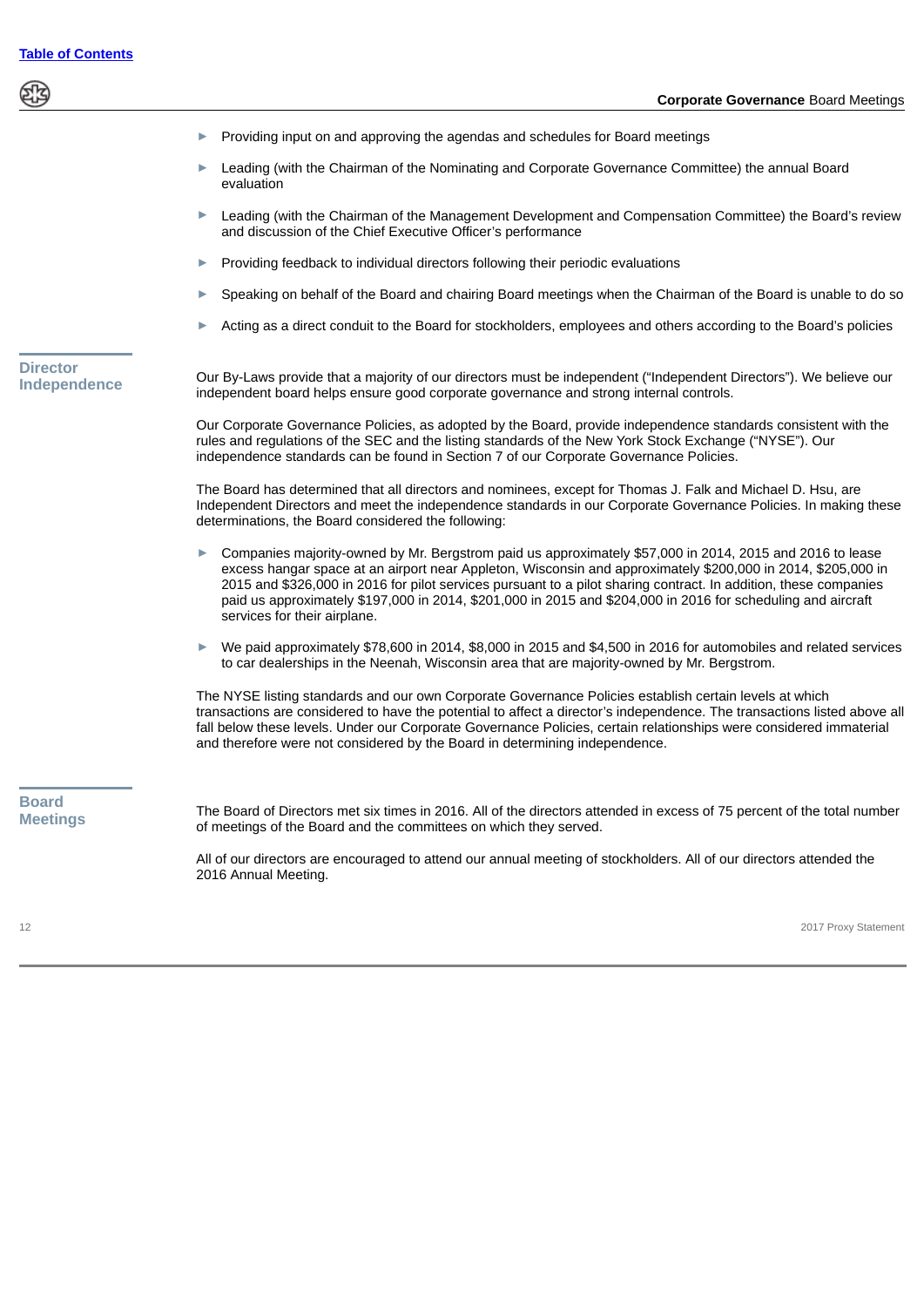<span id="page-15-0"></span>**Board Committees**

The standing committees of the Board include the Audit Committee, Management Development and Compensation Committee, Nominating and Corporate Governance Committee, and Executive Committee. In compliance with applicable NYSE corporate governance listing standards, the Board has adopted charters for all Committees except the Executive Committee.

Our Committee charters are available in the Investors section of our website at www.kimberly-clark.com.

As set forth in our Corporate Governance Policies, the Audit, Management Development and Compensation, and Nominating and Corporate Governance Committees all have the authority to retain independent advisors and consultants, with all costs paid by Kimberly-Clark.

### **Audit Committee**

Chairman: Ian C. Read

Other members: John F. Bergstrom, Robert W. Decherd, Christa S. Quarles and Michael D. White

The Board has determined that each Audit Committee member is an "audit committee financial expert" under SEC rules and regulations. In addition, all Audit Committee members satisfy the NYSE's financial literacy requirements and qualify as Independent Directors under the rules of the SEC and the NYSE, as well as under our Corporate Governance Policies. See "Corporate Governance - Director Independence" for additional information on Independent Directors.

No member of the Audit Committee serves on the audit committees of more than three public companies and under our Audit Committee Charter no Committee member is permitted to do so.

During 2016 the Committee met eight times.

The Committee's principal functions, as specified in its charter, include:

- Overseeing:
	- $\blacktriangleright$  the quality and integrity of our financial statements
	- $\geq$  our compliance programs
	- ➢ our hedging strategies and policies
	- $\geq$  the independence, qualification and performance of our independent auditors
	- $\blacktriangleright$  the performance of our internal auditors
- Selecting and engaging our independent auditors, subject to stockholder ratification
- Pre-approving all audit and non-audit services that our independent auditors provide
- Reviewing the scope of audits and audit findings, including any comments or recommendations of our independent auditors
- Establishing policies for our internal audit programs
- ► Overseeing the company's risk management program (including risks related to data privacy and cybersecurity) and receiving periodic reports from management on risk assessments, the risk management process, and issues related to the risks of managing our business

#### Committee Report

For additional information about the Audit Committee's oversight activities in 2016, see "Proposal 2. Ratification of Auditors - Audit Committee Report."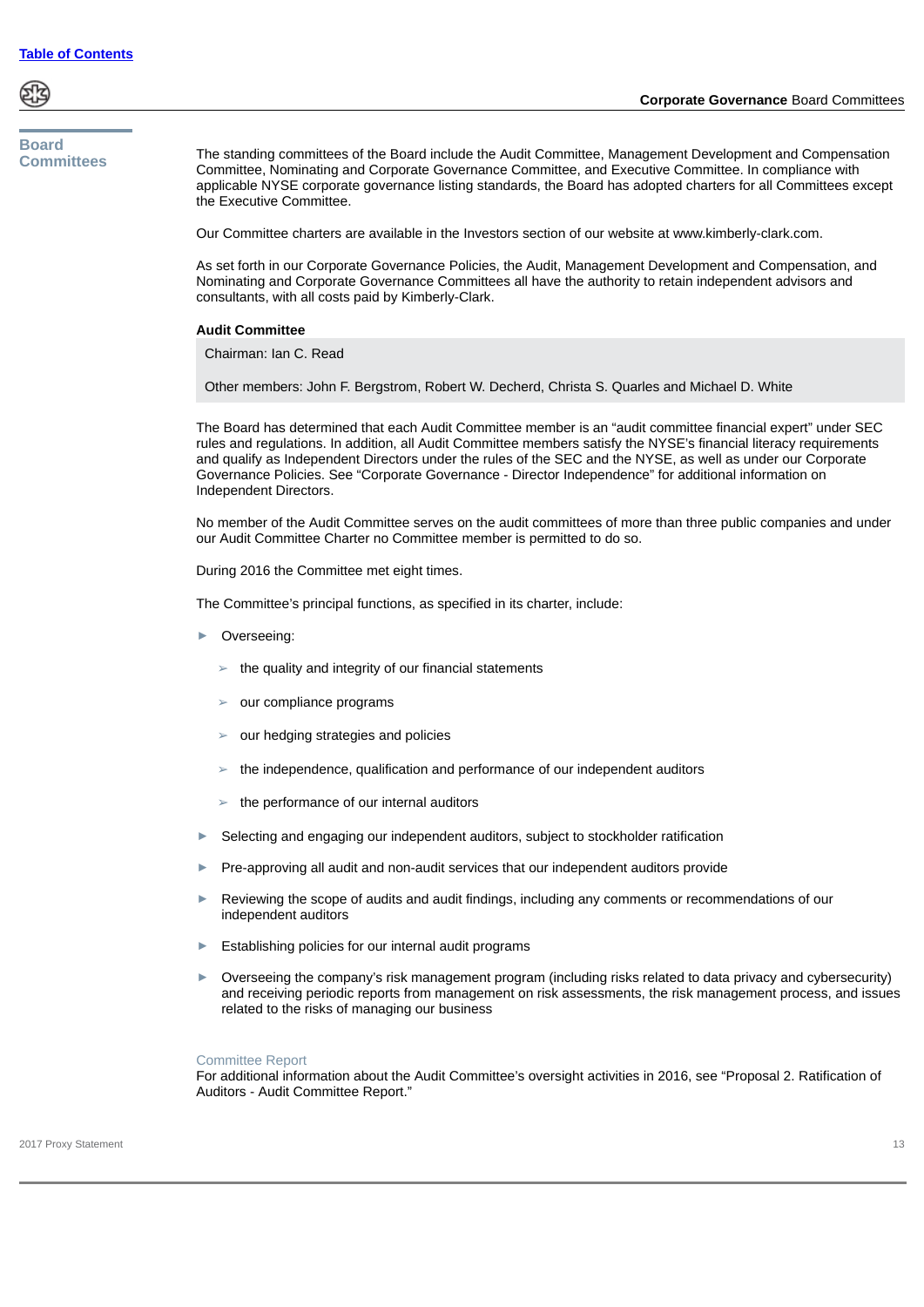### **Management Development and Compensation Committee**

Chairman: Abelardo E. Bru

Other members: Fabian T. Garcia, Mae C. Jemison, M.D. and Marc J. Shapiro

Each member of this Committee is an Independent Director under the rules of the SEC and the NYSE, as well as under our Corporate Governance Policies. The Committee met four times in 2016.

The Committee's principal functions, as specified in its charter, include:

- ► Establishing and administering the policies governing annual compensation and long-term compensation, including stock option awards, restricted stock awards and restricted share unit awards, such that the policies are designed to align compensation with our overall business strategy and performance
- Setting, after an evaluation of his overall performance, the compensation level of the Chief Executive Officer
- Approving, in consultation with the Chief Executive Officer, compensation levels and performance targets for the senior executive team
- Overseeing:
	- $\geq$  leadership development for senior management and future senior management candidates
	- ➢ a periodic review of our long-term and emergency succession planning for the Chief Executive Officer and other key officer positions, in conjunction with our Board
	- ➢ key organizational effectiveness and engagement policies
- Reviewing diversity and inclusion programs and related metrics
- Annually reviewing our compensation policies and practices for the purpose of mitigating risks arising from these policies and practices that could reasonably have a material adverse effect

#### Roles of the Committee and the CEO and COO in Compensation Decisions

Each year, the Committee reviews and sets the compensation of the officers that are elected by the Board (our "elected officers"), including our Chief Executive Officer and our other executive officers. The Committee's charter does not permit the Committee to delegate to anyone the authority to establish any compensation policies or programs for elected officers, including our executive officers. With respect to officers that have been appointed to their position (our "non-elected officers"), our Chief Executive Officer has the authority to establish compensation programs and to approve equity grants. However, only the Committee may make grants to elected officers, including our executive officers.

Our Chief Executive Officer makes a recommendation to the Committee each year on the appropriate target annual compensation for each of the other executive officers. Beginning in 2017, our Chief Operating Officer makes the recommendation for the executive officers who are his direct reports. The Committee makes the final determination of the target annual compensation for each executive officer, including our Chief Executive Officer and Chief Operating Officer. While our Chief Executive Officer and Chief Human Resources Officer, and beginning in 2017, our Chief Operating Officer, typically attend Committee meetings, none of the other executive officers is present during the portion of the Committee's meetings when compensation for executive officers is set. In addition, neither our Chief Executive Officer nor our Chief Operating Officer is present during the portion of the Committee's meetings when his compensation is set.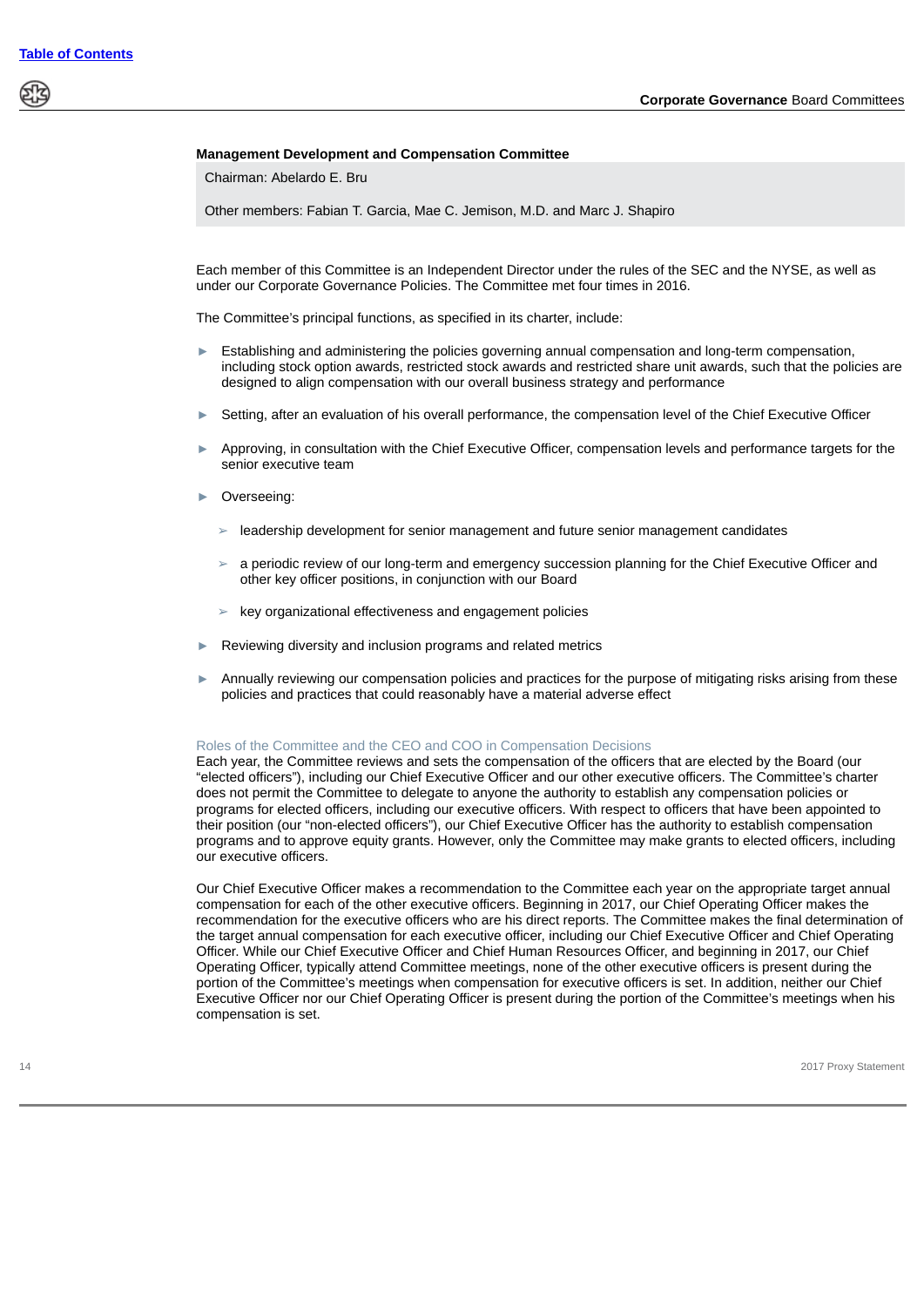For additional information on the Committee's processes and procedures for determining executive compensation, and for a detailed discussion of our compensation policies, see "Compensation Discussion and Analysis."

#### Use of Compensation Consultants

The Committee's charter authorizes it to retain advisors, including compensation consultants, to assist it in its work. The Committee believes that compensation consultants can provide important market information and perspectives that can help it determine compensation programs that best meet the objectives of our compensation policies. In selecting a consultant, the Committee evaluates the independence of the firm as a whole and of the individual advisors who will be working with the Committee.

*Independent Committee Consultant.* In 2016, the Committee retained Semler Brossy Consulting Group as its independent executive compensation consultant. According to the Committee's written policy, the independent Committee consultant provides services solely to the Committee and not to Kimberly-Clark. Semler Brossy has no other business relationship with Kimberly-Clark and receives no payments from us other than fees for services to the Committee. Semler Brossy reports directly to the Committee, and the Committee may replace it or hire additional consultants at any time. A representative of Semler Brossy attends Committee meetings and communicates with the Chairman of the Committee between meetings from time to time.

The scope of Semler Brossy's engagement in 2016 included:

- ► Conducting a review of the competitive market data (including base salary, annual incentive targets and longterm incentive targets) for our executive officers, including our Chief Executive Officer
- Reviewing and commenting, as requested by the Committee, on recommendations by management and Mercer Human Resource Consulting ("Mercer") concerning executive compensation programs, including program changes and redesign, special awards, change-of-control provisions, our executive compensation peer group, any executive contract provisions, promotions, retirement and related items
- ► Reviewing and commenting on the Committee's report for the proxy statement
- Attending Committee meetings
- Periodically consulting with the Chairman of the Committee

During 2016, at the request of the Committee, a representative of Semler Brossy attended all Committee meetings.

*Kimberly-Clark Consultant.* To assist management and the Committee in assessing our compensation programs and determining appropriate, competitive compensation for our executive officers, Kimberly-Clark annually engages an outside compensation consultant. In 2016, it retained Mercer for this purpose. Mercer has provided consulting services to Kimberly-Clark on a wide variety of human resources and compensation matters, both at the officer and non-officer levels. During 2016, Mercer provided advice and counsel on various matters relating to executive and director remuneration, including the following services:

- ► Assessing our executive compensation peer group and recommending changes as necessary
- Assessing compensation levels within our peer group for executive officer positions and other selected positions
- Reviewing historic and projected performance for peer group companies under the metrics we use in our annual and long-term incentive plans
- Assisting in incentive plan design and modifications, as requested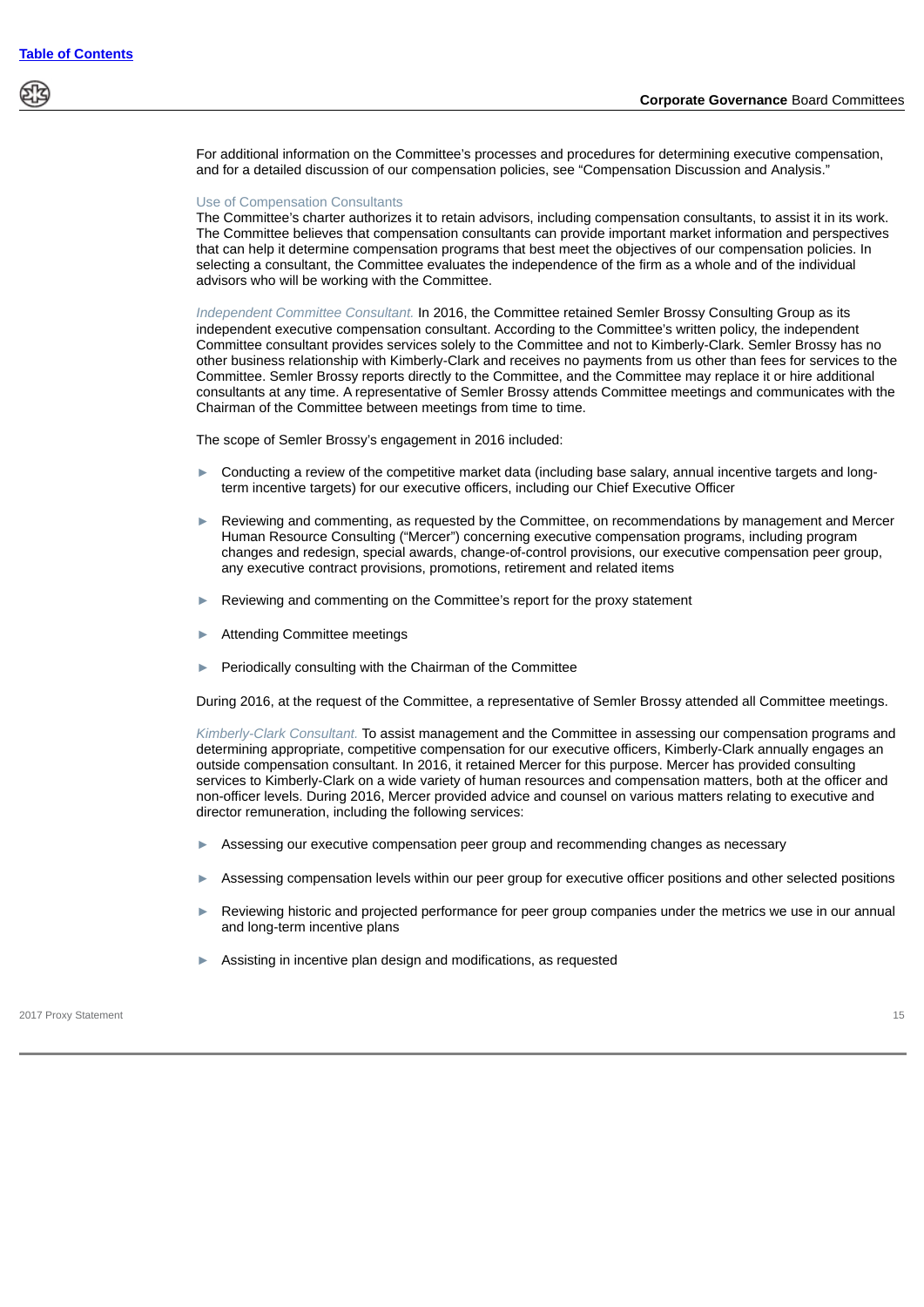- ► Providing market research on various issues as requested by management
- Preparing for and participating in Committee meetings, as requested
- Reviewing the Compensation Discussion and Analysis section of the proxy statement and other disclosures, as requested
- Consulting with management on compensation matters

*Committee Assessment of Consultant Conflicts of Interest.* The Committee has reviewed whether the work provided by Semler Brossy and Mercer represents any conflict of interest. Factors considered by the Committee include: (1) other services provided to Kimberly-Clark by the consultant; (2) what percentage of the consultant's total revenue is made up of fees from Kimberly-Clark; (3) policies or procedures of the consultant that are designed to prevent a conflict of interest; (4) any business or personal relationships between individual consultants involved in the engagement and Committee members; (5) any shares of Kimberly-Clark stock owned by individual consultants involved in the engagement; and (6) any business or personal relationships between our executive officers and the consulting firm or the individual consultants involved in the engagement. Based on its review, the Committee does not believe that any of the compensation consultants that performed services in 2016 has a conflict of interest with respect to the work performed for Kimberly-Clark or the Committee.

### Committee Report

The Committee has reviewed the "Compensation Discussion and Analysis" section of this proxy statement and has recommended that it be included in this proxy statement. The Committee's report is located at "Compensation Discussion and Analysis — Management Development and Compensation Committee Report."

### **Nominating and Corporate Governance Committee**

Chairman: Nancy J. Karch

Other Members: Fabian T. Garcia, Mae C. Jemison, M.D. and Marc J. Shapiro

Each member of this Committee is an Independent Director under the rules of the SEC and the NYSE, as well as under our Corporate Governance Policies. The Committee met five times in 2016.

The Committee's principal functions, as specified in its charter, include the following:

- Maintaining and reviewing a Board succession plan
- ► Overseeing the process for Board nominations
- Advising the Board on:
	- ➢ Board organization, membership, function, performance and compensation
	- ➢ committee structure and membership
	- ➢ policies and positions regarding significant stockholder relations issues
- Overseeing corporate governance matters, including developing and recommending to the Board changes to our Corporate Governance Policies
- Reviewing director independence standards and making recommendations to the Board with respect to the determination of director independence
- ► Monitoring and recommending improvements to the Board's practices and procedures
- Reviewing stockholder proposals and considering how to respond to them
- ► Overseeing matters relating to Kimberly-Clark's corporate social responsibility and sustainability activities and providing input to management on these programs and their effectiveness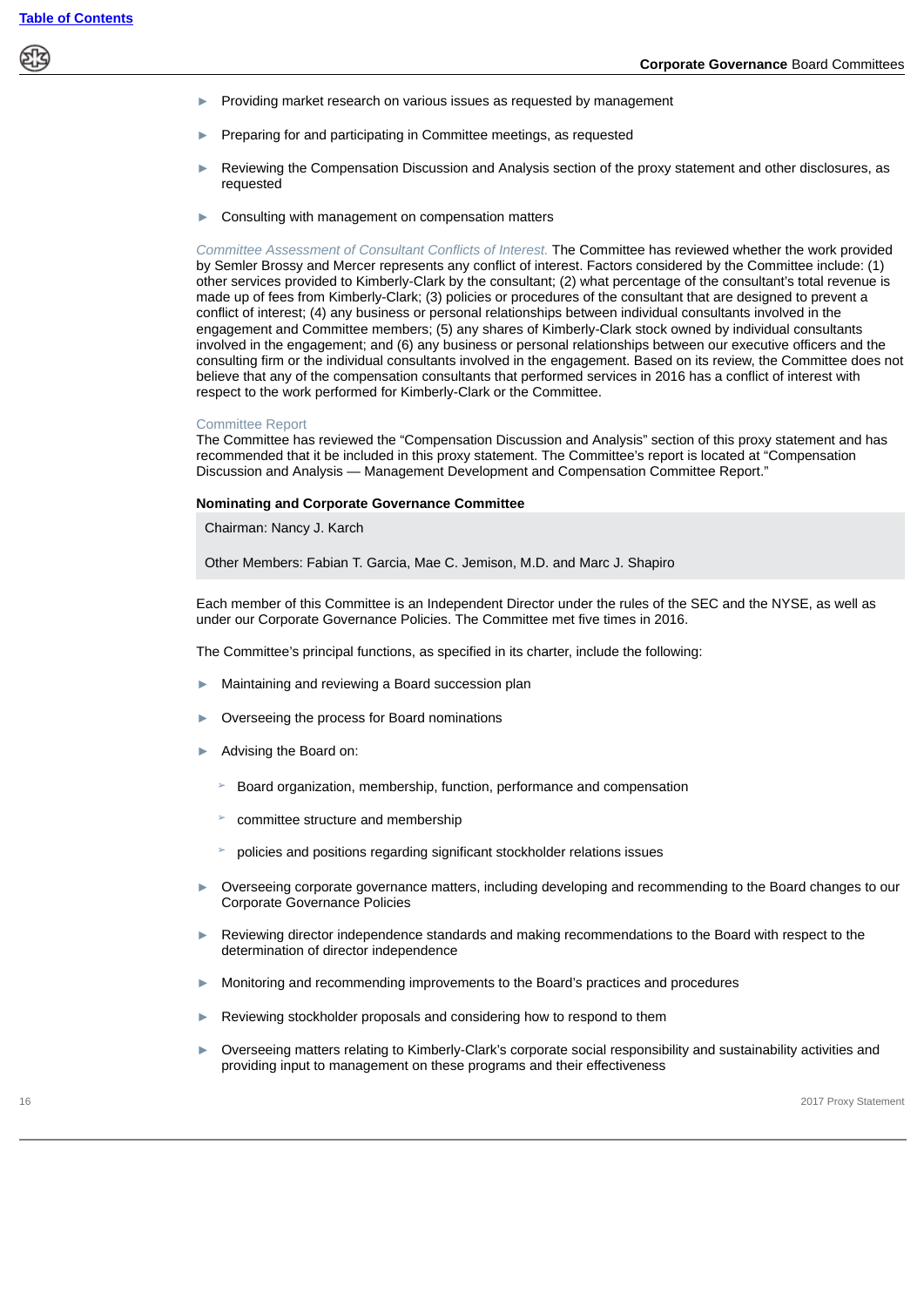ණු

<span id="page-19-0"></span>

|                                                                                                     | The Committee, in accordance with its charter and our Certificate of Incorporation, has established criteria and<br>processes for director nominations, including those proposed by stockholders. Those criteria and processes are<br>described in "Proposal 1. Election of Directors - Process and Criteria for Nominating Directors," "Other Information -<br>Stockholder Director Nominees for Inclusion in Next Year's Proxy Statement" and "Other Information - Stockholder<br>Director Nominees Not Included in Next Year's Proxy Statement."<br><b>Executive Committee</b>                                                                                                                                                                                                                                                                |
|-----------------------------------------------------------------------------------------------------|--------------------------------------------------------------------------------------------------------------------------------------------------------------------------------------------------------------------------------------------------------------------------------------------------------------------------------------------------------------------------------------------------------------------------------------------------------------------------------------------------------------------------------------------------------------------------------------------------------------------------------------------------------------------------------------------------------------------------------------------------------------------------------------------------------------------------------------------------|
|                                                                                                     | Chairman: James M. Jenness (Lead Independent Director)                                                                                                                                                                                                                                                                                                                                                                                                                                                                                                                                                                                                                                                                                                                                                                                           |
|                                                                                                     | Other Members: Abelardo E. Bru, Thomas J. Falk, Nancy J. Karch and Ian C. Read                                                                                                                                                                                                                                                                                                                                                                                                                                                                                                                                                                                                                                                                                                                                                                   |
|                                                                                                     | The Committee did not meet in 2016.                                                                                                                                                                                                                                                                                                                                                                                                                                                                                                                                                                                                                                                                                                                                                                                                              |
|                                                                                                     | The Committee's principal function is to exercise, when necessary between board meetings, the Board's powers to<br>direct our business and affairs.                                                                                                                                                                                                                                                                                                                                                                                                                                                                                                                                                                                                                                                                                              |
| <b>Compensation</b><br><b>Committee</b><br><b>Interlocks</b><br>and Insider<br><b>Participation</b> | None of the members of the Management Development and Compensation Committee is a current or former officer<br>or employee of Kimberly-Clark. No interlocking relationship exists between the members of our Board of Directors or<br>the Management Development and Compensation Committee and the board of directors or compensation committee<br>of any other company.                                                                                                                                                                                                                                                                                                                                                                                                                                                                        |
| <b>Stockholder</b><br><b>Rights</b>                                                                 | Proxy Access By-Law. Eligible stockholders may nominate candidates for election to the Board under our "proxy<br>access" By-Law. Proxy access candidates will be included in our proxy materials. The proxy access By-Law permits a<br>stockholder, or a group of up to 20 stockholders, owning three percent or more of our outstanding common stock<br>continuously for at least three years to nominate and include in our proxy materials directors constituting up to two<br>individuals or 20 percent of the Board (whichever is greater).                                                                                                                                                                                                                                                                                                 |
|                                                                                                     | Stockholders who wish to nominate directors under our proxy access By-Law should follow the instructions under<br>"Other Information - Stockholder Director Nominees for Inclusion in Next Year's Proxy Statement."                                                                                                                                                                                                                                                                                                                                                                                                                                                                                                                                                                                                                              |
|                                                                                                     | Special Stockholder Meetings. Our Certificate of Incorporation allows the holders of 25 percent or more of our issued<br>and outstanding shares of capital stock to request that a special meeting of stockholders be called, subject to<br>procedures and other requirements set forth in our By-Laws.                                                                                                                                                                                                                                                                                                                                                                                                                                                                                                                                          |
|                                                                                                     | Board Policy on Stockholder Rights Plans. We do not have a "poison pill" or stockholder rights plan. If we were to<br>adopt a stockholder rights plan, the Board would seek prior stockholder approval of the plan unless, due to timing<br>constraints or other reasons, a majority of Independent Directors of the Board determines that it would be in the best<br>interests of stockholders to adopt a plan before obtaining stockholder approval. If a stockholder rights plan is adopted<br>without prior stockholder approval, the plan must either be ratified by stockholders or must expire, without being<br>renewed or replaced, within one year. The Nominating and Corporate Governance Committee reviews this policy<br>statement periodically and reports to the Board on any recommendations it may have concerning the policy. |

<span id="page-19-1"></span>*Simple Majority Voting Provisions.* Our Certificate of Incorporation does not include supermajority voting provisions.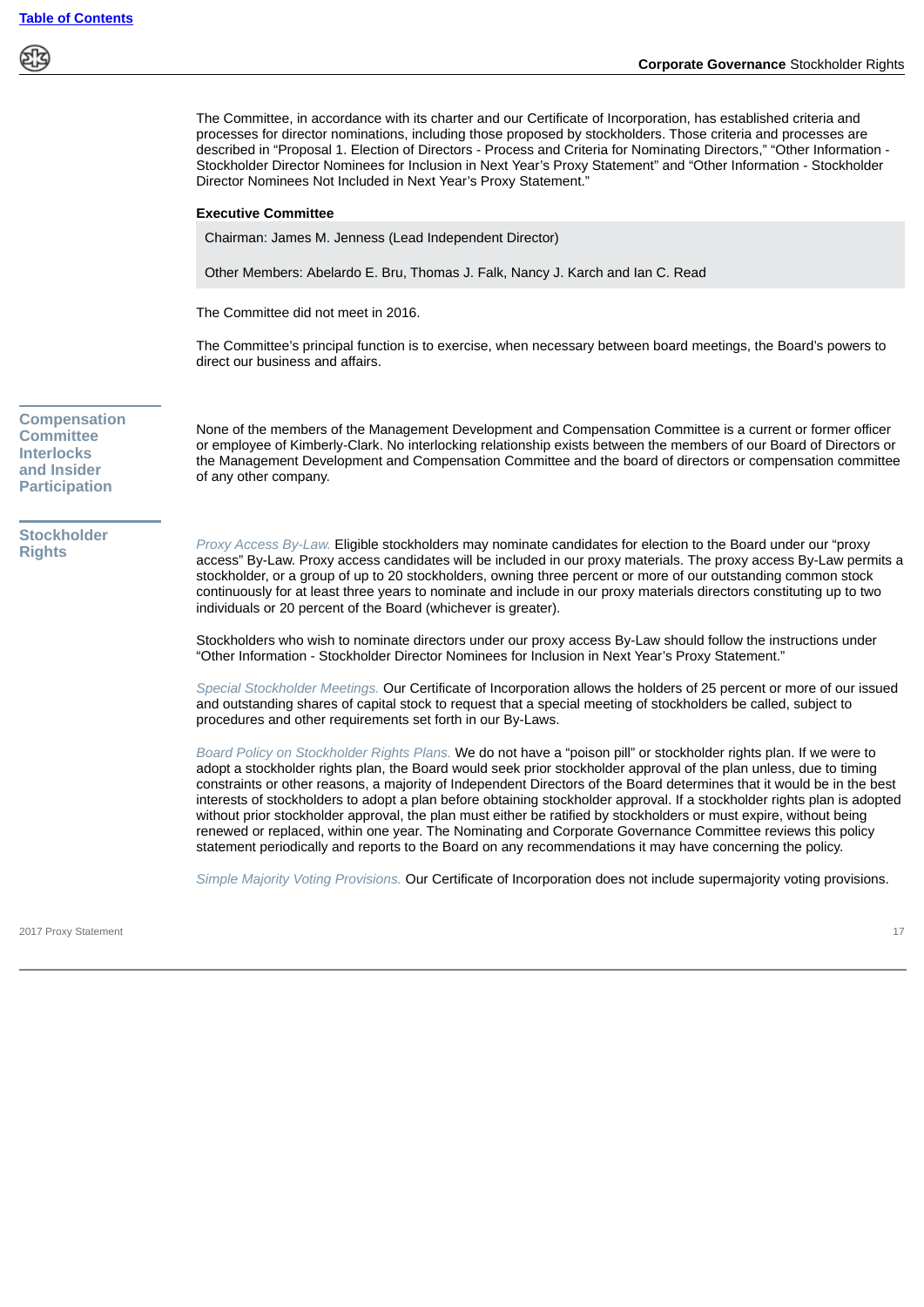\$

<span id="page-20-2"></span><span id="page-20-1"></span><span id="page-20-0"></span>

| <b>Communicating</b><br>with Directors:<br><b>Stockholder</b><br><b>Engagement</b><br><b>Policy</b> | The Board has established a process by which stockholders and other interested parties may communicate with the<br>Board, including the Lead Director. That process can be found in the Investors section of our website at<br>www.kimberly-clark.com.<br>Under our stockholder engagement policy, set forth in our Corporate Governance Policies, stockholders who wish to<br>meet directly with members of our Board may send a meeting request to our Lead Director who will consider the<br>request in consultation with the Corporate Secretary. Requests should include information about the requesting party<br>(including the number of shares held), the reason for requesting the meeting and the topics to be discussed. |
|-----------------------------------------------------------------------------------------------------|--------------------------------------------------------------------------------------------------------------------------------------------------------------------------------------------------------------------------------------------------------------------------------------------------------------------------------------------------------------------------------------------------------------------------------------------------------------------------------------------------------------------------------------------------------------------------------------------------------------------------------------------------------------------------------------------------------------------------------------|
| <b>Investor</b><br><b>Outreach</b>                                                                  | We conduct extensive meetings with investors throughout the year on corporate governance matters. This ensures<br>that management and the Board understand and consider the issues that matter most to our stockholders and<br>enables the Corporation to address them effectively.                                                                                                                                                                                                                                                                                                                                                                                                                                                  |
| <b>Sustainability</b>                                                                               | At Kimberly-Clark, everything we do - from helping people care for their families, to helping our communities and<br>caring for our planet - is connected to our vision to lead the world in essentials for a better life. Our Board has<br>established and approved the framework for our sustainability-related policies and procedures, including<br>environmental stewardship, fiber sourcing, product safety, charitable contributions, human rights, labor, diversity and<br>inclusion in employment. As part of their oversight roles, the Board and the Nominating and Corporate Governance<br>Committee receive regular reports from management on these topics, our goals and our progress toward achieving<br>them.       |
|                                                                                                     | In 2015, we successfully concluded our five-year sustainability goals and introduced five priorities for the next seven<br>years, reflecting the key social and environmental aspects of our business. These focus areas include social impact,<br>forests and fiber, waste and recycling, energy and climate and responsible supply chain.                                                                                                                                                                                                                                                                                                                                                                                          |
|                                                                                                     | These priorities reflect our assessment of sustainability-related risks and opportunities and also inform our public<br>disclosure of sustainability performance. Our management of these focus areas includes processes and systems to<br>mitigate risks and enable compliance with legal requirements and Kimberly-Clark standards. In addition, we have<br>established specific goals in each of the focus areas, including for example, greenhouse gas emissions reduction,<br>diversion of pre- and post-consumer waste from landfills and the prevention of forced labor and deforestation in our<br>supply chain.                                                                                                             |
|                                                                                                     | Notable sustainability achievements in 2016 include:                                                                                                                                                                                                                                                                                                                                                                                                                                                                                                                                                                                                                                                                                 |
|                                                                                                     | Named by CDP (formerly Carbon Disclosure Project) to the Leadership category of companies for Forests,<br>▶<br>Water, Climate Change, and Supply Chain disclosures                                                                                                                                                                                                                                                                                                                                                                                                                                                                                                                                                                   |
|                                                                                                     | Included in the FTSE4Good Index Series for the 12 <sup>th</sup> consecutive year for excellence in environmental, social,<br>and governance performance                                                                                                                                                                                                                                                                                                                                                                                                                                                                                                                                                                              |
|                                                                                                     | Earned an "A" ranking from MSCI for environmental, social, and governance performance<br>▶                                                                                                                                                                                                                                                                                                                                                                                                                                                                                                                                                                                                                                           |
|                                                                                                     | Named to Forbes' The Just 100: America's Best Corporate Citizens<br>▶                                                                                                                                                                                                                                                                                                                                                                                                                                                                                                                                                                                                                                                                |
|                                                                                                     | Won the US Environmental Protection Agency's SmartWay Excellence Award for the 4 <sup>th</sup> consecutive year,<br>Þ<br>recognizing demonstrated leadership in freight supply chain energy and environmental performance                                                                                                                                                                                                                                                                                                                                                                                                                                                                                                            |
|                                                                                                     | Earned a perfect score on the Human Rights Campaign Foundation's Corporate Equality Index, covering<br>Þ<br>corporate policies and practices pertinent to lesbian, gay, bisexual and transgender (LGBT) employees                                                                                                                                                                                                                                                                                                                                                                                                                                                                                                                    |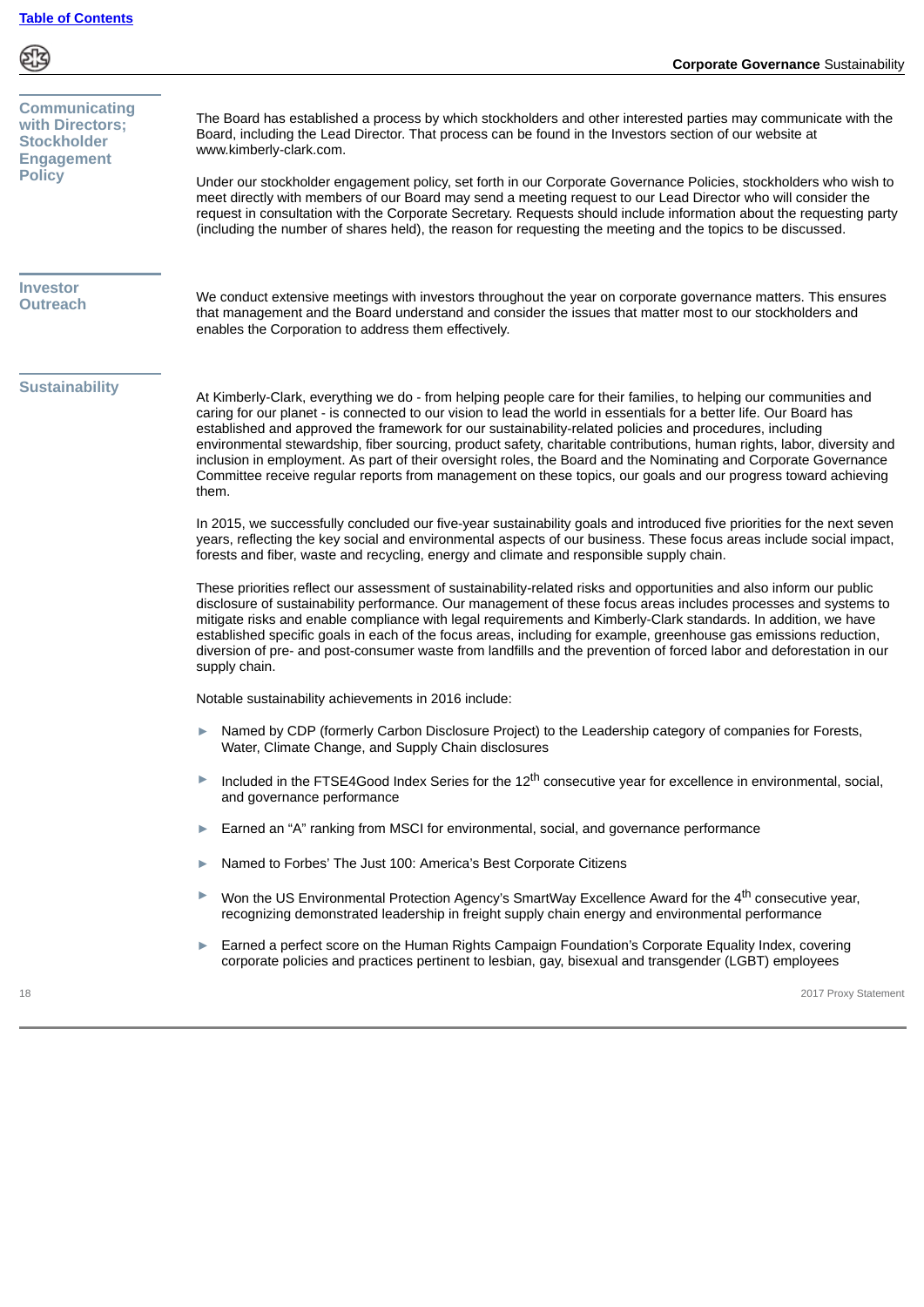To learn more about our sustainability efforts, please view our 2015 Sustainability Report and our 2015 GRI Report in the Sustainability section of our website at www.kimberly-clark.com.

<span id="page-21-0"></span>**Other Corporate Governance Policies and Practices**

*Corporate Governance Policies.* The Board of Directors has adopted Corporate Governance Policies which guide Kimberly-Clark and the Board on matters of corporate governance, including: director responsibilities, Board committees and their charters, director independence, director compensation, performance assessments of the Board and individual directors, Board succession planning, director orientation and education, director access to management, Board access to outside financial, business and legal advisors, management development and succession planning, and Board interaction with stockholders. The Board monitors emerging issues and amends these policies from time to time as rules and regulations change and governance practices develop. To see the policies, go to the Investors section of our website at www.kimberly-clark.com.

*Board and Committee Evaluations.* The Board conducts annual self-evaluations to determine whether it and its committees are functioning effectively and whether its governing documents continue to remain appropriate. Each Board member is periodically evaluated on an individual basis. The process is designed and overseen by our Lead Director and our Nominating and Corporate Governance Committee, and the results of the evaluations are discussed by the full Board.

Each committee annually reviews its own performance and assesses the adequacy of its charter, and reports the results and any recommendations to the Board. The Nominating and Corporate Governance Committee oversees and reports annually to the Board its assessment of each committee's performance evaluation process.

*Board Succession Planning.* Our Nominating and Corporate Governance Committee maintains and reviews a succession plan for the Board, as described in "Proposal 1. Election of Directors - Process and Criteria for Nominating Directors." *Code of Conduct.* Kimberly-Clark has a Code of Conduct that applies to all of our directors, executive officers and employees, including our Chief Executive Officer, Chief Financial Officer and Vice President and Controller. It is available in the Investors section of our website at www.kimberly-clark.com. Any amendments to or waivers of our Code of Conduct applicable to our Chief Executive Officer, Chief Financial Officer or Vice President and Controller will also be posted at that location.

*Board and Management Roles in Risk Oversight.* The Board is responsible for providing risk oversight with respect to our operations. In connection with this oversight, the Board particularly focuses on our strategic and operational risks, as well as related risk mitigation. In addition, the Board reviews and oversees management's response to key risks facing Kimberly-Clark.

The Board's committees review particular risk areas to assist the Board in its overall risk oversight of Kimberly-Clark:

- The Audit Committee oversees our risk management program, with a particular focus on our internal controls, compliance programs, financial statement integrity and fraud risks, data privacy and cybersecurity, and related risk mitigation. In connection with this oversight, the Audit Committee receives regular reports from management on risk assessments, the risk management process, and issues related to the risks of managing our business. The Audit Committee also receives an annual enterprise risk management update, which describes our key financial, strategic, operational and compliance risks.
- The Management Development and Compensation Committee reviews the risk profile of our compensation policies and practices. This process includes a review of an assessment of our compensation programs, as described in "Compensation Discussion and Analysis — Analysis of Compensation-Related Risks."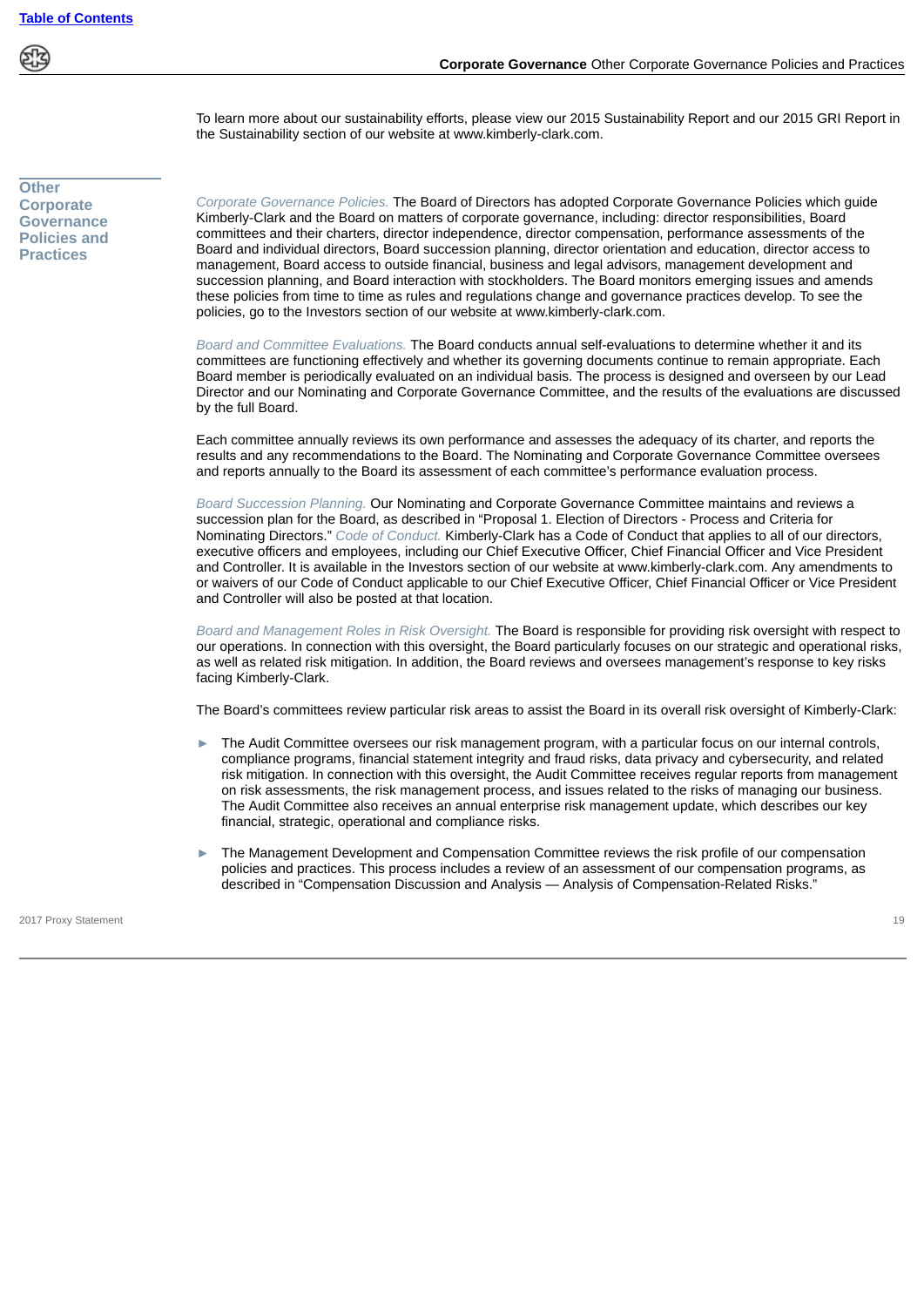

The Nominating and Corporate Governance Committee monitors risks relating to governance matters and recommends appropriate actions in response to those risks. In addition, it provides oversight of our Corporate Social Responsibility programs and sustainability activities and receives regular updates on the effectiveness of these programs.

Complementing the Board's overall risk oversight, our senior executive team identifies and monitors key enterprisewide and business unit risks, providing the basis for the Board's risk review and oversight process. We have a Global Risk Oversight Committee, consisting of management members from core business units and from our finance, treasury, global risk management, compliance and legal functions. This committee identifies significant risks for review and updates our policies for risk management in areas such as hedging, foreign currency and country risks, product liability, property and casualty risks, data privacy and cybersecurity risks, and supplier and customer risks. The Board believes the allocation of risk management responsibilities described above supplements the Board's leadership structure by allocating risk areas to an appropriate committee for oversight, allows for an orderly escalation of issues as necessary, and helps the Board satisfy its risk oversight responsibilities.

*Whistleblower Procedures.* The Audit Committee has established procedures for receiving, recording and addressing any complaints we receive regarding accounting, internal accounting controls or auditing matters, and for the confidential and anonymous submission, by our employees or others, of any concerns about our accounting or auditing practices. We also maintain a toll-free Code of Conduct telephone helpline and a website, each allowing our employees and others to voice their concerns anonymously.

*Chief Compliance Officer.* Our Vice President and Chief Compliance Officer oversees our compliance programs. His duties include: regularly updating the Audit Committee on the effectiveness of our compliance programs, providing periodic reports to the Board, and working closely with our various compliance functions to promote coordination and sharing of best practices across these functions. Our Vice President and Chief Compliance Officer is also a member of our Global Risk Oversight Committee.

*Management Succession Planning.* In conjunction with the Board, the Management Development and Compensation Committee is responsible for periodically reviewing the long-term management development plans and succession plans for the Chief Executive Officer and other key officers, as well as the emergency succession plan for the Chief Executive Officer and other key officers if any of these officers unexpectedly becomes unable to perform his or her duties.

*Disclosure Committee.* We have established a Disclosure Committee to assist in fulfilling our obligations to maintain disclosure controls and procedures and to coordinate and oversee the process of preparing our periodic securities filings with the SEC. This committee is composed of members of management and is chaired by our Vice President and Controller.

*No Executive Loans.* We do not extend loans to our executive officers or directors and therefore do not have any such loans outstanding.

*Charitable Contributions.* The Nominating and Corporate Governance Committee has adopted guidelines for the review and approval of charitable contributions by Kimberly-Clark (or any foundation under the common control of Kimberly-Clark) to organizations or entities with which a director or an executive officer may be affiliated. We will disclose in the Investors section of our website at www.kimberly-clark.com any contributions made by us to a taxexempt organization under the following circumstances:

- An Independent Director serves as an executive officer of the tax-exempt organization; and
- If within the preceding three years, contributions in any single year from Kimberly-Clark to the organization exceeded the greater of \$1 million or 2 percent of the tax-exempt organization's consolidated gross revenues.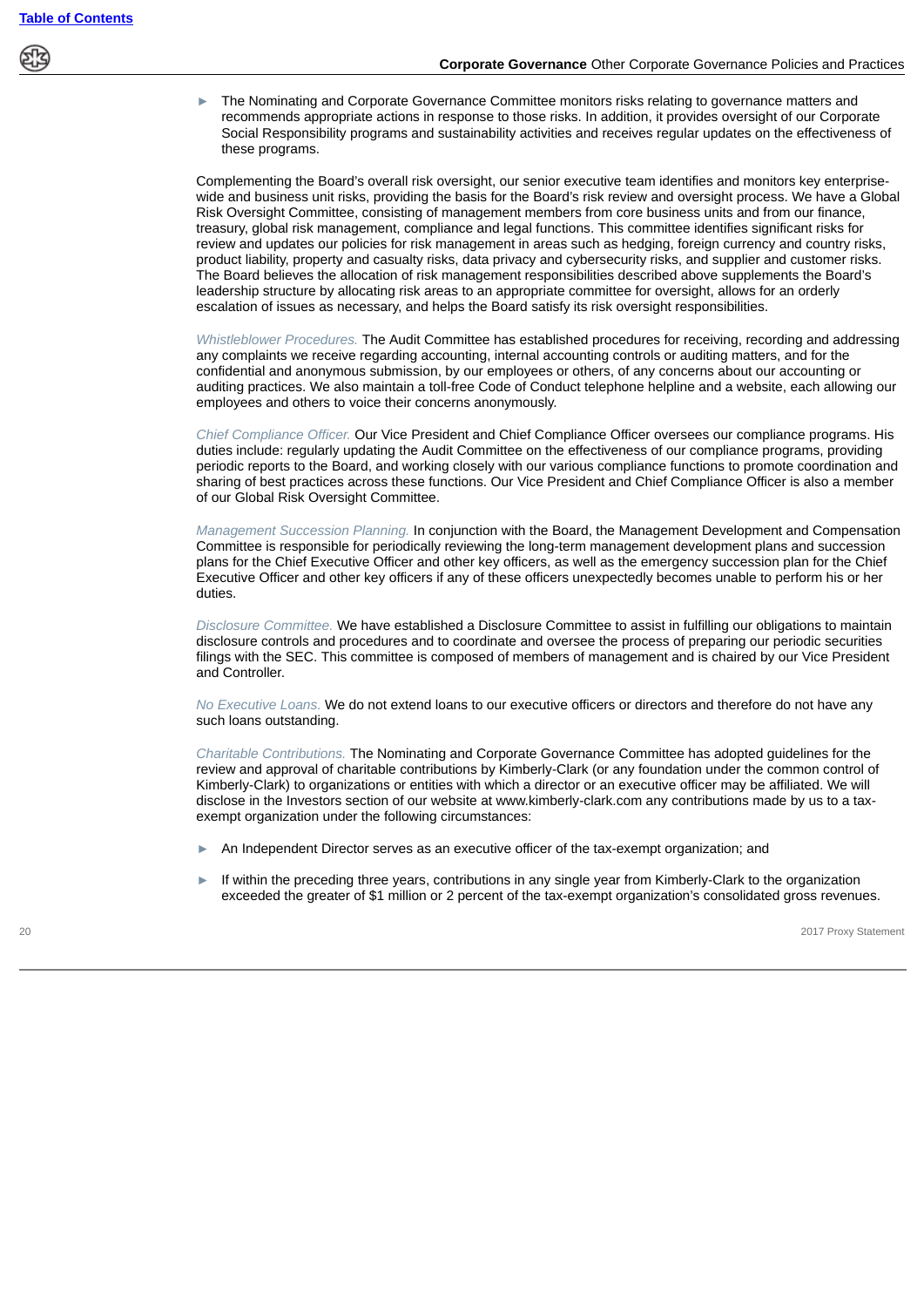# <span id="page-23-0"></span>Proposal 1. Election of Directors

As of the date of this proxy statement, the Board of Directors consists of thirteen members. Each director's term will expire at this year's Annual Meeting. All the nominees standing for election at the Annual Meeting are being nominated to serve until the 2018 Annual Meeting of Stockholders and until their successors have been duly elected and qualified. All nominees have advised us that they will serve if elected; however, should any nominee become unable to serve, proxies may be voted for another person designated by the Board.

Given the independent status of the nominees, if all nominees are elected at the Annual Meeting, eleven of the thirteen directors on our Board will be Independent Directors.

<span id="page-23-1"></span>**Process for Director Elections**

Our Certificate of Incorporation provides that all of our directors must be elected annually. Our By-Laws provide that, in uncontested elections, directors must be elected by a majority of votes cast rather than by a plurality. If any incumbent director does not receive a majority of votes, he or she is required to tender his or her resignation for consideration by the Board.

<span id="page-23-2"></span>**Process and Criteria for Nominating Directors**

The Board of Directors is responsible for approving candidates for Board membership. In 2016, the Board adopted a Board succession planning policy which formalizes its commitment to refreshing and maintaining a group of directors with diverse perspectives and capabilities. The Board believes that adding fresh perspectives is critical, but also values the institutional knowledge and experience of long-serving directors. The Board is committed to balancing these factors through our succession plan, retirement policy and director evaluation process.

Under our succession planning policy, the Nominating and Corporate Governance Committee maintains and reviews a Board succession plan, taking into account current composition and qualifications, Kimberly-Clark's current and expected needs, director tenure, the effectiveness of the Board and any planned or unplanned vacancies. In consultation with the Chairman of the Board and Chief Executive Officer and the Lead Director, the Committee screens and recruits director candidates and recommends to the Board any new appointments and nominees for election as directors at our annual meeting of stockholders. It also recommends nominees to fill any vacancies. As provided in our Certificate of Incorporation, the Board of Directors has the authority to determine the size of the Board and to fill any vacancies that occur between annual meetings of stockholders.

The Committee may receive recommendations for Board candidates from various sources, including our directors, management and stockholders. The Nominating and Corporate Governance Committee periodically retains a search firm to assist it in identifying and recruiting director candidates meeting the criteria specified by the Committee. The Committee utilized a search firm in connection with Ms. Quarles' nomination. In addition, as described in "Corporate Governance - Stockholder Rights," our By-Laws provide for proxy access stockholder nominations of director candidates. Stockholders who wish to nominate directors under our proxy access By-Law should follow the instructions under "Other Information - Stockholder Director Nominees for Inclusion in Next Year's Proxy Statement." Stockholders who wish to nominate directors who are not intended to be included in the Corporation's proxy materials should follow the instructions under "Other Information - Stockholder Director Nominees Not Included in Next Year's Proxy Statement."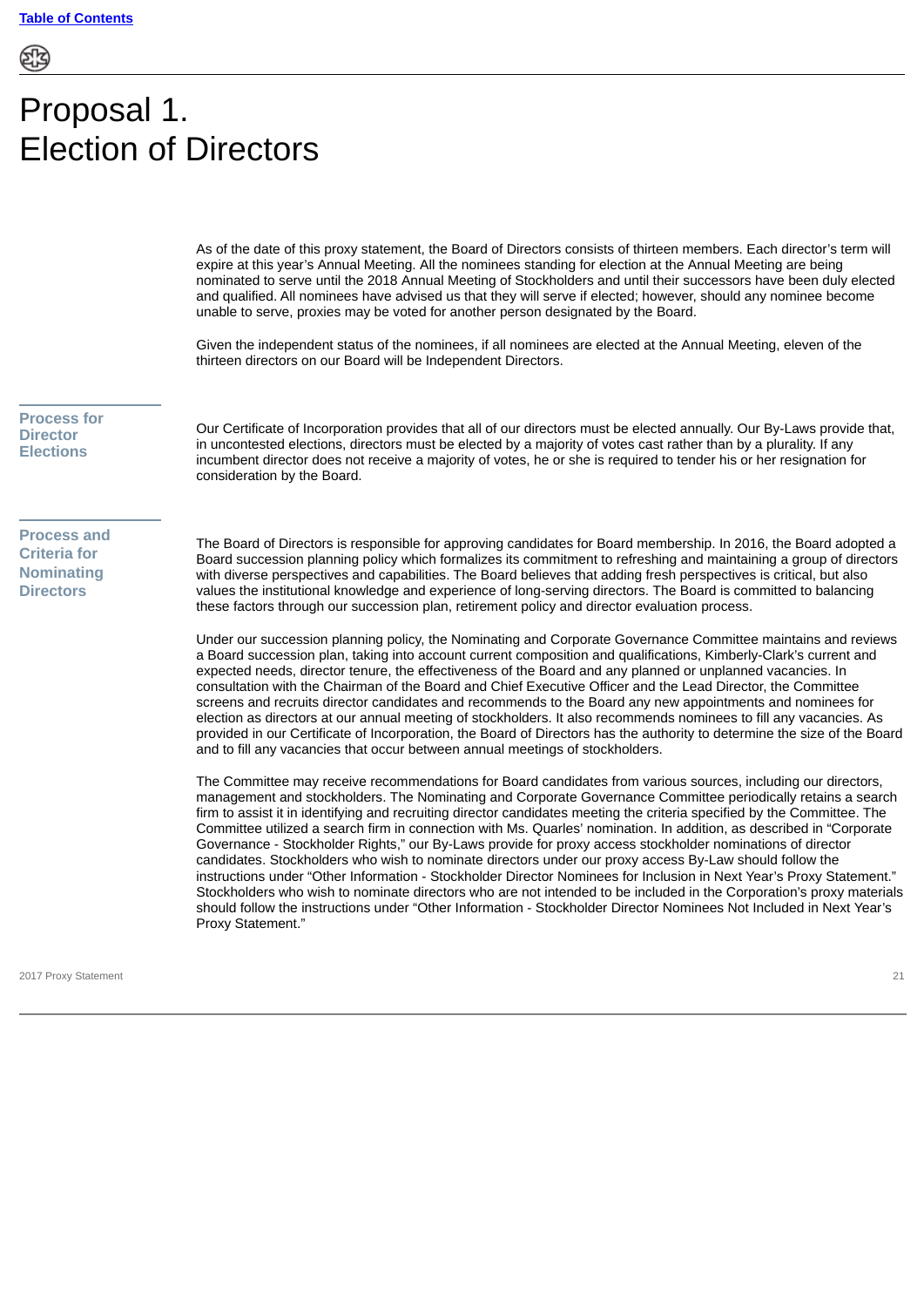The Committee believes that the criteria for director nominees should foster effective corporate governance, support our strategies and businesses, take diversity into account and ensure that our directors, as a group, have an overall mix of the attributes needed for an effective Board. The criteria should also support the successful recruitment of qualified candidates.

Qualified candidates for director are those who, in the judgment of the Committee, possess all of the personal attributes and a sufficient mix of the experience attributes listed below to ensure effective service on the Board.

**PERSONAL ATTRIBUTES**

#### **Leadership Independence**

### **Ethical Character**

► Possess high standards for ethical behavior **Ability to communicate**

#### **Collaborative**

► Actively participate in Board and committee matters **Effectiveness**

► Lead in personal and professional lives ► Independent of management and Kimberly-Clark (for non-management directors only)

► Possess good interpersonal skills

► Bring a proactive and solution-oriented approach

### **EXPERIENCE ATTRIBUTES**

| <b>ATTRIBUTE</b>                                                                                                    | <b>FACTORS THAT MAY BE CONSIDERED</b>                                                                                                                                             |  |
|---------------------------------------------------------------------------------------------------------------------|-----------------------------------------------------------------------------------------------------------------------------------------------------------------------------------|--|
| <b>Financial acumen</b><br>Has good knowledge of business finance and                                               | Satisfies the financial literacy requirements of the NYSE<br>▶                                                                                                                    |  |
| financial statements                                                                                                | Qualifies as an audit committee financial expert under<br>ь<br>the rules and regulations of the SEC                                                                               |  |
|                                                                                                                     | Has an accounting, finance or banking background                                                                                                                                  |  |
| <b>General business experience</b><br>Possesses experience that will aid in judgments<br>concerning business issues | Has leadership experience as a chief or senior<br>▶<br>executive officer                                                                                                          |  |
|                                                                                                                     | Has experience setting compensation<br>▶                                                                                                                                          |  |
| <b>Industry knowledge</b><br>Possesses knowledge about our industries                                               | Has marketing expertise, with digital marketing and e-<br>▶<br>commerce experience                                                                                                |  |
|                                                                                                                     | Has governance/public company board experience<br>▶                                                                                                                               |  |
| Diversity of background and viewpoint<br>Brings to the Board an appropriate level of<br>diversity                   | Brings a diverse viewpoint that is representative of our<br>▶<br>customer, consumer, employee and stockholder base                                                                |  |
|                                                                                                                     | $\blacktriangleright$ Provides a different perspective (stemming, for<br>example, from an academic background or experience<br>from outside the consumer packaged goods industry) |  |
| Special business experience<br>Possesses global management experience and                                           | Has international experience<br>▶                                                                                                                                                 |  |
| experience with branded consumer packaged<br>goods                                                                  | Has branded consumer packaged goods experience<br>▶                                                                                                                               |  |
|                                                                                                                     |                                                                                                                                                                                   |  |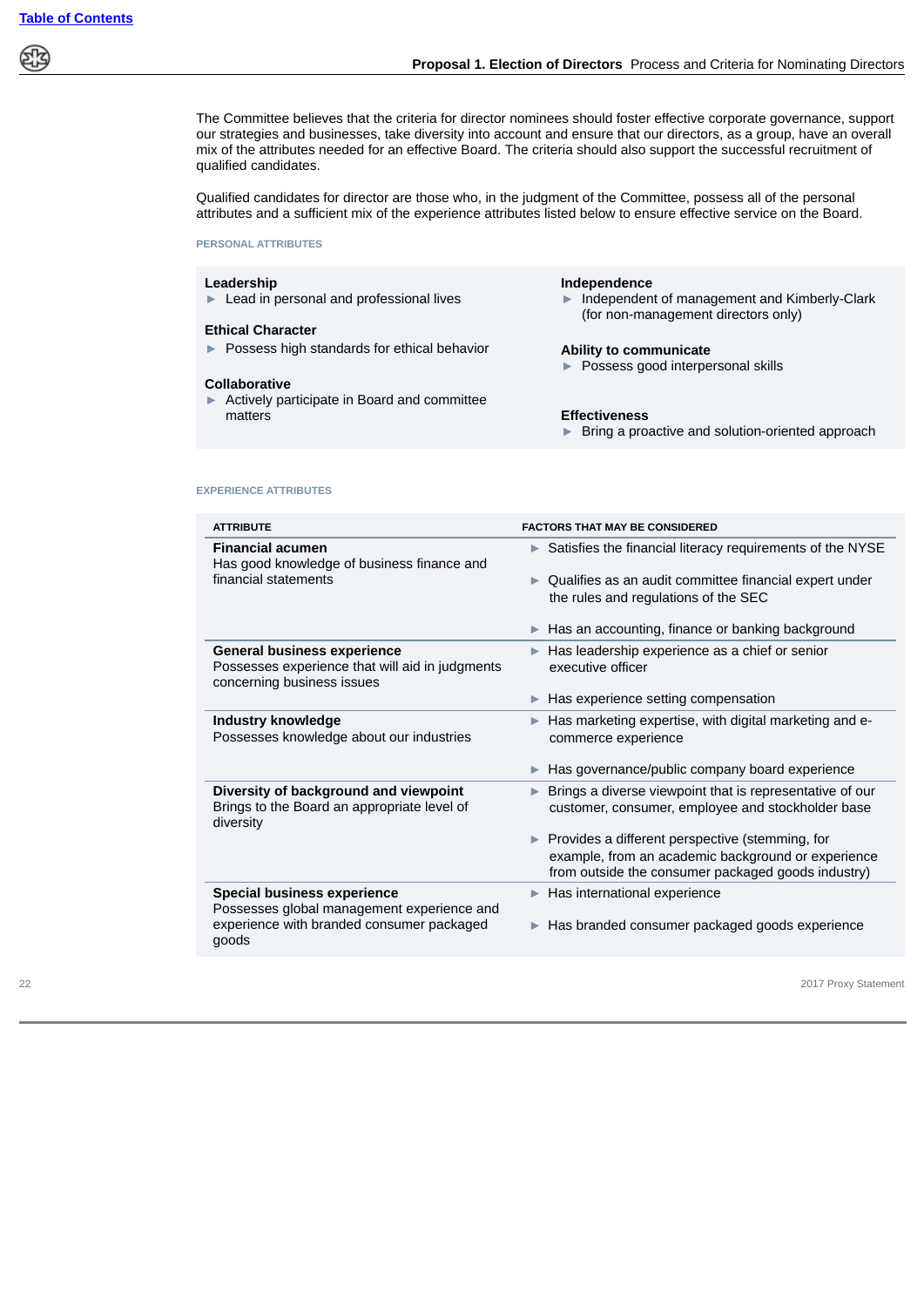

### <span id="page-25-0"></span>**Committee Review of Attributes of Current Directors**

The Nominating and Corporate Governance Committee has reviewed the background of each of our current directors and their service on the Board in light of the personal and experience attributes described above. The Committee has determined that each director possesses all of the personal attributes as well as a sufficient mix of the experience attributes.

For details about each nominee's specific experience attributes, see "The Nominees" below.

### <span id="page-25-1"></span>**Diversity of Directors**

As noted above, the Nominating and Corporate Governance Committee believes that diversity of backgrounds and viewpoints is a key attribute for directors. As a result, the Committee seeks to have a diverse Board that is representative of our customer, consumer, employee and stockholder base. While the Committee carefully considers this diversity when considering nominees for director, the Committee has not established a formal policy regarding diversity in identifying director nominees. Our Board currently includes individuals of differing ages, races and genders.

### <span id="page-25-2"></span>**The Nominees**



Director since 1987 Age 70

### John F. Bergstrom

### **Chairman and Chief Executive Officer, Bergstrom Corporation**

Mr. Bergstrom has served as Chairman and Chief Executive Officer of Bergstrom Corporation, Neenah, Wisconsin, for more than the past five years. Bergstrom Corporation owns and operates automobile sales and leasing businesses and a credit life insurance company based in Wisconsin.

Other public company boards served on since 2012: Advance Auto Parts, Inc., Associated Banc-Corp, WEC Energy Group, Inc. and Wisconsin Electric Power Company.

**Experience attributes:** Mr. Bergstrom has been determined by our Board to be an "audit committee financial expert" under the SEC's rules and regulations, has leadership experience as a chief executive officer, provides diversity of background and viewpoint, and has marketing, compensation, governance and public company board experience.



Director since 2005 Age 68

### Abelardo E. Bru

#### **Retired Vice Chairman, PepsiCo, Inc.**

Mr. Bru retired as Vice Chairman of PepsiCo, a food and beverage company, in 2005. He joined PepsiCo in 1976. Mr. Bru served from 1999 to 2003 as President and Chief Executive Officer and in 2003 to 2004 as Chief Executive Officer and Chairman of Frito-Lay Inc., a division of PepsiCo. Prior to leading Frito-Lay, Mr. Bru led PepsiCo's largest international business, Sabritas Mexico, as President and General Manager from 1992 to 1999. Mr. Bru is a member of the board of directors of the Education is Freedom Foundation.

Other public company boards served on since 2012: DIRECTV (from May 2013 through July 2015) and Kraft Foods Group, Inc. (through July 2015).

**Experience attributes:** Mr. Bru satisfies the financial literacy requirements of the NYSE, has leadership experience as a chief executive officer, has knowledge about our industries, provides diversity of background and viewpoint, has international experience and experience with branded consumer packaged goods, and has marketing, compensation, governance and public company board experience.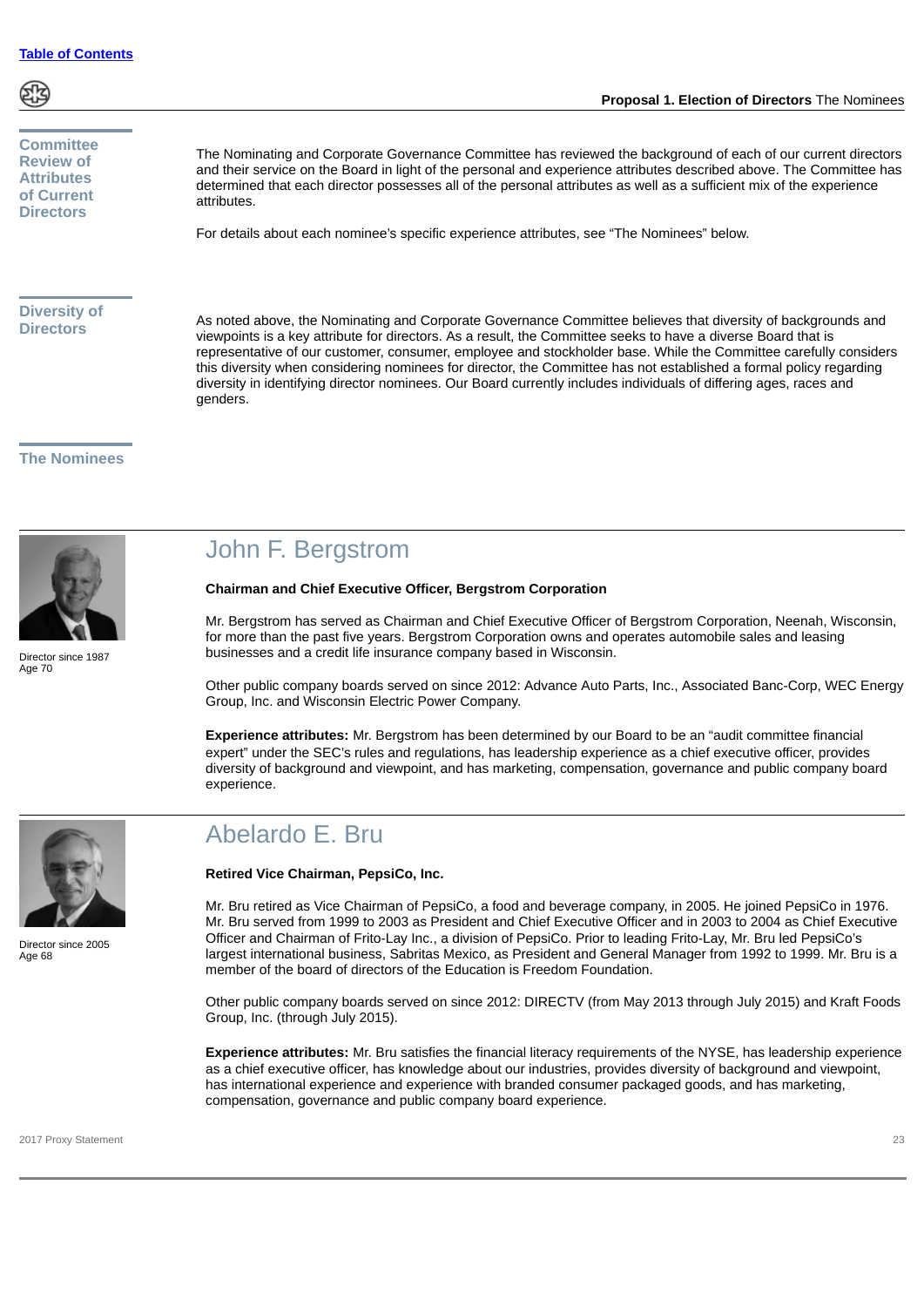



Director since 1996 Age 66

### Robert W. Decherd

#### **Retired Vice Chairman, A. H. Belo Corporation**

Mr. Decherd retired as Vice Chairman of the Board of A. H. Belo Corporation, a newspaper publishing and Internet company, in December 2016. Before becoming Vice Chairman in September 2013, he served as Chairman of the Board, President and Chief Executive Officer of A. H. Belo Corporation since it was spun off from Belo Corp. in February 2008. Prior to February 2008, Mr. Decherd was Chief Executive Officer of Belo Corp., a broadcasting and newspaper publishing company, for 21 years. Mr. Decherd has served as a member of the Advisory Council for the Harvard University Center for Ethics and the Board of Visitors of the Columbia Graduate School of Journalism. He is presently Chairman of Parks for Downtown Dallas, a civic organization.

Other public company boards served on since 2012: A. H. Belo Corporation and Belo Corp. (through December 2013).

**Experience attributes:** Mr. Decherd has been determined by our Board to be an "audit committee financial expert" under the SEC's rules and regulations, has leadership experience as a chief executive officer, provides diversity of background and viewpoint, and has marketing, compensation, governance and public company board experience.

### Thomas J. Falk

### **Chairman of the Board and Chief Executive Officer**

Mr. Falk was elected Chairman of the Board and Chief Executive Officer in 2003 and President and Chief Executive Officer in 2002. Prior to that, he served as President and Chief Operating Officer since 1999. Mr. Falk previously had been elected Group President — Global Tissue, Pulp and Paper in 1998, where he was responsible for Kimberly-Clark's global tissue businesses. Earlier in his career, Mr. Falk had responsibility for Kimberly-Clark's North American Infant Care, Child Care and Wet Wipes businesses. Mr. Falk joined Kimberly-Clark in 1983 and has held other senior management positions. He has been a director of Kimberly-Clark since 1999. He also serves on the board of directors of Catalyst Inc., the University of Wisconsin Foundation, and the Consumer Goods Forum, and serves as a governor of the Boys & Girls Clubs of America.

Other public company boards served on since 2012: Lockheed Martin Corporation.

**Experience attributes:** Mr. Falk satisfies the financial literacy requirements of the NYSE and has a background in accounting, has leadership experience as a chief executive officer, has knowledge about our industries, has international experience and experience with branded consumer packaged goods, and has marketing, compensation, governance and public company board experience.



Director since 1999 Age 58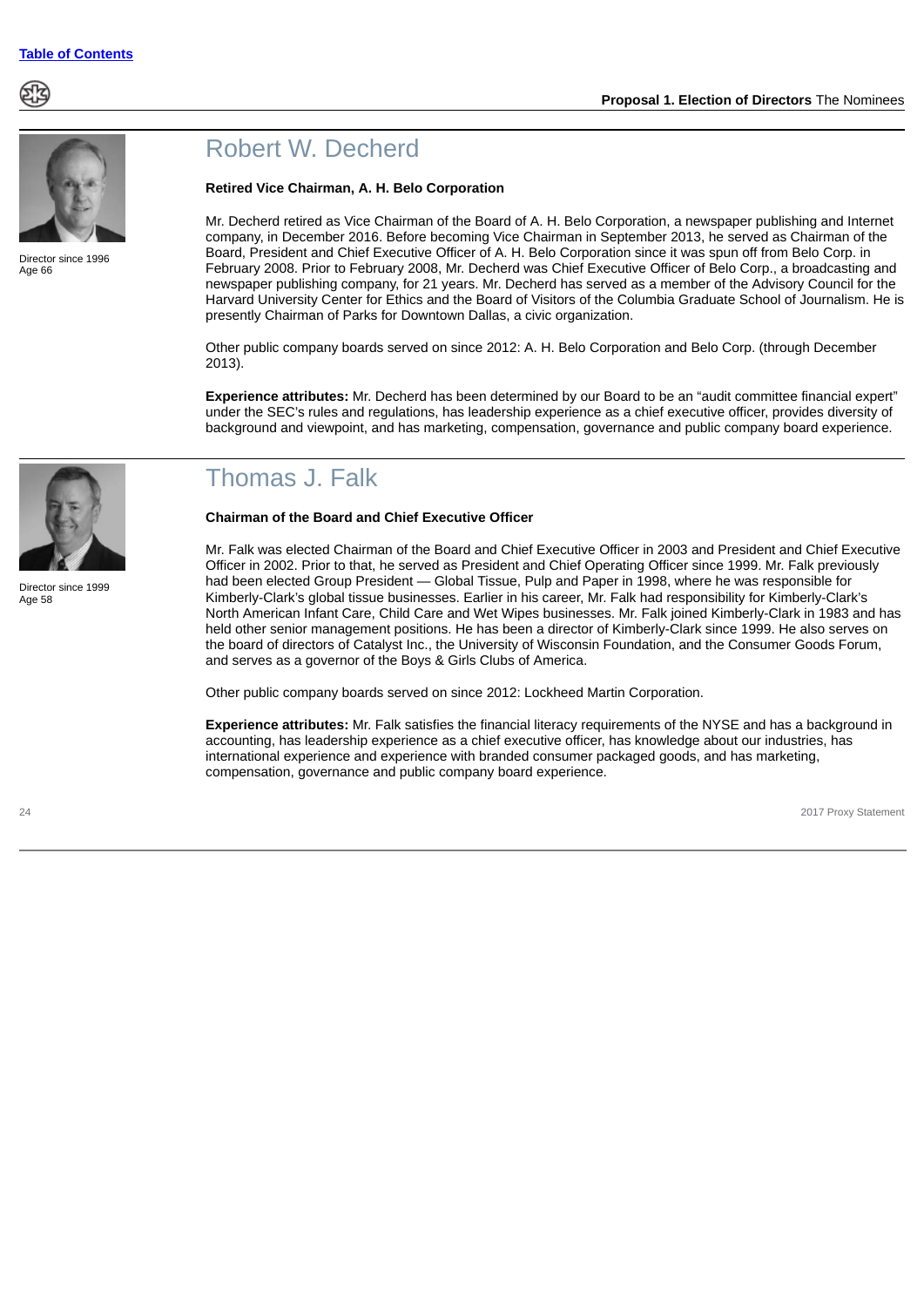



Director since 2011 Age 57

### Fabian T. Garcia

### **Chief Executive Officer, Revlon, Inc.**

Mr. Garcia has served as Chief Executive Officer of Revlon. Inc., a cosmetics and beauty care products company, since April 2016. Prior to joining Revlon, he served as Chief Operating Officer, Global Innovation and Growth, Europe and Hill's Pet Nutrition (added responsibility in 2012), of Colgate-Palmolive Company, a household, health care and personal products company, from 2010 to April 2016. From 2007 to 2010, he served as Executive Vice President and President, Colgate – Latin America and Global Sustainability. He joined Colgate-Palmolive in 2003 as President, Colgate Greater Asia Pacific.

Other public company boards served on since 2012: Revlon, Inc. (since April 2016)

**Experience attributes:** Mr. Garcia satisfies the financial literacy requirements of the NYSE, has leadership experience as a chief executive officer, provides diversity of background and viewpoint, has knowledge about our industries, has international experience and experience with branded consumer packaged goods, and has marketing, compensation and governance experience.



Director since January 2017 Age 52

### Michael D. Hsu

### **President and Chief Operating Officer**

Mr. Hsu was elected President and Chief Operating Officer in January 2017. He is responsible for the day-to-day operations of our business units, along with our global innovation, marketing and supply chain functions. He served as Group President - K-C North America from 2013 to 2016, where he was responsible for our consumer business in North America, as well as leading the development of new business strategies for global nonwovens. From 2012 to 2013, his title was Group President - North America Consumer Products. Prior to joining Kimberly-Clark, Mr. Hsu served as Executive Vice President and Chief Commercial Officer of Kraft Foods, Inc., a North American grocery manufacturing and processing conglomerate, from January 2012 to July 2012, as President of Sales, Customer Marketing and Logistics from 2010 to 2012 and as President of its grocery business unit from 2008 to 2010. Prior to that, Mr. Hsu served as President and Chief Operating Officer, Foodservice at H. J. Heinz Company, a manufacturer and marketer of food products. Mr. Hsu serves on the board of trustees of United Way U.S.A.

Other public company boards served on since 2012: None

**Experience attributes:** Mr. Hsu satisfies the financial literacy requirements of the NYSE, has operational leadership experience as a group president of a major business unit, provides diversity of background and viewpoint, has knowledge about our industries and experience with branded consumer packaged goods, and has marketing experience.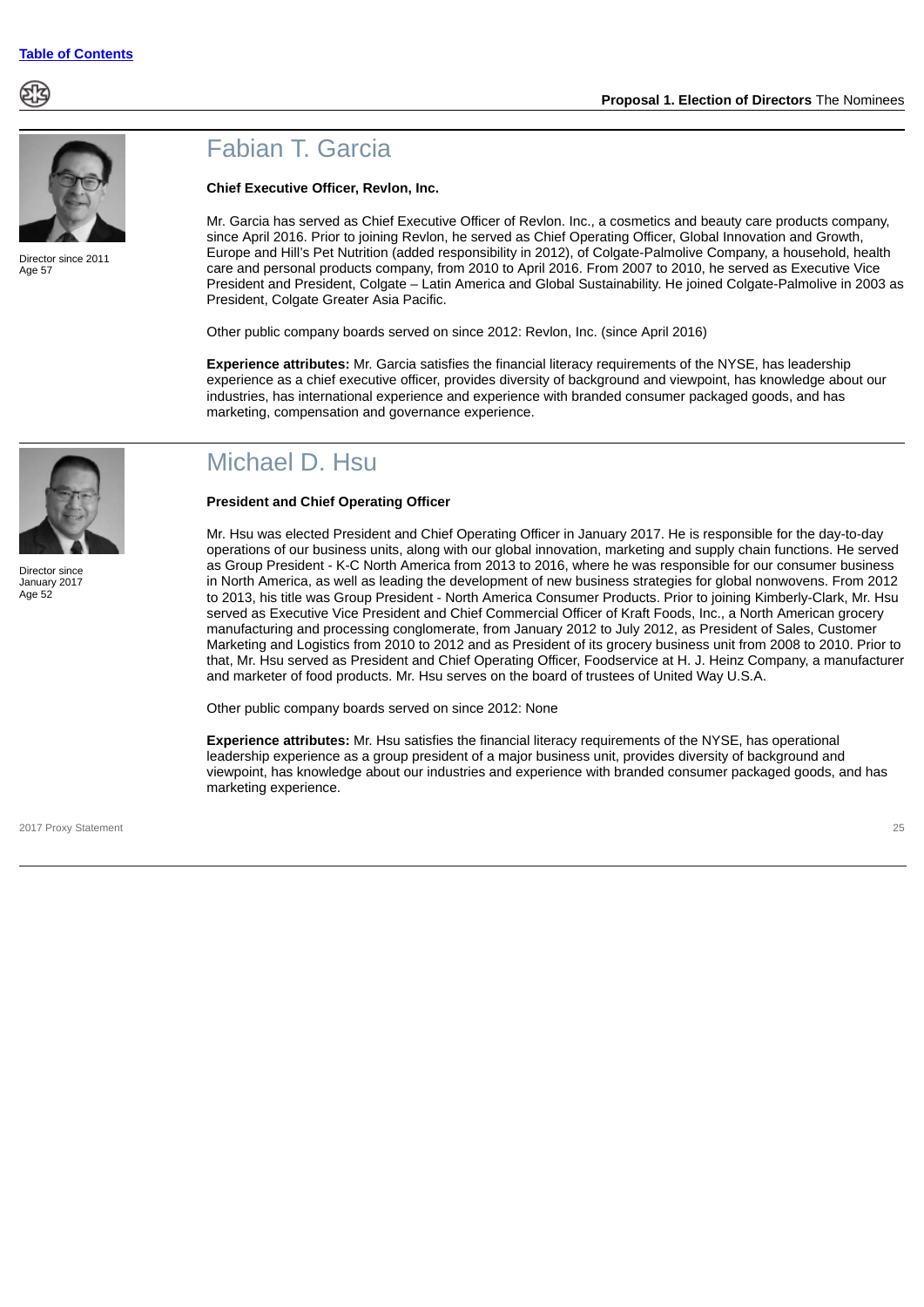



Director since 2002 Age 60

### Mae C. Jemison, M.D.

### **President, The Jemison Group**

Dr. Jemison is founder and President of The Jemison Group, Inc., a technology consulting company, and is also the Principal for the 100 Year Starship Project, a new initiative started by DARPA that focuses on human space travel to another star within the next 100 years. She was President and founder of BioSentient Corporation, a medical devices company from 2000 to 2012. Dr. Jemison founded the Dorothy Jemison Foundation for Excellence and developed The Earth We Share international science camp. Dr. Jemison served as a professor of Environmental Studies at Dartmouth College from 1995 to 2002. From 1987 to 1993, she served as a National Aeronautics and Space Administration (NASA) astronaut. Dr. Jemison is a member of the National Academy of Medicine and serves on the boards of the Texas Medical Center and the National Board of Professional Teaching Standards. She chaired the State of Texas Product Development and Small Business Incubator Board, and was a member of the National Advisory Council for Biomedical Imaging and Bioengineering.

Other public company boards served on since 2012: Scholastic Corporation (through September 2015) and Valspar Corporation.

**Experience attributes:** Dr. Jemison satisfies the financial literacy requirements of the NYSE, has international experience and leadership experience of entrepreneurial start-up enterprises and non-profit organizations, provides diversity of background and viewpoint, and has compensation, governance and public company board experience.



Director since 2007 Age 70

### James M. Jenness

#### **Retired Chairman of the Board and CEO, Kellogg Company**

Mr. Jenness has served as a Director of Kellogg Company, a producer of cereal and convenience foods, since 2000. From 2005 to 2014 he was Executive Chairman of the Board of Kellogg and he served as Chief Executive Officer of Kellogg from February 2005 through 2006. Mr. Jenness was Chief Executive Officer of Integrated Merchandising Systems LLC, a market leader in outsource management for retail promotion and branded merchandising, from 1997 to 2004. He served in various positions of increasing responsibility at Leo Burnett Company, Kellogg's major advertising agency partner, from 1974 to 1997, including as Vice Chairman, Chief Operating Officer and Director. He serves as a Trustee of DePaul University and serves on DePaul's College of Commerce Advisory Council. He is a Regent for Mercy Home for Boys and Girls.

Other public company boards served on since 2012: Kellogg Company and Prestige Brands Holdings, Inc. (since May 2015).

**Experience attributes:** Mr. Jenness satisfies the financial literacy requirements of the NYSE, has leadership experience as a chief executive officer, has knowledge about our industries, has international experience and experience with branded consumer packaged goods, and has marketing, compensation, governance and public company board experience.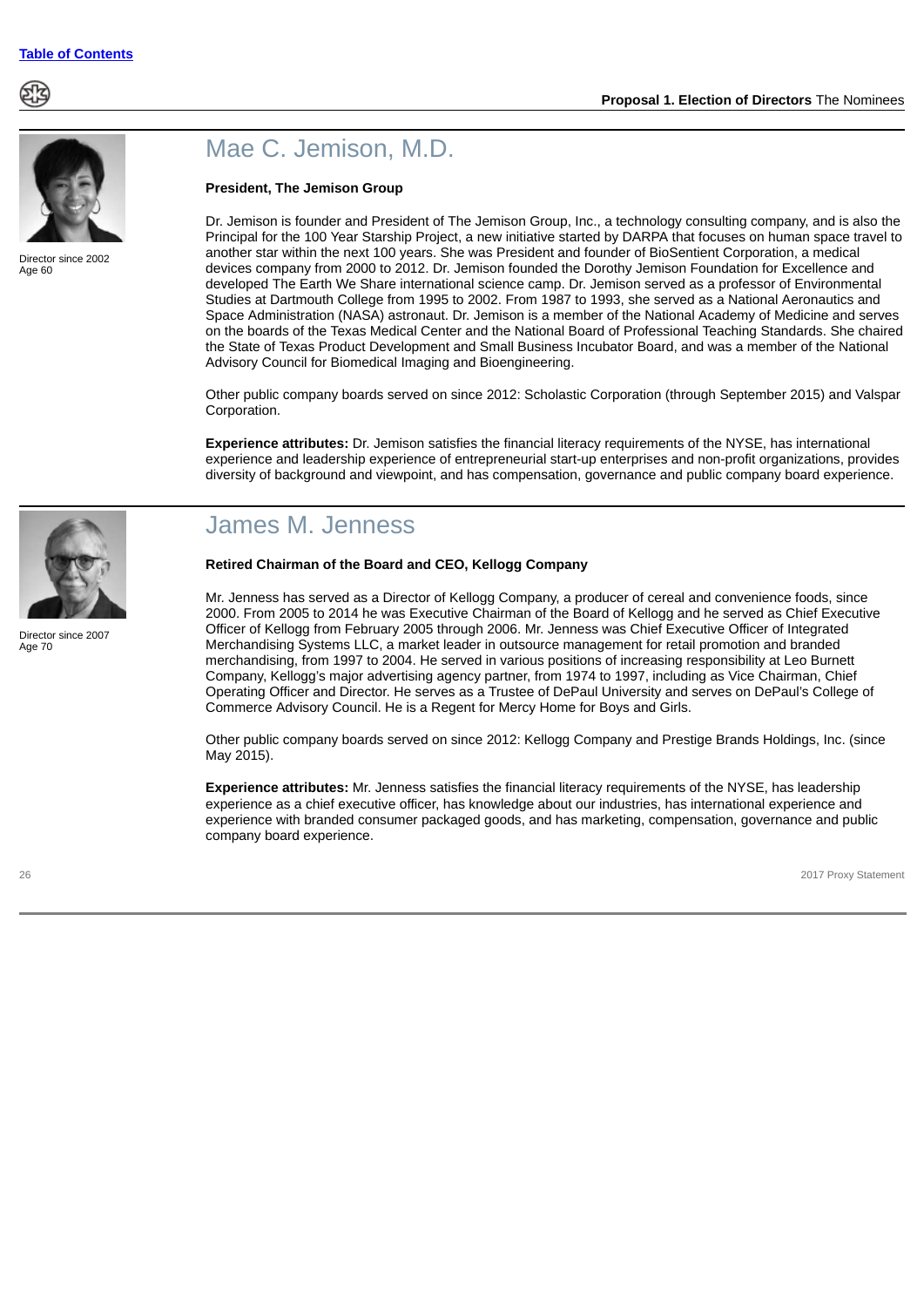



Director since 2010 Age 69

### Nancy J. Karch

### **Retired Director, McKinsey & Co.**

Ms. Karch served as a Director (senior partner) of McKinsey & Co., an independent consulting firm, from 1988 until her retirement in 2000. She had served in various executive capacities at McKinsey since 1974. Ms. Karch is Director Emeritus of McKinsey's Stamford, Connecticut office, and serves on the boards of Northern Westchester Hospital and Northwell Health, both of which are not-for-profit entities.

Other public company boards served on since 2012: CEB Inc. (through January 2015), Genworth Financial, Inc. (through April 2016), Kate Spade & Company and Mastercard Incorporated.

**Experience attributes:** Ms. Karch satisfies the financial literacy requirements of the NYSE and has a background in finance, has leadership experience as a senior executive officer, provides diversity of background and viewpoint, has knowledge about our industries, has experience with branded consumer packaged goods, and has compensation, governance and public company board experience.

## Christa S. Quarles

### **Chief Executive Officer, OpenTable, Inc.**

Ms. Quarles serves as Chief Executive Officer of OpenTable, Inc., a provider of online restaurant reservations and part of The Priceline Group, Inc. Ms. Quarles served as the Chief Financial Officer of OpenTable from May 2015 to November 2015, when she was appointed CEO. Prior to joining OpenTable, Ms. Quarles served as Chief Business Officer of Nextdoor, Inc. from June 2014 to May 2015. From 2010 to June 2014, Ms. Quarles held positions of increasing responsibility with The Walt Disney Company, including Senior Vice President, General Manager Mobile and Social Games, General Manager, Disney Mobile Games, and Chief Financial Officer and Head of Business Operations, Mobile and Social Games. Prior to that, she was Chief Financial Officer of Playdom Inc., which was acquired by The Walt Disney Company in September 2010.

Other public company boards served on since 2012: None

**Experience attributes:** Ms. Quarles has been determined by our Board to be an "audit committee financial expert" under the SEC's rules and regulations and has a background in finance, has leadership experience as a chief executive officer, provides diversity of background and viewpoint, and has marketing, digital marketing and ecommerce experience.

2017 Proxy Statement 27

Director since June 2016 Age 43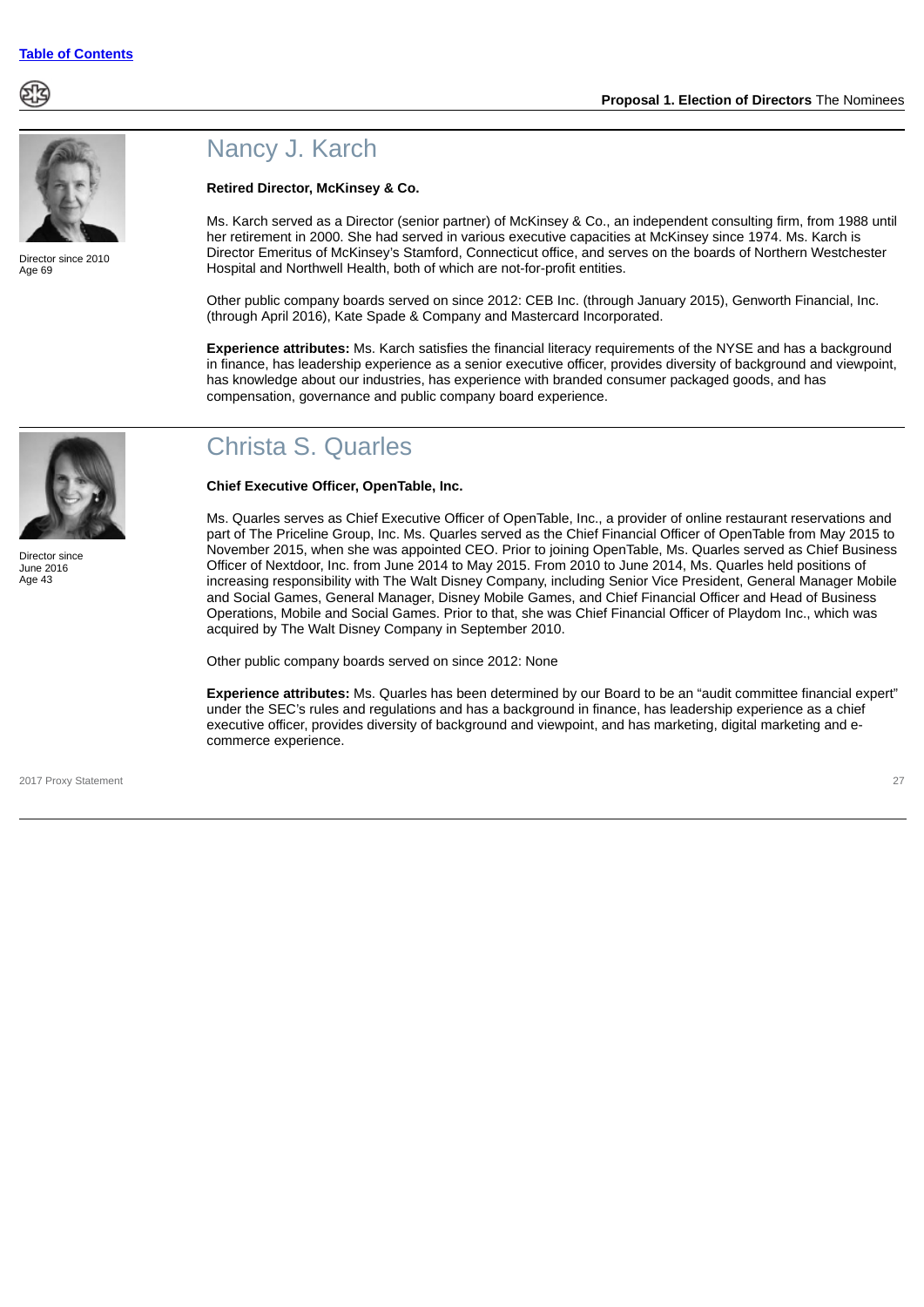



Director since 2007 Age  $63$ 

### Ian C. Read

### **Chairman of the Board and Chief Executive Officer, Pfizer, Inc.**

Mr. Read was elected Chairman of the Board and Chief Executive Officer in December 2011 and President and Chief Executive Officer in December 2010, of Pfizer, Inc., a drug manufacturer. Mr. Read joined Pfizer in 1978 in its financial organization. He worked in Latin America through 1995, holding positions of increasing responsibility, and was appointed President of the Pfizer International Pharmaceuticals Group, Latin America/Canada in 1996. In 2000, Mr. Read was named Executive Vice President of Europe/Canada and was named a corporate Vice President in 2001. In 2006, he was named Senior Vice President of Pfizer, as well as Group President of its Worldwide Biopharmaceutical Businesses.

Other public company boards served on since 2012: Pfizer, Inc.

**Experience attributes:** Mr. Read has been determined by our Board to be an "audit committee financial expert" under the SEC's rules and regulations and has a background in finance, has leadership experience as a chief executive officer, provides diversity of background and viewpoint, has international experience, and has marketing, compensation, governance and public company board experience.



Director since 2001 Age 69

### Marc J. Shapiro

**Retired Vice Chairman, JPMorgan Chase & Co.**

Mr. Shapiro retired in 2003 as Vice Chairman of JPMorgan Chase & Co., a financial services company. Before becoming Vice Chairman of JPMorgan Chase & Co. in 1997, Mr. Shapiro was Chairman and Chief Executive Officer of Chase Bank of Texas, a wholly-owned subsidiary of JPMorgan Chase & Co., from 1989 until 1997. He now serves as a consultant to JPMorgan Chase & Co. and as non-executive Chairman of its Texas operations. Mr. Shapiro serves on the boards of the Baylor College of Medicine, the Baylor St. Luke's Medical Center Hospital, the M.D. Anderson Cancer Center, and the Baker Institute at Rice University.

Other public company boards served on since 2012: The Mexico Fund and Weingarten Realty Investors.

**Experience attributes:** Mr. Shapiro satisfies the financial literacy requirements of the NYSE and has a banking and finance background, has leadership experience as a chief executive officer, provides diversity of background and viewpoint, and has compensation, governance and public company board experience.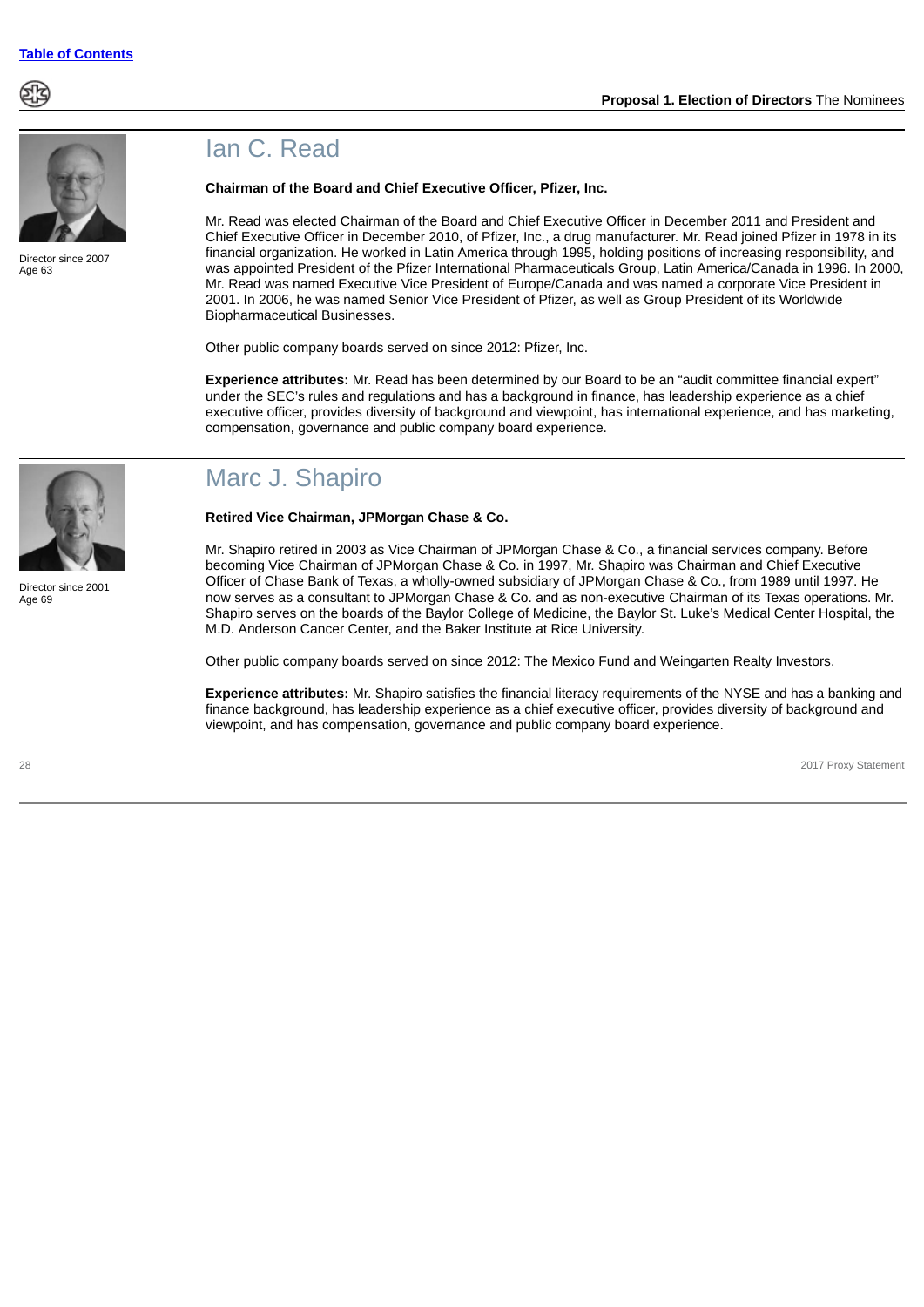



Director since 2015 Age 65

### Michael D. White

### **Former Chairman of the Board, President and Chief Executive Officer of DIRECTV**

Mr. White served as Chairman of the Board, President and Chief Executive Officer of DIRECTV, a leading provider of digital television entertainment services, from 2010 to July 2015. From 2003 until 2009, Mr. White was Chief Executive Officer of PepsiCo International and Vice Chairman, PepsiCo, Inc. after holding positions of increasing importance with PepsiCo since 1990. Mr. White is a member of the Boston College Board of Trustees and is Chairman of the Partnership for Drug-Free Kids.

Other public company boards served on since 2012: Bank of America Corporation (since June 2016), DIRECTV (through July 2015) and Whirlpool Corporation.

**Experience attributes:** Mr. White has been determined by our Board to be an "audit committee financial expert" under the SEC's rules and regulations, has leadership experience as a chief executive officer, provides diversity of background and viewpoint, and has marketing, digital marketing, e-commerce, compensation, governance and public company board experience.

The Board of Directors unanimously recommends a vote **FOR** the election of each of the thirteen nominees for director.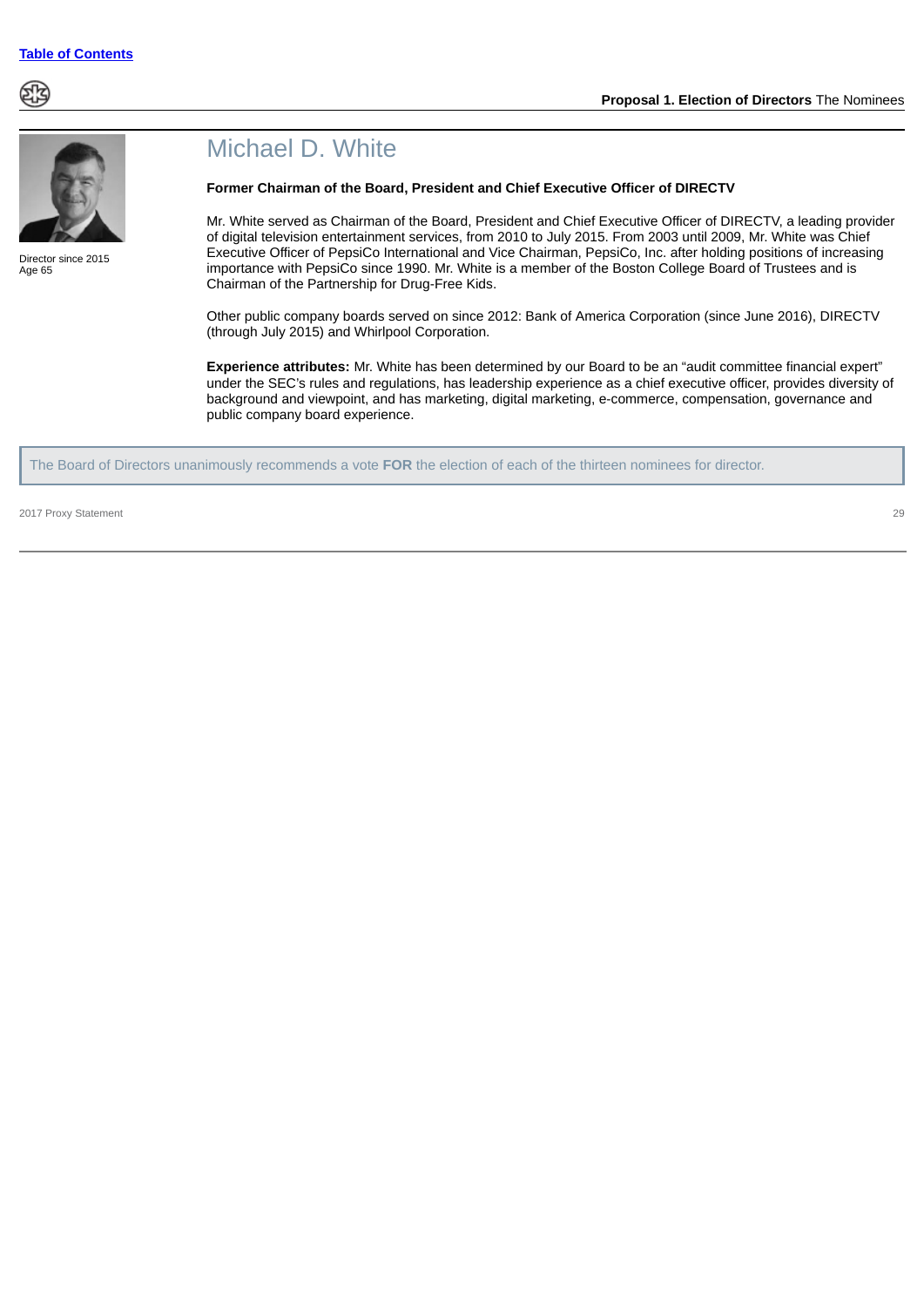

### <span id="page-32-0"></span>**Director Compensation**

Directors who are not officers or employees of Kimberly-Clark or any of our subsidiaries, affiliates or equity companies are "Outside Directors" for compensation purposes and are compensated for their services under our 2011 Outside Directors' Compensation Plan. All Independent Directors currently on our Board are Outside Directors

**Proposal 1. Election of Directors** Director Compensation

Our objectives for Outside Director Compensation are:

and are compensated under this Plan.

- to remain competitive with the median compensation paid to outside directors of comparable companies
- to keep pace with changes in practices in director compensation
- to attract qualified candidates for Board service
- to reinforce our practice of encouraging stock ownership by our directors

In 2014, the Nominating and Corporate Governance Committee assessed our Outside Director compensation against the median non-management director compensation for our peers. Based on this review, the Committee recommended an increase in Outside Director compensation for 2015, and the Board agreed with the Committee's recommendation. For 2016 there was no change.

The table below shows how we structured Outside Director compensation in 2016:

| <b>Board Members</b>    | Cash retainer: \$100,000 annually, paid in four quarterly payments at the beginning of<br>each quarter.<br>Restricted share units: Annual grant with a value of \$165,000, awarded and valued<br>on the first business day of the year |
|-------------------------|----------------------------------------------------------------------------------------------------------------------------------------------------------------------------------------------------------------------------------------|
| <b>Committee Chairs</b> | Additional annual grant of restricted share units with a value of \$20,000, awarded<br>and valued on the first business day of the year                                                                                                |
| <b>Lead Director</b>    | Additional grant of restricted share units with a value of \$30,000, awarded and<br>valued on the first business day of the year                                                                                                       |
| Stockholder             | Restricted share units are not paid out until retirement or other termination of Board                                                                                                                                                 |
| Alignment               | service                                                                                                                                                                                                                                |

New Outside Directors receive the full quarterly amount of the annual retainer for the quarter in which they join the Board. Their annual grant of restricted share units is pro-rated based on the date when they joined.

We also reimburse Outside Directors for expenses incurred in attending Board or committee meetings.

Restricted share units are not shares of our common stock. Rather, restricted share units represent the right to receive a pre-determined number of shares of our common stock within 90 days following a "restricted period" that begins on the date of grant and expires on the date the Outside Director retires from or otherwise terminates service on the Board. In this way, they align the director's interests with the interests of our stockholders. Outside Directors may not dispose of the units or use them in a pledge or similar transaction. Outside Directors also receive additional restricted share units equivalent in value to the dividends that would have been paid to them if the restricted share units granted to them were shares of our common stock.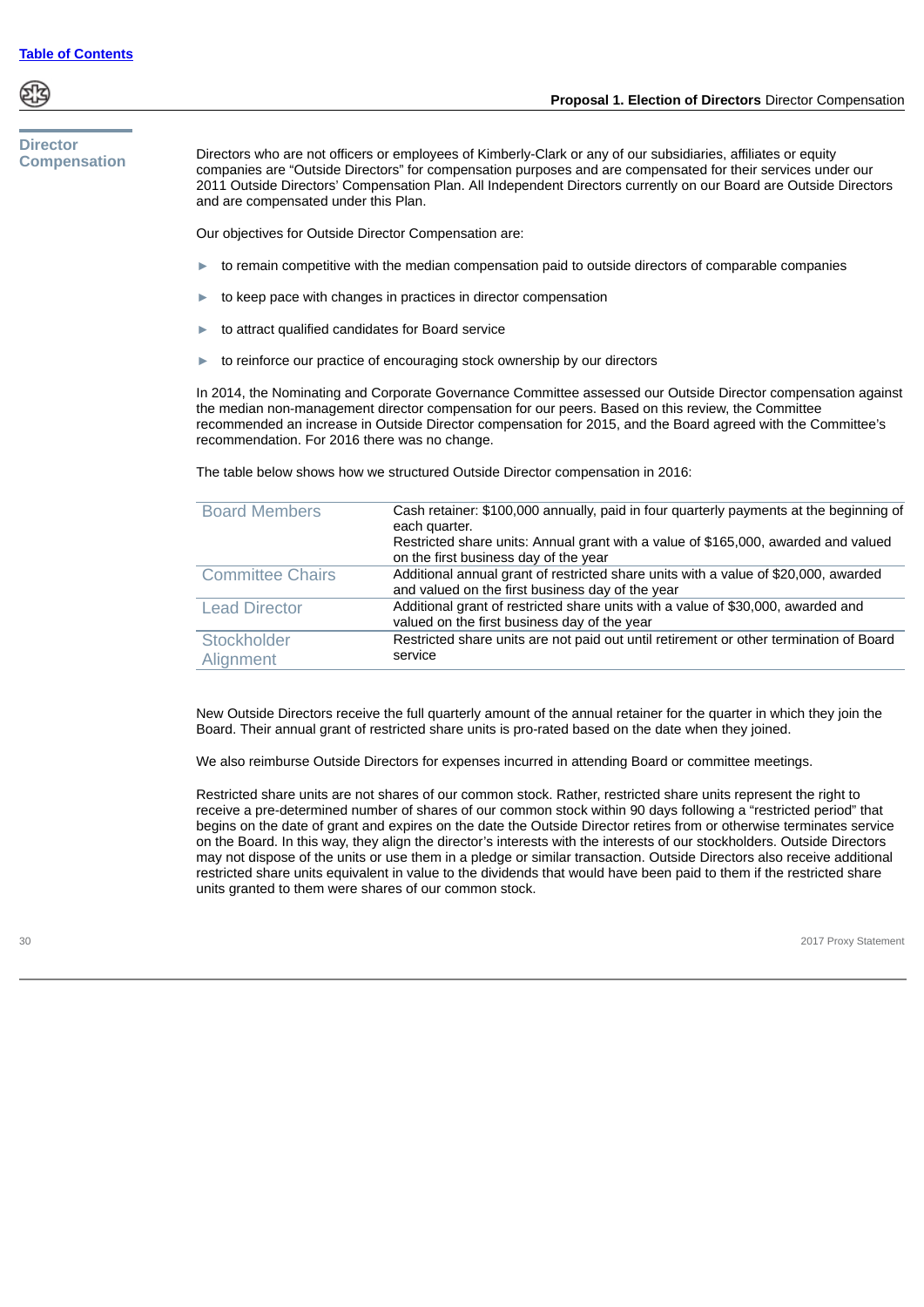

### <span id="page-33-0"></span>**2016 Outside Director Compensation**

### **Proposal 1. Election of Directors** 2016 Outside Director Compensation

The following table shows the compensation paid to each Outside Director for his or her service in 2016.

| Name $(1)$           | <b>Fees Earned or</b><br>Paid in Cash(\$) | <b>Stock</b><br><b>Awards</b><br>(S)(2)(3)(4) | <b>All Other</b><br>Compensation<br>$(5)^{(5)}$ | Total(\$) $(6)$ |
|----------------------|-------------------------------------------|-----------------------------------------------|-------------------------------------------------|-----------------|
| John F. Bergstrom    | 100,000                                   | 165,000                                       | 10,000                                          | 275,000         |
| Abelardo E. Bru      | 100,000                                   | 185,000                                       | 10.000                                          | 295,000         |
| Robert W. Decherd    | 100,000                                   | 165.000                                       |                                                 | 265,000         |
| Fabian T. Garcia     | 100,000                                   | 165.000                                       |                                                 | 265,000         |
| Mae C. Jemison, M.D. | 100,000                                   | 165.000                                       |                                                 | 265,000         |
| James M. Jenness     | 100,000                                   | 195.000                                       |                                                 | 295,000         |
| Nancy J. Karch       | 100,000                                   | 185,000                                       | 10,000                                          | 295,000         |
| Christa S. Quarles   | 75,000                                    | 96.250                                        |                                                 | 171,250         |
| lan C. Read          | 100,000                                   | 185,000                                       | 7.440                                           | 292,440         |
| Marc J. Shapiro      | 100,000                                   | 165,000                                       | 10.000                                          | 275,000         |
| Michael D. White     | 100,000                                   | 165.000                                       |                                                 | 265,000         |
|                      |                                           |                                               |                                                 |                 |

*(1) Ms. Quarles joined the Board on June 15, 2016 and received a pro-rated stock award as well as fees for three quarters.*

<sup>(2)</sup> Amounts shown reflect the grant date fair value of those grants, determined in accordance with Financial Accounting Standards Board ("FASB")<br>Accounting Standards Codification ("ASC") Topic 718 — Stock Compensation ("

<sup>(3)</sup> Restricted share unit awards were granted to the Outside Directors on January 4, 2016, except for Ms. Quarles, who joined the Board and received a<br>grant on June 15, 2016. The number of restricted share units granted

| Name                    | Restricted Share Unit Grants in 2016(#) |
|-------------------------|-----------------------------------------|
| John F. Bergstrom       | 1,305                                   |
| Abelardo E. Bru         | 1,463                                   |
| Robert W. Decherd       | 1,305                                   |
| <b>Fabian T. Garcia</b> | 1,305                                   |
| Mae C. Jemison, M.D.    | 1,305                                   |
| James M. Jenness        | 1,542                                   |
| Nancy J. Karch          | 1,463                                   |
| Christa S. Quarles      | 729                                     |
| Ian C. Read             | 1,463                                   |
| Marc J. Shapiro         | 1,305                                   |
| Michael D. White        | 1,305                                   |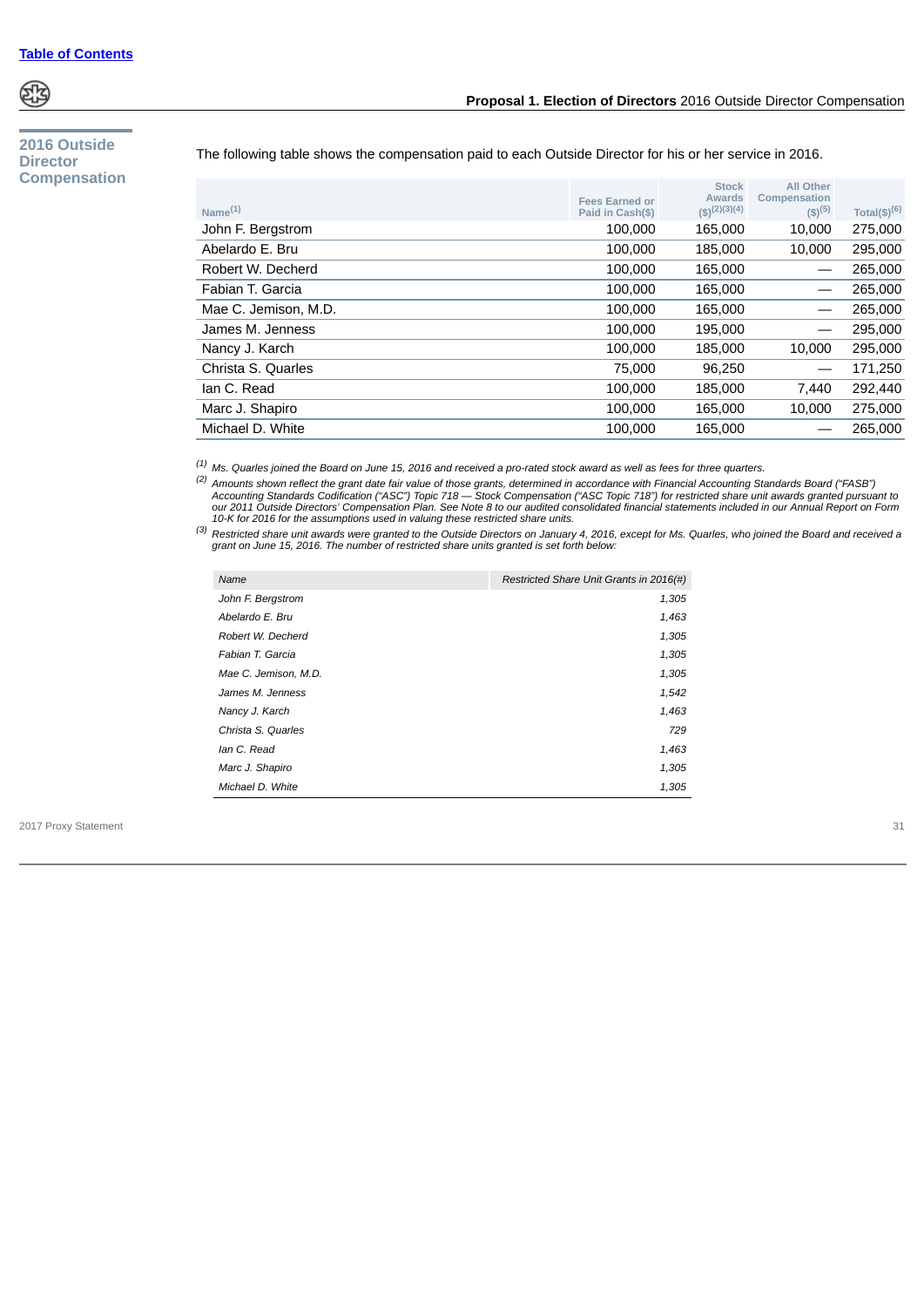

### *(4) As of December 31, 2016, Outside Directors had the following stock awards outstanding:*

| <b>Restricted Stock(#)</b><br>Name<br>3,000<br>John F. Bergstrom<br>Abelardo E. Bru<br>Robert W. Decherd<br>3,000<br>Fabian T. Garcia<br>Mae C. Jemison, M.D.<br>James M. Jenness<br>Nancy J. Karch<br>Christa S. Quarles<br>lan C. Read<br>Marc J. Shapiro<br>Michael D. White |  |                                  |
|---------------------------------------------------------------------------------------------------------------------------------------------------------------------------------------------------------------------------------------------------------------------------------|--|----------------------------------|
|                                                                                                                                                                                                                                                                                 |  | <b>Restricted Share Units(#)</b> |
|                                                                                                                                                                                                                                                                                 |  | 34,792                           |
|                                                                                                                                                                                                                                                                                 |  | 28,631                           |
|                                                                                                                                                                                                                                                                                 |  | 38,094                           |
|                                                                                                                                                                                                                                                                                 |  | 9,784                            |
|                                                                                                                                                                                                                                                                                 |  | 34,792                           |
|                                                                                                                                                                                                                                                                                 |  | 26,349                           |
|                                                                                                                                                                                                                                                                                 |  | 13,603                           |
|                                                                                                                                                                                                                                                                                 |  | 734                              |
|                                                                                                                                                                                                                                                                                 |  | 22,779                           |
|                                                                                                                                                                                                                                                                                 |  | 39,049                           |
|                                                                                                                                                                                                                                                                                 |  | 1,881                            |

<sup>(5)</sup> Reflects charitable matching gifts paid in 2016 under the Kimberly-Clark Foundation's Matching Gifts Program to a charity designated by the director.<br>This program is available to all our employees and directors. Unde financial contributions to qualified educational and charitable organizations in the United States on a dollar-for-dollar basis, up to \$10,000 per person<br>per calendar year. Amounts paid in 2016 in connection with matching

<sup>(6)</sup> During 2016, Outside Directors received credit for cash dividends on restricted stock held by them. These dividends are credited to interest bearing accounts maintained by us on behalf of those Outside Directors with restricted share units with a value equal to the cash dividends paid during the year on our common stock on the restricted share units held by them.<br>Because we factor the value of the right to receive dividends into the gr

| Name                 | Dividends Credited on<br>Restricted Stock(\$) | <b>Number of Restricted Share</b><br>Units Credited in 2016(#) | Grant Date Fair Value of<br><b>Restricted Share Units</b><br>Credited(\$) |
|----------------------|-----------------------------------------------|----------------------------------------------------------------|---------------------------------------------------------------------------|
| John F. Bergstrom    | 10,920                                        | 938.99                                                         | 123,325                                                                   |
| Abelardo E. Bru      |                                               | 770.07                                                         | 101,145                                                                   |
| Robert W. Decherd    | 10,920                                        | 1,028.95                                                       | 135,137                                                                   |
| Fabian T. Garcia     |                                               | 257.70                                                         | 33,861                                                                    |
| Mae C. Jemison, M.D. |                                               | 938.99                                                         | 123,325                                                                   |
| James M. Jenness     |                                               | 707.39                                                         | 92,912                                                                    |
| Nancy J. Karch       |                                               | 360.67                                                         | 47,386                                                                    |
| Christa S. Quarles   |                                               | 5.45                                                           | 671                                                                       |
| lan C. Read          |                                               | 610.66                                                         | 80.212                                                                    |
| Marc J. Shapiro      |                                               | 1,054.98                                                       | 138,555                                                                   |
| Michael D. White     |                                               | 42.40                                                          | 5,588                                                                     |
|                      |                                               |                                                                |                                                                           |

32 2017 Proxy Statement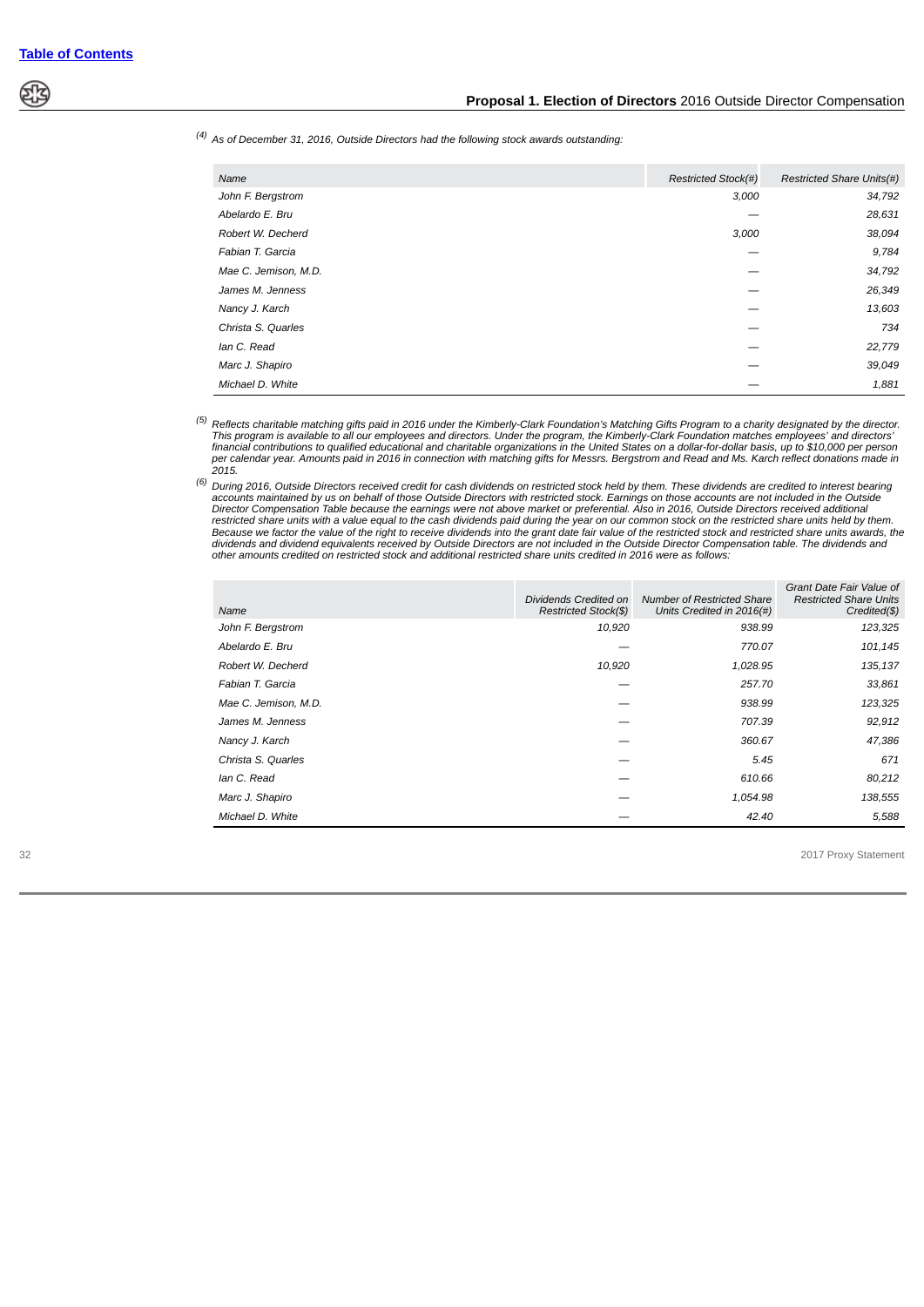

Other than the cash retainer, grants of restricted share units and the other compensation previously described, no Outside Director received any compensation or perquisites from Kimberly-Clark for services as a director in 2016.

A director who is not an Outside Director does not receive any compensation for services as a member of the Board or any committee, but is reimbursed for expenses incurred as a result of the services.

In 2016, the Nominating and Corporate Governance Committee, with the assistance of Mercer, revisited the Corporation's Outside Director compensation to assess whether it still met our objectives for Outside Director compensation as described above. In its assessment, the Committee compared aggregate Outside Director cash and equity compensation to the median compensation of the outside directors of our peer group, as well as the structure of our compensation programs of our peer group. For information regarding our peer group, see "Compensation Discussion and Analysis" below. Based on this review, the Committee determined that the aggregate compensation for our Outside Directors would be below the median of our peer group in 2017. The Committee then recommended to the Board, and the Board approved, changes to our Outside Directors aggregate compensation to more closely align with the median aggregate compensation of our peer group. Accordingly, beginning in 2017 the value of the annual grant of restricted share units is increased from \$165,000 to \$180,000. There was no change to the amount of the annual cash retainer or the additional annual grant of restricted share units paid to committee chairs or to the Lead Director.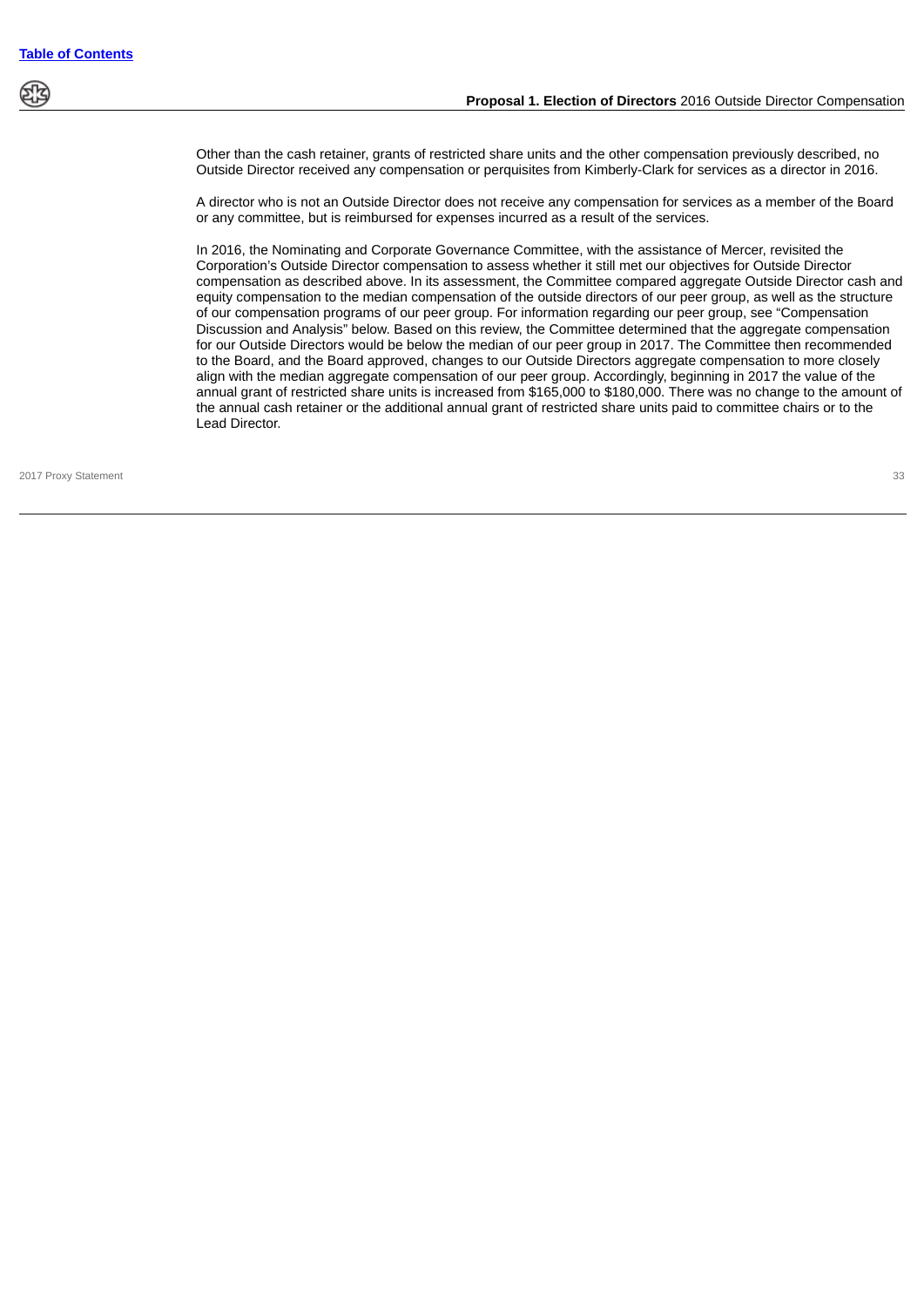# Proposal 2. Ratification of Auditors

The Audit Committee of the Board of Directors is directly responsible for the appointment, compensation, retention and oversight of our independent auditors. The Audit Committee is also responsible for overseeing the negotiation of the audit fees associated with retaining our independent auditors. To assure continuing auditor independence, the Audit Committee periodically considers whether a different audit firm should perform our independent audit work. Also, in connection with the mandated rotation of the independent auditor's lead engagement partner, the Audit Committee and its chairman are directly involved in the selection of the new lead engagement partner.

For 2017, the Audit Committee has selected Deloitte & Touche LLP (along with its member firms and affiliates, "Deloitte") as the independent registered public accounting firm to audit our financial statements. In engaging Deloitte for 2017, the Audit Committee utilized a review and selection process that included the following:

- a review of management's assessment of the services Deloitte provided in 2016 and a comparison of this assessment to prior years' reviews
- ► discussions, in executive session, with the Chief Financial Officer and the Vice President and Controller regarding their viewpoints on the selection of the 2017 independent auditors and on Deloitte's performance
- discussions, in executive session, with representatives of Deloitte about their possible engagement
- Audit Committee discussions, in executive session, about the selection of the 2017 independent auditors
- a review and approval of Deloitte's proposed estimated fees for 2017
- a review and assessment of Deloitte's independence
- the Audit Committee's consideration of the fact that Deloitte has served as our independent auditors since 1928, and its conclusion that this service does not impact Deloitte's independence

The Audit Committee and the Board believe that the continued retention of Deloitte to serve as our independent auditor is in the best interests of Kimberly-Clark and its stockholders, and they recommend that stockholders ratify this selection. If the stockholders do not ratify the selection of Deloitte, the Audit Committee will consider the selection of other independent auditors.

Representatives of Deloitte are expected to be present at the Annual Meeting with the opportunity to make a statement if they desire to do so and will be available to respond to appropriate questions.

The Board of Directors unanimously recommends a vote **FOR** ratification of Deloitte's selection as Kimberly-Clark's auditor for 2017.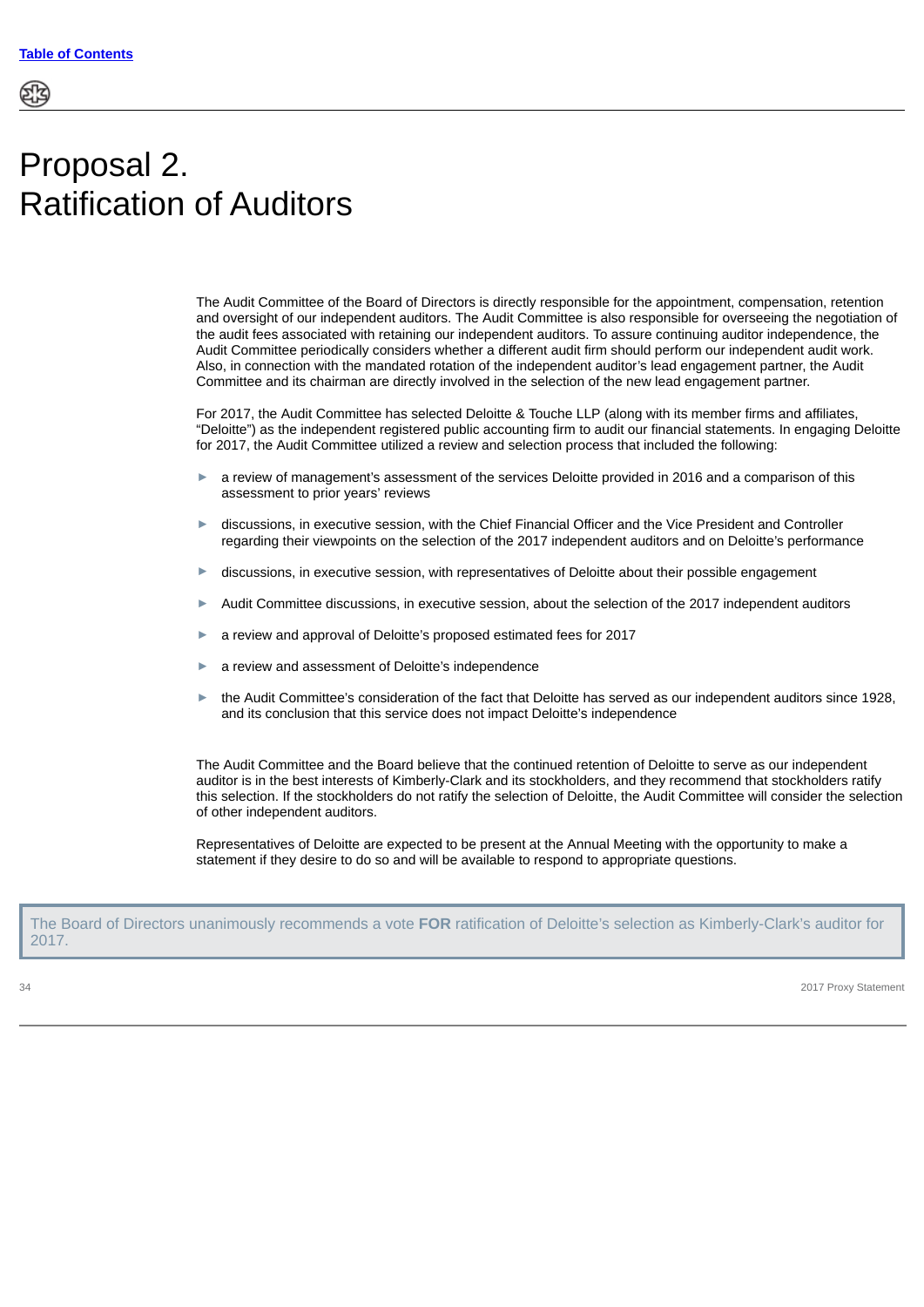

**Audit Committee Approval of Audit and Non-Audit Services**

# **Principal Accounting Firm Fees**

Our aggregate fees to Deloitte (excluding value added taxes) with respect to the fiscal years ended December 31, 2016 and 2015, were as follows:

| All Other Fees                    |                  |             |
|-----------------------------------|------------------|-------------|
| Tax Fees <sup>(3)</sup>           | 3,087,000        | 2,208,000   |
| Audit-Related Fees <sup>(2)</sup> | 791.200          | 913,840     |
| Audit Fees <sup>(1)</sup>         | 11,010,600       | 11,408,139  |
|                                   | $2016(\text{S})$ | $2015($ \$) |

*(1) These amounts represent fees billed or expected to be billed for professional services rendered by Deloitte for the audit of Kimberly-Clark's annual financial statements for the fiscal years ended December 31, 2016 and December 31, 2015, reviews of the financial statements included in Kimberly-Clark's Forms 10-Q, and other services that are normally provided by the independent registered public accounting firm in connection with statutory* or regulatory filings or engagements for each of those fiscal years, including: fees for consolidated financial audits, statutory audits, comfort letters,<br>attest services, consents, assistance with and review of SEC filing *internal control over financial reporting pursuant to Section 404 of the Sarbanes-Oxley Act of 2002.*

*(2) These amounts represent aggregate fees billed or expected to be billed by Deloitte for assurance and related services reasonably related to the performance of the audit or review of our financial statements for the fiscal years ended December 31, 2016 and 2015, that are not included in the audit fees listed above. These services include engagements related to employee benefit plans, due diligence assistance and other matters.*

*(3) These amounts represent Deloitte's aggregate fees for tax compliance, tax advice and tax planning for 2016 and 2015. Approximately \$220,000 and \$310,000 was for tax compliance/preparation fees in 2016 and 2015, respectively.*

Using the following procedures, the Audit Committee pre-approves all audit and non-audit services provided by Deloitte to Kimberly-Clark:

- ► At the first face-to-face Audit Committee meeting each year, our Chief Financial Officer presents a proposal, including fees, to engage Deloitte for audit services;
- Before the first face-to-face Audit Committee meeting of the year, our Vice President and Controller oversees the preparation of a detailed memorandum regarding non-audit services to be provided by Deloitte during the year. This memorandum includes the services to be provided, the estimated cost of these services, reasons why it is appropriate to have Deloitte provide these services, and reasons why the requested service is not inconsistent with applicable auditor independence rules; and
- Before each subsequent meeting of the Audit Committee, our Vice President and Controller oversees the preparation of an additional memorandum that includes updated information regarding the approved services and highlights any new audit and non-audit services to be provided by Deloitte. All new non-audit services to be provided are described in individual requests for services.

The Audit Committee reviews the requests presented in these proposals and memoranda and approves all services it finds acceptable.

To ensure prompt handling of unexpected matters, the Audit Committee has delegated to the Chairman of the Audit Committee the authority to amend or modify the list of audit and non-audit services and fees between meetings, as long as the additional or amended services do not affect Deloitte's independence under applicable rules. Any actions taken under this authority are reported to the Audit Committee at its next face-to-face Committee meeting.

All Deloitte services and fees in 2016 and 2015 were pre-approved by the Audit Committee or the Audit Committee Chairman.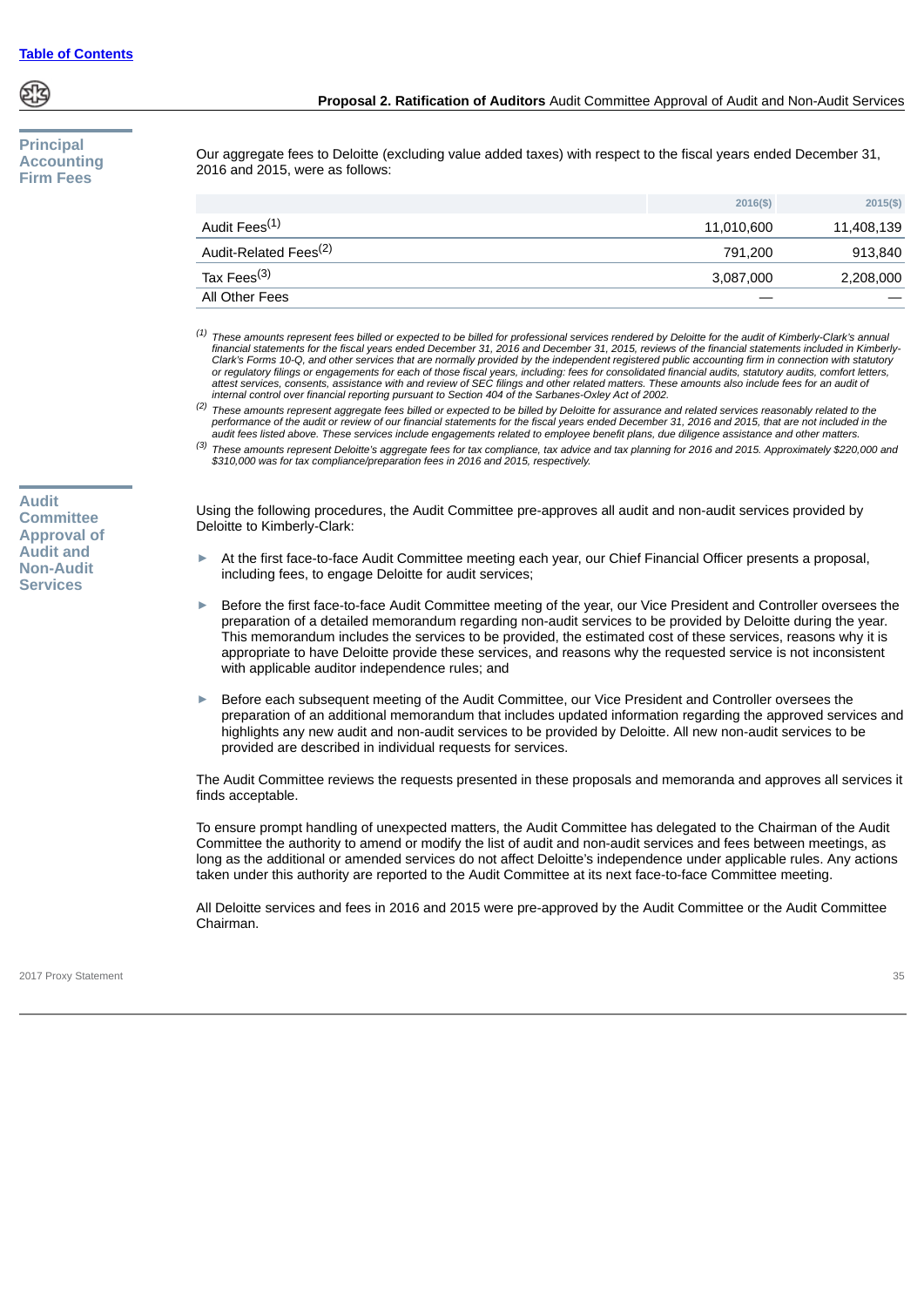## **Audit Committee Report**

In accordance with its charter adopted by the Board, the Audit Committee assists the Board in overseeing the quality and integrity of Kimberly-Clark's accounting, auditing and financial reporting practices.

In discharging its oversight responsibility for the audit process, the Audit Committee obtained from the independent registered public accounting firm (the "auditors") a formal written statement describing all relationships between the auditors and Kimberly-Clark that might bear on the auditors' independence, as required by Public Company Accounting Oversight Board ("PCAOB") Rule 3526, *Communication with Audit Committees Concerning Independence*, discussed with the auditors any relationships that may impact their objectivity and independence and satisfied itself as to the auditors' independence. The Audit Committee also discussed with management, the internal auditors, and the auditors, the quality and adequacy of Kimberly-Clark's internal controls and the internal audit function's organization, responsibilities, budget and staffing. The Audit Committee reviewed with both the auditors and the internal auditors their audit plans, audit scope and identification of audit risks.

The Audit Committee discussed and reviewed with the auditors all communications required by the PCAOB's auditing standards, including those required by PCAOB AS 16, "Communication with Audit Committees." Also, with and without management present, it discussed and reviewed the results of the auditors' examination of our financial statements and our internal control over financial reporting. The Committee also discussed the results of internal audit examinations.

Management is responsible for preparing Kimberly-Clark's financial statements in accordance with accounting principles generally accepted in the United States of America ("GAAP") and for establishing and maintaining Kimberly-Clark's internal control over financial reporting. The auditors have the responsibility for performing an independent audit of Kimberly-Clark's financial statements and internal control over financial reporting, and expressing opinions on the conformity of Kimberly-Clark's financial statements with GAAP and the effectiveness of internal control over financial reporting. The Audit Committee discussed and reviewed Kimberly-Clark's audited financial statements as of and for the fiscal year ended December 31, 2016, with management and the auditors. The Audit Committee also reviewed management's assessment of the effectiveness of internal controls as of December 31, 2016, and discussed the auditors' examination of the effectiveness of Kimberly-Clark's internal control over financial reporting.

Based on the above-mentioned reviews and discussions with management and the auditors, the Audit Committee recommended to the Board that Kimberly-Clark's audited financial statements be included in Kimberly-Clark's Annual Report on Form 10-K for the fiscal year ended December 31, 2016, for filing with the SEC. The Audit Committee also has selected and recommended to stockholders for ratification the reappointment of Deloitte as the independent registered public accounting firm for 2017.

## AUDIT COMMITTEE OF THE BOARD OF DIRECTORS

Ian C. Read, Chairman John F. Bergstrom Robert W. Decherd Christa S. Quarles Michael D. White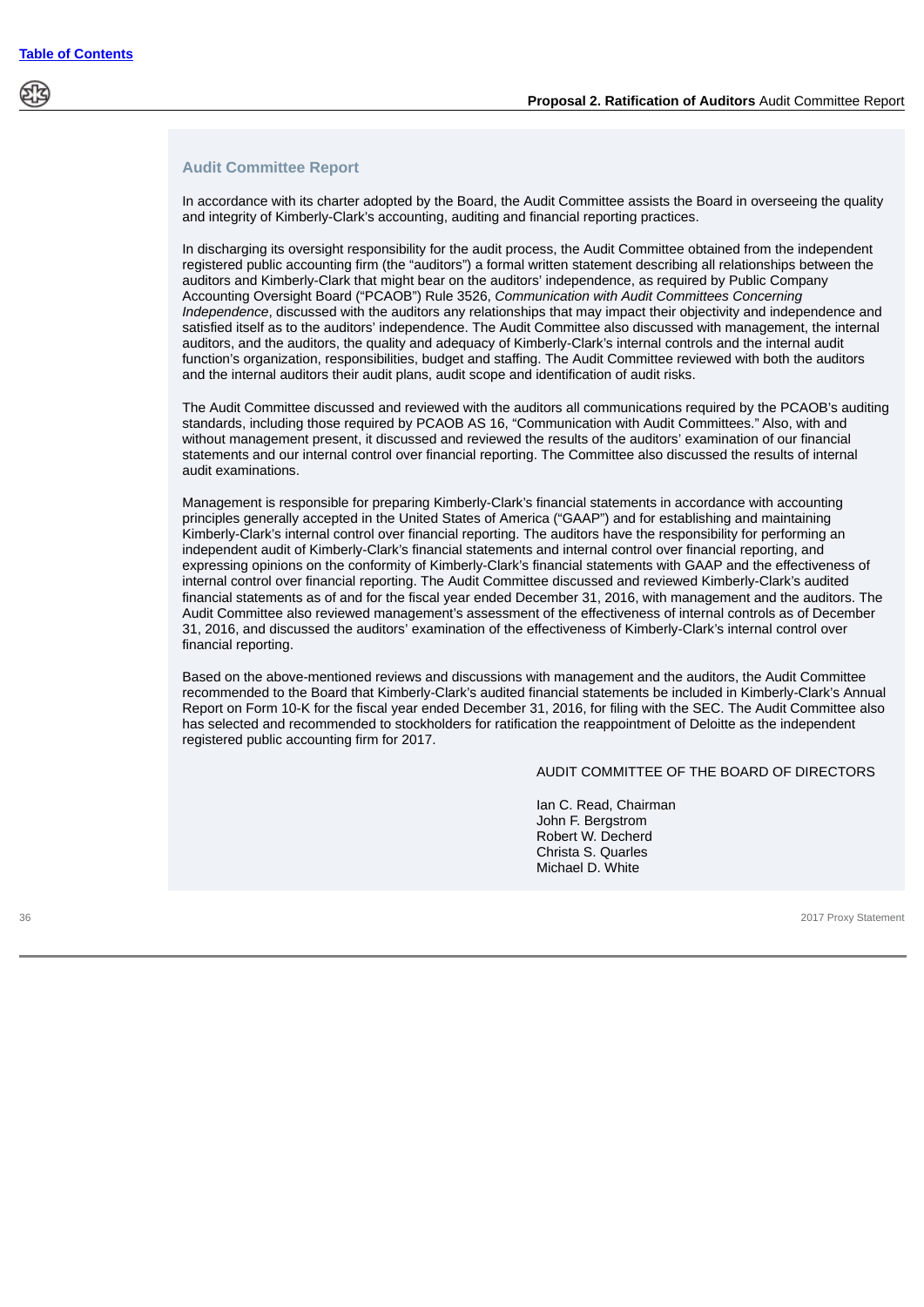# Proposal 3. Advisory Vote to Approve Named Executive Officer Compensation

In the Compensation Discussion and Analysis that follows, we describe in detail our executive compensation program, including its objectives, policies and components. As discussed in that section, our executive compensation program seeks to align the compensation of our executives with the objectives of our Global Business Plan. To this end, the Management Development and Compensation Committee (the "Committee") has adopted executive compensation policies that are designed to achieve the following objectives:

- ► *Pay-for-Performance.* Support a performance-oriented environment that rewards achievement of our financial and non-financial goals.
- ► *Focus on Long-Term Success.* Reward executives for long-term strategic management and stockholder value enhancement.
- ► *Stockholder Alignment.* Align the financial interests of our executives with those of our stockholders.
- ► *Quality of Talent.* Attract and retain executives whose abilities are considered essential to our long-term success.

For a more detailed discussion of how our executive compensation program reflects these objectives and policies, including information about the fiscal year 2016 compensation of our named executive officers, see "Compensation Discussion and Analysis," below.

We are asking our stockholders to support our executive compensation as described in this proxy statement. This proposal, commonly known as a "say-on-pay" proposal, gives our stockholders the opportunity to express their views on our executive compensation. This vote is not intended to address any specific item of compensation, but rather the overall compensation of our executives and the objectives, policies and practices described in this proxy statement. Accordingly, we will ask our stockholders to vote on the following resolution at the Annual Meeting:

RESOLVED, that the compensation paid to the Corporation's named executive officers, as disclosed pursuant to Item 402 of Regulation S-K, including the Compensation Discussion and Analysis, compensation tables and narrative discussion, is hereby approved by the Corporation's stockholders on an advisory basis.

The say-on-pay vote is advisory and is therefore not binding on Kimberly-Clark, the Committee or our Board. Nonetheless, the Committee and our Board value the opinions of our stockholders. Therefore, to the extent there is any significant vote against the executive compensation as disclosed in this proxy statement, the Committee and our Board will consider our stockholders' concerns and will evaluate whether any actions are necessary to address those concerns.

The Board of Directors unanimously recommends a vote **FOR** the approval of named executive officer compensation, as disclosed in this proxy statement pursuant to the SEC's compensation disclosure rules.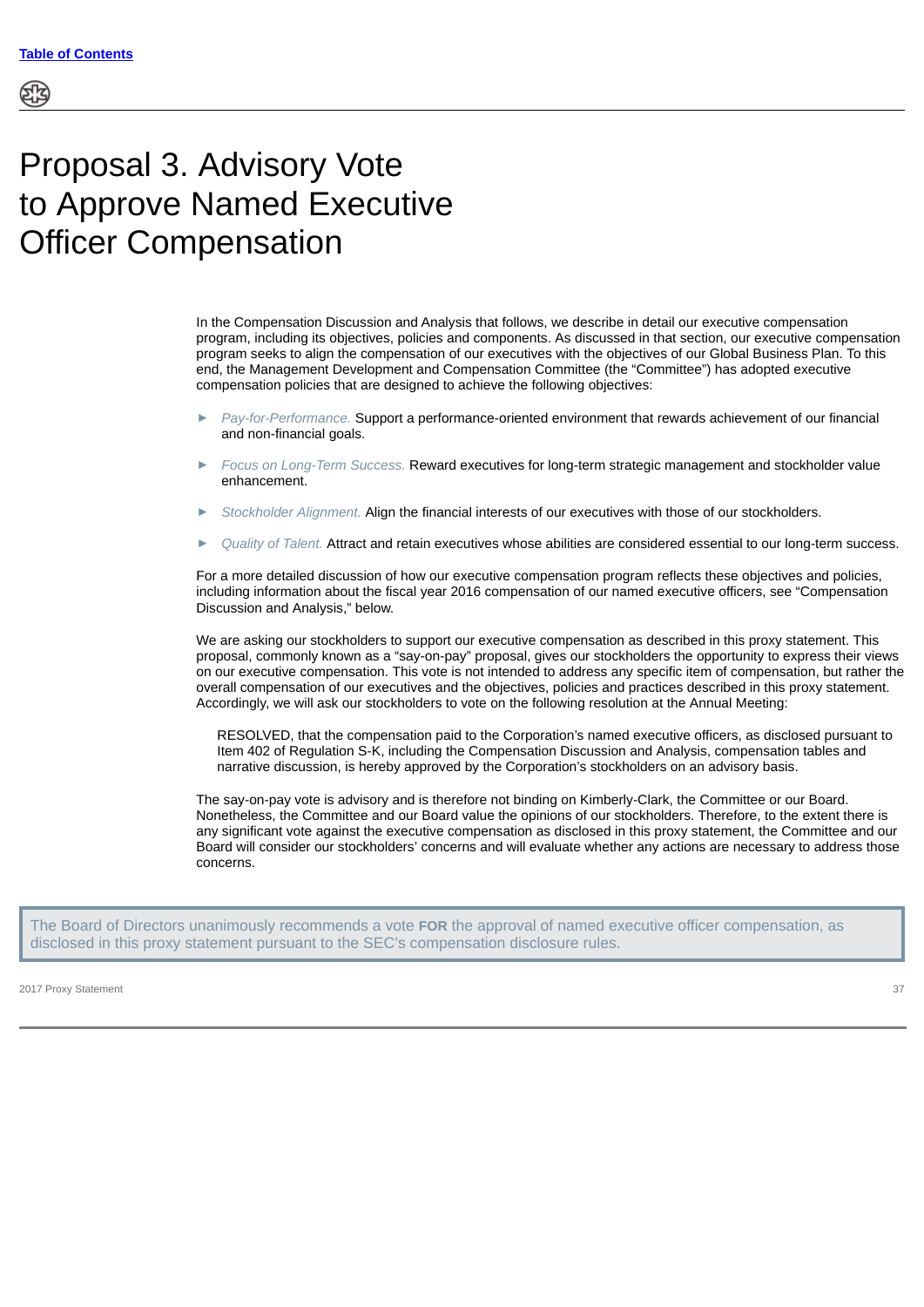# Compensation Discussion and Analysis

This Compensation Discussion and Analysis is intended to provide investors with an understanding of our compensation policies and decisions regarding 2016 compensation for our named executive officers.

For 2016, our named executive officers are:

| Elane B. Stock                 | Former Group President - K-C International**      |
|--------------------------------|---------------------------------------------------|
| Anthony J. Palmer              | President, Global Brands and Innovation           |
| Michael D. Hsu                 | President and Chief Operating Officer*            |
| Maria G. Henry                 | Senior Vice President and Chief Financial Officer |
| Thomas J. Falk                 | Chairman of the Board and Chief Executive Officer |
| <b>Named Executive Officer</b> | Title                                             |
|                                |                                                   |

*\* Mr. Hsu served as Group President – K-C North America during 2016. He was elected to President and Chief Operating Officer effective January 1, 2017.*

\*\* Ms. Stock served as Group President – K-C International during 2016. Effective January 1, 2017 she no longer serves in such capacity as a result of<br>the elimination of the role from our organizational structure. She is c

# **2016 Compensation Highlights**

As measured under our annual incentive program, we delivered the results below in net sales, adjusted earnings per share (EPS) and adjusted operating profit return on sales (OPROS).

| Performance Measure*       | <b>2016 Results</b> | 2016 Target     |
|----------------------------|---------------------|-----------------|
| Net sales                  | \$18.20 billion     | \$18,20 billion |
| Adjusted EPS               | \$6.03              | \$6.05          |
| Adjusted OPROS Improvement | $+110$ bps          | $+70$ bps       |

*\* See "2016 Performance Goals, Performance Assessments and Payouts" for additional information on how we use these measures to promote our payfor-performance culture.*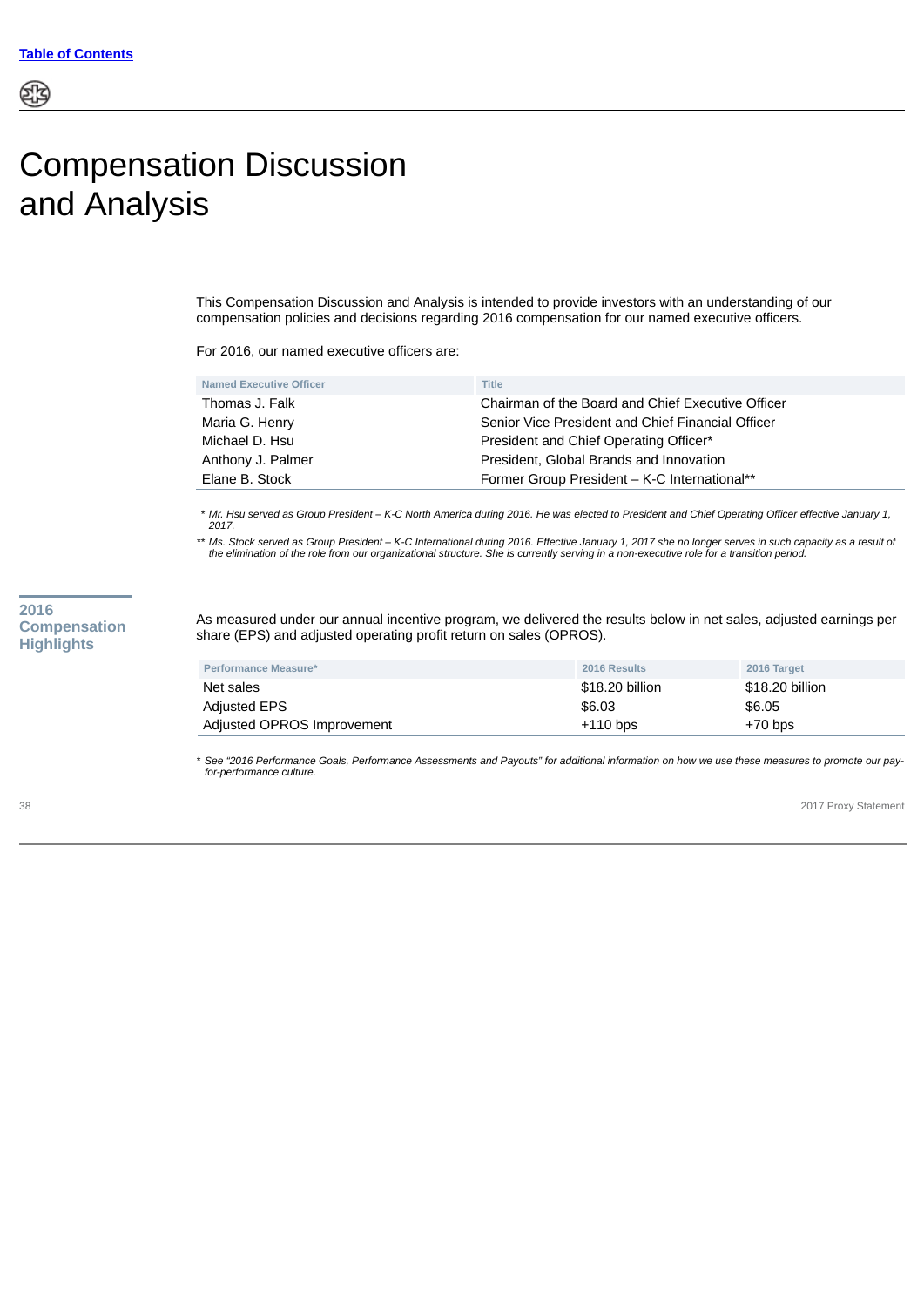Based on our 2016 performance, the Management Development and Compensation Committee of our Board (the "Committee") concluded that:

- ► management delivered a solid financial performance in 2016 with slightly below target adjusted earnings per share, target level net sales and above target adjusted OPROS growth, and
- ► management continues to make good progress executing strategies for our long-term success, including:
	- $\geq$  focusing on targeted growth initiatives and product innovations,
	- improving market share in our priority markets,
	- generating cost savings to help fund brand investments and improve margins, and
	- focusing on cash generation and allocating capital in stockholder-friendly ways.

Based on this performance, the Committee approved annual cash incentives for 2016 at slightly above the target amount, including an annual incentive payout for the Chief Executive Officer of 109 percent of his target payment amount.

# **Performance-Based Compensation**

Pay-for-performance is a key objective of our compensation programs. Consistent with that objective, performancebased compensation constituted a significant portion of our named executive officers' direct annual compensation targets for 2016. Also, to further align the financial interests of our executives with those of our stockholders, a majority of our executives' target direct annual compensation for 2016 was equity-based.

#### **COMPOSITION OF TARGET DIRECT COMPENSATION**

| Chairman and CEO                   | 55%<br>Performance-based<br><b>Restricted Share Units</b> |                                       | <b>Stock</b><br><b>Options</b> | Annual<br>Incentive | 18% 17% 10%<br>Salary |
|------------------------------------|-----------------------------------------------------------|---------------------------------------|--------------------------------|---------------------|-----------------------|
| Named Executive<br><b>Officers</b> | 45%<br>Performance-based<br><b>Restricted Share Units</b> | 15%<br><b>Stock</b><br><b>Options</b> | 19%<br>Annual<br>Incentive     |                     | 21%<br>Salary         |

| Chairman and CEO            |      |       | Named Executive Officers    |      |       |
|-----------------------------|------|-------|-----------------------------|------|-------|
| 90%                         |      | 10%   | 79%                         |      | 21%   |
| Performance-based           |      | Fixed | Performance-based           |      | Fixed |
| 73%                         | 27%  |       | 60%                         | 40%  |       |
| Long-term equity incentives | Cash |       | Long-term equity incentives | Cash |       |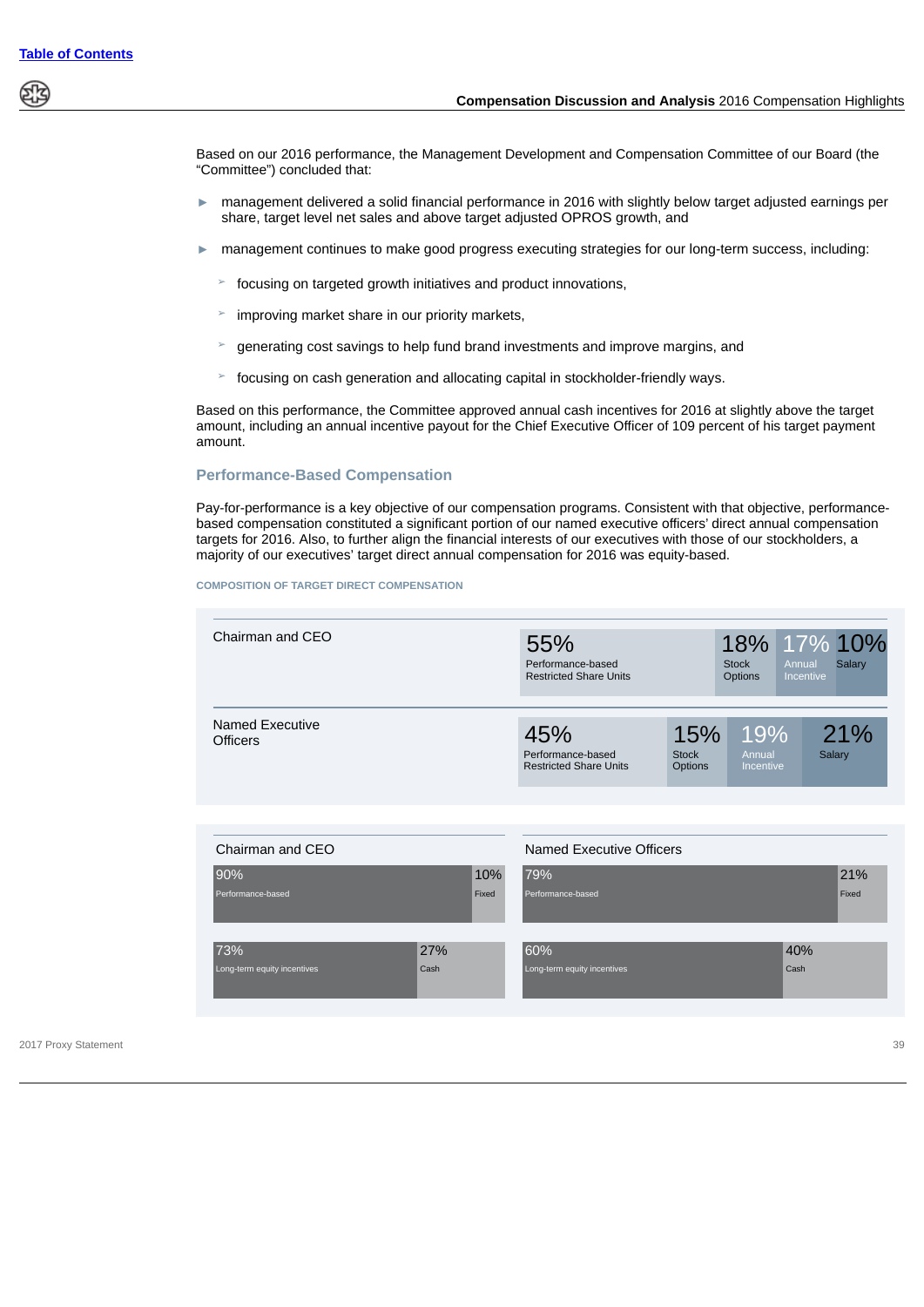

# **Committee Consideration of 2016 Stockholder Advisory Vote**

At our 2016 Annual Meeting, our executive compensation program received the support of approximately 95 percent of shares represented at the meeting. The Committee has considered the results of this vote and views this outcome as evidence of stockholder support of its executive compensation decisions and policies. Accordingly, the Committee has not made any substantial changes to its executive compensation policies for 2017. The Committee will continue to review the annual stockholder votes on our executive compensation program and determine whether to make any changes in light of the results.

## **CEO Target Direct Compensation and Realizable Direct Compensation**

The following chart compares the Chief Executive Officer's target direct annual compensation and realizable direct compensation over the last three years. Realizable direct compensation reflects the actual compensation received for base salary and annual cash incentive plus the value of the long-term equity incentives granted in that year, determined as follows:

- For unexercised stock options, the amount by which our 2016 year-end stock price (\$114.12) exceeds the exercise price, multiplied by the number of options granted and for exercised stock options, the actual value realized upon exercise, and
- ► For performance-based restricted share units, intrinsic value is the number of units that were paid out based on actual performance (for the grant made in 2014) or are expected to be paid out based on projected performance (for the grants made in 2015 and 2016), multiplied by our 2016 year-end stock price.

Key factors causing realizable direct compensation to differ from target direct annual compensation over these three years are:

- Improved performance that resulted in annual cash incentives to be paid out at 105 percent of target (2014), 105 percent of target (2015) and 109 percent of target (2016), and
- ► A rising stock price over the last three years that significantly impacted the intrinsic value of stock options and the dollar value of performance-based restricted share units granted in each year. Our stock prices on the dates stock options were granted to our Chief Executive Officer were \$107.51 (2014, as adjusted for the Halyard Health spin-off), \$110.72 (2015) and \$126.13 (2016).

The Committee believes that this chart demonstrates that our Chief Executive Officer's realizable direct compensation varies from his target direct annual compensation based on our performance and stock price consistent with our pay-for-performance philosophy.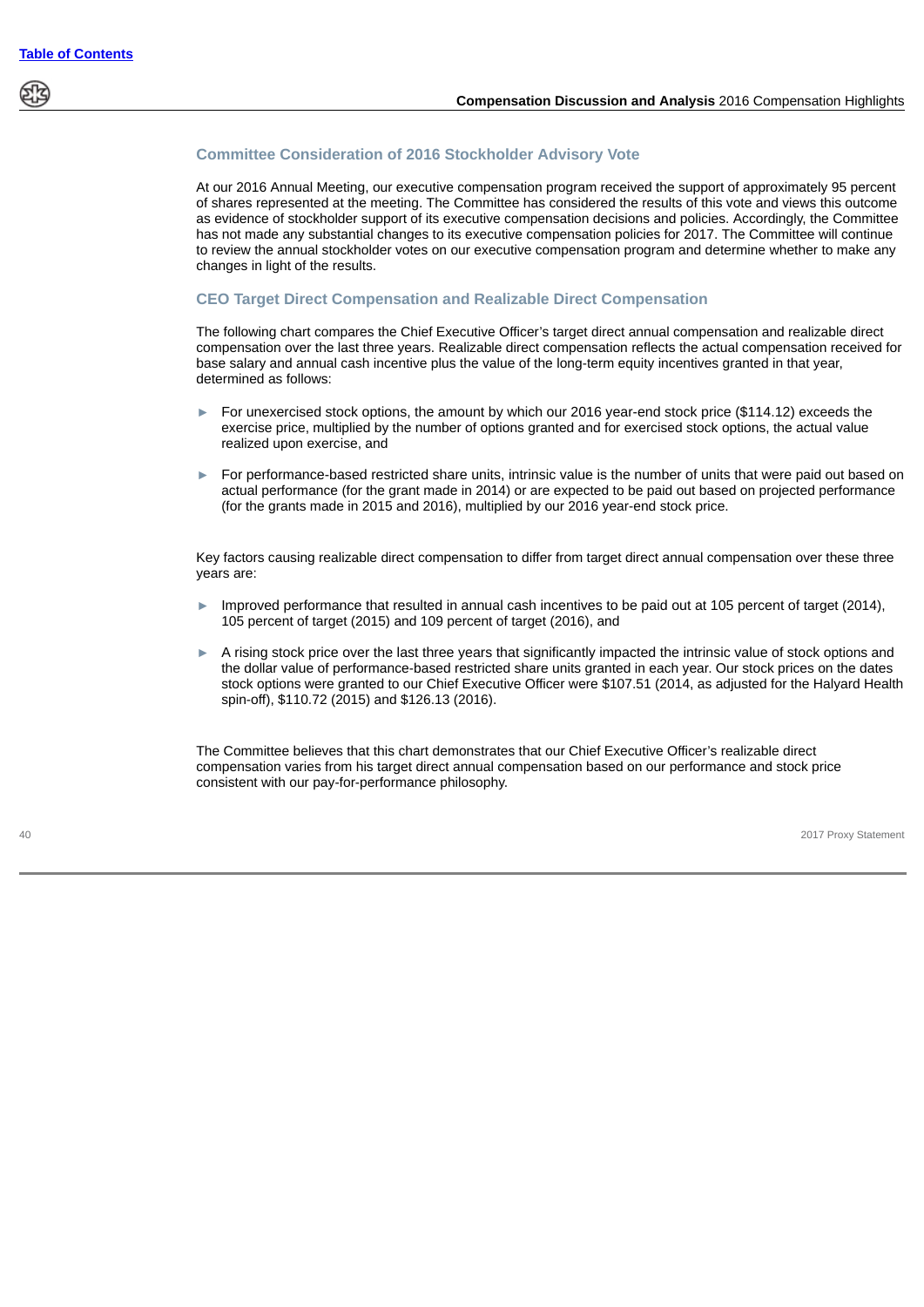

# **Compensation Discussion and Analysis** Executive Compensation Objectives and Policies

#### **CEO TARGET DIRECT COMPENSATION AND REALIZABLE DIRECT COMPENSATION**





\*\*\*Excludes changes in pension value, all other compensation and the value of dividends and dividend equivalents for PRSUs. Our stock price at the measurement date (December 31, 2016) was \$114.12.

# **Executive Compensation Objectives and Policies**

The Committee establishes and administers our policies governing the compensation of our elected officers, including our named executive officers. The Committee reviews our compensation philosophy annually and determines whether it supports our business objectives and is consistent with the Committee's charter.

The Committee has adopted executive compensation policies that are designed to achieve the following objectives:

| <b>Objective</b>                     | <b>Description</b>                                                                                                     | <b>Related Policies</b>                                                                                                                                                                                                                                                                           |
|--------------------------------------|------------------------------------------------------------------------------------------------------------------------|---------------------------------------------------------------------------------------------------------------------------------------------------------------------------------------------------------------------------------------------------------------------------------------------------|
| Pay-for-Performance                  | Support a performance-oriented<br>environment that rewards<br>achievement of our financial and<br>non-financial goals. | The majority of our named<br>executive officers' pay varies with<br>the levels at which annual and<br>long-term performance goals are<br>achieved. The Committee<br>chooses performance goals that<br>align with our strategies for<br>sustained growth and profitability.                        |
| Focus on Long-Term<br><b>Success</b> | Reward executives for long-term<br>strategic management and<br>stockholder value enhancement.                          | The largest single component of<br>our named executive officers'<br>annual target compensation is in<br>the form of performance-based<br>restricted share units. The<br>number of shares actually<br>received on payout of these units<br>depends on our performance<br>over a three-year period. |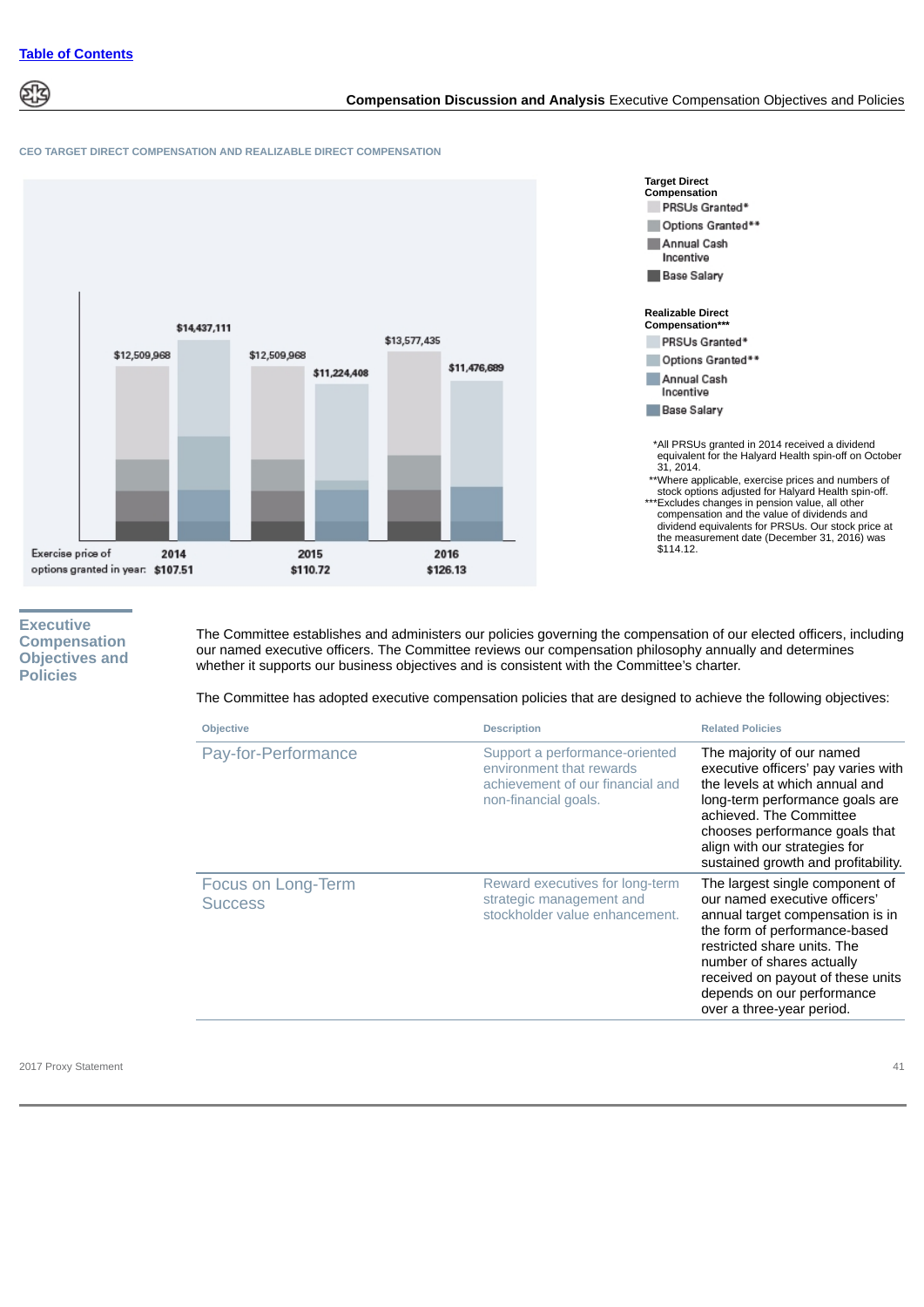প্ৰাই

## **Compensation Discussion and Analysis** Executive Compensation Objectives and Policies

| <b>Objective</b>         | <b>Description</b>                                                                                                                                                                                                                  | <b>Related Policies</b>                                                                                                                                                                                                                                                                                                                                                                                                                                             |
|--------------------------|-------------------------------------------------------------------------------------------------------------------------------------------------------------------------------------------------------------------------------------|---------------------------------------------------------------------------------------------------------------------------------------------------------------------------------------------------------------------------------------------------------------------------------------------------------------------------------------------------------------------------------------------------------------------------------------------------------------------|
| Stockholder<br>Alignment | Align the financial interests of<br>our executives with those of our<br>stockholders.                                                                                                                                               | Equity-based awards make up<br>the largest part of our named<br>executive officers' annual target<br>compensation. As part of this, our<br>named executive officers receive<br>stock options, which vest over<br>time and have value only if our<br>stock value rises after the option<br>grants are made. We also have<br>other policies that link our<br>executives' interests with those of<br>our stockholders, including target<br>stock ownership guidelines. |
| <b>Quality of Talent</b> | Attract and retain highly skilled<br>executives whose abilities are<br>considered essential to our long-<br>term success as a global<br>company operating our personal<br>care, consumer tissue and K-C<br>professional businesses. | The Committee reviews peer<br>group data to ensure our<br>executive compensation program<br>remains competitive so we can<br>continue to attract and retain this<br>talent.                                                                                                                                                                                                                                                                                         |

These compensation objectives and policies seek to align the compensation of our elected officers, including our named executive officers, with the objectives of our Global Business Plan. Our Global Business Plan, established by our senior management and the Board, is designed to make Kimberly-Clark a stronger and more competitive company and to increase our total return to stockholders by:

- ► managing our business portfolio to balance growth, margin and cash flow
- ► investing in brands, innovation and growth initiatives
- ► delivering sustainable cost reduction
- ► providing disciplined capital management to improve return on invested capital and return cash to stockholders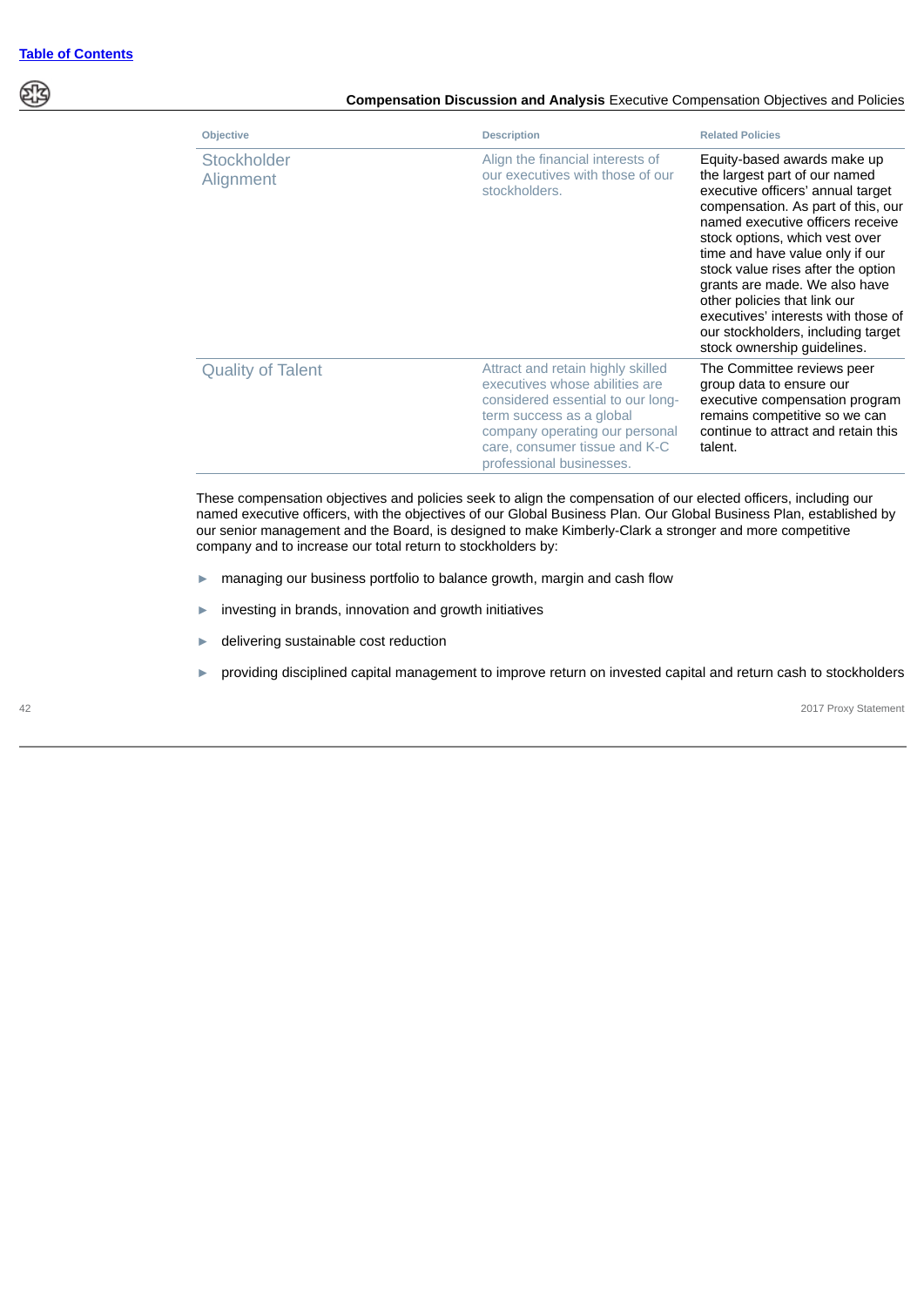**Components of Our Executive Compensation Program**

**Compensation Discussion and Analysis** Components of Our Executive Compensation Program

The table below gives an overview of the compensation components used in our program and matches each with one

| <b>Component</b>                                | <b>Objectives</b>              | <b>Purpose</b>                                                                                                                                                        | <b>Target Competitive Position</b>                                                                                                                          |
|-------------------------------------------------|--------------------------------|-----------------------------------------------------------------------------------------------------------------------------------------------------------------------|-------------------------------------------------------------------------------------------------------------------------------------------------------------|
| <b>Base salary</b>                              | Quality of talent              | Provide annual cash income based on:<br>level of responsibility, experience and                                                                                       | $\blacktriangleright$ Compared to<br>median of peer<br>group                                                                                                |
|                                                 |                                | performance<br>comparison to market pay information<br>▶                                                                                                              | <b>Actual base</b><br>ь<br>salary will vary<br>based on the<br>individual's level<br>of responsibility,<br>experience in the<br>position and<br>performance |
| Annual cash<br>incentive                        | Pay-for-<br>performance        | Motivate and reward achievement of the<br>following annual performance goals:                                                                                         | Target compared<br>to median of<br>peer group                                                                                                               |
|                                                 |                                | $\triangleright$ corporate key financial goals                                                                                                                        | Actual payout                                                                                                                                               |
|                                                 |                                | $\triangleright$ other corporate financial and strategic<br>performance goals                                                                                         | will vary based<br>on actual                                                                                                                                |
|                                                 |                                | performance of the business unit or staff<br>Þ.<br>function of the individual                                                                                         | corporate and<br>business unit or<br>staff function<br>performance                                                                                          |
| Long-term<br>equity<br>incentive                | Stockholder<br>alignment       | Provide an incentive to deliver stockholder<br>value and to achieve our long-term<br>objectives, through awards of:                                                   | Target compared<br>$\blacktriangleright$<br>to median of<br>peer group                                                                                      |
|                                                 | Focus on long-<br>term success | performance-based restricted share<br>Þ.<br>units                                                                                                                     | $\blacktriangleright$ Actual payout of<br>performance-                                                                                                      |
|                                                 | Pay-for-<br>performance        | stock options                                                                                                                                                         | based restricted<br>share units will<br>vary based on                                                                                                       |
|                                                 | Quality of talent              | Time-vested restricted share units may be                                                                                                                             | actual corporate<br>performance                                                                                                                             |
|                                                 |                                | granted from time to time for recruiting,<br>retention or other purposes                                                                                              | Actual payout<br>Þ.<br>will also vary<br>based on actual<br>stock price<br>performance                                                                      |
| <b>Retirement</b><br>benefits                   | Quality of talent              | Provide competitive retirement plan benefits<br>through 401(k) plan and other defined<br>contribution plans                                                           | $\blacktriangleright$ Benefits<br>comparable to<br>those of peer<br>group                                                                                   |
| Perquisites                                     | Quality of talent              | Provide minimal market-based additional<br>benefits                                                                                                                   | <b>Benefits</b><br>ь<br>comparable to<br>those of peer<br>group                                                                                             |
| Post-<br>termination<br>compensation            | Quality of talent              | Encourage attraction and retention of<br>executives critical to our long-term success<br>and competitiveness:                                                         | <b>Benefits</b><br>Þ.<br>comparable to<br>those of peer<br>group                                                                                            |
| <i>(severance)</i><br>and change of<br>control) |                                | Severance Pay Plan, which provides<br>eligible employees, including executives,<br>payments and benefits in the event of<br>certain involuntary terminations          |                                                                                                                                                             |
|                                                 |                                | Executive Severance Plan, which<br>▶<br>provides eligible employees, including<br>executives, payments in the event of a<br>qualified separation of service following |                                                                                                                                                             |

a change of control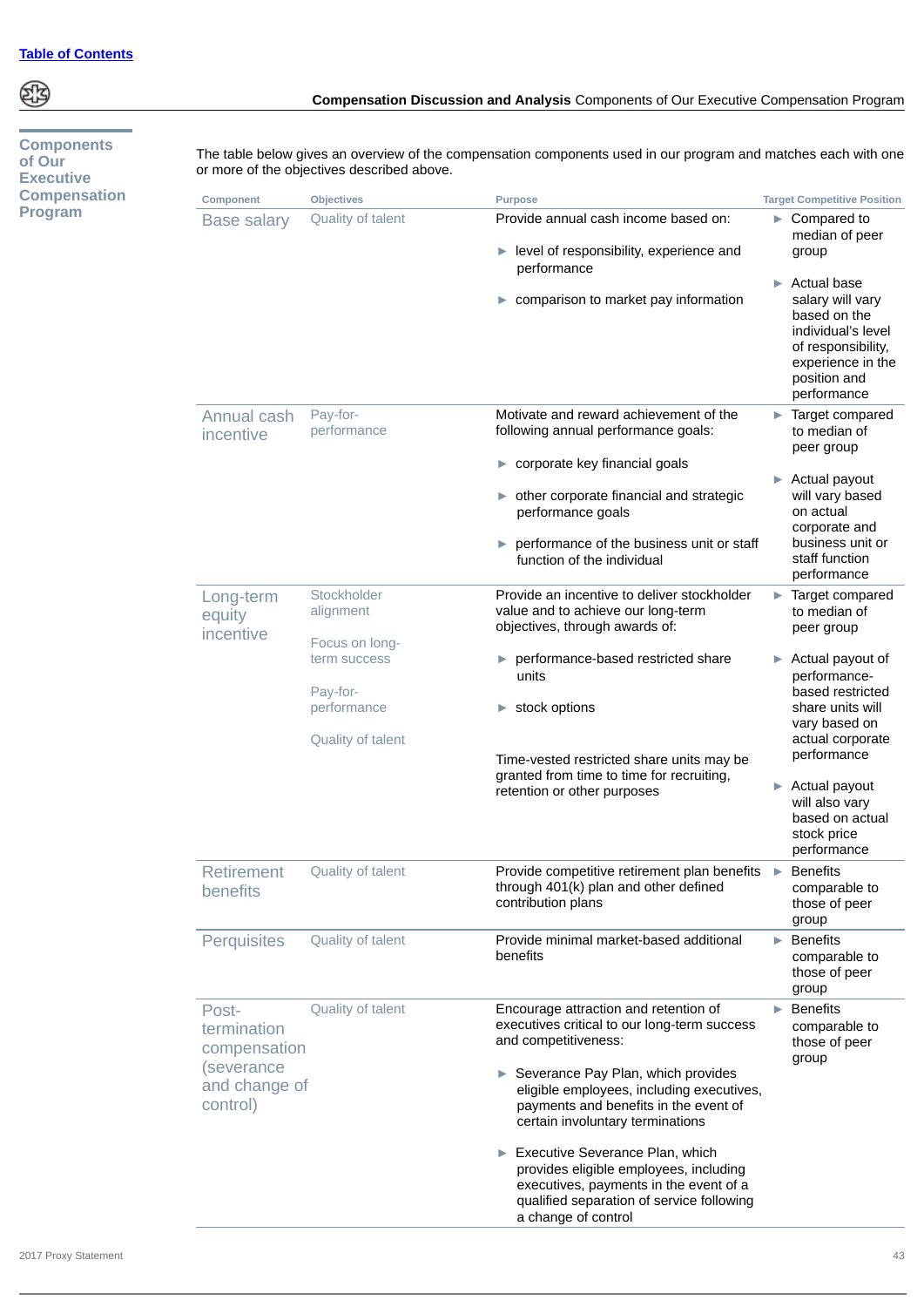

# **Compensation Discussion and Analysis** Setting Annual Compensation

# **Setting Annual Compensation**

This section describes how the Committee thinks about annual compensation and the processes that it followed in setting 2016 target annual compensation for our named executive officers.

# **Focus on Direct Annual Compensation**

In setting 2016 compensation for our executive officers, including our Chief Executive Officer, the Committee focused on direct annual compensation, which consists of annual cash compensation (base salary and annual cash incentive) and long-term equity incentive compensation (performance-based restricted share units and stock options). The Committee considered annual cash and long-term equity incentive compensation both separately and as a package to help ensure that our executive compensation objectives are met.

# **Executive Compensation Peer Group**

To ensure that our executive compensation programs are reasonable and competitive in the marketplace, the Committee compares our programs to those at other companies. In setting compensation in February 2016 for our named executive officers, the Committee used a peer group consisting of the following consumer goods and business to business companies:

# **2016 Executive Compensation Peer Group**

| $\triangleright$ 3M                 | $\blacktriangleright$ DuPont       | $\triangleright$ Kraft Heinz            |
|-------------------------------------|------------------------------------|-----------------------------------------|
| $\blacktriangleright$ Avon Products | $\triangleright$ General Mills     | $\triangleright$ Mondelez International |
| $\triangleright$ Campbell Soup      | $\blacktriangleright$ Hershey      | <b>Newell Brands</b><br>ь.              |
| $\blacktriangleright$ Clorox        | ► Honeywell International          | $\blacktriangleright$ Nike              |
| $\triangleright$ Coca-Cola          | $\triangleright$ Johnson & Johnson | PepsiCo<br>$\blacktriangleright$        |
| $\triangleright$ Colgate-Palmolive  | $\blacktriangleright$ Kellogg      | $\blacktriangleright$ Procter & Gamble  |
|                                     |                                    |                                         |

► ConAgra Brands

The Committee generally seeks to select companies with whom Kimberly-Clark competes for talent. We believe that we generally compete for talent with consumer goods and business-to-business companies with annual revenues ranging from approximately one-half to two times our annual revenues. However, the Committee concluded that it was appropriate also to include certain companies outside of this annual revenue range because we directly compete with them for talent.

In developing the peer group, the Committee does not consider individual company compensation practices, and no company has been included or excluded because it is known to pay above-average or below-average compensation. The Committee (working with compensation consultants retained separately by the Committee and the company), reviews the peer group annually to ensure that it continues to serve as an appropriate comparison for our compensation program.

For purposes of setting executive compensation for 2017, the Committee made adjustments to select companies that more closely meet the criteria summarized above. The Committee removed Avon Products and added J.M. Smucker and V.F. Corp.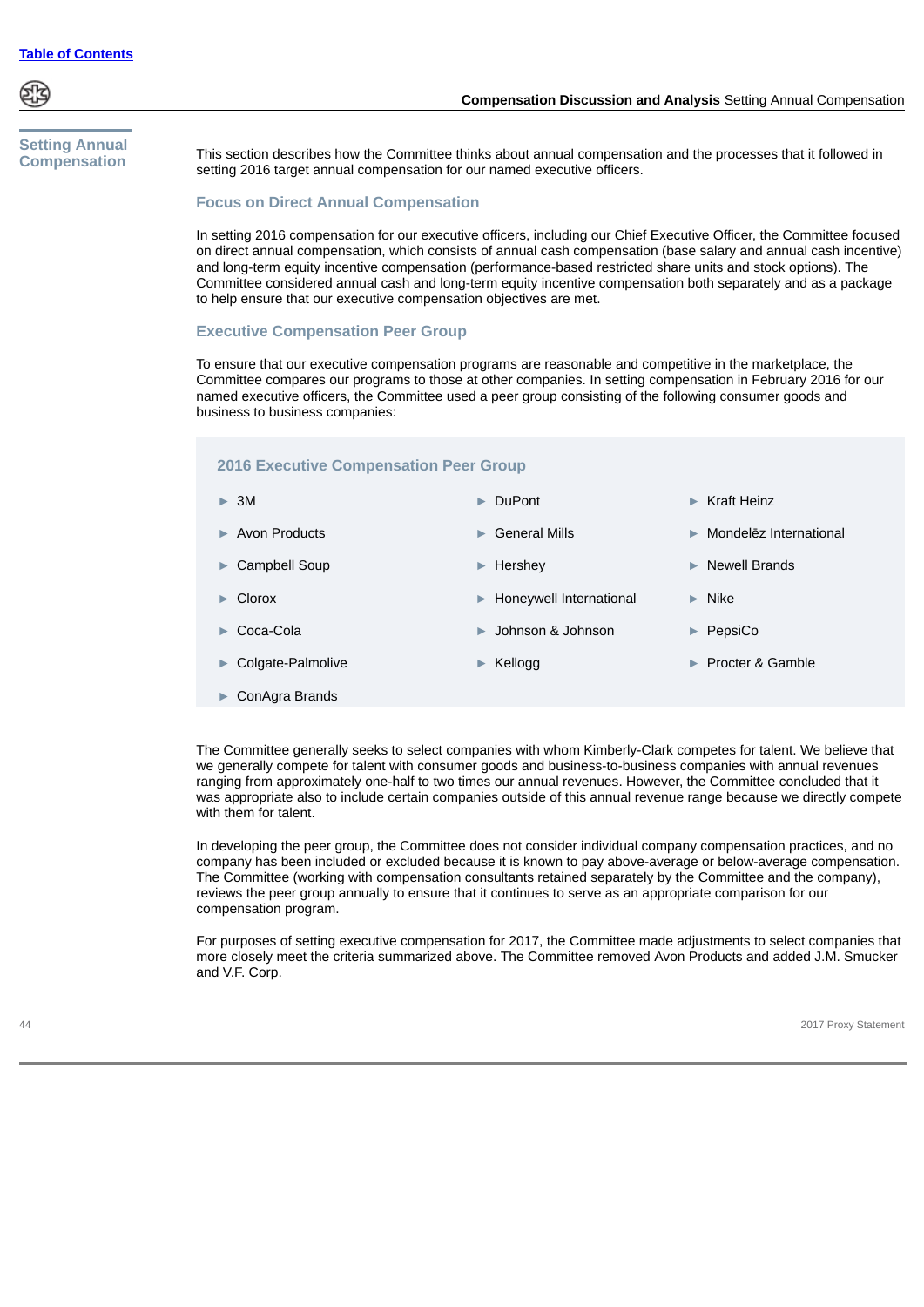

## **Process for Setting Direct Annual Compensation Targets**

In setting the direct annual compensation of our executive officers, the Committee evaluates both market data provided by the compensation consultants and information on the performance of each executive officer for prior years. To remain competitive in the marketplace for executive talent, the target levels for the executive officers' compensation components, including our Chief Executive Officer, are compared to the median of the peer group.

To reinforce a pay-for-performance culture, targets for individual executive officers may be set above or below this median depending on the individual's performance in prior years and experience in the position. The Committee believes that comparing target levels to the median, setting targets as described above, and providing incentive compensation opportunities that will enable executives to earn above-target compensation if they deliver above-target performance on their performance goals, are consistent with the objectives of our compensation policies. In particular, the Committee believes that this approach enables us to attract and retain skilled and talented executives to guide and lead our businesses and supports a pay-for-performance culture. At times, the Committee may award long-term equity incentive compensation to key individuals to address retention concerns. When setting annual compensation for our executive officers, the Committee considers each compensation component (base salary, annual cash incentive and long-term equity incentive), but its decision regarding a particular component does not necessarily impact its decision about other components.

In setting compensation for executive officers that join us from other companies, the Committee evaluates both market data for the position to be filled and the candidate's compensation history. The Committee recognizes that in order to successfully recruit a candidate to leave his or her current position and to join Kimberly-Clark, the candidate's compensation package may have to exceed his or her current compensation, resulting in a package above the median of our peer group.

# **CEO Direct Annual Compensation**

The Committee determines Mr. Falk's direct annual compensation in the same manner as the direct annual compensation of the other named executive officers. Mr. Falk's direct annual target compensation is at or near the median of direct annual compensation of chief executive officers of companies included in the peer group.

The difference between Mr. Falk's compensation and that of the other named executive officers reflects the significant difference in their relative responsibilities. Mr. Falk's responsibilities for management and oversight of a global enterprise are significantly greater than those of the other executive officers. As a result, the market pay level for Mr. Falk is appropriately higher than the market pay for our other executive officer positions.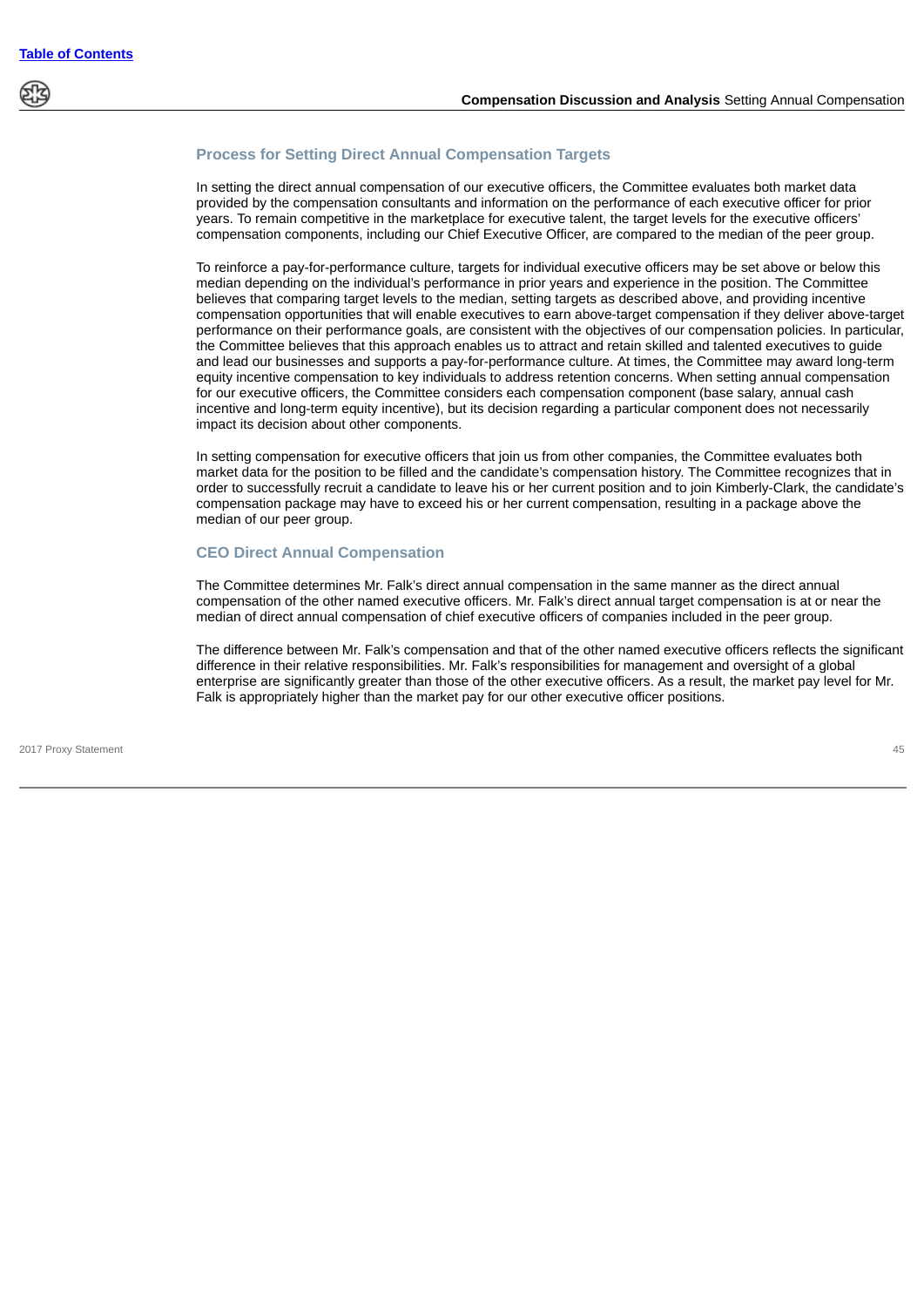# **Direct Annual Compensation Targets for 2016**

Consistent with its focus on direct annual compensation, the Committee approved 2016 direct annual compensation targets for each of our named executive officers. The Committee believes that these target amounts, which formed the basis for the Committee's compensation decisions for 2016, were appropriate and consistent with our executive compensation objectives:

| <b>Name</b>       | 2016 Direct Annual Compensation Target(\$) |
|-------------------|--------------------------------------------|
| Thomas J. Falk    | 13,577,500                                 |
| Maria G. Henry    | 3.882.000                                  |
| Michael D. Hsu    | 4.246.000                                  |
| Anthony J. Palmer | 2.679.000                                  |
| Elane B. Stock    | 4,246,000                                  |

These 2016 direct annual compensation target amounts differ from the amounts set forth in the Summary Compensation Table in the following ways:

- ► Base salaries are adjusted on April 1 of each year, while the Summary Compensation Table includes salaries for the calendar year. See "Executive Compensation for 2016 – Base Salary."
- Annual cash incentive compensation is included at the target level, while the Summary Compensation Table reflects the actual amount earned for 2016.
- ► As described below under "Long-Term Equity Incentive Compensation 2016 Stock Option Awards," for compensation purposes the Committee values stock options differently than the way they are required to be reflected in the Summary Compensation Table.
- In setting direct annual compensation targets, the Committee does not include increases in pension or deferred compensation earnings or other compensation, while those amounts are required to be included in the Summary Compensation Table.

**Executive Compensation for 2016**

To help achieve the objectives discussed above, our executive compensation program for 2016 consists of fixed and performance-based components, as well as short-term and long-term components.

#### **Base Salary**

To attract and retain high caliber executives, we pay our executives an annual fixed salary that the Committee considers competitive in the marketplace.

Salary ranges and individual salaries for executive officers are reviewed annually, and salary adjustments generally are effective on April 1 of each year. In determining individual salaries, the Committee considers the salary levels for similar positions at our peer group companies, as well as the executive's performance and experience in his or her position. This performance evaluation is based on how the executive performs during the year against results-based objectives established at the beginning of the year. In general, an experienced executive who is performing at a satisfactory level will receive a base salary at or around the median of our peer group companies. However, executives may be paid above or below the median depending on their experience and performance. From time to time, if warranted, executives and other employees may receive additional salary increases because of promotions, changes in duties and responsibilities, retention concerns or market conditions.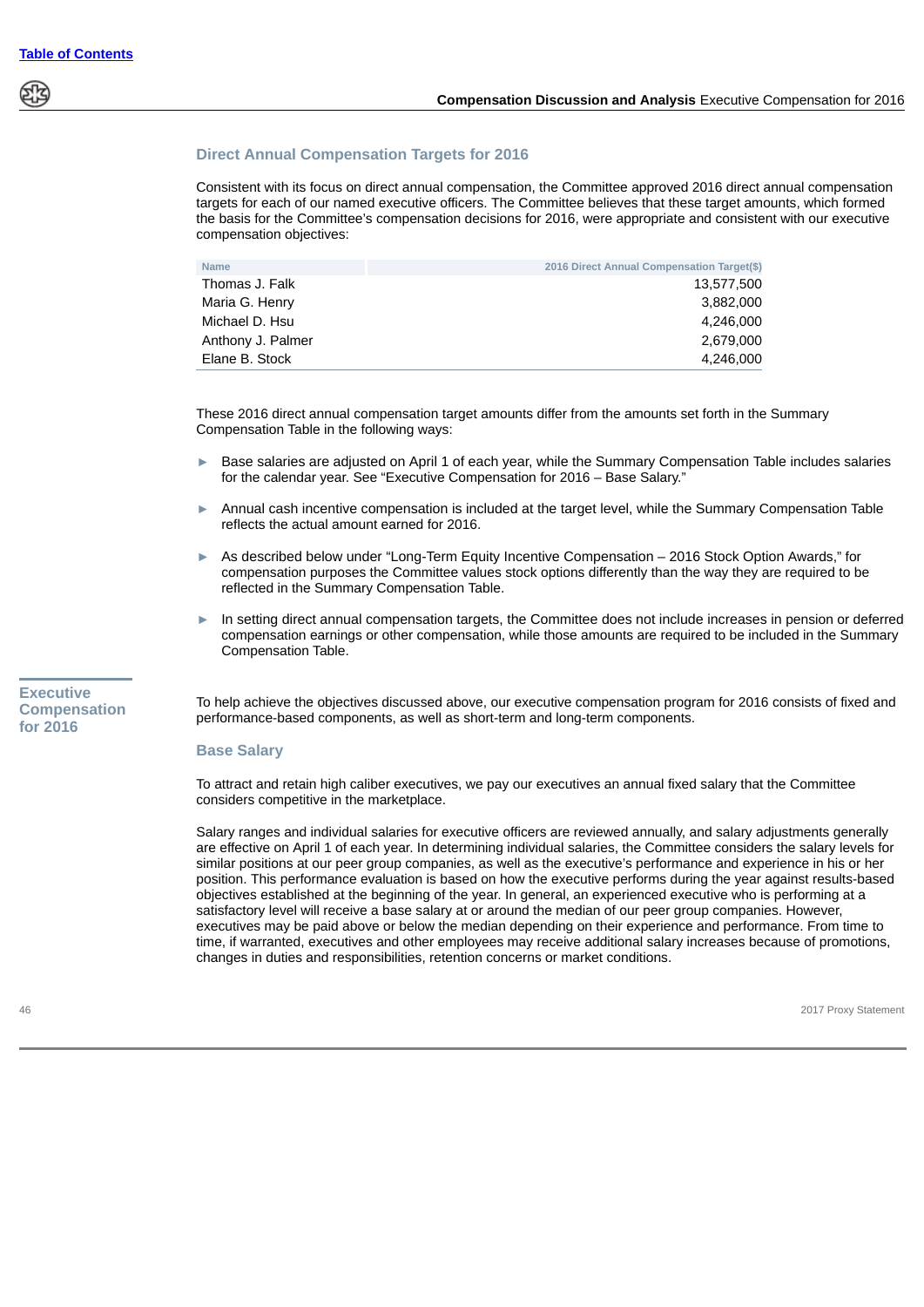

For purposes of setting 2016 base salaries, each executive's leadership performance was measured against the following set of behaviors viewed as characteristic of executives who are adept at leading the strategic, operational and organizational aspects of our global business:

- ► building trust
- making decisions
- winning consistently
- thinking customer
- continuously improving
- building talent

The Committee approved the following base salaries for our named executive officers, effective April 2016:

| <b>Name</b>       | 2016 Base Salary(\$) |
|-------------------|----------------------|
| Thomas J. Falk    | 1,325,000            |
| Maria G. Henry    | 780,000              |
| Michael D. Hsu    | 840,000              |
| Anthony J. Palmer | 660,000              |
| Elane B. Stock    | 840.000              |

# **Annual Cash Incentive Program**

Consistent with our pay-for-performance compensation objective, our executive compensation program includes an annual cash incentive program to motivate and reward executives in achieving annual performance objectives.

#### **2016 Targets**

The target payment amount for annual cash incentives is a percentage of the executive's base salary. The Committee determines this target payment amount as described above under "Setting Annual Compensation – Process for Setting Direct Annual Compensation Targets." The range of possible payouts is expressed as a percentage of the target payment amount. The Committee sets this range based on competitive factors.

**TARGET PAYMENT AMOUNTS AND RANGE OF POSSIBLE PAYOUTS FOR 2016 ANNUAL CASH INCENTIVE PROGRAM**

|                                | <b>Target Payment Amount</b> | <b>Potential Payout</b>               |
|--------------------------------|------------------------------|---------------------------------------|
| <b>Chief Executive Officer</b> | 170% of base salary          | 0% - 200% of target payment<br>amount |
| Other Named Executive Officers | 90% of base salary           | 0% - 200% of target payment<br>amount |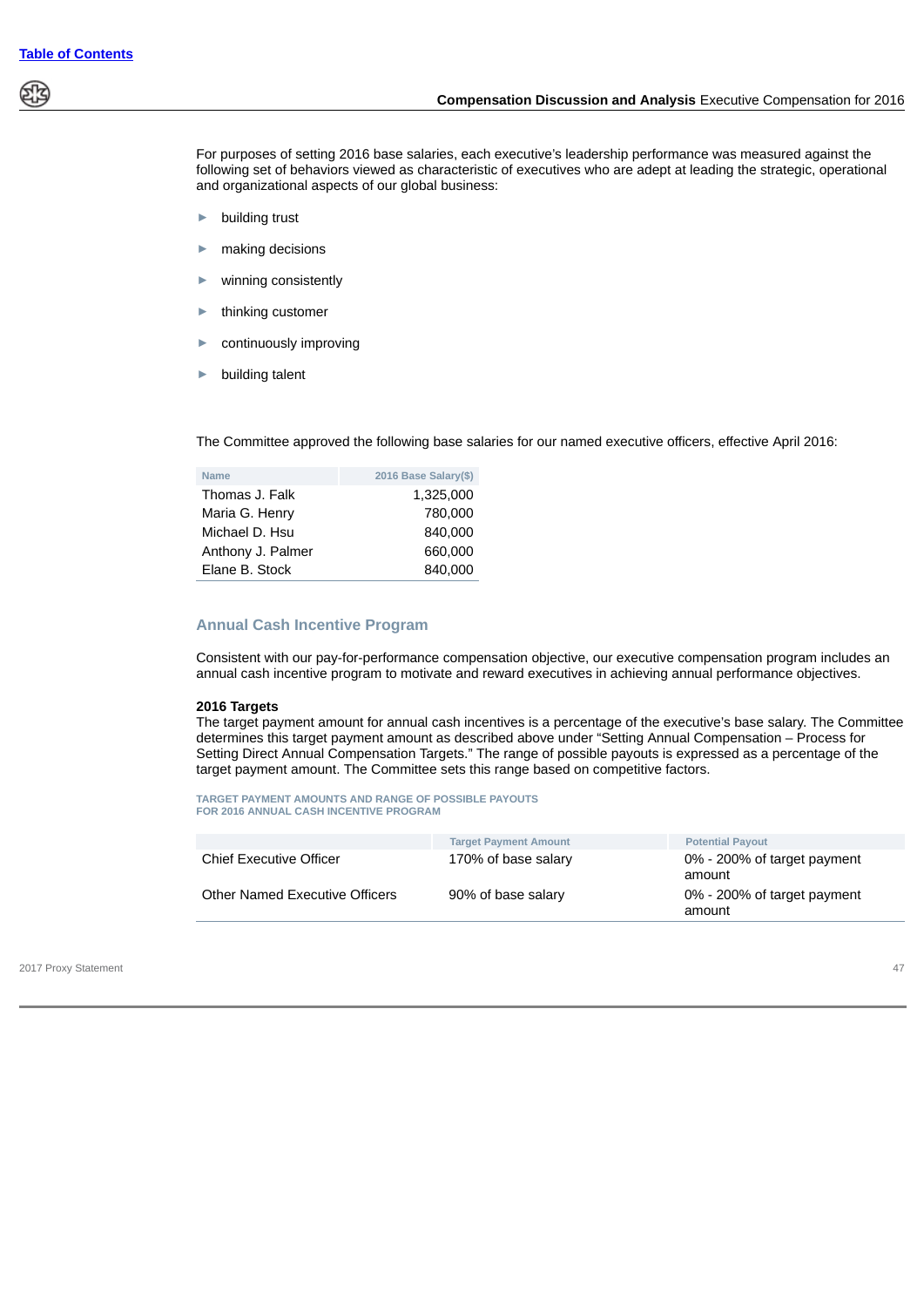

## **2016 Performance Goals, Performance Assessments and Payouts**

Payment amounts under the annual cash incentive program are dependent on performance measured against corporate goals and business unit or staff function goals established by the Committee at the beginning of each year. These performance goals, which are communicated to our executives at the beginning of each year, are derived from our financial and strategic goals.

As shown in the table below, the Committee established goals for three different performance elements for 2016. It then weighted the three elements for each executive (note that the business unit or staff function performance goals did not apply to our CEO because his responsibilities are company-wide). As it does each year, the Committee chose weightings that are intended to strike an appropriate balance between aligning each executive's individual objectives with our overall corporate objectives and holding the executive accountable for performance in the executive's particular area of responsibility.





*\* The positions shown for Mr. Hsu and Ms. Stock are the positions held during 2016.*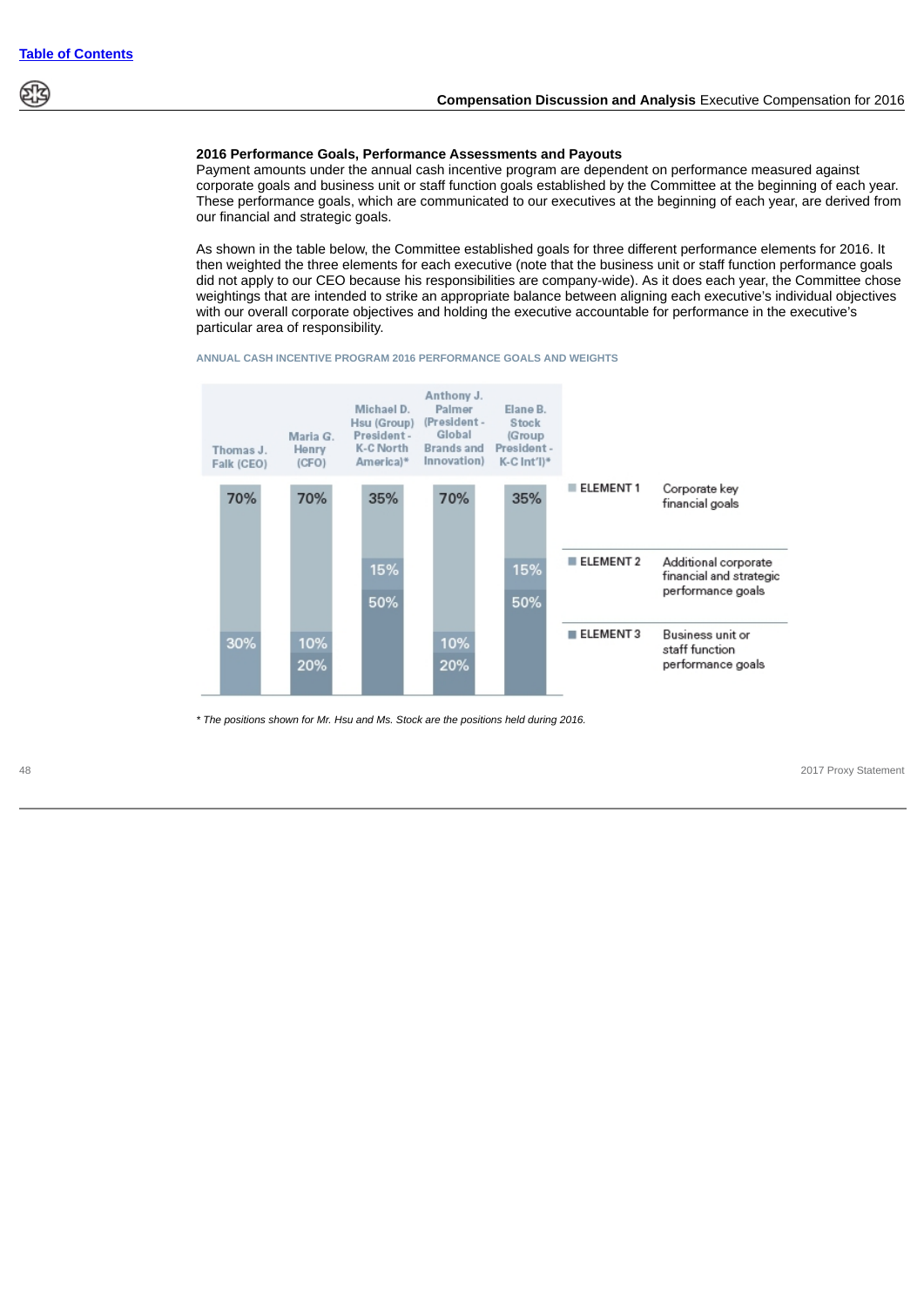

Below we describe the three elements of performance, explain how performance was assessed for each element, and show the payouts that were determined in each case.

**ELEMENT 1: CORPORATE KEY FINANCIAL GOALS** 

For 2016, the Committee chose the following as corporate key financial goals for the annual cash incentive program:

| <b>2016 Goal</b>      | <b>Explanation</b>                                                                                                                                                                                                                   | Reason for Use as a<br><b>Performance Measure</b>                                                    |
|-----------------------|--------------------------------------------------------------------------------------------------------------------------------------------------------------------------------------------------------------------------------------|------------------------------------------------------------------------------------------------------|
| Net sales             | Net sales for 2016                                                                                                                                                                                                                   | A key indicator of our overall growth                                                                |
| <b>Adjusted EPS</b>   | Consists of diluted net income per<br>share that is then adjusted to eliminate<br>the effect of items or events that the<br>Committee determines in its discretion<br>should be excluded for compensation<br>purposes <sup>(1)</sup> | A key indicator of our overall<br>performance                                                        |
| <b>Adjusted OPROS</b> | After net sales and adjusted EPS are<br>determined as described above, a<br>multiplier based on adjusted OPROS is<br>applied to the calculation result to<br>determine the final payout<br>percentage <sup>(2)</sup>                 | A measure of margin efficiency and a<br>helpful method of tracking our cost<br>structure performance |

*(1) In 2016 the following adjustments were made to diluted net income per share to determine adjusted EPS:*

| Diluted Net Income Per Share                             | \$5.99   |
|----------------------------------------------------------|----------|
| Adjustment for:                                          |          |
| Subtract – Adjustments related to Venezuelan operations  | \$(0.03) |
| Add – Charges related to 2014 organization restructuring | \$0.07   |
| Adjusted EPS                                             | \$6.03   |

 *For more information regarding these adjustments, see "Management's Discussion and Analysis of Financial Condition and Results of Operations" in our 2016 Annual Report on Form 10-K.*

*(2) For purposes of determining annual cash incentive amounts, we calculate adjusted OPROS using our reported financial results, adjusted for the same items described above in determining adjusted EPS.*

Because Element 1 represents key company-wide goals, it produces the same payout percentage for each named executive officer. To determine this percentage, the Committee follows the following process.

First, it determines an initial payout percentage based on how Kimberly-Clark performed against the net sales and adjusted EPS goals established in February of each year. For 2016, the Committee set these goals and the corresponding initial payout percentages at the following levels:

| <b>Measure</b><br>(each weighted 50%) |                  | <b>Range of Performance Levels</b> |                |
|---------------------------------------|------------------|------------------------------------|----------------|
|                                       | <b>Threshold</b> | <b>Target</b>                      | <b>Maximum</b> |
| Net sales (billions)                  | \$16.75          | \$18.20                            | \$19.66        |
| <b>Adjusted EPS</b>                   | \$5.55           | \$6.05                             | \$6.55         |
| <b>Initial Payout Percentage</b>      | 0%               | 100%                               | 200%           |

Second, it applies a multiplier to this initial payout percentage. The multiplier is based on how Kimberly-Clark performed against the adjusted OPROS goals also established in February. Depending on the level of basis point improvement, the multiplier may either decrease or increase the initial payout percentage (but the amount of the final payout percentage cannot exceed a 200 percent cap).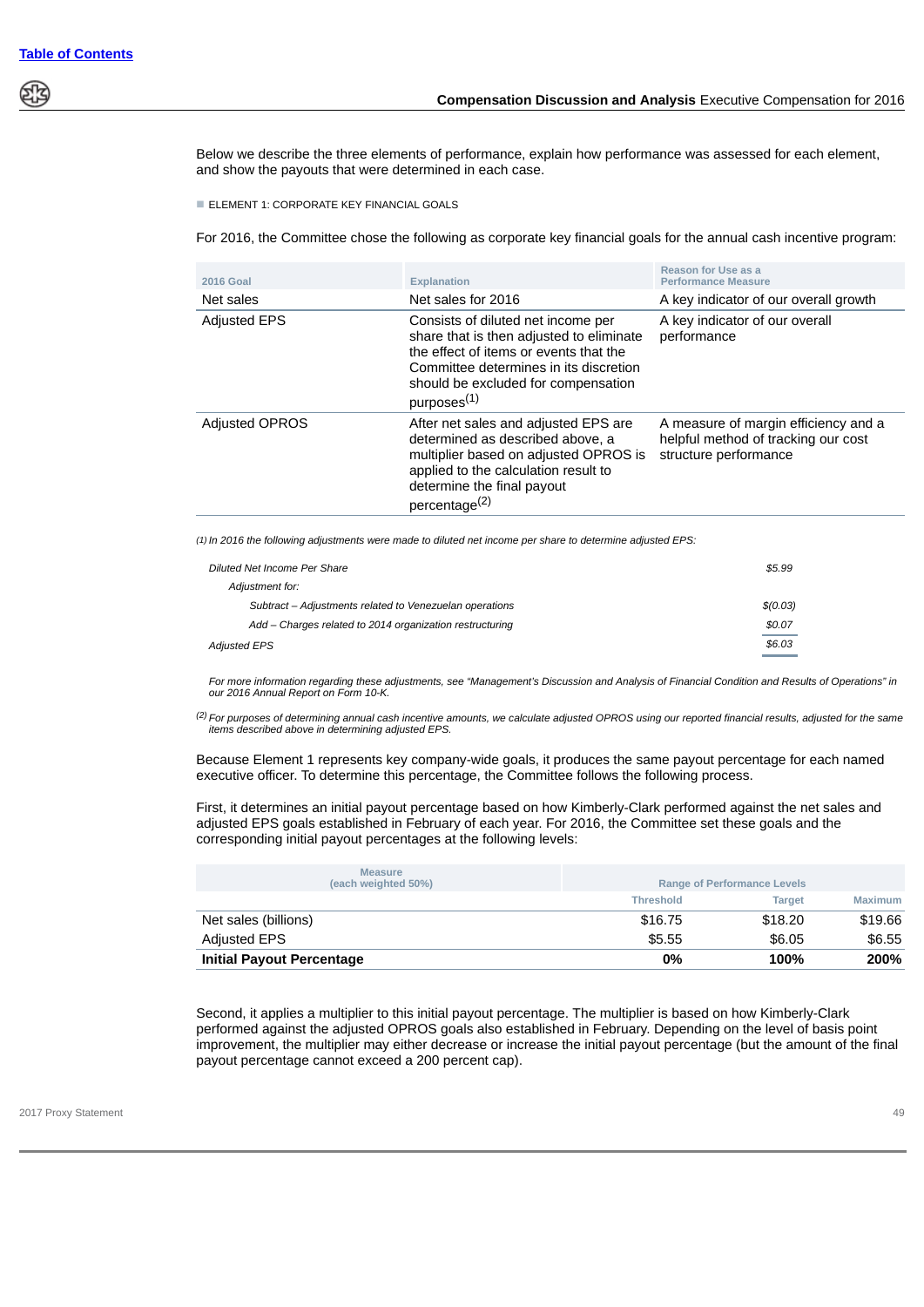

For 2016, the Committee set the following ranges for this adjusted OPROS multiplier:

|                                              | <b>Range of Performance Levels</b> |               |                |
|----------------------------------------------|------------------------------------|---------------|----------------|
|                                              | <b>Threshold</b>                   | <b>Target</b> | <b>Maximum</b> |
| Adjusted OPROS (bps improvement)             | $+0$ bps                           | $+70$ bps     | $+140$ bps     |
| Adjusted OPROS Multiplier Applied to Initial |                                    |               |                |
| <b>Payout Percentage</b>                     | 0.8 x                              | 1.0 x         | 1.2x           |

*Actual results.* For 2016, our net sales result was \$18.20 billion and our adjusted EPS result was \$6.03. Based on these results, the initial payout percentage was determined to be 98 percent. To this percentage, we then applied an adjusted OPROS multiplier of 1.11, which was based on the actual 2016 improvement of 110 bps.

The resulting 2016 payout percentage for achieving the corporate key financial goals was 109 percent of each named executive officer's target payment amount.

■ ELEMENT 2: ADDITIONAL CORPORATE FINANCIAL AND STRATEGIC PERFORMANCE GOALS

At the beginning of 2016, the Committee also established additional corporate financial and non-financial strategic performance goals that are intended to challenge our executives to exceed our long-term objectives. At the end of the year, it determined a payout percentage based on its assessment of the degree to which these goals are achieved.

The Committee does not use a formula to assess the performance of these goals but instead takes a holistic approach and considers performance of all the goals collectively. Although it does review each goal separately, the key consideration for the Committee is how it views Kimberly-Clark's performance for the year in all of these categories, taken as a whole.

The chart below shows the 2016 goals and how the Committee assessed Kimberly-Clark's performance against each one:

|                                               |                       | Additional Corporate Financial and Strategic Performance Goals for 2016                                                             |                      | <b>Final Result</b> |               |
|-----------------------------------------------|-----------------------|-------------------------------------------------------------------------------------------------------------------------------------|----------------------|---------------------|---------------|
|                                               |                       |                                                                                                                                     | <b>Below</b><br>Goal | At<br>Goal          | Above<br>Goal |
| <b>Quality of earnings</b>                    | $\geq$                | Gross profit growth percentage exceeding the net sales<br>growth rate.                                                              |                      | X                   |               |
|                                               |                       | Advertising spending growth percentage exceeding the net<br>sales growth rate.                                                      | X                    |                     |               |
|                                               |                       | Attaining cost savings goals.                                                                                                       |                      |                     | X             |
|                                               |                       | Operating profit growth percentage exceeding the net sales<br>growth rate.                                                          |                      |                     | X             |
| <b>Brand equity and</b><br>market performance | ➤                     | Increasing market share in select markets.                                                                                          |                      |                     | X             |
| <b>Innovation</b>                             | $\blacktriangleright$ | Attaining net sales from innovation goals (based on a rolling<br>three-year review) in new products and line extensions in<br>2016. |                      | X                   |               |
|                                               |                       | Attaining net sales from innovation goals (based on launches<br>in 2016).                                                           |                      |                     | X             |
| Diversity and inclusion                       | $\blacktriangleright$ | Making progress on goals for women in senior roles globally<br>and ethnic minorities in senior roles in the United States.          |                      |                     | X             |
|                                               |                       |                                                                                                                                     |                      |                     |               |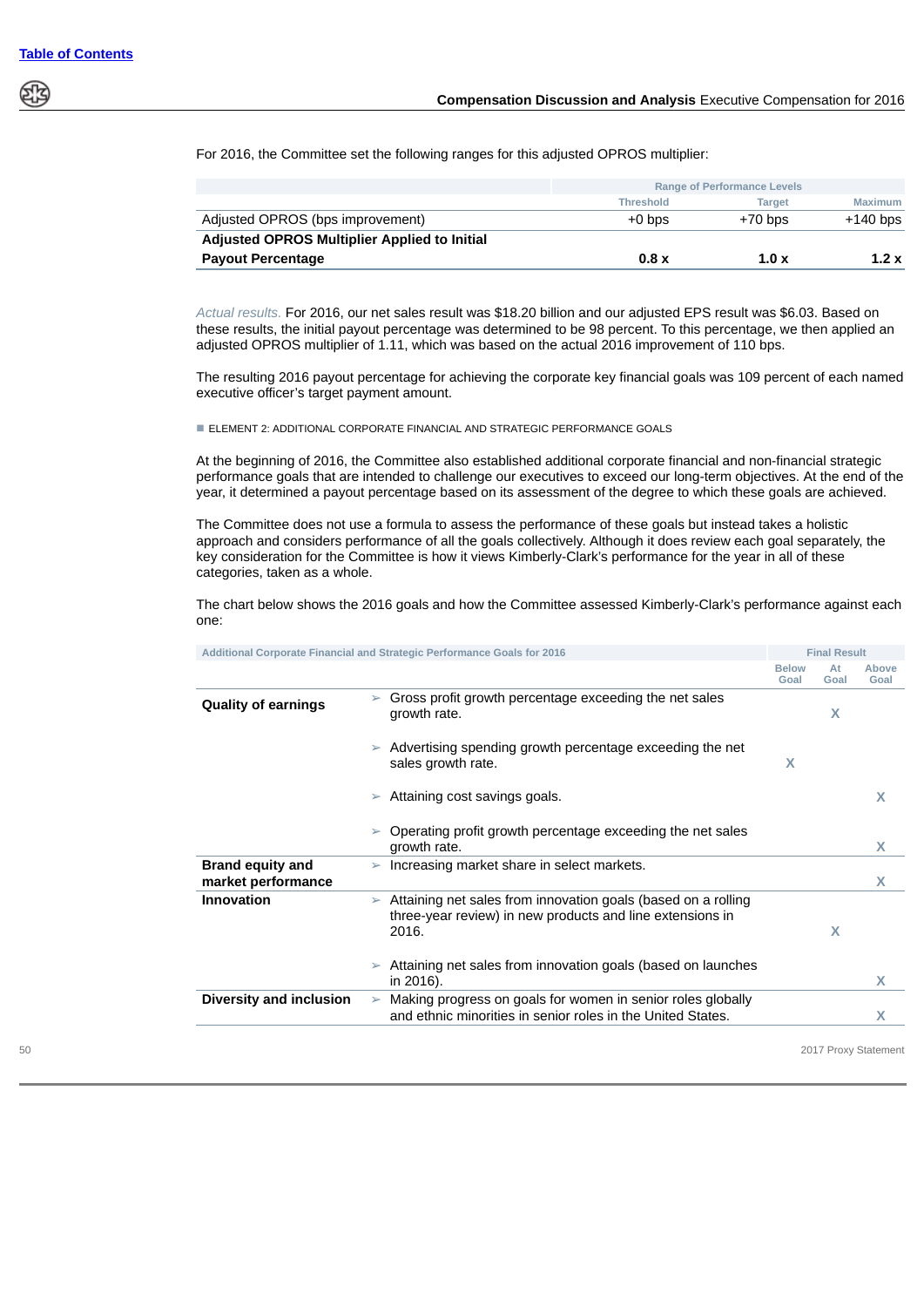

*Actual payout percentage.* After taking into account performance on all of these goals, the Committee determined that the payout percentage for achieving these other financial and strategic goals should be 110 percent of target.

■ ELEMENT 3: BUSINESS UNIT OR STAFF FUNCTION PERFORMANCE GOALS

In addition to the performance goals established by the Committee, our CEO establishes individual business unit or staff function performance goals that are intended to challenge the executives to exceed the objectives for that unit or function. These objectives include strategic performance goals for the business units and staff functions, as well as financial goals for the business units.

Following the end of the year, the executives' performance is analyzed to determine whether performance for the goals was above target, on target or below target. Our CEO then provides the Committee with an assessment of each individual business unit's or staff function's performance against the objectives for that unit or function.

*Actual payout percentages.* Based on the assessed performance of the relevant business unit or staff function against its pre-established performance goals, and taking into account the CEO's recommendations, the Committee determined the following payout percentages for business unit or staff function performance for our named executive officers:

| <b>Name</b>       | <b>2016 Business Unit/Staff Function Payout Percentage</b> |
|-------------------|------------------------------------------------------------|
| Thomas J. Falk    | N/A                                                        |
| Maria G. Henry    | 109%                                                       |
| Michael D. Hsu    | 124%                                                       |
| Anthony J. Palmer | 105%                                                       |
| Elane B. Stock    | 87%                                                        |

#### **Annual Cash Incentive Payouts for 2016**

The following table shows the payout opportunities and the actual payouts of annual cash incentives for 2016 for each of our named executive officers. Payouts were based on the payout percentages for each element, weighted for each executive as shown on page 48.

|                   |                            | Annual<br><b>IncentiveTarget</b> |                         | <b>Annual Incentive</b><br><b>Maximum</b> |                         | 2016 Annual<br><b>Incentive Payout</b> |
|-------------------|----------------------------|----------------------------------|-------------------------|-------------------------------------------|-------------------------|----------------------------------------|
| <b>Name</b>       | % of Base<br><b>Salary</b> | Amount(\$)                       | $%$ of<br><b>Target</b> | Amount(\$)                                | $%$ of<br><b>Target</b> | Amount(\$)                             |
| Thomas J. Falk    | 170%                       | 2,252,500 200% 4,505,000         |                         |                                           |                         | 109% 2.466.388                         |
| Maria G. Henry    | 90%                        |                                  |                         | 702.000 200% 1.404.000                    | 109%                    | 766.904                                |
| Michael D. Hsu    | 90%                        |                                  |                         | 756.000 200% 1.512.000                    | 117%                    | 883.540                                |
| Anthony J. Palmer | 90%                        |                                  |                         | 594.000 200% 1.188.000                    | 109%                    | 644.464                                |
| Elane B. Stock    | 90%                        |                                  |                         | 756.000 200% 1.512.000                    | 98%                     | 741.019                                |

#### **Summary of Annual Cash Incentive Payouts: 2010 through 2016**

Generally, the Committee seeks to set the minimum, target and maximum levels such that the relative difficulty of achieving the target level is consistent from year to year. From 2010 through 2016, the total payout percentage (including business unit or staff function performance) for the executives that were designated as named executive officers in those years ranged from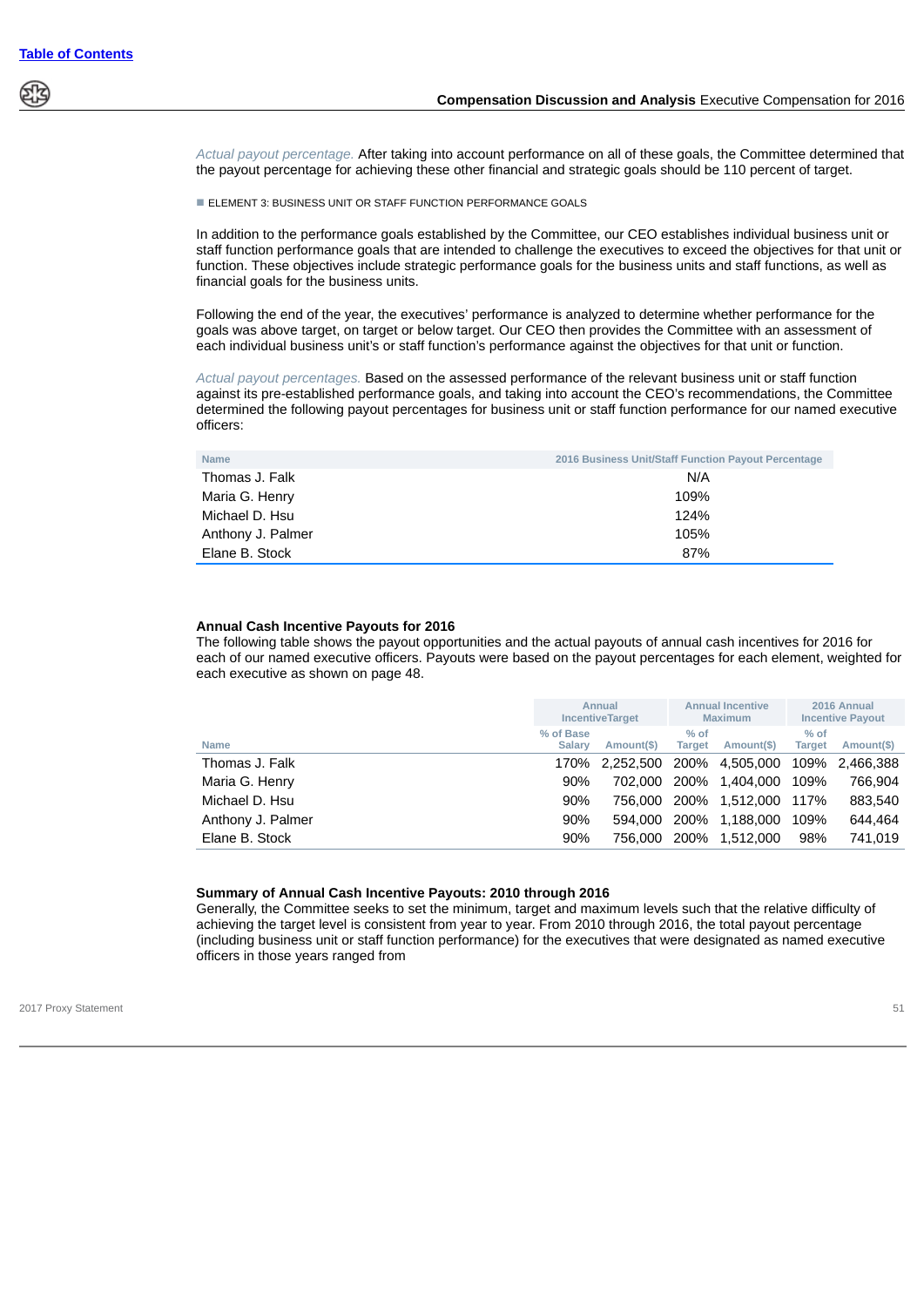58 percent to 132 percent of each executive's target award opportunity. The Committee believes that these payouts are consistent with how Kimberly-Clark performed during these years and reflect the pay-for-performance objectives of our executive compensation.

#### **PAYOUTS FOR CORPORATE GOALS AND AVERAGE TOTAL PAYOUT PERCENTAGES FOR DESIGNATED NAMED EXECUTIVE OFFICERS**

|                                                                                                                                                                        | 2016 | 2015 | 2014 | 2013 | 2012 | 2011 | 2010 | Average |
|------------------------------------------------------------------------------------------------------------------------------------------------------------------------|------|------|------|------|------|------|------|---------|
| Payout for Corporate Goals<br>Combination of corporate key financial goals and<br>additional corporate financial and strategic performance<br>goals                    | 109% | 105% | 105% | 132% | 129% | 75%  | 67%  | 103%    |
| Average Total Payout Percentages<br>(including business unit or staff function performance)<br>for executives designated as named executive officers<br>for year shown | 108% | 108% | 105% | 128% | 123% | 79%  | 77%  | 104%    |

# **Long-Term Equity Incentive Compensation**

The Committee awards long-term equity incentive grants to executive officers as part of their overall compensation package. These awards are consistent with the Committee's objectives of aligning our senior leaders' interests with the financial interests of our stockholders, focusing on our long-term success, supporting our performance-oriented environment and offering competitive compensation packages.

Information regarding long-term equity incentive awards granted to our named executive officers can be found under "Summary Compensation," "Grants of Plan-Based Awards," and "Discussion of Summary Compensation and Plan-Based Awards Tables."

## **2016 Grants**

In determining the 2016 long-term equity incentive award amounts for our named executive officers, the Committee considered the following factors, among others: the specific responsibilities and performance of the executive, our business performance, retention needs, our stock price performance and other market factors. Because these awards are part of our annual compensation program that compares direct annual compensation to the median of our peer group comparison, grants from prior years were not considered when setting 2016 targets or granting awards.

To determine target values, it first compared each executive's direct annual compensation to the median of our peer group, and then considered individual performance and the other factors listed above, as applicable. Target grant values were approved in February 2016 and were divided into two types:

- ► Performance-based restricted share units (75 percent of the target grant value). For valuation purposes, each unit is assigned the same value as one share of our common stock on the date of grant.
- ► Stock options (25 percent of the target grant value). For valuation purposes, one option has the same value as 10 percent of the price of one share of our common stock on the date of grant of the stock option.

The Committee believes this allocation between performance-based restricted share units and stock options supports the pay-for-performance and stockholder alignment objectives of its executive compensation program.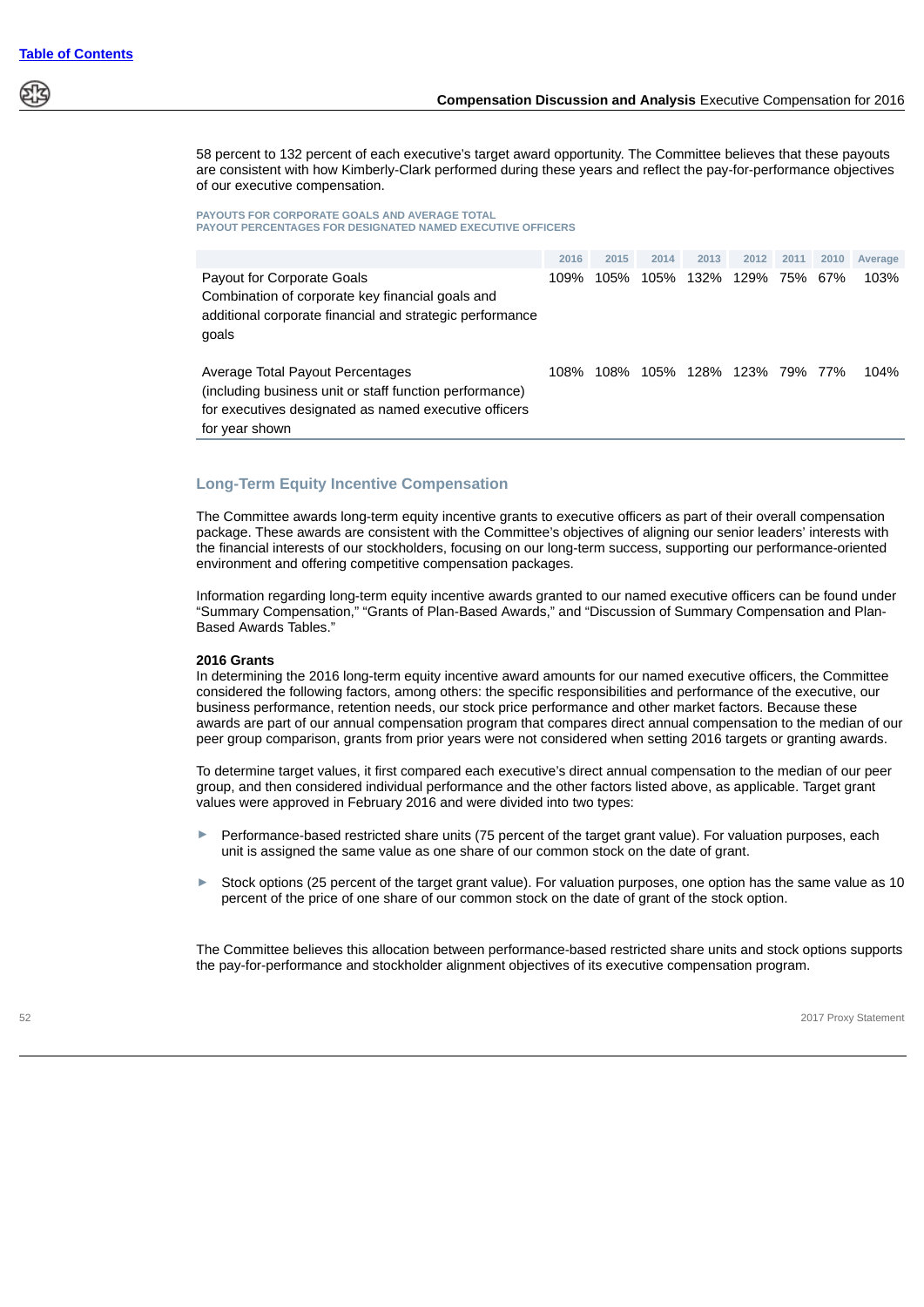

In addition to his annual long-term incentive award, the Committee granted a time-vested restricted share award to Mr. Palmer for retention purposes.

#### **Performance Goals and Potential Payouts for 2016 - 2018 Performance-Based Restricted Share Units**

For the performance-based restricted share unit awards granted in 2016, the actual number of shares to be received by our named executive officers can range from zero to 200 percent of the target levels established by the Committee for each executive, depending on the degree to which the performance objectives for these awards are met over a three-year period.

The performance objectives for the 2016 awards are based on average annual net sales growth and the average adjusted return on invested capital (ROIC) for the period January 1, 2016 through December 31, 2018. Adjusted ROIC is a measure of the return we earn on the capital invested in our businesses. It is calculated using our reported financial results, adjusted for the same items that we use in determining adjusted EPS. The formula we use to calculate adjusted ROIC can be found under the Investors section of our website at www.kimberly-clark.com. The performance objectives for the awards reflect assumed annual organic sales growth of 3 to 5 percent for 2016 through 2018, with significantly unfavorable foreign exchange rate effects in 2016.

**2016 - 2018 PERFORMANCE-BASED RESTRICTED SHARE UNITS: POTENTIAL PAYOUTS AT VARYING PERFORMANCE LEVELS**

| Goals (Each weighted 50%)                    | <b>Performance Levels</b> |                        |      |
|----------------------------------------------|---------------------------|------------------------|------|
| Annual net sales growth                      |                           | $(0.90)\%$ 1.60% 4.10% |      |
| Adjusted ROIC                                |                           | 22.20% 23.20% 24.20%   |      |
| Potential Payout (as a percentage of target) | $0\%$                     | 100%                   | 200% |

## **Payout of 2013 - 2015 Performance-Based Restricted Share Units**

In February 2016, the Committee evaluated the results of the three-year performance period for the performancebased restricted share units that were granted in 2013. The performance objectives for these 2013 awards were based on average annual adjusted net sales growth and average adjusted ROIC for the period January 1, 2013 through December 31, 2015, each weighted equally.

| Goals (Each weighted 50%)                    | <b>Performance Levels</b> |      |                              |        |  |
|----------------------------------------------|---------------------------|------|------------------------------|--------|--|
| Annual adjusted net sales growth*            |                           |      | $0.50\%$ 3.00% 5.50% (0.68)% |        |  |
| Adjusted ROIC**                              |                           |      | 15.50% 16.50% 17.50% 18.42%  |        |  |
| Potential Payout (as a percentage of target) | 0%                        | 100% | 200%                         | Actual |  |

*\* For purposes of calculating annual adjusted net sales growth, the Committee added \$1.59 billion to 2014 net sales to neutralize the impact of the Halyard Health spin-off on October 31, 2014. The adjustment represents the estimated net sales that our health care business would have contributed* in 2014 had the spin-off not occurred. The adjustment represents, (1) for January through October, the actual results for our health care business<br>(which are reported as discontinued operations in our 2014 Annual Report on *determined by multiplying our health care business actual year-to-date performance for January through October, expressed as a percentage of target, by the target performance level attributable to November and December.*

*\*\* For purposes of calculating average adjusted ROIC, the Committee (1) added \$29.8 million of lost earnings to 2014 operating profit to neutralize the impact of the Halyard Health spin-off and (2) excluded from the calculation of operating profit and invested capital the impacts of charges related to (a)* the Halyard Health spinoff, (b) an exchange rate change in Venezuela, (c) our 2014 organization restructuring, (d) a regulatory dispute in the Middle<br>East, (e) our European restructuring, (f) pension settlements, (g) our T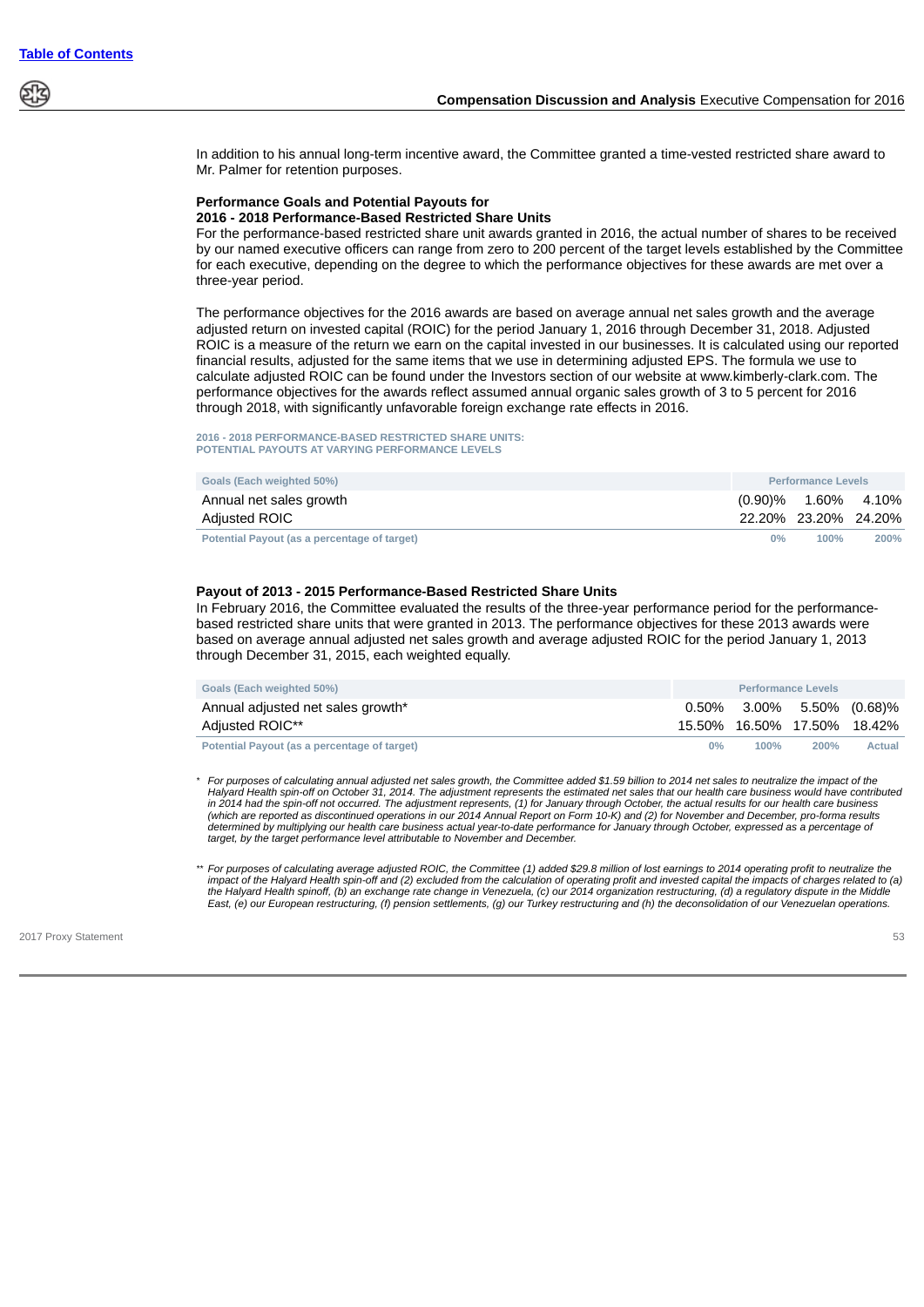Based on this review, the Committee determined that we exceeded our performance goal for adjusted ROIC but did not achieve our performance goal for adjusted net sales growth. As a result, the payout percentage for the share units was 100 percent of target. The following table includes information about the opportunities and payouts (including reinvested dividends) regarding these grants to our named executive officers:

|                   |               | <b>Share Amount</b> | 2013 - 2015 Performance-Based<br><b>Restricted Share Unit Award (Paid in</b><br>February 2016) |                            |                                                |  |
|-------------------|---------------|---------------------|------------------------------------------------------------------------------------------------|----------------------------|------------------------------------------------|--|
| <b>Name</b>       | <b>Target</b> | <b>Maximum</b>      | $%$ of<br><b>Target</b>                                                                        | Amount of<br>Shares $(\#)$ | <b>Value of Shares on</b><br>Date Received(\$) |  |
| Thomas J. Falk    | 74.936        | 149.872             | 100%                                                                                           | 74.936                     | 9,773,902                                      |  |
| Maria G. Henry*   |               |                     |                                                                                                |                            |                                                |  |
| Michael D. Hsu    | 15.455        | 30.910              | 100%                                                                                           | 15.455                     | 2,015,796                                      |  |
| Anthony J. Palmer | 11.240        | 22,480              | 100%                                                                                           | 11,240                     | 1,466,033                                      |  |
| Elane B. Stock    | 9,367         | 18.734              | 100%                                                                                           | 9.367                      | 1.221.738                                      |  |

*\* Ms. Henry joined Kimberly-Clark after these grants were made.*

The Committee believes that these payouts further highlight the link between pay and performance established by our compensation program, which seeks to align actual compensation paid to our named executive officers with our long-term performance.

The shares underlying these performance-based restricted share unit awards were distributed to our named executive officers in February 2016 and are included in the table below entitled "Option Exercises and Stock Vested in 2016."

## **Vesting Levels of Outstanding Performance-Based Restricted Share Unit Awards**

As of February 7, 2017, the performance-based restricted share units granted in 2016 and 2015 were on pace to vest at the following levels: 117 percent for the 2016 award and 100 percent for the 2015 award.

The Committee has determined that the 2014 award vested at 100 percent. Payouts under these awards will be reflected in 2017 compensation.

#### **2016 Stock Option Awards**

As noted above, 25 percent of the annual long-term equity incentive grants to executive officers in 2016 consisted of stock options. Stock option grants vest in three annual installments of 30 percent, 30 percent and 40 percent, beginning on the first anniversary of the grant date. The Committee believes that stock options help further align our executives' interest with those of our stockholders and encourage executives to remain with the company through the multi-year vesting schedule.

For purposes of determining the number of options to be granted, stock options are valued on the basis that one option has the same value as 10 percent of the price of one share of our common stock on the date of grant. The value we use for this purpose differs from, and in May 2016 was higher than, the value of approximately 8.7 percent that we use for financial statement purposes (resulting in fewer options being granted than if the financial statement value had been used). The Committee believes that this value is an appropriate way to determine the number of options to be granted because it provides more consistent application and is not subject to the volatility inherent in the valuation method (Black-Scholes-Merton) used for financial statement purposes. Information regarding stock options granted to our named executive officers can be found under "Summary Compensation," "Grants of Plan-Based Awards," and "Discussion of Summary Compensation and Plan-Based Awards Tables."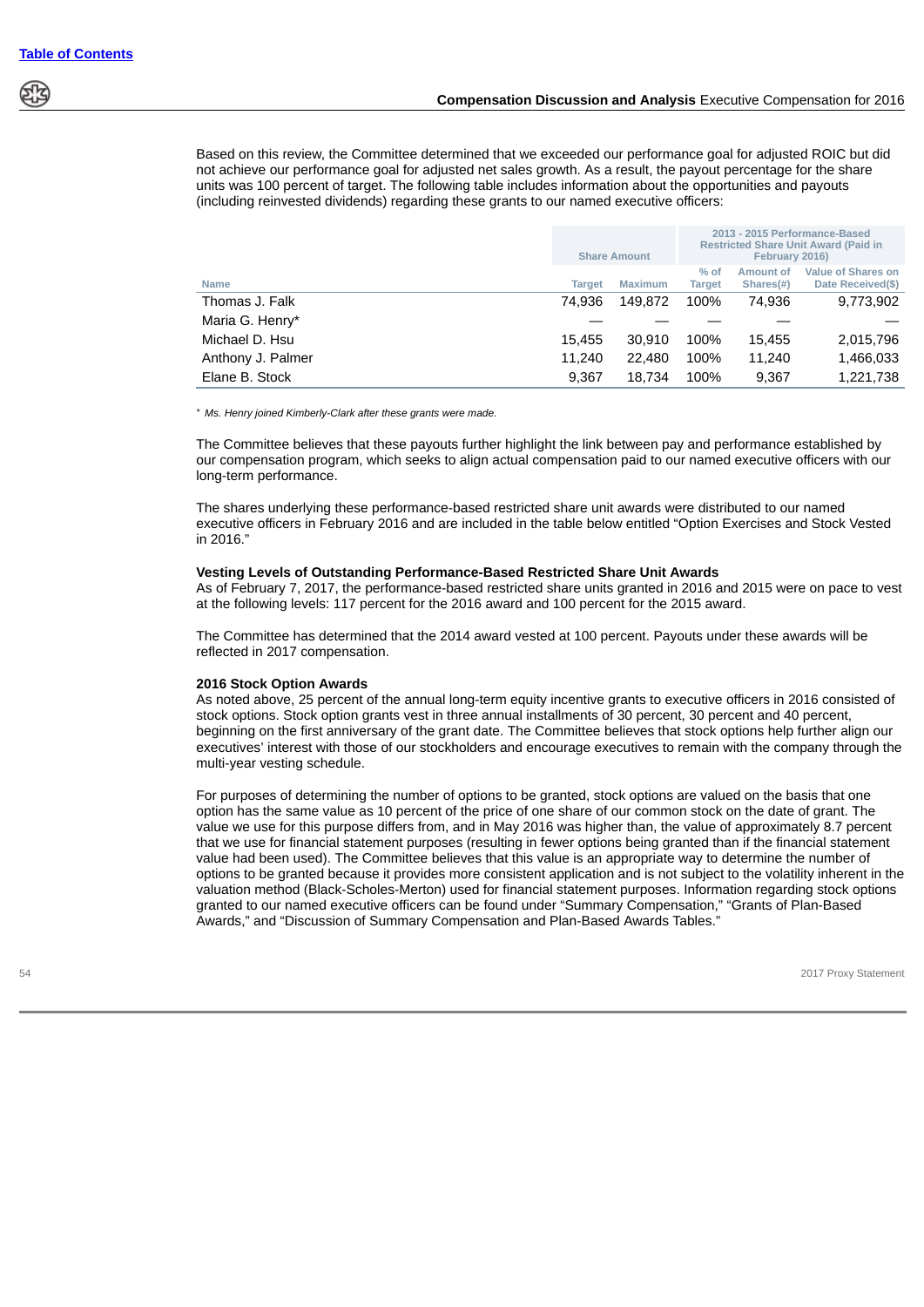

# **Benefits and Other Compensation**

# **Retirement Benefits**

Our named executive officers receive contributions from us under the Kimberly-Clark Corporation 401(k) and Profit Sharing Plan (the "401(k) Profit Sharing Plan") and the Kimberly-Clark Supplemental Retirement 401(k) and Profit Sharing Plan (the "Supplemental 401(k) Plan") and some executive officers participate in our frozen defined benefit pension plans depending on their hire date. These plans are consistent with those maintained by our peer group companies and are therefore necessary to remain competitive with them for recruiting and retaining executive talent. The Committee believes that these retirement benefits are important parts of our compensation program. For more information, see "Nonqualified Deferred Compensation – 401(k) Profit Sharing Plan and Supplemental 401(k) Plan" and "Pension Benefits."

## **Other Compensation**

A review conducted in 2016 indicated that perquisites provided to our executive officers are below the median of those provided by our peer group, consistent with our focus on more direct, performance-sensitive compensation. Also, the Committee has eliminated tax reimbursement and related gross-ups for perquisites (including personal use of corporate aircraft), except for certain relocation benefits, further underscoring our focus on direct compensation.

Perquisites include personal financial planning services under our Executive Financial Counseling Program, an executive health screening program where executives may receive comprehensive physical examinations from an independent health care provider, and permitted personal use of corporate aircraft consistent with our policy. The personal financial planning program is designed to provide executives with access to knowledgeable financial advisors that understand our compensation and benefit plans and can assist our executives in efficiently and effectively managing their financial and tax planning issues. Our Chief Executive Officer does not receive personal financial planning services pursuant to this program. The executive health screening program provides executives with additional services that help maintain their overall health.

Under an executive security program for our Chief Executive Officer, approved by the Board of Directors, our Chief Executive Officer is expected to use our corporate aircraft for all business and personal travel, consistent with our policy, and security services are provided for him at all times, including at his office, other company locations and his residences. Periodically, an independent security consultant conducts a security assessment, and the Board reviews the program, to ensure that security measures provided by us are appropriate. The Board considers these security arrangements to be appropriate and reasonable in light of the security risks identified in the independent security assessment. In addition, if a corporate aircraft is already scheduled for business purposes and can accommodate additional passengers, executive officers and their guests may, under certain circumstances, join flights for personal travel. The incremental cost to us of providing security services at Mr. Falk's residences and personal travel for Mr. Falk and his guests on our corporate aircraft is included in "All Other Compensation" in the Summary Compensation Table.

# **Post-Termination Benefits**

We maintain two severance plans that cover our executive officers: the Severance Pay Plan and the Executive Severance Plan. An executive officer may not receive severance payments under more than one severance plan. Benefits under these plans are payable only if the executive's employment terminates under the conditions specified in the applicable plan. We believe that our severance plans are consistent with those maintained by our peer group companies and that they are therefore important for attracting and retaining executives who are critical to our longterm success and competitiveness. For more information about these severance plans and their terms, see "Potential Payments on Termination or Change of Control – Severance Benefits."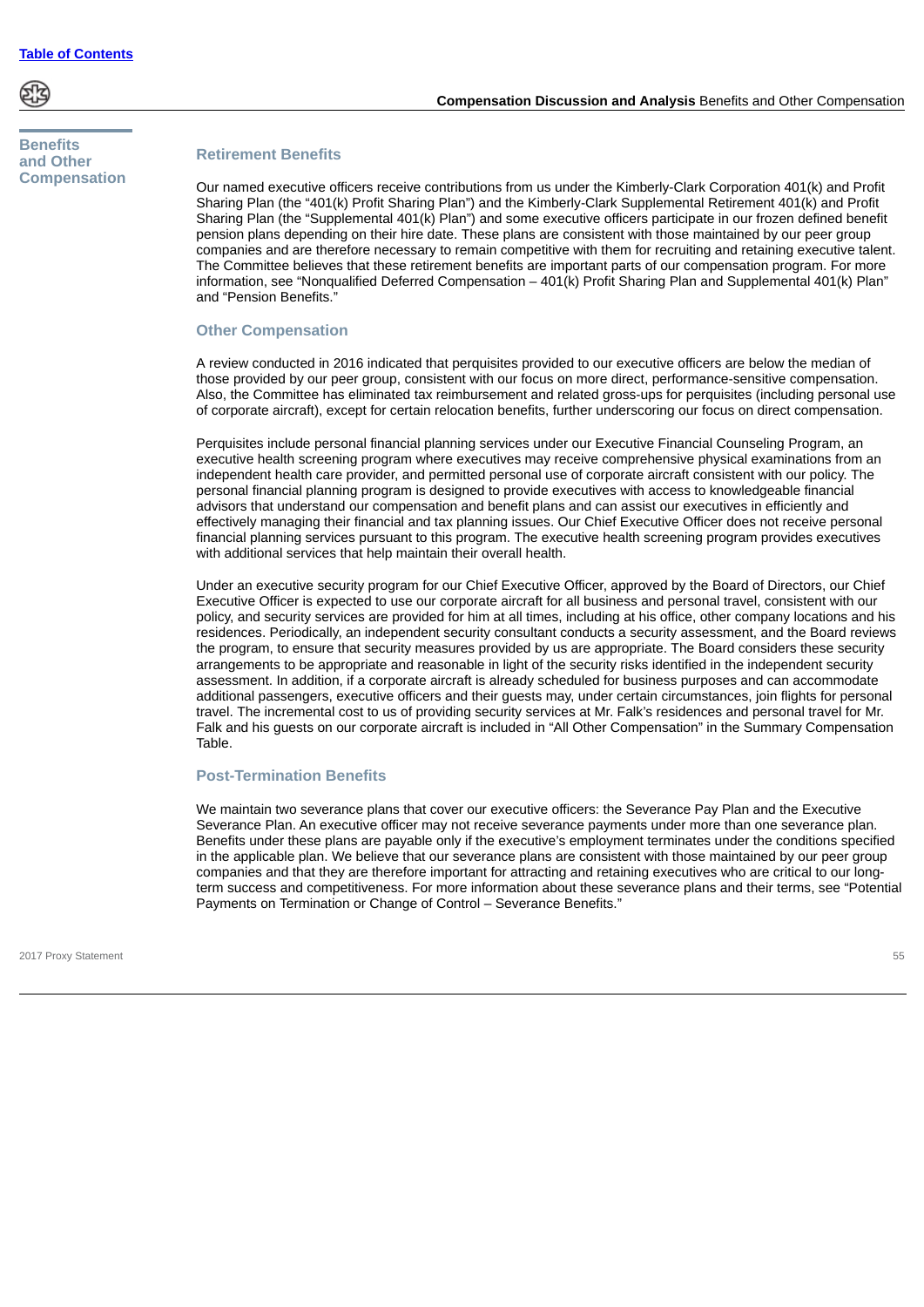

# **Severance Pay Plan**

Our Severance Pay Plan provides severance benefits to most of our U.S. hourly and salaried employees, including our named executive officers, who are involuntarily terminated under the circumstances described in the plan. The objective of this plan is to facilitate the employee's transition to his or her next position, and it is not intended to serve as a reward for the employee's past service.

### **Executive Severance Plan**

Our Executive Severance Plan provides severance benefits to eligible employees, including our named executive officers, in the event of a qualified termination of employment (as defined in the plan) in connection with a change of control. For an eligible employee to receive a payment under this plan, two things must occur: there must be a change of control of Kimberly-Clark, and the employee must have been involuntarily terminated without cause or have resigned for good reason (as defined in the plan) within two years of the change of control (often referred to as a "double trigger"). Each of our named executive officers has entered into an agreement under the plan that expires on December 31, 2017.

# **Executive Compensation for 2017**

## **2017 Base Salary**

In February 2017, the Committee approved the following base salaries for our named executive officers, effective April 1, 2017:

| Name*             | 2017 Base Salary(\$) |
|-------------------|----------------------|
| Thomas J. Falk    | 1.420.000            |
| Maria G. Henry    | 800,000              |
| Michael D. Hsu    | 925,000              |
| Anthony J. Palmer | 675,000              |

*\* Ms. Stock began serving in a non-executive role effective January 1, 2017.*

The Committee determined Mr. Hsu's base salary and annual cash incentive target (see below) upon his promotion to President and Chief Operating Officer effective January 1, 2017, taking into account market data for officers performing similar functions at our peer companies.

### **2017 Annual Cash Incentive Targets**

In February 2017, the Committee also established objectives for 2017 annual cash incentives, which will be payable in 2018. The target payment amounts and range of possible payouts for 2017 were as follows:

|                   | <b>Target Payment Amount</b> | <b>Possible Payout</b>             |
|-------------------|------------------------------|------------------------------------|
| Thomas J. Falk    | 170% of base salary          | 0% - 200% of target payment amount |
| Maria G. Henry    | 100% of base salary          | 0% - 200% of target payment amount |
| Michael D. Hsu    | 125% of base salary          | 0% - 200% of target payment amount |
| Anthony J. Palmer | 90% of base salary           | 0% - 200% of target payment amount |

The Committee increased Ms. Henry's target payment amount from 90 percent to 100 percent taking into account market data for the Chief Financial Officer role.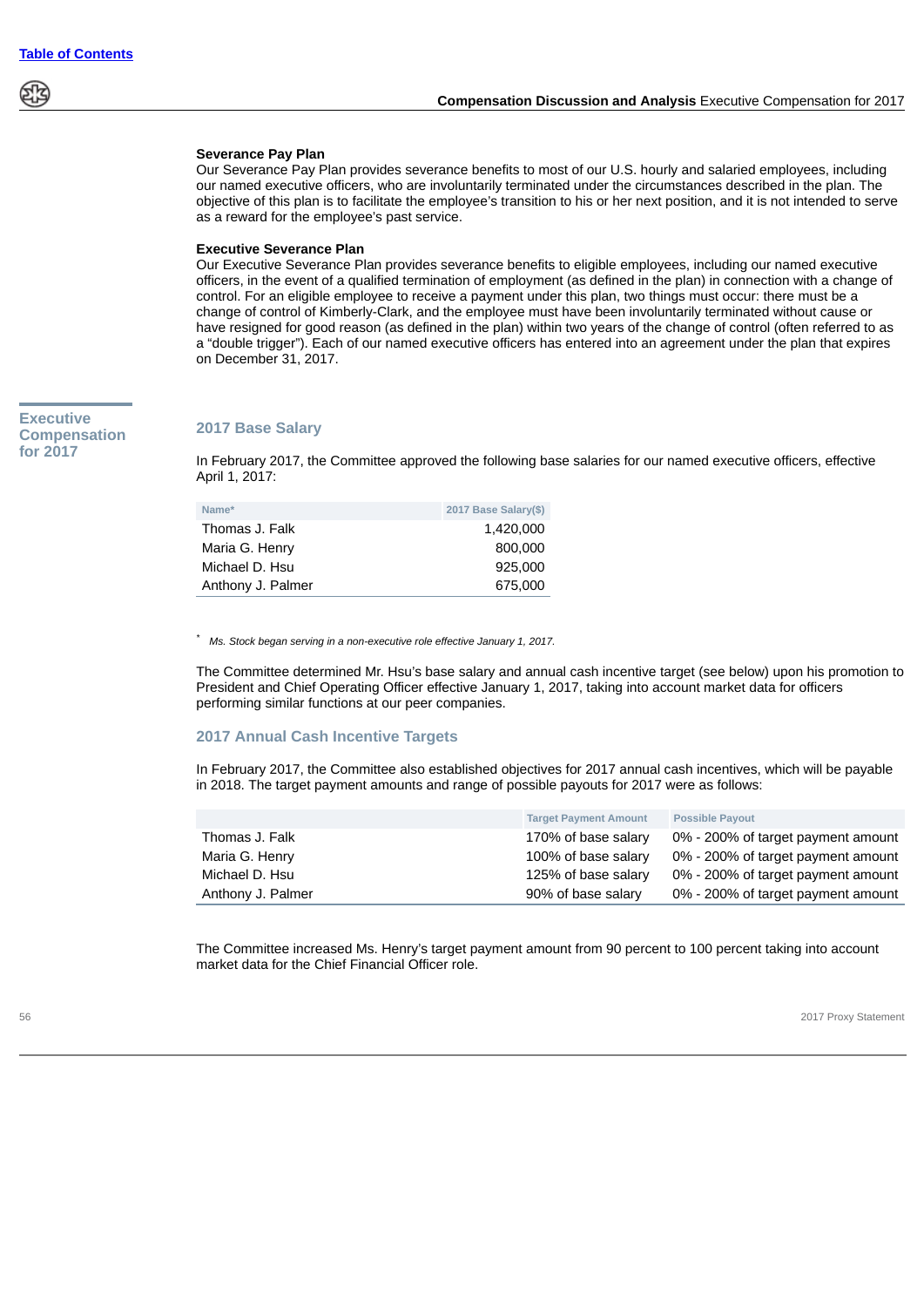As discussed in "2016 Performance Goals, Performance Assessments and Payouts" above, the Committee sets the appropriate split among the different elements of performance that make up our performance goals. The following are the 2017 performance goals and relative weights for our named executive officers:



The corporate key financial goals for 2017 are designed to encourage a continued focus on executing our long-term Global Business Plan objectives and include achieving net sales, adjusted EPS and adjusted OPROS goals.

The Committee also established other corporate financial and non-financial goals for 2017. These goals, intended to further align compensation with achieving our Global Business Plan, include:

- Focusing on gross profit growth, advertising spending growth, cost savings and operating profit growth
- ► Focusing on market share improvement in global markets
- ► Driving innovation
- ► Diversity and inclusion

In addition, goals have been established for each named executive officer, other than our Chief Executive Officer and Chief Operating Officer, relating to his or her business unit or specific staff function.

2017 Proxy Statement 57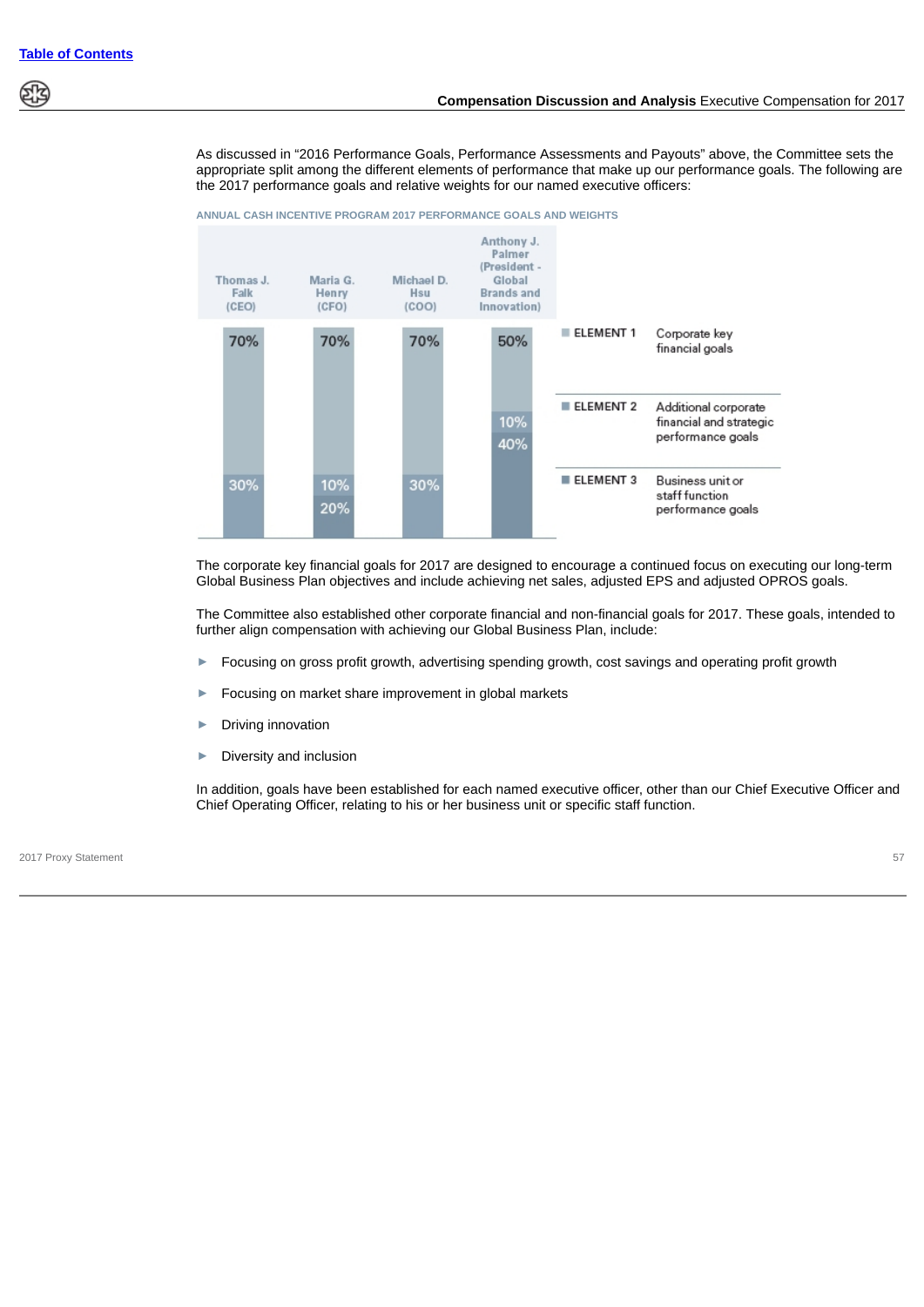

# **2017 Long-Term Equity Compensation Incentive Awards**

In February 2017, the Committee approved long-term incentive compensation awards for the named executive officers consisting of awards of performance-based restricted share units with a value equal to 75 percent of the target grant value for long-term equity incentive compensation, with the balance of the value to be granted in stock options. The performance objectives for the performance-based restricted share unit awards granted in 2017 are based on average annual net sales growth and average adjusted ROIC improvement for the period January 1, 2017 through December 31, 2019. The target number of performance-based restricted share units our named executive officers will receive will be based on the fair market value of our stock on the date of grant, which is scheduled for February 28, 2017. The actual number of shares they will receive will range from zero to 200 percent of the target levels established by the Committee for each executive, depending on the degree to which the performance objectives are met.

**PERFORMANCE-BASED RESTRICTED SHARE UNITS TO BE GRANTED IN 2017**

| <b>Name</b>       | Target Value(\$) | Maximum Value(\$) |
|-------------------|------------------|-------------------|
| Thomas J. Falk    | 7.500.000        | 15.000.000        |
| Maria G. Henry    | 2.137.500        | 4.275.000         |
| Michael D. Hsu    | 2.700.000        | 5.400.000         |
| Anthony J. Palmer | 1.162.500        | 2.325.000         |

In February 2017, the Committee also approved the dollar amount of stock options to be granted to our named executive officers in April 2017, along with our annual stock option grants to other employees. The number of options they will receive will be based on the fair market value of our stock on the date of grant.

| <b>Name</b>       | Value of Stock Options to be Granted(\$) |
|-------------------|------------------------------------------|
| Thomas J. Falk    | 2.500.000                                |
| Maria G. Henry    | 712.500                                  |
| Michael D. Hsu    | 900.000                                  |
| Anthony J. Palmer | 387.500                                  |
|                   |                                          |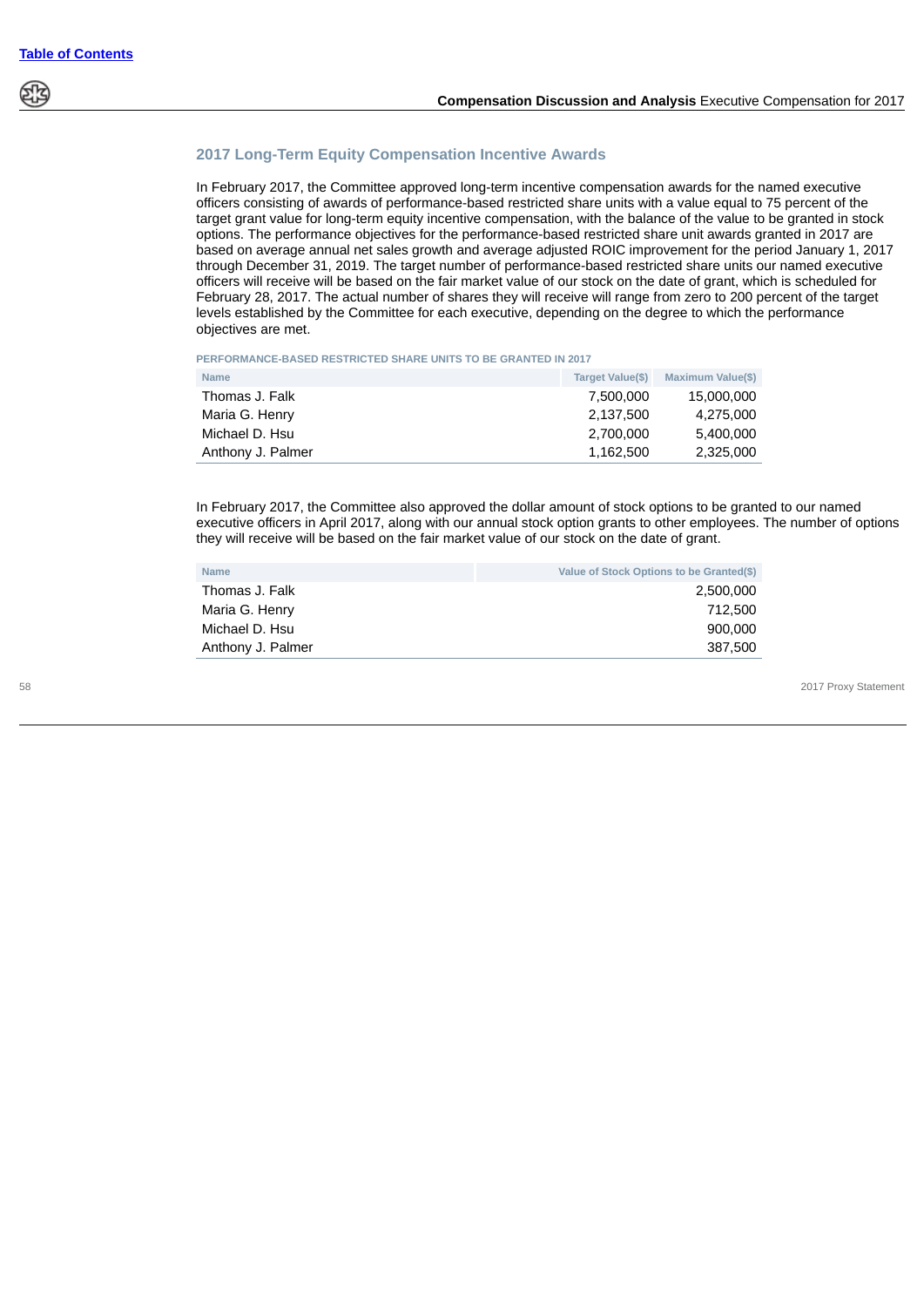

**Additional Information about Our Compensation Practices**

## **Compensation Discussion and Analysis** Additional Information about Our Compensation Practices

As a matter of sound governance, we follow certain practices with respect to our compensation program. We regularly review and evaluate our compensation practices in light of regulatory developments, market standards and other considerations.

## **Use of Independent Compensation Consultant**

As previously discussed, the Committee engaged Semler Brossy Consulting Group as its independent consultant to assist it in determining the appropriate executive officer compensation in 2016 under our compensation policies described above. Consistent with the Committee's policy in which its independent consultant may provide services only to the Committee, Semler Brossy had no other business relationship with Kimberly-Clark and received no payments from us other than fees and expenses for services to the Committee. See "Corporate Governance - Management Development and Compensation Committee" for information about the use of compensation consultants.

## **Adjustment of Financial Measures for Annual and Long-Term Equity Incentives**

Financial measures for the annual and long-term equity incentive programs are developed based on expectations about our planned activities and reasonable assumptions about the performance of our key business drivers for the applicable period. From time to time, however, discrete items or events may arise that were not contemplated by these plans or assumptions. These could include accounting and tax law changes, tax credits or charges from items not within the ordinary course of our business operations, charges relating to currency exchange rate changes, restructuring and write-off charges, significant acquisitions or dispositions, and significant gains or losses from litigation settlements.

Under the Committee's exception guidelines regarding our annual and long-term equity incentive program measures, the Committee has adjusted in the past, and may adjust in the future, the calculation of financial measures for these incentive programs to eliminate the effect of the types of items or events described above. In making these adjustments, the Committee's policy is to seek to neutralize the impact of the unexpected or unplanned items or events, whether positive or negative, in order to provide consistent and equitable incentive payments that the Committee believes are reflective of our performance. In considering whether to make a particular adjustment under its guidelines, the Committee will review whether the item or event was one for which management was responsible and accountable, treatment of similar items in prior periods, the extent of the item's or event's impact on the financial measure, and the item's or event's characteristics relative to normal and customary business practices. Generally, the Committee will apply an adjustment to all compensation that is subject to that financial measure.

## **Pricing and Timing of Stock Option Grants and Timing of Performance-Based Equity Grants**

Our policies and our 2011 Equity Participation Plan (the "2011 Plan") require stock options to be granted at no less than the closing price of our common stock on the date of grant. Stock option grants to our elected officers, including our executive officers, are generally made annually at a meeting of the Committee that is scheduled at least one year in advance, and the grants are effective on the date of this meeting. However, if the meeting occurs during the period beginning on the first day of the final month of a calendar quarter and ending on the date of our earnings release, the stock option grants will not be effective until the first business day following the earnings release. Our executives are not permitted to choose the grant date for their individual stock option grants.

2017 Proxy Statement 59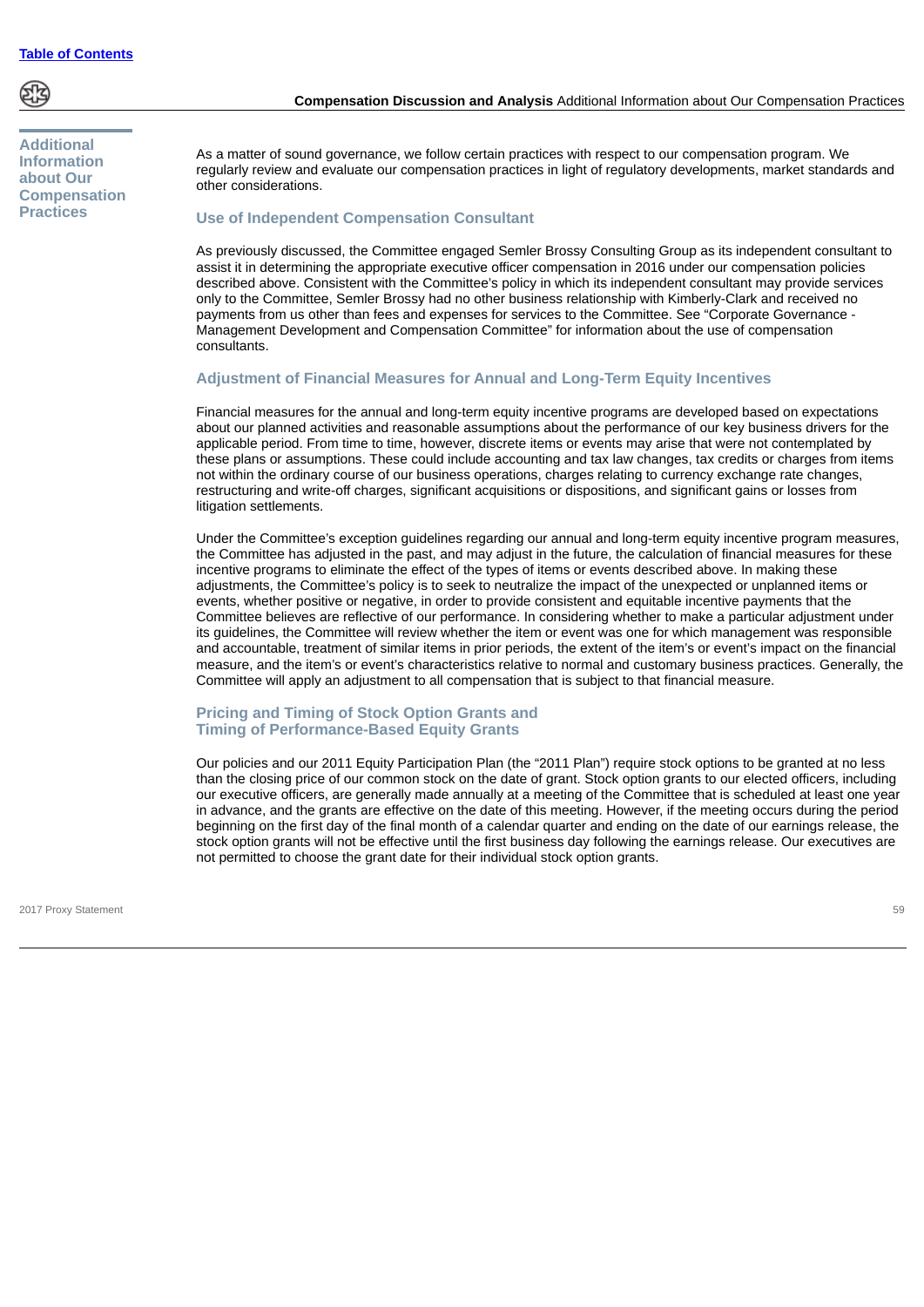

# **Compensation Discussion and Analysis** Additional Information about Our Compensation Practices

The Chairman of the Board and Chief Executive Officer has been delegated the authority to approve equity grants, including stock options, to employees who are not elected officers of Kimberly-Clark. These grants include scheduled annual grants, which are subject to an annual limit set by the Committee, and recruiting and special employee recognition and retention grants, which may not exceed 200,000 shares in any calendar year. The Chairman of the Board and Chief Executive Officer is not permitted to make any grants to any of our elected officers, including our executive officers.

Annual stock option grants to non-elected officers are effective on the same date as the annual stock option grants to our elected officers. Recruiting, special recognition and retention stock-based awards are made on pre-determined dates following our quarterly earnings releases. In May 2016, our Chief Executive Officer authorized an aggregate of 1.56 million options, performance-based restricted share units and time-vested restricted share units to employees who are not elected officers. In 2016, our Chief Executive Officer also authorized an aggregate of 56,091 shares underlying recruiting and retention grants, consisting of options, performance-based restricted share units and timevested restricted share units.

With respect to grants of performance-based restricted share units to executive officers, the Committee's current practice is to approve the dollar value of the grants at its February meeting and the grants are effective on the last business day of February. (Prior to 2016, grants were effective on the date of the Committee's February meeting.) We believe this practice is consistent with award practices at other large public companies. Our executives are not permitted to choose the grant date for their individual restricted stock or restricted share unit awards.

# **Policy on Incentive Compensation Clawback**

As described in detail above, a significant percentage of our executive officer compensation is incentive-based. The determination of the extent to which the incentive objectives are achieved is based in part on the Committee's discretion and in part on our published financial results. The Committee has the right to reassess its determination of the performance awards if the financial statements on which it relied are restated. The Committee has the right to direct Kimberly-Clark to seek to recover from any executive officer any amounts determined to have been inappropriately received by the individual executive officer. In addition, under the 2011 Plan, the Committee may require awards with performance goals under the 2011 Plan to be subject to any policy we may adopt relating to the recovery of that award to the extent it is determined that performance goals relating to the awards were not actually achieved. Further, the Sarbanes-Oxley Act of 2002 mandates that the chief executive officer and the chief financial officer reimburse us for any bonus or other incentive-based or equity-based compensation paid to them in a year following the issuance of financial statements that are later required to be restated as a result of misconduct. The Committee intends to review and revise the incentive compensation clawback policy once the SEC issues final regulations on clawbacks under the Dodd-Frank legislation enacted in 2010.

### **Stock Ownership Guidelines**

We strongly believe that the financial interests of our executives should be aligned with those of our stockholders. Accordingly, the Committee has established stock ownership guidelines for our elected officers, including our named executive officers.

**TARGET STOCK OWNERSHIP AMOUNTS**

| <b>Position</b>                | <b>Ownership Level</b>         |
|--------------------------------|--------------------------------|
| <b>Chief Executive Officer</b> | Six times annual base salary   |
| Other named executive officers | Three times annual base salary |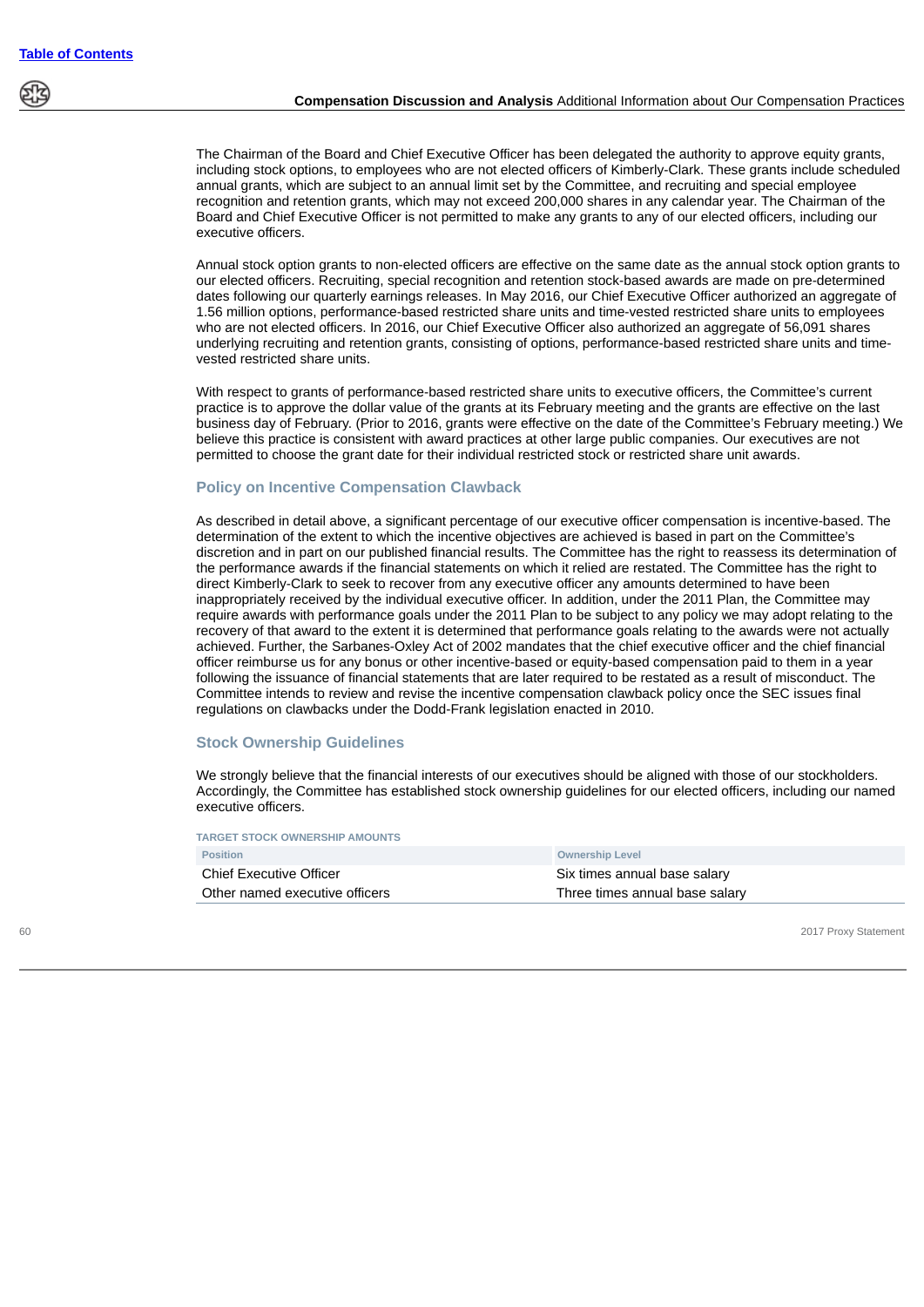

## **Compensation Discussion and Analysis** Additional Information about Our Compensation Practices

Failure to attain these targeted stock ownership levels within five years from date of hire for, or appointment to, an eligible position can result in the reduction of part or all of the executive's annual cash incentive (with a corresponding grant of time-vested restricted share units or restricted stock in that amount), or a reduction in future long-term equity incentive awards, either of which may continue until the ownership guideline is achieved. In determining whether our stock ownership guidelines have been met, any time-vested restricted share units held are counted as owned, but performance-based restricted share units are excluded until they vest. Executive officer stock ownership levels were reviewed in 2016 for compliance with these guidelines. Based on our stock price as of the compliance date for this review, the stock ownership levels specified by the guidelines have been met or exceeded by each of our named executive officers.

## **Insider Trading Policy; Anti-Hedging and Pledging Policy**

We require all executive officers to pre-clear transactions involving our common stock (and other securities related to our common stock) with our Legal Department.

Our insider trading policy prohibits any director, executive officer or any other officer or employee subject to its terms (approximately 300 people) from entering into short sales or derivative transactions to hedge their economic exposure to our common stock. In addition, these directors, officers and employees are prohibited from pledging our stock, including through holding our stock in margin accounts.

## **Committee Exercise of Discretion to Reduce Annual Cash Incentive Payment**

In establishing performance goals and target levels under the annual cash incentive program, the Committee is exercising its discretion to limit the amount of the incentive payments, consistent with our pay-for-performance objective. In the absence of this exercise of discretion, each of the executive officers would be entitled to an award equal to 0.3 percent of our earnings before unusual items; however, the Committee has exercised its discretion to limit the amount of the incentive payments each year of the program, and this potential maximum award has never been paid to any of the executive officers.

# **Corporate Tax Deduction for Executive Compensation**

The United States income tax laws generally limit the deductibility of compensation paid to the chief executive officer and each of the three highest-paid executive officers (not including the chief financial officer) to \$1,000,000 per annum. However, an exception exists for performance-based compensation that meets certain regulatory requirements. Several classes of our executive compensation, including option awards and portions of our long-term equity grants to executive officers, are designed to meet the requirements for deductibility. Other classes of our executive compensation, including portions of the long-term equity grants described above, may be subject to the \$1,000,000 deductibility limit.

Although deductibility of compensation is preferred, tax deductibility is not a primary objective of our compensation programs. In the Committee's view, meeting the compensation objectives set forth above is more important than the benefit of being able to deduct the compensation for tax purposes.

2017 Proxy Statement 61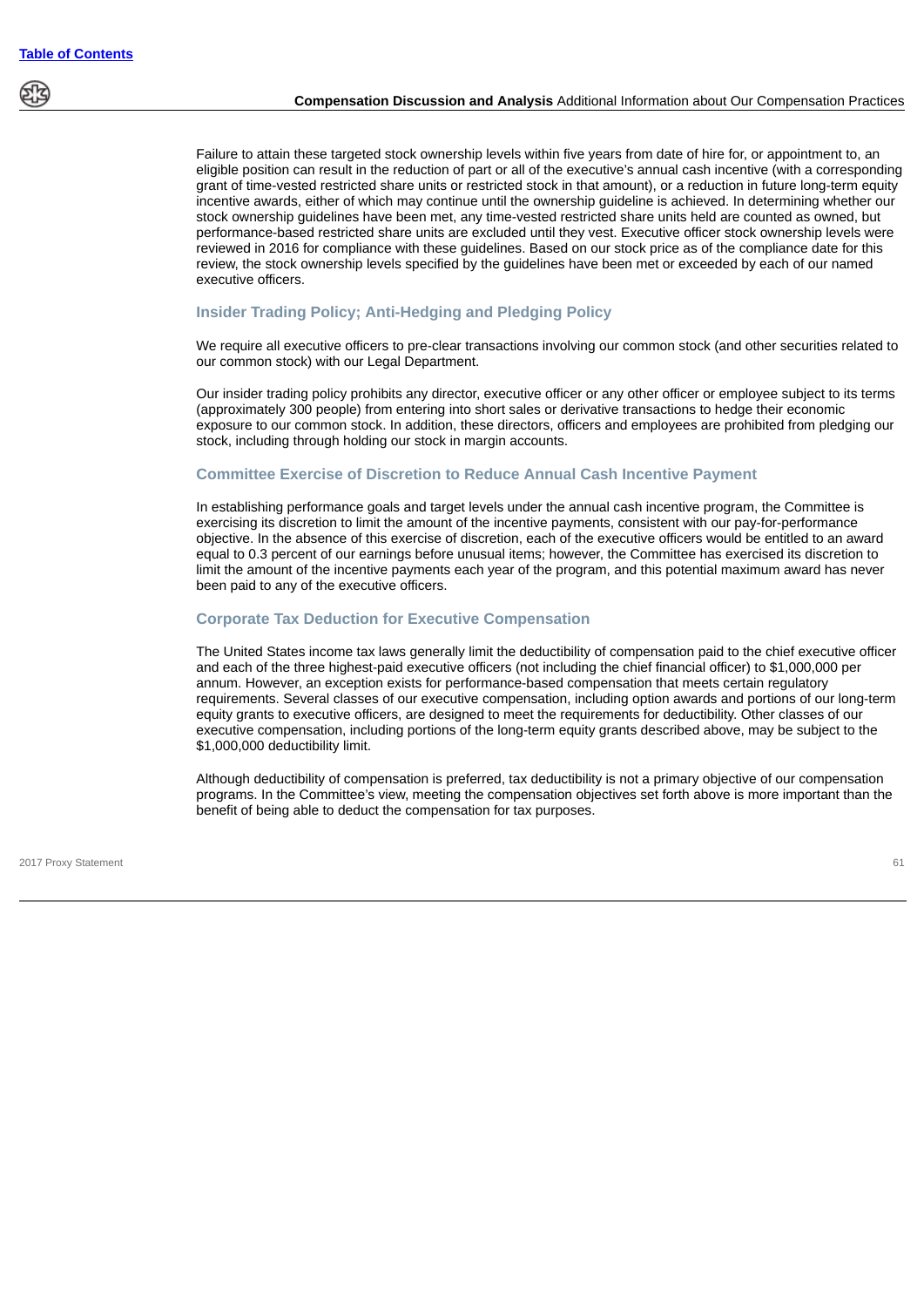

# **Management Development and Compensation Committee Report**

In accordance with its written charter adopted by the Board, the Management Development and Compensation Committee has oversight of compensation policies designed to align elected officers' compensation with our overall business strategy, values and management initiatives. In discharging its oversight responsibility, the Committee has retained an independent compensation consultant to advise the Committee regarding market and general compensation trends.

The Committee has reviewed and discussed the Compensation Discussion and Analysis with our management, which has the responsibility for preparing the Compensation Discussion and Analysis. Based upon this review and discussion, the Committee recommended to the Board that the Compensation Discussion and Analysis be included in this proxy statement and incorporated by reference in our Annual Report on Form 10-K filed with the SEC for the fiscal year ended December 31, 2016.

#### MANAGEMENT DEVELOPMENT AND COMPENSATION COMMITTEE OF THE BOARD OF DIRECTORS

Abelardo E. Bru, Chairman Fabian T. Garcia Mae C. Jemison, M.D. Marc J. Shapiro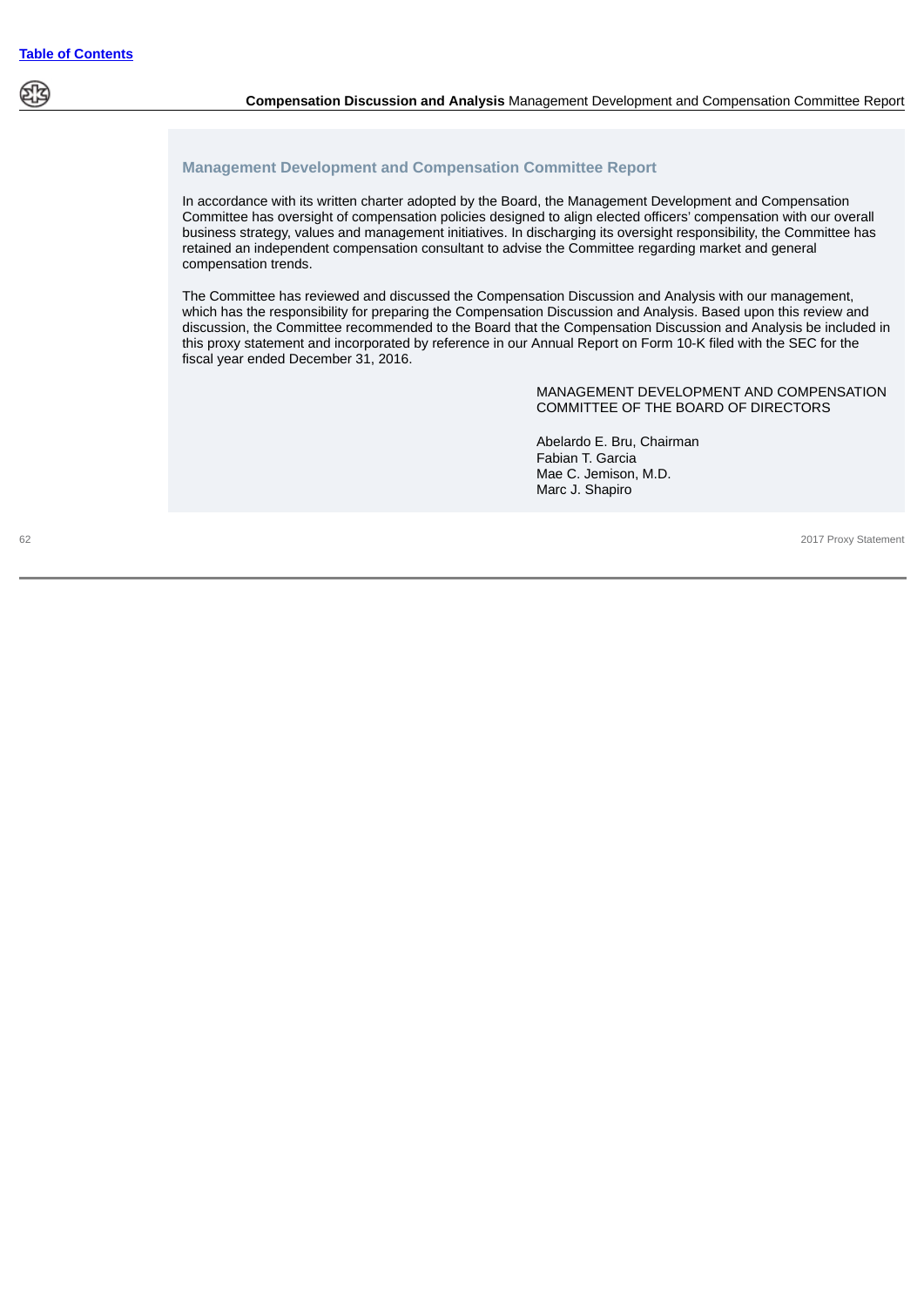

| <b>Analysis of</b><br><b>Compensation-</b><br><b>Related Risks</b> | The Committee, with the assistance of its independent consultant and Kimberly-Clark's compensation consultant, has<br>reviewed an assessment of our compensation programs for our employees, including our executive officers, to<br>analyze the risks arising from our compensation systems.                                                                         |  |  |  |  |  |  |  |
|--------------------------------------------------------------------|-----------------------------------------------------------------------------------------------------------------------------------------------------------------------------------------------------------------------------------------------------------------------------------------------------------------------------------------------------------------------|--|--|--|--|--|--|--|
|                                                                    | Based on this assessment, the Committee believes that the design of our compensation programs, including our<br>executive compensation program, does not encourage our executives or employees to take excessive risks and that<br>the risks arising from these programs are not reasonably likely to have a material adverse effect on Kimberly-Clark.               |  |  |  |  |  |  |  |
|                                                                    | Several factors contributed to the Committee's conclusion, including:                                                                                                                                                                                                                                                                                                 |  |  |  |  |  |  |  |
|                                                                    | The Committee believes Kimberly-Clark maintains a values-driven, ethics-based culture supported by a strong tone<br>at the top.                                                                                                                                                                                                                                       |  |  |  |  |  |  |  |
|                                                                    | The performance targets for annual cash incentive programs are selected to ensure that they are reasonably<br>attainable in a manner consistent with our Global Business Plan without encouraging executives or employees to<br>take inappropriate risks.                                                                                                             |  |  |  |  |  |  |  |
|                                                                    | An analysis by Kimberly-Clark's consultant indicated that our compensation programs are consistent with those of<br>our peer group. In addition, the analysis noted that target levels for direct annual compensation are comparable to<br>the median of our peer group.                                                                                              |  |  |  |  |  |  |  |
|                                                                    | The Committee believes the allocation among the components of direct annual compensation provides an<br>appropriate balance between annual and long-term incentives and between fixed and performance-based<br>compensation.                                                                                                                                          |  |  |  |  |  |  |  |
|                                                                    | Annual cash incentives and long-term performance-based restricted share unit awards under our executive<br>compensation program are capped at 200 percent of the target award, and all other material non-executive cash<br>incentive programs are capped at reasonable levels, which the Committee believes protects against<br>disproportionately large incentives. |  |  |  |  |  |  |  |
|                                                                    | The Committee believes the performance measures and the multi-year vesting features of the long-term equity<br>▶<br>incentive compensation component encourage participants to seek sustainable growth and value creation.                                                                                                                                            |  |  |  |  |  |  |  |
|                                                                    | The Committee believes inclusion of share-based compensation through the long-term equity incentive<br>compensation component encourages appropriate decision-making that is aligned with the long-term interests of                                                                                                                                                  |  |  |  |  |  |  |  |

stockholders.

► Our stock ownership guidelines further align the interests of management and stockholders.

2017 Proxy Statement 63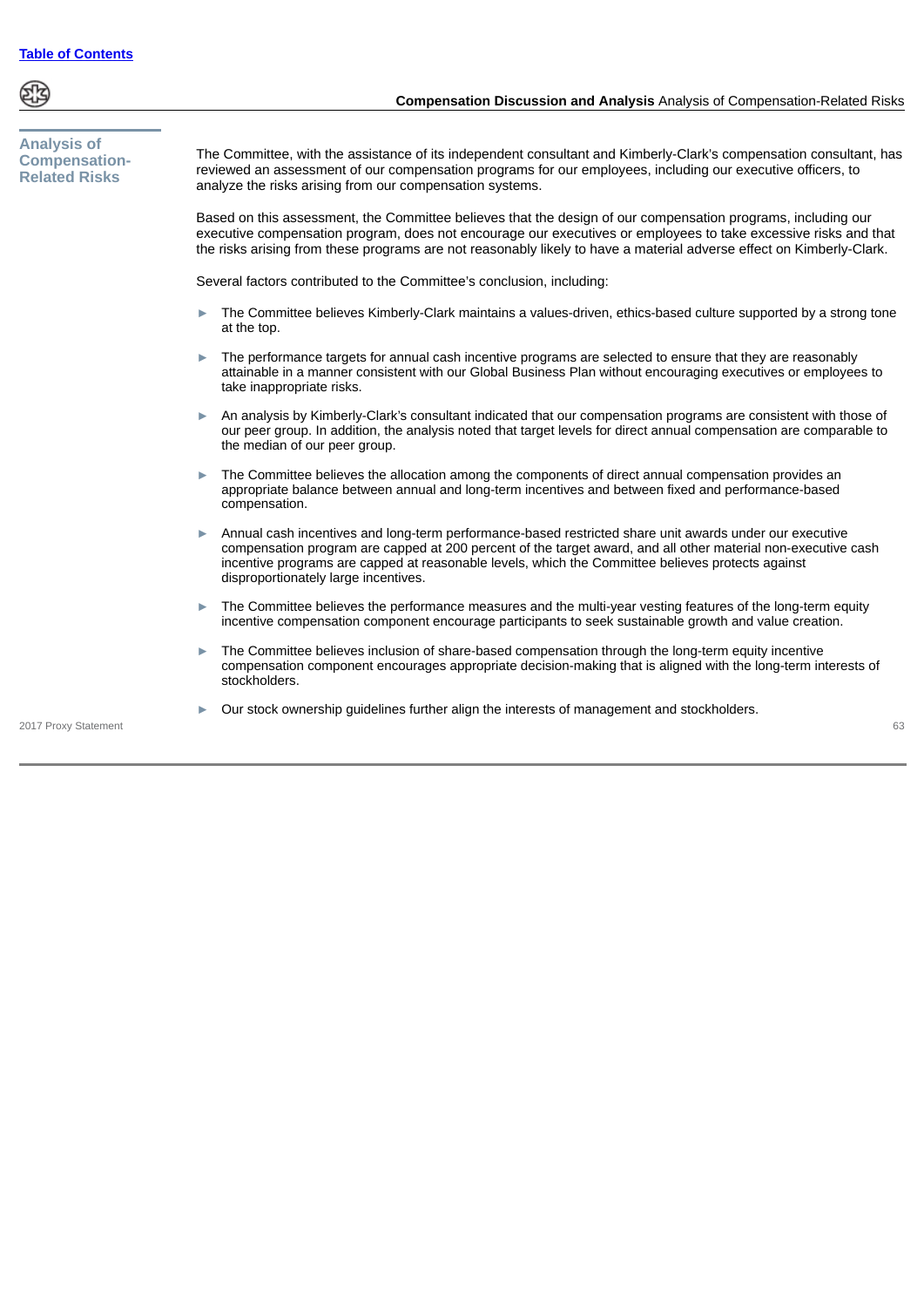# Compensation Tables

# **Summary Compensation**

The following table contains information concerning compensation awarded to, earned by, or paid to our named executive officers in the last three years. Additional information regarding the items reflected in each column appears below the table and on page 69.

**SUMMARY COMPENSATION TABLE**

| Name and<br><b>Principal Position</b>        | Year | $Salary(\$)$                       | <b>Stock</b><br>Awards(\$) | Option<br>Awards(\$)               | <b>Non-Equity</b><br><b>Incentive Plan</b><br>Compensation(\$) | Change in<br>Pension<br>Value and<br><b>Nongualified</b><br><b>Deferred</b><br><b>Compensation</b> | <b>All Other</b><br>Earnings $(\$)^{(1)}$ Compensation(\$) | <b>Total</b><br>(S) |
|----------------------------------------------|------|------------------------------------|----------------------------|------------------------------------|----------------------------------------------------------------|----------------------------------------------------------------------------------------------------|------------------------------------------------------------|---------------------|
| Thomas J. Falk                               |      |                                    |                            | 2016 1,318,750 7,499,938 2,172,360 | 2,466,388                                                      | 1,921,772                                                                                          |                                                            | 302,898 15,682,106  |
| Chairman of the Board<br>and Chief Executive |      | 2015 1,300,000 6,749,972 1,501,759 |                            |                                    | 2,310,615                                                      |                                                                                                    |                                                            | 298,147 12,160,493  |
| Officer                                      |      |                                    |                            | 2014 1,300,000 6,749,976 1,601,556 | 2,328,677                                                      | 3,057,191                                                                                          |                                                            | 357,781 15,395,181  |
| Maria G. Henry <sup>(2)</sup>                | 2016 |                                    | 772,500 1,799,964          | 521,367                            | 766,904                                                        |                                                                                                    | 129.726                                                    | 3,990,461           |
| Senior Vice President                        | 2015 |                                    | 511,364 1,649,949          | 367,098                            | 712,483                                                        |                                                                                                    | 205.333                                                    | 3,446,227           |
| and Chief Financial                          |      |                                    |                            |                                    |                                                                |                                                                                                    |                                                            |                     |
| Officer                                      |      |                                    |                            |                                    |                                                                |                                                                                                    |                                                            |                     |
| Michael D. Hsu <sup>(3)</sup>                | 2016 |                                    | 833,750 1,987,466          | 575.674                            | 883,540                                                        |                                                                                                    | 145,955                                                    | 4,426,385           |
| <b>President and Chief</b>                   | 2015 |                                    | 805,000 1,800,015          | 400,471                            | 890,683                                                        |                                                                                                    | 112.835                                                    | 4,009,004           |
| <b>Operating Officer</b>                     | 2014 |                                    | 746,250 1,500,044          | 355,899                            | 671,545                                                        |                                                                                                    | 113,808                                                    | 3,387,546           |
| Anthony J. Palmer                            | 2016 |                                    | 655,000 1,818,727          | 309,565                            | 644,464                                                        |                                                                                                    | 108,578                                                    | 3,536,334           |
| President - Global                           | 2015 |                                    | 636,250 1,050,055          | 233,605                            | 596,465                                                        |                                                                                                    | 94,106                                                     | 2,610,481           |
| Brands and Innovation                        | 2014 |                                    | 622,500 1,049,965          | 249,128                            | 587,070                                                        |                                                                                                    | 99.397                                                     | 2,608,060           |
| Elane B. Stock $(4)$                         | 2016 |                                    | 833,750 1,987,466          | 575,674                            | 741,019                                                        |                                                                                                    | 139,452                                                    | 4,277,361           |
| <b>Former Group</b><br>$President - K-C$     | 2015 |                                    | 805,000 1,800,015          | 400,471                            | 771,904                                                        |                                                                                                    | 118,593                                                    | 3,895,983           |
| International                                | 2014 |                                    | 718,750 1,500,044          | 355,899                            | 752,650                                                        |                                                                                                    | 89,434                                                     | 3,416,777           |

*(1) For 2015, the aggregate value of pension benefits for Mr. Falk decreased by \$614,183. Because this amount decreased, it has been excluded from the table above under the SEC's regulations. No other named executive officer participates in our pension plans.*

*(2) Ms. Henry was not a named executive officer in 2014. Therefore, no compensation information for this year appears in this table for this officer.*

*(3) Mr. Hsu served as Group President – K-C North America during 2016. He was promoted to President and Chief Operating Officer effective January 1, 2017.*

*(4) Ms. Stock served as Group President – K-C International during 2016. Effective January 1, 2017, she no longer serves in such capacity as a result of the elimination of the role from our organizational structure. She is currently serving in a non-executive role for a transition period.*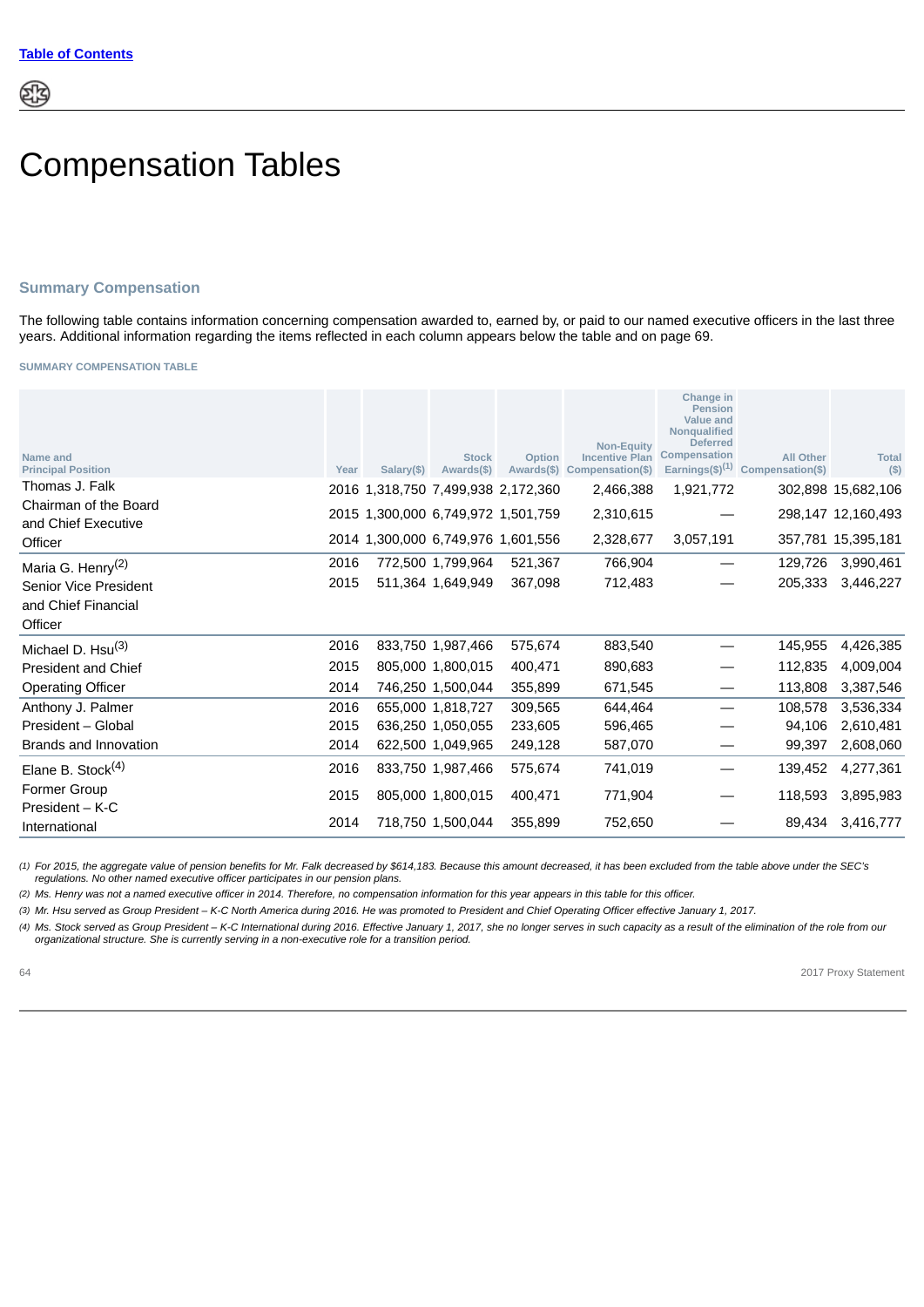*Salary.* The amounts in this column represent base salary earned during the year.

*Stock Awards and Option Awards.* The amounts in these columns reflect the dollar value of restricted share unit awards and stock options, respectively, granted under our stockholder-approved 2011 Plan.

The restricted share unit awards either vest over time or are based on the achievement of performance-based standards.

The amounts for each year represent the grant date fair value of the awards, computed in accordance with ASC Topic 718. See Notes 8, 8, and 10 to our audited consolidated financial statements included in our Annual Reports on Form 10-K for 2016, 2015 and 2014, respectively, for the assumptions we used in valuing and expensing these restricted share units and stock option awards in accordance with ASC Topic 718.

For awards that are subject to performance conditions, the value is based on the probable outcome of the conditions at grant date. This value, as well as the value of the awards at the grant date assuming the highest level of performance conditions will be achieved and using the grant date stock price, is set forth below:

| <b>Name</b>       | Year | <b>Stock Awards at</b><br>Grant Date Value(\$) | <b>Stock Awards at Highest Level</b><br>of Performance Conditions(\$) |
|-------------------|------|------------------------------------------------|-----------------------------------------------------------------------|
| Thomas J. Falk    | 2016 | 7,499,938                                      | 14,999,876                                                            |
|                   | 2015 | 6,749,972                                      | 13,499,944                                                            |
|                   | 2014 | 6,749,976                                      | 13,499,952                                                            |
| Maria G. Henry    | 2016 | 1,799,964                                      | 3,599,928                                                             |
|                   | 2015 | 1,649,949                                      | 3,299,898                                                             |
| Michael D. Hsu    | 2016 | 1,987,466                                      | 3,974,932                                                             |
|                   | 2015 | 1,800,015                                      | 3,600,030                                                             |
|                   | 2014 | 1,500,044                                      | 3,000,088                                                             |
| Anthony J. Palmer | 2016 | 1,068,721                                      | 2,137,442                                                             |
|                   | 2015 | 1,050,055                                      | 2,100,110                                                             |
|                   | 2014 | 1,049,965                                      | 2,099,930                                                             |
| Elane B. Stock    | 2016 | 1,987,466                                      | 3,974,932                                                             |
|                   | 2015 | 1,800,015                                      | 3,600,030                                                             |
|                   | 2014 | 1,500,044                                      | 3,000,088                                                             |

*Non-Equity Incentive Plan Compensation.* The amounts in this column are the annual cash incentive payments described in "Compensation Discussion and Analysis." These amounts were earned during the years indicated and were paid to our named executive officers in February of the following year.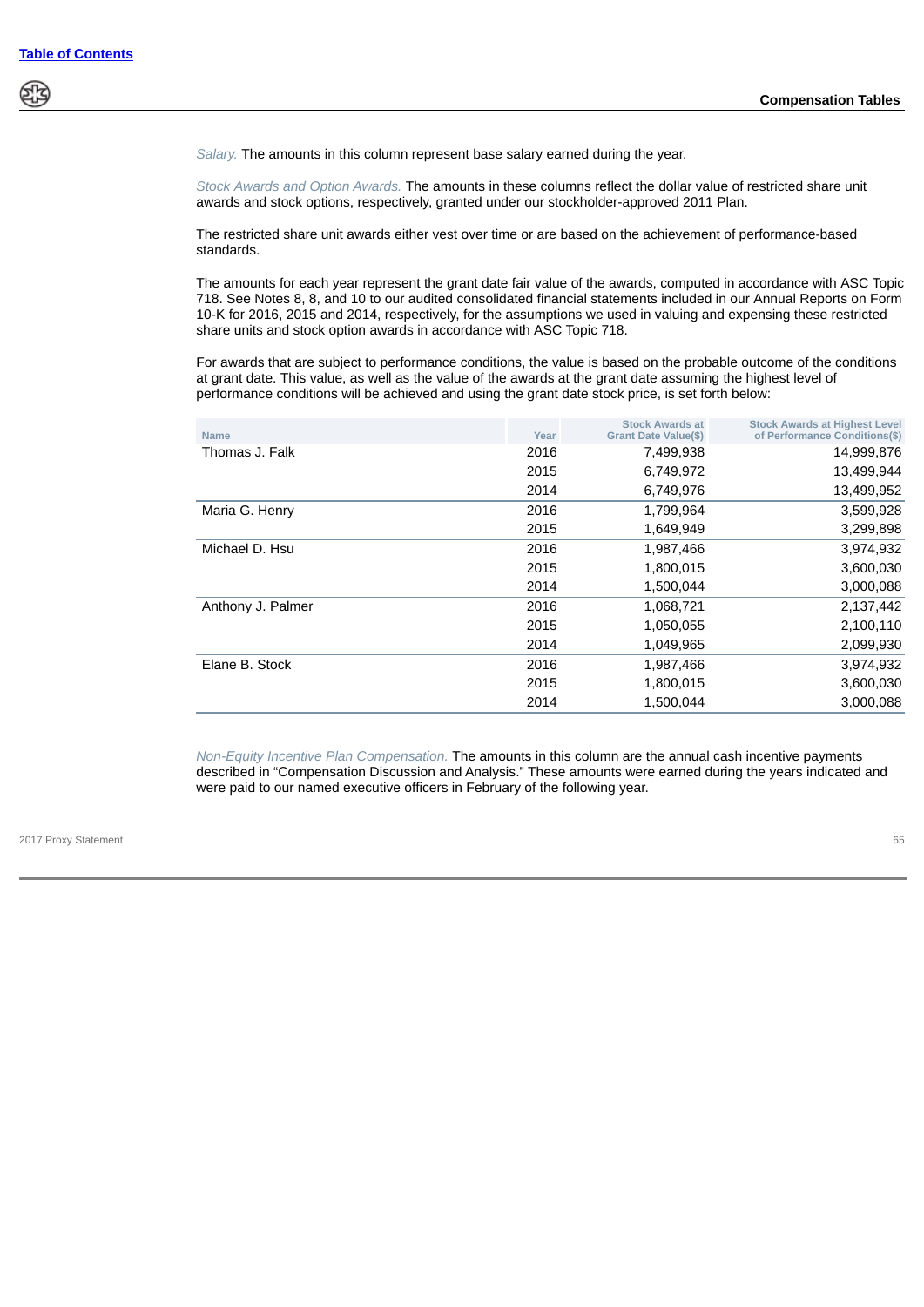*Change In Pension Value and Nonqualified Deferred Compensation Earnings.* The amounts in this column reflect the aggregate change during the year in actuarial present value of accumulated benefits under all defined benefit and actuarial plans (including supplemental pension plans). With respect to the supplemental pension plans, amounts have been calculated to reflect an approximate 30-year Treasury bond rate to determine the amount of the earlier retirement age lump sum benefit in a manner consistent with our financial statements. We describe the assumptions we used in determining the amounts and provide additional information about these plans in "Pension Benefits."

Mr. Falk has compensation from before 2005 that he elected to defer pursuant to a Deferred Compensation Plan then in effect. Beginning in 2010, each of our named executive officers participates in the Supplemental 401(k) Plan, a non-qualified defined contribution plan. Earnings on each of these plans are not included in the Summary Compensation Table because the earnings were not above-market or preferential. See "Nonqualified Deferred Compensation" for a discussion of these plans and each named executive officer's earnings under these plans in 2016.

*All Other Compensation.* All other compensation consists of the following:

| <b>Name</b>       | Year | <b>Perquisites</b><br>$(S)^{(1)}$ | <b>Defined Contribution</b><br>Plan Amounts $(\$)^{(2)}$ | <b>Tax</b><br>Gross-Ups <sup>(3)</sup> | <b>Total</b><br>$(s)$ <sup>(4)</sup> |
|-------------------|------|-----------------------------------|----------------------------------------------------------|----------------------------------------|--------------------------------------|
| Thomas J. Falk    | 2016 | 12,549                            | 290,349                                                  |                                        | 302,898                              |
|                   | 2015 | 40,511                            | 257,636                                                  |                                        | 298,147                              |
|                   | 2014 | 63,196                            | 294,585                                                  |                                        | 357,781                              |
| Maria G. Henry    | 2016 | 10,927                            | 118,799                                                  |                                        | 129,726                              |
|                   | 2015 | 148,326                           | 36,207                                                   | 20,800                                 | 205,333                              |
| Michael D. Hsu    | 2016 | 8,000                             | 137,955                                                  |                                        | 145,955                              |
|                   | 2015 | 8,000                             | 104,835                                                  |                                        | 112,835                              |
|                   | 2014 | 13,128                            | 100,680                                                  |                                        | 113,808                              |
| Anthony J. Palmer | 2016 | 8,000                             | 100,578                                                  |                                        | 108,578                              |
|                   | 2015 | 7,250                             | 86,856                                                   |                                        | 94,106                               |
|                   | 2014 | 7,300                             | 92,097                                                   |                                        | 99,397                               |
| Elane B. Stock    | 2016 | 11,000                            | 128,452                                                  |                                        | 139,452                              |
|                   | 2015 | 8,000                             | 110,593                                                  |                                        | 118,593                              |
|                   | 2014 | 8,000                             | 81,434                                                   |                                        | 89,434                               |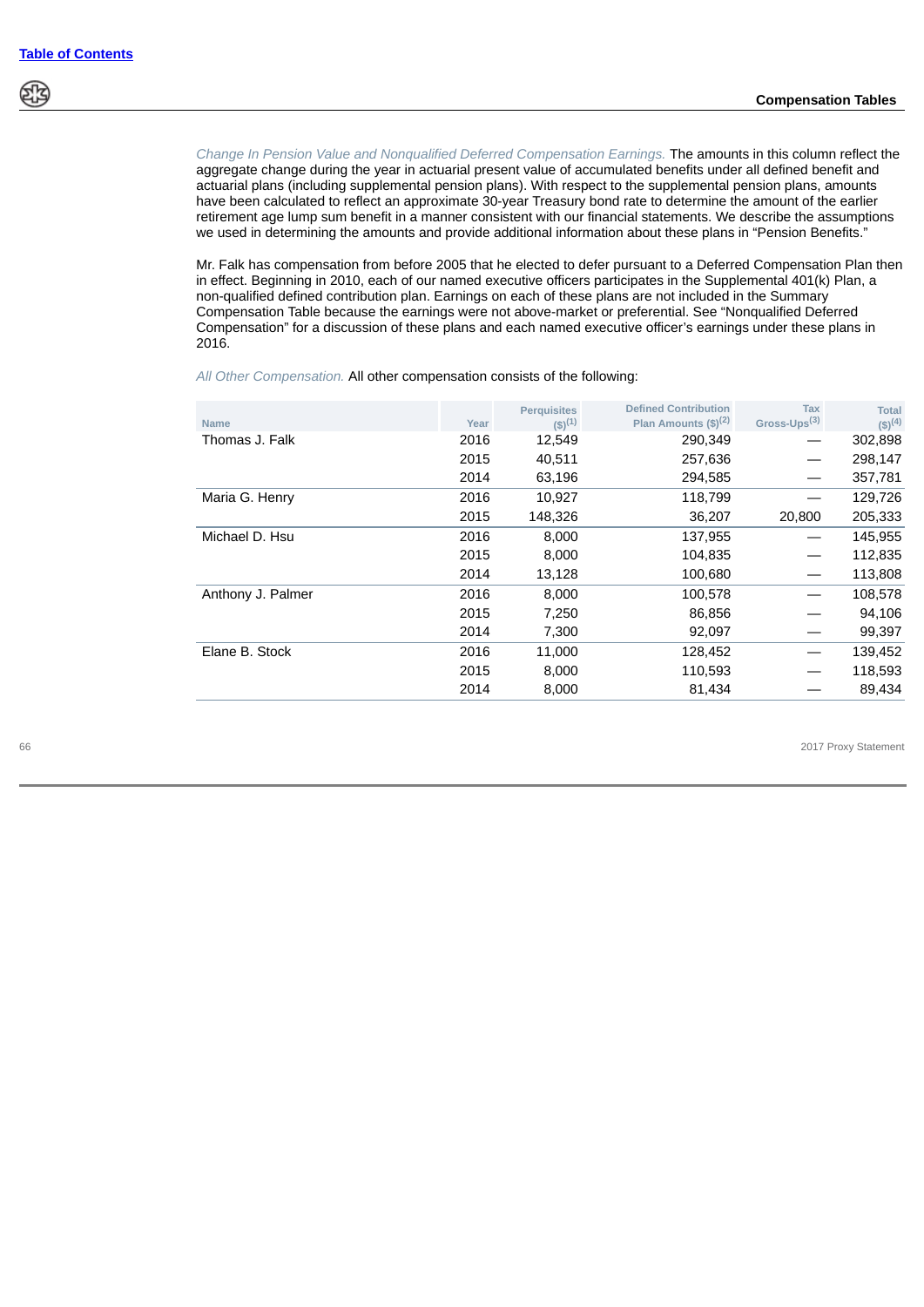## **Compensation Tables**

*(1)* Perquisites. *For a description of the perquisites we provide executive officers, and the reasons why, see "Compensation Discussion and Analysis – Benefits and Other Compensation – Other Compensation." Perquisites for our named executive officers in 2016 included the following:*

| Name              | Executive<br>Financial<br>Counseling<br>Program(\$) <sup>(a)</sup> | Personal Use<br>of Corporate<br>Aircraft(\$) | Security<br>Services(\$) | Executive<br>Health<br>Screening<br>Program(\$) | Total(\$) |
|-------------------|--------------------------------------------------------------------|----------------------------------------------|--------------------------|-------------------------------------------------|-----------|
| Thomas J. Falk    |                                                                    | 8,336                                        | 3,613                    | 600                                             | 12,549    |
| Maria G. Henry    | 10,927                                                             |                                              |                          |                                                 | 10,927    |
| Michael D. Hsu    | 8,000                                                              |                                              |                          |                                                 | 8,000     |
| Anthony J. Palmer | 8.000                                                              |                                              |                          |                                                 | 8,000     |
| Elane B. Stock    | 8.000                                                              |                                              |                          | 3.000                                           | 11,000    |

 *(a)Our Chief Executive Officer does not receive personal financial counseling under this program.*

<sup>(2)</sup> Defined Contribution Plan Amounts. Matching contributions were made under the 401(k) Profit Sharing Plan and accrued under the Supplemental<br>401(k) Plan in 2016, 2015 and 2014 for all named executive officers, as app *respectively, for the named executive officers as follows:*

| Name              | Performance Year | Profit Sharing Contribution(\$) |
|-------------------|------------------|---------------------------------|
| Thomas J. Falk    | 2016             | 145,175                         |
|                   | 2015             | 112,489                         |
|                   | 2014             | 126,251                         |
| Maria G. Henry    | 2016             | 59,399                          |
|                   | 2015             | 15,852                          |
| Michael D. Hsu    | 2016             | 68,977                          |
|                   | 2015             | 45,773                          |
|                   | 2014             | 43,148                          |
| Anthony J. Palmer | 2016             | 50,289                          |
|                   | 2015             | 37,923                          |
|                   | 2014             | 39,470                          |
| Elane B. Stock    | 2016             | 64,226                          |
|                   | 2015             | 48,287                          |
|                   | 2014             | 34,900                          |

*See "Nonqualified Deferred Compensation" for a discussion of these plans. The profit sharing contribution varies depending on our performance for the applicable year, contributing to fluctuations from year to year in the amounts in the All Other Compensation column.*

*(3)* Tax Gross Ups. *The amount shown for Ms. Henry reflects tax reimbursement for moving and related expenses incurred for a relocation in connection with joining the company.*

*(4)* Certain Dividends. *Dividend equivalents on unvested performance-based and time-vested restricted share units are accumulated and will be paid in additional shares after the restricted share units vest, based on the actual number of shares that vest. See "Outstanding Equity Awards" for information on these reinvested dividend equivalents. In connection with the Halyard Health spin-off on October 31, 2014, performance-based* restricted share units and time-vested restricted share units (and the dividend equivalents credited to these restricted share units equal to cash<br>dividends on our Common Stock as described above) were credited with reinve *stock dividend distributed on our common stock to maintain the value of the awards before and after the spin-off.*

2017 Proxy Statement 67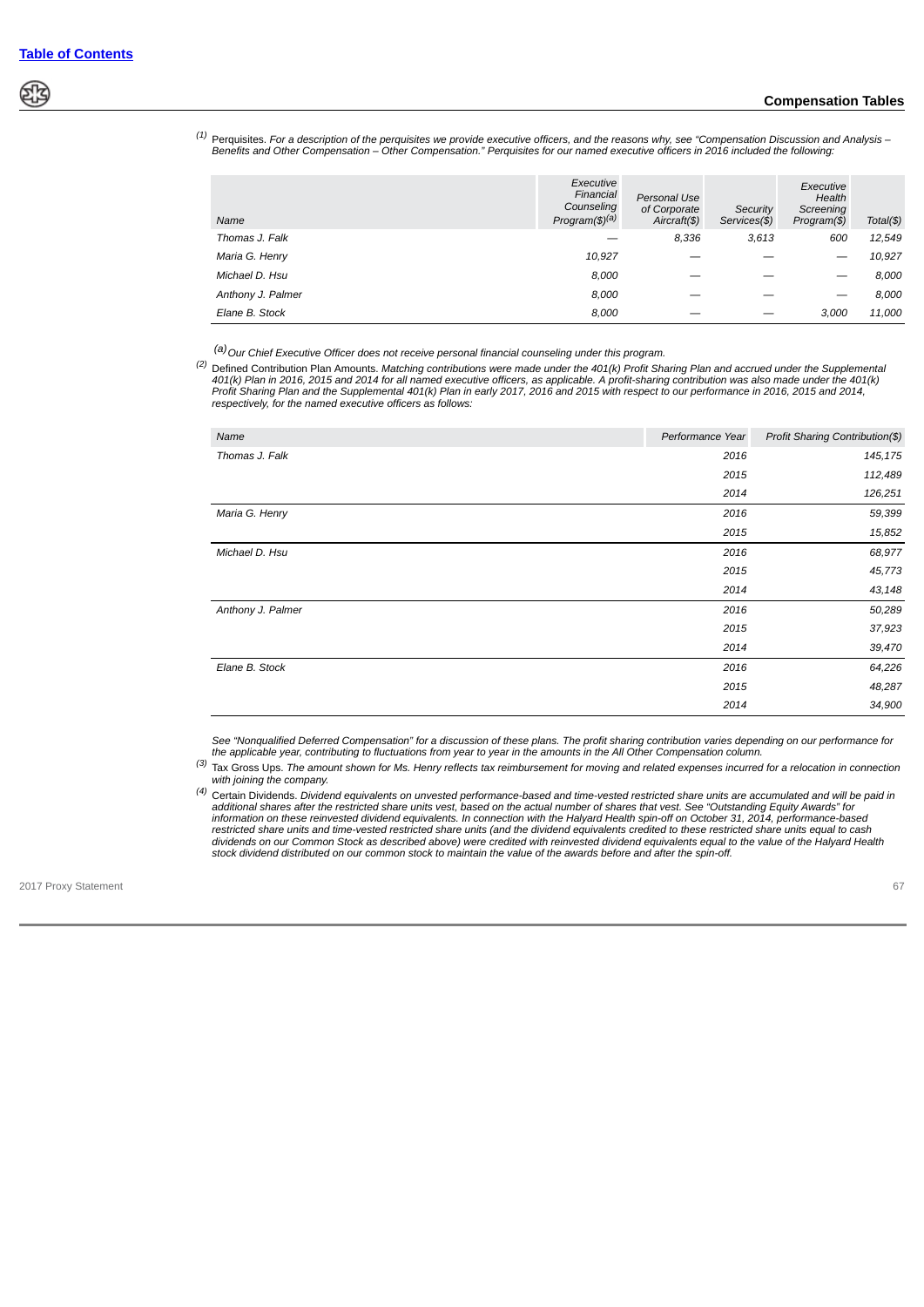# **Grants of Plan-Based Awards**

#### The following table sets forth plan-based awards granted to our named executive officers during 2016 on a grant-by-grant basis.

**GRANTS OF PLAN-BASED AWARDS IN 2016**

|              |                   |             |                               | <b>Estimated Future Payouts</b><br><b>Under Non-Equity</b><br>Incentive Plan Awards <sup>(1)</sup> |                        | <b>Estimated Future Payouts</b>         | <b>Under Equity Incentive</b><br>Plan Awards <sup>(2)</sup> |         |                                                                                     |                                                                                                                                                              |                                                                              |                                                                                                                |
|--------------|-------------------|-------------|-------------------------------|----------------------------------------------------------------------------------------------------|------------------------|-----------------------------------------|-------------------------------------------------------------|---------|-------------------------------------------------------------------------------------|--------------------------------------------------------------------------------------------------------------------------------------------------------------|------------------------------------------------------------------------------|----------------------------------------------------------------------------------------------------------------|
| Name         | <b>Grant Type</b> | <b>Date</b> | <b>Grant Threshold</b><br>(S) | $($ \$)                                                                                            | $($)$                  | Target Maximum Threshold Target Maximum | $(\#)$ $(\#)$                                               | (# )    | <b>All Other</b><br><b>Stock</b><br>Awards:<br><b>Units</b><br>$(4)$ <sup>(3)</sup> | <b>All Other</b><br>Option<br>Awards:<br>Number of Number of<br><b>Shares of Securities</b><br>Stock or Underlying<br><b>Options</b><br>$(4)$ <sup>(4)</sup> | <b>Exercise</b><br>or Base<br>Price of<br>Option<br><b>Awards</b><br>(\$/Sh) | Grant<br><b>Date Fair</b><br>Value of<br><b>Stock and</b><br>Option<br><b>Awards</b><br>$($ \$) <sup>(5)</sup> |
| Thomas J.    | Annual cash       |             |                               |                                                                                                    | $-2,252,500$ 4,505,000 |                                         |                                                             |         |                                                                                     |                                                                                                                                                              |                                                                              |                                                                                                                |
| Falk         | incentive award   |             |                               |                                                                                                    |                        |                                         |                                                             |         |                                                                                     |                                                                                                                                                              |                                                                              |                                                                                                                |
|              | Performance-      | 2/29/2016   |                               |                                                                                                    |                        |                                         | $-57,559$                                                   | 115,118 |                                                                                     |                                                                                                                                                              |                                                                              | 7,499,938                                                                                                      |
|              | based RSU         |             |                               |                                                                                                    |                        |                                         |                                                             |         |                                                                                     |                                                                                                                                                              |                                                                              |                                                                                                                |
|              | Time-vested       | 5/3/2016    |                               |                                                                                                    |                        |                                         |                                                             |         |                                                                                     | 198,208                                                                                                                                                      |                                                                              | 126.13 2,172,360                                                                                               |
|              | stock option      |             |                               |                                                                                                    |                        |                                         |                                                             |         |                                                                                     |                                                                                                                                                              |                                                                              |                                                                                                                |
| Maria G.     | Annual cash       |             |                               |                                                                                                    | 702,000 1,404,000      |                                         |                                                             |         |                                                                                     |                                                                                                                                                              |                                                                              |                                                                                                                |
| Henry        | incentive award   |             |                               |                                                                                                    |                        |                                         |                                                             |         |                                                                                     |                                                                                                                                                              |                                                                              |                                                                                                                |
|              | Performance-      | 2/29/2016   |                               |                                                                                                    |                        |                                         | $-13,814$                                                   | 27,628  |                                                                                     |                                                                                                                                                              |                                                                              | 1,799,964                                                                                                      |
|              | based RSU         |             |                               |                                                                                                    |                        |                                         |                                                             |         |                                                                                     |                                                                                                                                                              |                                                                              |                                                                                                                |
|              | Time-vested       | 5/3/2016    |                               |                                                                                                    |                        |                                         |                                                             |         |                                                                                     | 47,570                                                                                                                                                       | 126.13                                                                       | 521,367                                                                                                        |
|              | stock option      |             |                               |                                                                                                    |                        |                                         |                                                             |         |                                                                                     |                                                                                                                                                              |                                                                              |                                                                                                                |
| Michael D.   | Annual cash       |             |                               |                                                                                                    | 756,000 1,512,000      |                                         |                                                             |         |                                                                                     |                                                                                                                                                              |                                                                              |                                                                                                                |
| Hsu          | incentive award   |             |                               |                                                                                                    |                        |                                         |                                                             |         |                                                                                     |                                                                                                                                                              |                                                                              |                                                                                                                |
|              | Performance-      | 2/29/2016   |                               |                                                                                                    |                        |                                         | $-15,253$                                                   | 30,506  |                                                                                     |                                                                                                                                                              |                                                                              | 1,987,466                                                                                                      |
|              | based RSU         |             |                               |                                                                                                    |                        |                                         |                                                             |         |                                                                                     |                                                                                                                                                              |                                                                              |                                                                                                                |
|              | Time-vested       | 5/3/2016    |                               |                                                                                                    |                        |                                         |                                                             |         |                                                                                     | 52,525                                                                                                                                                       | 126.13                                                                       | 575,674                                                                                                        |
|              | stock option      |             |                               |                                                                                                    |                        |                                         |                                                             |         |                                                                                     |                                                                                                                                                              |                                                                              |                                                                                                                |
| Anthony J.   | Annual cash       |             |                               |                                                                                                    | 594,000 1,188,000      |                                         |                                                             |         |                                                                                     |                                                                                                                                                              |                                                                              |                                                                                                                |
| Palmer       | incentive award   |             |                               |                                                                                                    |                        |                                         |                                                             |         |                                                                                     |                                                                                                                                                              |                                                                              |                                                                                                                |
|              | Performance-      | 2/29/2016   |                               |                                                                                                    |                        |                                         | 8,202                                                       | 16,404  |                                                                                     |                                                                                                                                                              |                                                                              | 1,068,721                                                                                                      |
|              | based RSU         |             |                               |                                                                                                    |                        |                                         |                                                             |         |                                                                                     |                                                                                                                                                              |                                                                              |                                                                                                                |
|              | Time-vested       | 5/3/2016    |                               |                                                                                                    |                        |                                         |                                                             |         |                                                                                     | 28,245                                                                                                                                                       | 126.13                                                                       | 309,565                                                                                                        |
|              | stock option      |             |                               |                                                                                                    |                        |                                         |                                                             |         |                                                                                     |                                                                                                                                                              |                                                                              |                                                                                                                |
|              | Time-vested       | 2/29/2016   |                               |                                                                                                    |                        |                                         |                                                             |         | 5,756                                                                               |                                                                                                                                                              |                                                                              | 750,006                                                                                                        |
|              | <b>RSU</b>        |             |                               |                                                                                                    |                        |                                         |                                                             |         |                                                                                     |                                                                                                                                                              |                                                                              |                                                                                                                |
| Elane B.     | Annual cash       |             | $\overline{\phantom{0}}$      |                                                                                                    | 756,000 1,512,000      |                                         |                                                             |         |                                                                                     |                                                                                                                                                              |                                                                              |                                                                                                                |
| <b>Stock</b> | incentive award   |             |                               |                                                                                                    |                        |                                         |                                                             |         |                                                                                     |                                                                                                                                                              |                                                                              |                                                                                                                |
|              | Performance-      | 2/29/2016   |                               |                                                                                                    |                        |                                         | $-15,253$                                                   | 30,506  |                                                                                     |                                                                                                                                                              |                                                                              | 1,987,466                                                                                                      |
|              | based RSU         |             |                               |                                                                                                    |                        |                                         |                                                             |         |                                                                                     |                                                                                                                                                              |                                                                              |                                                                                                                |
|              | Time-vested       | 5/3/2016    |                               |                                                                                                    |                        |                                         |                                                             |         |                                                                                     | 52,525                                                                                                                                                       | 126.13                                                                       | 575,674                                                                                                        |
|              | stock option      |             |                               |                                                                                                    |                        |                                         |                                                             |         |                                                                                     |                                                                                                                                                              |                                                                              |                                                                                                                |

*(1) Represents the potential annual performance-based incentive cash payments each named executive officer could earn in 2016. These awards were granted under our Executive Officer Achievement Award Program, which is our annual cash incentive program for executive officers, which was approved by stockholders in 2002. Actual amounts earned in 2016 were based* on the 2016 objectives established by the Management Development and Compensation Committee at its February 10, 2016 meeting. See "Compensation Discussion and Analysis –<br>Executive Compensation for 2016 – Annual Cash Incent *the column entitled "Non-Equity Incentive Plan Compensation."*

*(2) Performance-based restricted share units granted under the 2011 Plan to our named executive officers on February 29, 2016. The number of performance-based restricted share units* granted in 2016 that will ultimately vest on the third anniversary of the grant date could range from the threshold number to the maximum number depending on the extent to which the<br>average annual net sales growth and aver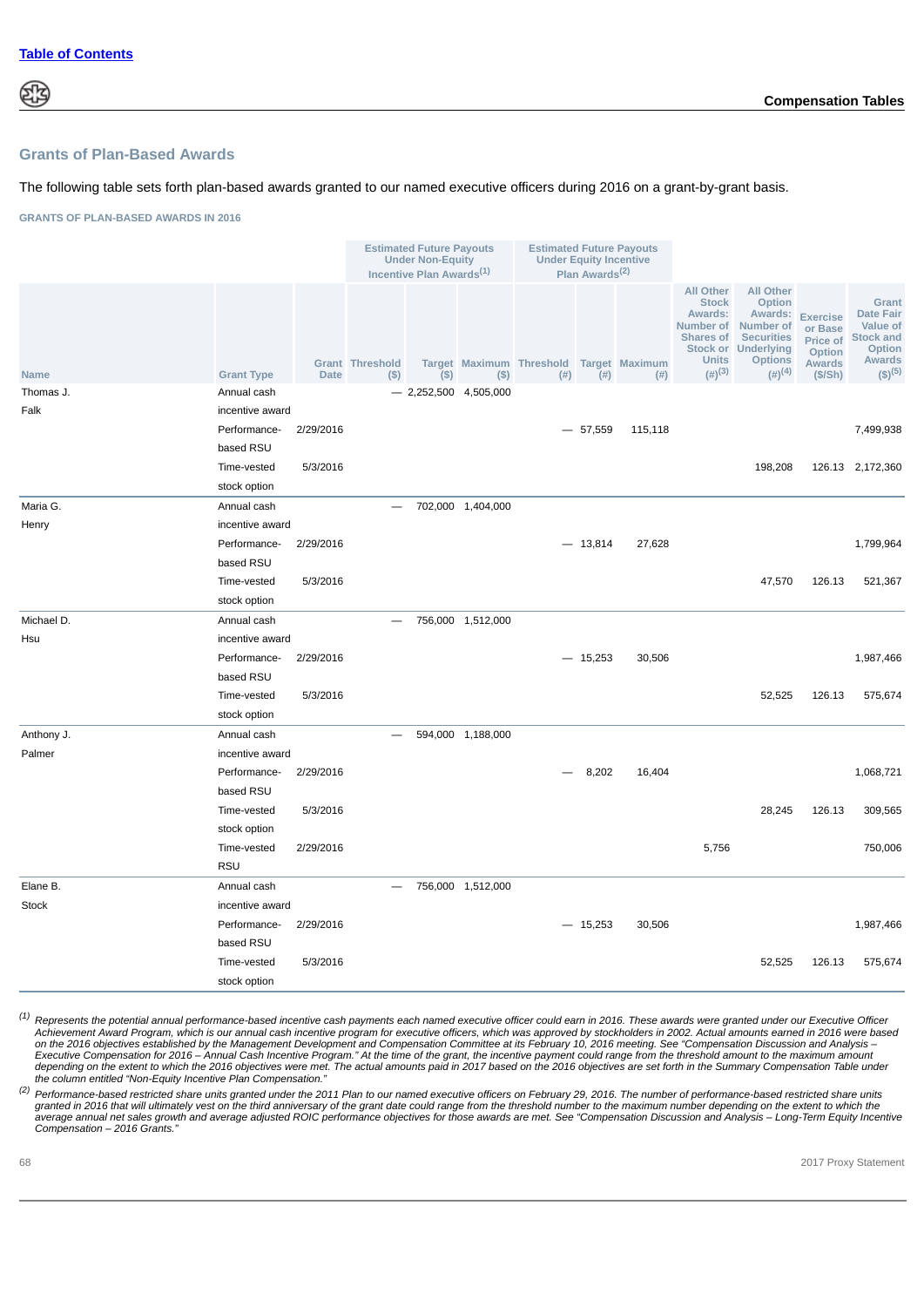- *(3) Time-vested restricted stock units granted under the 2011 Plan to Mr. Palmer on February 29, 2016.*
- *(4) Time-vested stock options granted under the 2011 Plan to our named executive officers on May 3, 2016.*
- *(5) Grant date fair value is determined in accordance with ASC Topic 718 and, for performance-based restricted share units, is the value at grant date based on the probable outcome of the performance condition and is consistent with the estimate of aggregate compensation cost to be recognized over the service period determined as of the grant date, excluding the effect of estimated forfeitures. See Notes 8, 8 and 10 to our audited consolidated financial statements included in our Annual Reports on Form 10-K for 2016, 2015 and 2014, respectively, for the assumptions used in valuing and expensing these restricted share units and stock option awards in accordance with ASC Topic 718.*

## **Discussion of Summary Compensation and Plan-Based Awards Tables**

Our executive compensation policies and practices, pursuant to which the compensation set forth in the Summary Compensation Table and the Grants of Plan-Based Awards in 2016 table was paid or awarded, are described under "Compensation Discussion and Analysis."

Other than the executive severance plans described below, none of our named executive officers has an employment agreement with us. See "Potential Payments on Termination or Change of Control."

Executive officers may receive long-term equity incentive awards of stock options, restricted stock or restricted share units, or a combination of stock options, restricted stock and restricted share units under the 2011 Plan, which was approved by stockholders in 2011. The 2011 Plan provides the Committee with discretion to require performancebased standards to be met before awards vest. The Committee awarded time-vested restricted share units to Mr. Palmer in 2016 for retention purposes which vest on the third anniversary of the date of grant. In 2016, each named executive officer received grants of stock options and performance-based restricted share units under the 2011 Plan.

For grants of stock options, the 2011 Plan provides that the option price per share shall be no less than the closing price per share of our common stock at the grant date. The term of any option is no more than ten years from the grant date. Options granted in 2016 become exercisable in three annual installments of 30 percent, 30 percent and 40 percent, beginning on the first anniversary of the grant date; however, all of the options become exercisable for the earlier of three years or the remaining term of the options upon death or total and permanent disability, and for the earlier of five years or the remaining term of the options, upon retirement of the officer. In addition, options generally become exercisable upon a termination of employment following a change of control, and certain options granted to our named executive officers are subject to our Executive Severance Plan. See "Potential Payments on Termination or Change of Control." The officers may transfer the options to family members or certain entities in which family members have interests.

Performance-based restricted share unit awards granted in 2016 vest three years following the grant date in a range from zero to 200 percent of the target levels. Awards that vest, if any, are based on our average annual net sales growth and average adjusted ROIC performance during the three years. As of February 7, 2017, the performancebased restricted share units granted in 2016 and 2015 were on pace to vest at the following levels: 117 percent for the 2016 award and 100 percent for the 2015 award. The Committee has determined that the 2014 award vested at 100 percent.

Dividend equivalents on unvested performance-based restricted share units equal to cash dividends on our common stock are accumulated and will be paid in additional shares after the performance-based restricted share units vest, based on the actual number of shares that vest, if any. Dividend equivalents on the time-vested restricted share units granted to Mr. Palmer in 2016 will be accumulated and paid in additional shares when the time-vested restricted share units vest.

2017 Proxy Statement 69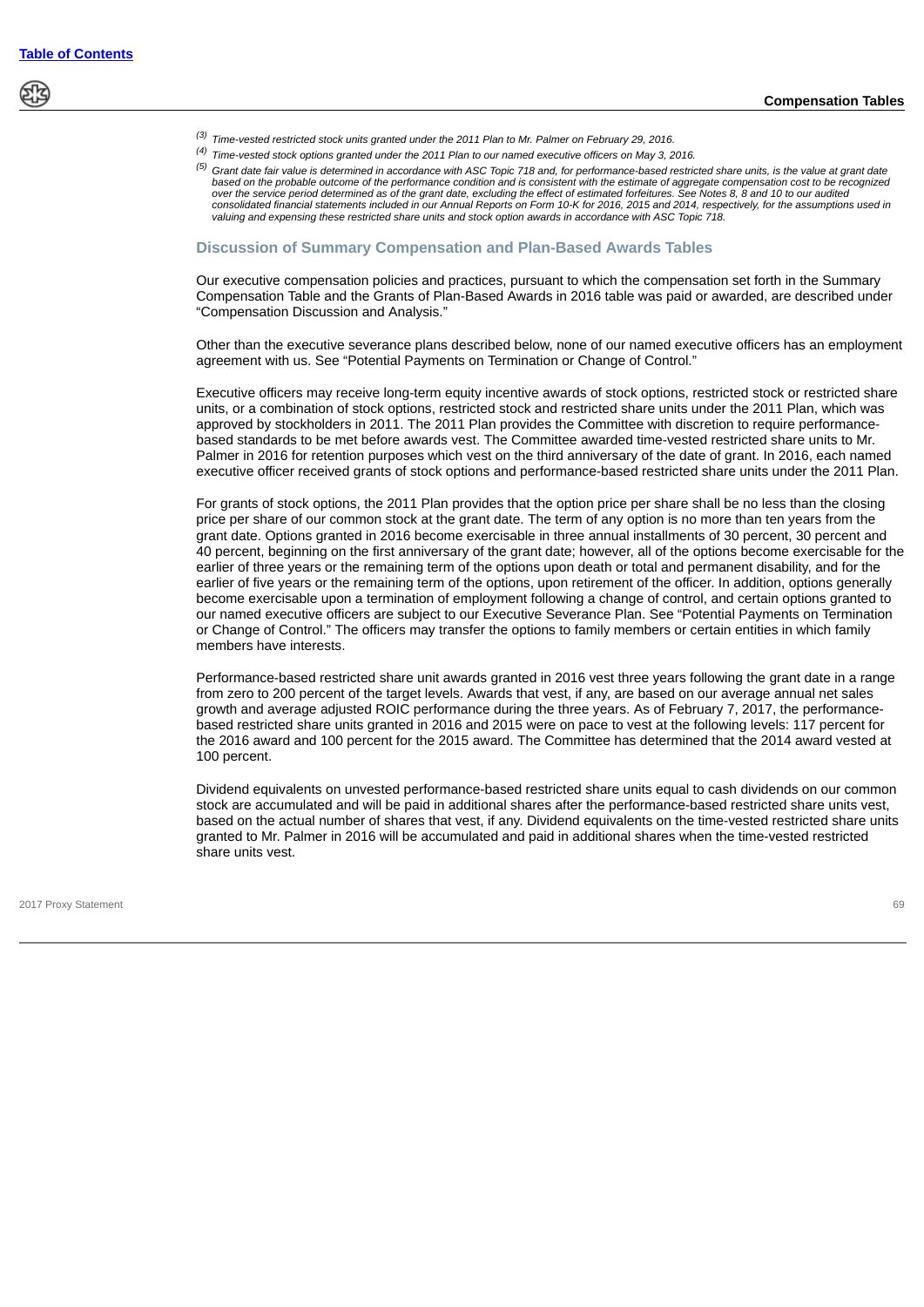# **Outstanding Equity Awards**

The following table sets forth information concerning outstanding equity awards for our named executive officers as of December 31, 2016. Option awards were granted for ten-year terms, ending on the option expiration date set forth in the table. Stock awards were granted as indicated in the footnotes to the table. Where applicable, the numbers of shares subject to option awards and option exercise prices in this table and throughout this proxy statement reflect adjustments for the Halyard Health spin-off on October 31, 2014.

# **OUTSTANDING EQUITY AWARDS AS OF DECEMBER 31, 2016(1)**

|                               |               | Option Awards <sup>(2)</sup>                                                                           |                                                                                                                 |                                                 | <b>Stock Awards</b>                        |                                                                                                             |                                                                                                                   |                                                                                                                                                                                   |                                                                                                                                                                                                                        |
|-------------------------------|---------------|--------------------------------------------------------------------------------------------------------|-----------------------------------------------------------------------------------------------------------------|-------------------------------------------------|--------------------------------------------|-------------------------------------------------------------------------------------------------------------|-------------------------------------------------------------------------------------------------------------------|-----------------------------------------------------------------------------------------------------------------------------------------------------------------------------------|------------------------------------------------------------------------------------------------------------------------------------------------------------------------------------------------------------------------|
| <b>Name</b><br>Thomas J. Falk | Grant<br>Date | Number of<br><b>Securities</b><br>Underlying<br><b>Unexercised</b><br>Options(#)<br><b>Exercisable</b> | <b>Number of</b><br><b>Securities</b><br><b>Underlying</b><br><b>Unexercised</b><br>Options(#)<br>Unexercisable | Option<br><b>Exercise</b><br>Price $(\$)^{(3)}$ | Option<br><b>Expiration</b><br><b>Date</b> | <b>Number</b><br>of Shares<br>or Units of<br><b>Stock That</b><br><b>Have Not</b><br>Vested $(\#)^{(4)(5)}$ | <b>Market</b><br>Value<br>of Shares<br>or Units of<br><b>Stock That</b><br><b>Have Not</b><br>Vested $(\$)^{(6)}$ | <b>Equity</b><br>Incentive<br><b>Plan Awards:</b><br>Number of<br>Unearned<br><b>Shares, Units</b><br>or Other<br><b>Rights That</b><br><b>Have Not</b><br>Vested $(\#)^{(4)(7)}$ | <b>Equity</b><br><b>Incentive</b><br><b>Plan Awards:</b><br><b>Market or</b><br><b>Payout Value</b><br>of Unearned<br><b>Shares, Units</b><br>or Other<br><b>Rights That</b><br><b>Have Not</b><br>Vested $(\$)^{(6)}$ |
|                               |               |                                                                                                        |                                                                                                                 |                                                 |                                            |                                                                                                             |                                                                                                                   |                                                                                                                                                                                   |                                                                                                                                                                                                                        |
|                               | 5/3/2016      |                                                                                                        | 198,208                                                                                                         | 126.13                                          | 5/3/2026                                   |                                                                                                             |                                                                                                                   |                                                                                                                                                                                   |                                                                                                                                                                                                                        |
|                               | 2/29/2016     |                                                                                                        |                                                                                                                 |                                                 |                                            |                                                                                                             |                                                                                                                   | 117,541                                                                                                                                                                           | 13,413,779                                                                                                                                                                                                             |
|                               | 4/29/2015     | 60,964                                                                                                 | 142,251                                                                                                         | 110.72                                          | 4/29/2025                                  |                                                                                                             |                                                                                                                   |                                                                                                                                                                                   |                                                                                                                                                                                                                        |
|                               | 2/17/2015     |                                                                                                        |                                                                                                                 |                                                 |                                            |                                                                                                             |                                                                                                                   | 63,900                                                                                                                                                                            | 7,292,268                                                                                                                                                                                                              |
|                               | 4/30/2014     |                                                                                                        | 83,717                                                                                                          | 107.51                                          | 4/30/2024                                  |                                                                                                             |                                                                                                                   |                                                                                                                                                                                   |                                                                                                                                                                                                                        |
|                               | 2/25/2014     |                                                                                                        |                                                                                                                 |                                                 |                                            |                                                                                                             |                                                                                                                   | 69,486                                                                                                                                                                            | 7,929,742                                                                                                                                                                                                              |
| Maria G. Henry                |               |                                                                                                        |                                                                                                                 |                                                 |                                            |                                                                                                             |                                                                                                                   |                                                                                                                                                                                   |                                                                                                                                                                                                                        |
|                               | 5/3/2016      |                                                                                                        | 47,570                                                                                                          | 126.13                                          | 5/3/2026                                   |                                                                                                             |                                                                                                                   |                                                                                                                                                                                   |                                                                                                                                                                                                                        |
|                               | 2/29/2016     |                                                                                                        |                                                                                                                 |                                                 |                                            |                                                                                                             |                                                                                                                   | 28,209                                                                                                                                                                            | 3,219,211                                                                                                                                                                                                              |
|                               | 4/29/2015     | 14,902                                                                                                 | 34,773                                                                                                          | 110.72                                          | 4/29/2025                                  |                                                                                                             |                                                                                                                   |                                                                                                                                                                                   |                                                                                                                                                                                                                        |
|                               | 4/29/2015     |                                                                                                        |                                                                                                                 |                                                 |                                            |                                                                                                             |                                                                                                                   | 15,569                                                                                                                                                                            | 1,776,734                                                                                                                                                                                                              |
| Michael D. Hsu                |               |                                                                                                        |                                                                                                                 |                                                 |                                            |                                                                                                             |                                                                                                                   |                                                                                                                                                                                   |                                                                                                                                                                                                                        |
|                               | 5/3/2016      |                                                                                                        | 52,525                                                                                                          | 126.13                                          | 5/3/2026                                   |                                                                                                             |                                                                                                                   |                                                                                                                                                                                   |                                                                                                                                                                                                                        |
|                               | 2/29/2016     |                                                                                                        |                                                                                                                 |                                                 |                                            |                                                                                                             |                                                                                                                   | 31,148                                                                                                                                                                            | 3,554,610                                                                                                                                                                                                              |
|                               |               |                                                                                                        |                                                                                                                 |                                                 |                                            |                                                                                                             |                                                                                                                   |                                                                                                                                                                                   |                                                                                                                                                                                                                        |
|                               | 4/29/2015     | 16,257                                                                                                 | 37,934                                                                                                          | 110.72                                          | 4/29/2025                                  |                                                                                                             |                                                                                                                   |                                                                                                                                                                                   |                                                                                                                                                                                                                        |
|                               | 2/17/2015     |                                                                                                        |                                                                                                                 |                                                 |                                            |                                                                                                             |                                                                                                                   | 17,040                                                                                                                                                                            | 1,944,605                                                                                                                                                                                                              |
|                               | 4/30/2014     | 27,903                                                                                                 | 18,605                                                                                                          | 107.51                                          | 4/30/2024                                  |                                                                                                             |                                                                                                                   |                                                                                                                                                                                   |                                                                                                                                                                                                                        |
|                               | 2/25/2014     |                                                                                                        |                                                                                                                 |                                                 |                                            |                                                                                                             |                                                                                                                   | 15,442                                                                                                                                                                            | 1,762,241                                                                                                                                                                                                              |
|                               | 5/1/2013      | 41,698                                                                                                 |                                                                                                                 | 98.92                                           | 5/1/2023                                   |                                                                                                             |                                                                                                                   |                                                                                                                                                                                   |                                                                                                                                                                                                                        |
| Anthony J. Palmer             |               |                                                                                                        |                                                                                                                 |                                                 |                                            |                                                                                                             |                                                                                                                   |                                                                                                                                                                                   |                                                                                                                                                                                                                        |
|                               | 5/3/2016      |                                                                                                        | 28,245                                                                                                          | 126.13                                          | 5/3/2026                                   |                                                                                                             |                                                                                                                   |                                                                                                                                                                                   |                                                                                                                                                                                                                        |
|                               | 2/29/2016     |                                                                                                        |                                                                                                                 |                                                 |                                            |                                                                                                             |                                                                                                                   | 16,749                                                                                                                                                                            | 1,911,396                                                                                                                                                                                                              |
|                               | 2/29/2016     |                                                                                                        |                                                                                                                 |                                                 |                                            | 5,877                                                                                                       | 670,683                                                                                                           |                                                                                                                                                                                   |                                                                                                                                                                                                                        |
|                               | 4/29/2015     | 9,483                                                                                                  | 22,128                                                                                                          | 110.72                                          | 4/29/2025                                  |                                                                                                             |                                                                                                                   |                                                                                                                                                                                   |                                                                                                                                                                                                                        |
|                               | 2/17/2015     |                                                                                                        |                                                                                                                 |                                                 |                                            |                                                                                                             |                                                                                                                   | 9,941                                                                                                                                                                             | 1,134,467                                                                                                                                                                                                              |
|                               | 4/30/2014     | 19,533                                                                                                 | 13,023                                                                                                          | 107.51                                          | 4/30/2024                                  |                                                                                                             |                                                                                                                   |                                                                                                                                                                                   |                                                                                                                                                                                                                        |
|                               | 2/25/2014     |                                                                                                        |                                                                                                                 |                                                 |                                            |                                                                                                             |                                                                                                                   | 10,809                                                                                                                                                                            | 1,233,523                                                                                                                                                                                                              |
|                               | 5/1/2013      | 30,325                                                                                                 |                                                                                                                 | 98.92                                           | 5/1/2023                                   |                                                                                                             |                                                                                                                   |                                                                                                                                                                                   |                                                                                                                                                                                                                        |
| Elane B. Stock                |               |                                                                                                        |                                                                                                                 |                                                 |                                            |                                                                                                             |                                                                                                                   |                                                                                                                                                                                   |                                                                                                                                                                                                                        |
|                               | 5/3/2016      |                                                                                                        | 52,525                                                                                                          | 126.13                                          | 5/3/2026                                   |                                                                                                             |                                                                                                                   |                                                                                                                                                                                   |                                                                                                                                                                                                                        |
|                               | 2/29/2016     |                                                                                                        |                                                                                                                 |                                                 |                                            |                                                                                                             |                                                                                                                   | 31,148                                                                                                                                                                            | 3,554,610                                                                                                                                                                                                              |
|                               | 4/29/2015     | 16,257                                                                                                 | 37,934                                                                                                          | 110.72                                          | 4/29/2025                                  |                                                                                                             |                                                                                                                   |                                                                                                                                                                                   |                                                                                                                                                                                                                        |
|                               | 2/17/2015     |                                                                                                        |                                                                                                                 |                                                 |                                            |                                                                                                             |                                                                                                                   | 17,040                                                                                                                                                                            | 1,944,605                                                                                                                                                                                                              |
|                               |               |                                                                                                        |                                                                                                                 |                                                 | 4/30/2024                                  |                                                                                                             |                                                                                                                   |                                                                                                                                                                                   |                                                                                                                                                                                                                        |
|                               | 4/30/2014     | 27,903                                                                                                 | 18,605                                                                                                          | 107.51                                          |                                            |                                                                                                             |                                                                                                                   |                                                                                                                                                                                   |                                                                                                                                                                                                                        |
|                               | 2/25/2014     |                                                                                                        |                                                                                                                 |                                                 |                                            |                                                                                                             |                                                                                                                   | 15,442                                                                                                                                                                            | 1,762,241                                                                                                                                                                                                              |
|                               | 5/1/2013      | 25,272                                                                                                 |                                                                                                                 | 98.92                                           | 5/1/2023                                   |                                                                                                             |                                                                                                                   |                                                                                                                                                                                   |                                                                                                                                                                                                                        |
|                               | 5/2/2012      | 11,168                                                                                                 |                                                                                                                 | 75.22                                           | 5/2/2022                                   |                                                                                                             |                                                                                                                   |                                                                                                                                                                                   |                                                                                                                                                                                                                        |
|                               | 4/26/2011     | 6,767                                                                                                  | $\qquad \qquad -$                                                                                               | 62.07                                           | 4/26/2021                                  |                                                                                                             |                                                                                                                   |                                                                                                                                                                                   |                                                                                                                                                                                                                        |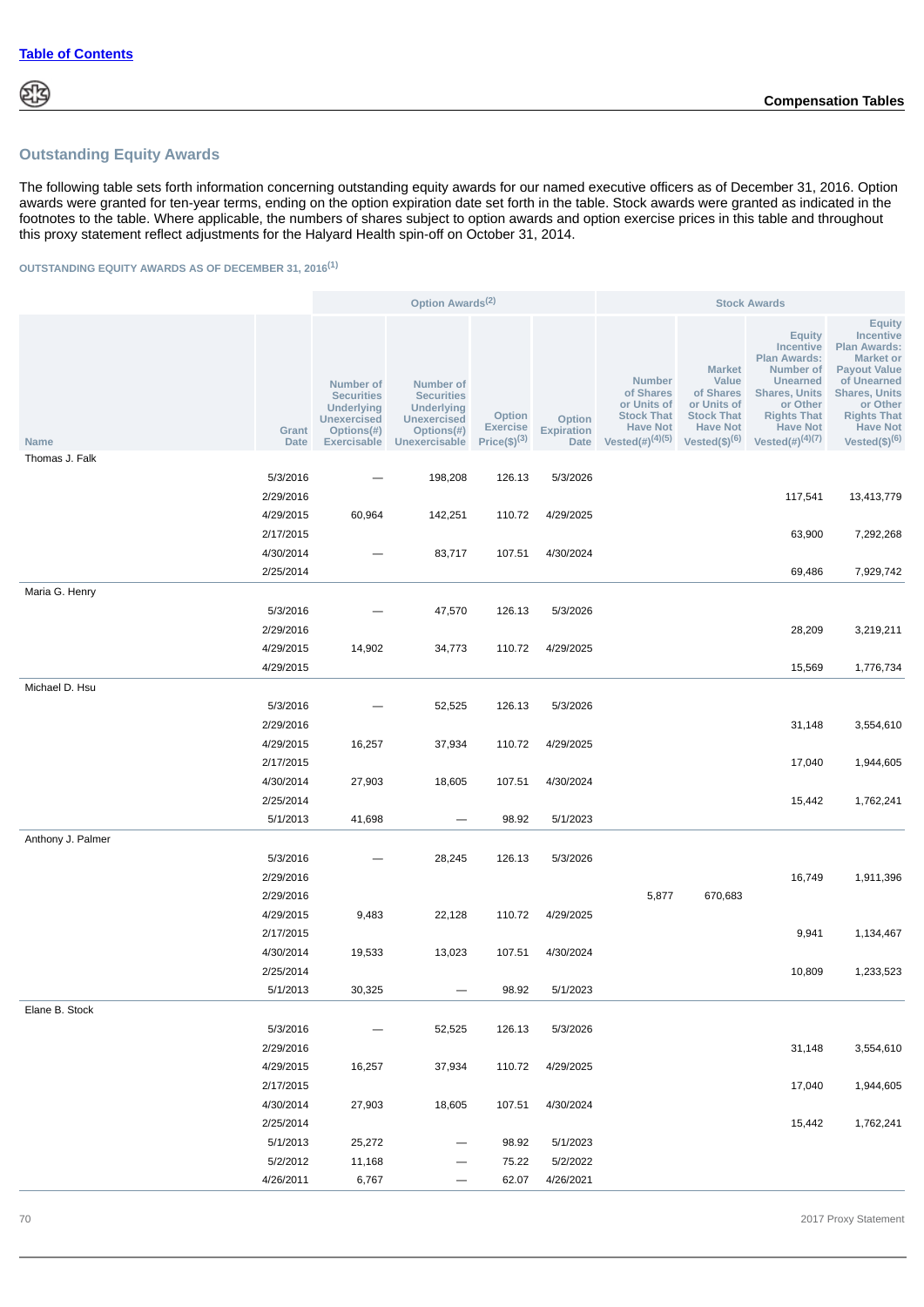

- *(1) The amounts shown reflect outstanding equity awards granted under the 2011 Plan. Under the 2011 Plan, an executive officer may receive awards of stock options, restricted stock or restricted share units, or a combination of stock options, restricted stock and restricted share units.*
- *(2) Stock options granted under the 2011 Plan become exercisable in three annual installments of 30 percent, 30 percent and 40 percent, beginning on the first anniversary of the grant date; however, all of the options become exercisable for three years upon death or total and permanent disability and for the earlier of five years or the remaining term of the options, upon* retirement of the officer. In addition, options generally become exercisable upon a termination of employment following a change of control, and certain options granted to our named<br>executive officers are subject to our Ex *certain entities in which family members have interests.*

In connection with the Halyard Health spin-off on October 31, 2014 the numbers of stock options were increased and the exercise prices were decreased to maintain the fair value of<br>outstanding options immediately before and *1.044134 (the "Adjustment Ratio") and the number of shares subject to the outstanding stock option was multiplied by the Adjustment Ratio, with fractional shares rounded down to the nearest whole share. No incremental fair value was generated as a result of the adjustments.*

- *(3) The 2011 Plan provides that the option price per share shall be no less than the closing price per share of our common stock at grant date.*
- *(4) In connection with the Halyard Health spin-off on October 31, 2014, performance-based restricted share units and time-vested restricted share units (and the dividend equivalents credited to these restricted share units equal to cash dividends on our Common Stock as described in footnotes 5 and 6 below) were credited with reinvested dividend equivalents equal to the value of the Halyard Health stock dividend distributed on our common stock (approximately \$4.69 per share) to maintain the value of the awards before and after the spin-off.*
- *(5) The amount shown represents an award of time-vested restricted share units to Mr. Palmer on February 29, 2016. Subject to accelerated vesting as described in "Potential Payments on* Termination or Change of Control," the time-vested restricted share unit award vests on the third anniversary of the grant date. Dividend equivalents on these time-vested restricted share<br>units equal to cash dividends on o *dividend equivalents.*
- *(6) The values shown in this column are based on the closing price of our common stock on December 31, 2016 of \$114.12 per share.*
- *(7) The amounts shown represent awards of performance-based restricted share units granted to our named executive officers in February 2014, 2015 and 2016. Subject to accelerated* vesting as described in "Potential Payments on Termination or Change of Control," performance-based restricted share unit awards granted in 2014, 2015 and 2016 vest on February 25,<br>2017, February 17, 2018 and February 28, *Based on the current vesting pace of these awards, the amounts shown represent the target level for the 2014 and 2015 grants and the maximum level for the 2016 grant. See "Discussion of Summary Compensation and Plan-Based Awards Tables." The units listed include the following amounts of dividend equivalents on performance-based restricted share units granted to* our named executive officers (a) equal to cash dividends on our Common Stock based on the target level for the 2014 and 2015 awards and on the maximum level for the 2016 award and<br>(b) with respect to the 2014 award, equal

| Name              | Year | <b>Dividend Equivalents</b> |
|-------------------|------|-----------------------------|
| Thomas J. Falk    | 2016 | 1,211                       |
|                   | 2015 | 3,237                       |
|                   | 2014 | 8,117                       |
| Maria G. Henry    | 2016 | 291                         |
|                   | 2015 | 667                         |
| Michael D. Hsu    | 2016 | $\frac{321}{863}$           |
|                   | 2015 |                             |
|                   | 2014 | 1,804                       |
| Anthony J. Palmer | 2016 | 173                         |
|                   | 2015 | 504                         |
|                   | 2014 | 1,263                       |
| Elane B. Stock    | 2016 | 321                         |
|                   | 2015 | 863                         |
|                   | 2014 | 1,804                       |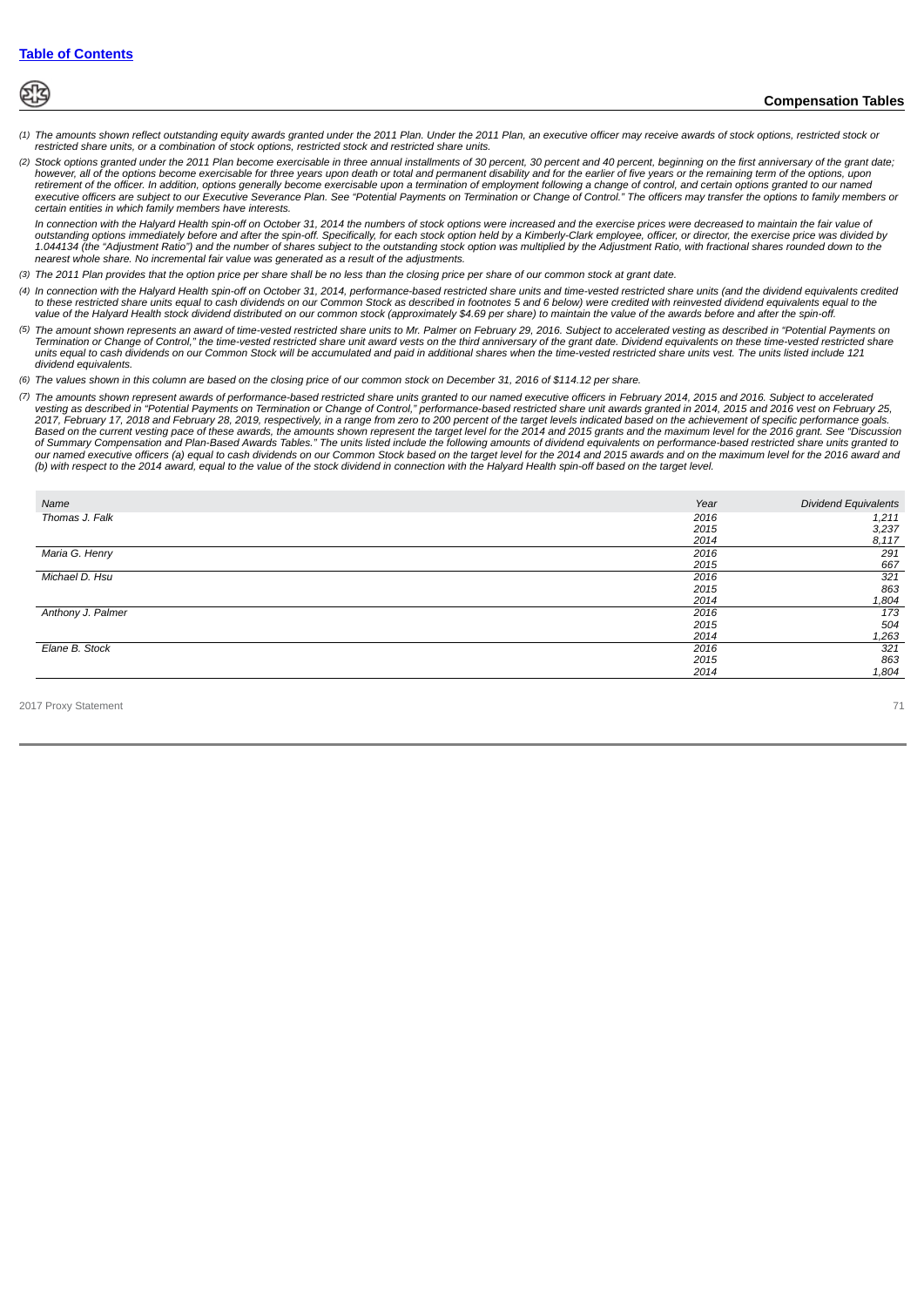

#### **Option Exercises and Stock Vested**

The following table sets forth information concerning stock options exercised and stock awards vested during 2016 for our named executive officers.

#### **OPTION EXERCISES AND STOCK VESTED IN 2016**

|                   | <b>Option Awards</b>                                  |                                                      | <b>Stock Awards</b>                                  |                                                  |  |
|-------------------|-------------------------------------------------------|------------------------------------------------------|------------------------------------------------------|--------------------------------------------------|--|
| <b>Name</b>       | Number of<br><b>Shares Acquired</b><br>on Exercise(#) | Value<br><b>Realized on</b><br>Exercise $(\$)^{(1)}$ | Number of<br><b>Shares Acquired</b><br>on Vesting(#) | Value<br><b>Realized on</b><br>Vesting(\$) $(2)$ |  |
| Thomas J. Falk    | 6.039.066<br>206.445                                  |                                                      | 74.936                                               | 9,773,902                                        |  |
| Maria G. Henry    |                                                       |                                                      |                                                      |                                                  |  |
| Michael D. Hsu    |                                                       |                                                      |                                                      | 15,455 2,015,796                                 |  |
| Anthony J. Palmer | 22,600                                                | 1.201.839                                            | 11.240                                               | 1,466,033                                        |  |
| Elane B. Stock    |                                                       |                                                      | 12.489                                               | 1,628,971                                        |  |

*(1) The dollar amount reflects the total pre-tax value realized by our named executive officers (number of shares exercised times the difference between the fair market value on the exercise date and the exercise price). It is not the grant date fair value disclosed in other locations in this proxy statement. Value from these option exercises was only realized to the extent our stock price increased relative to the stock price at grant (the exercise price).*

*(2) The dollar amount reflects the total pre-tax value received by our named executive officers upon the vesting of time-vested restricted share units or* performance-based restricted share units (number of shares vested times the closing price of our common stock on the vesting date), including cash<br>paid in lieu of fractional shares. It is not the grant date fair value disc

#### **Pension Benefits**

The following table sets forth information as of December 31, 2016 concerning potential payments to our named executive officers under our pension plan and supplemental pension plans. Information about these plans follows the table.

**2016 PENSION BENEFITS**

| Name $(1)$                    | <b>Plan Name</b>                                            | <b>Number of Years</b><br>Credited Service(#) <sup>(3)</sup> | <b>Present Value of</b><br><b>Accumulated Benefit(\$)</b> |
|-------------------------------|-------------------------------------------------------------|--------------------------------------------------------------|-----------------------------------------------------------|
| Thomas J. Falk <sup>(2)</sup> | <b>Pension Plan</b><br>Supplemental<br><b>Pension Plans</b> | 26.5<br>26.5                                                 | 1.160.989<br>19.594.969                                   |

*(1) Each named executive officer other than Mr. Falk joined Kimberly-Clark after January 1, 1997 and therefore is not eligible to participate in our defined benefit pension plans.*

*(2) Mr. Falk is currently eligible for early retirement under the plans and would be eligible to receive the early retirement benefit described in the table below.*

*(3) Mr. Falk has 33.4 years of actual service. Beginning in 2010, the number of years of credited service was frozen at the amounts set forth in the table, as a result of our ceasing to accrue compensation and benefit service under the plans.*

Employees who joined Kimberly-Clark prior to January 1, 1997 are eligible to participate in our pension plans, which provide benefits based on years of service as of December 31, 2009 and pay (annual cash compensation), integrated with social security benefits. Our pension plans are comprised of the Kimberly-Clark Pension Plan and the Supplemental Benefit Plans. We stopped accruing compensation and benefit service for participants under our pension plans for most of our U.S. employees, including our named executive officers, for plan years after 2009. These changes do not affect benefits earned by participants prior to January 1, 2010.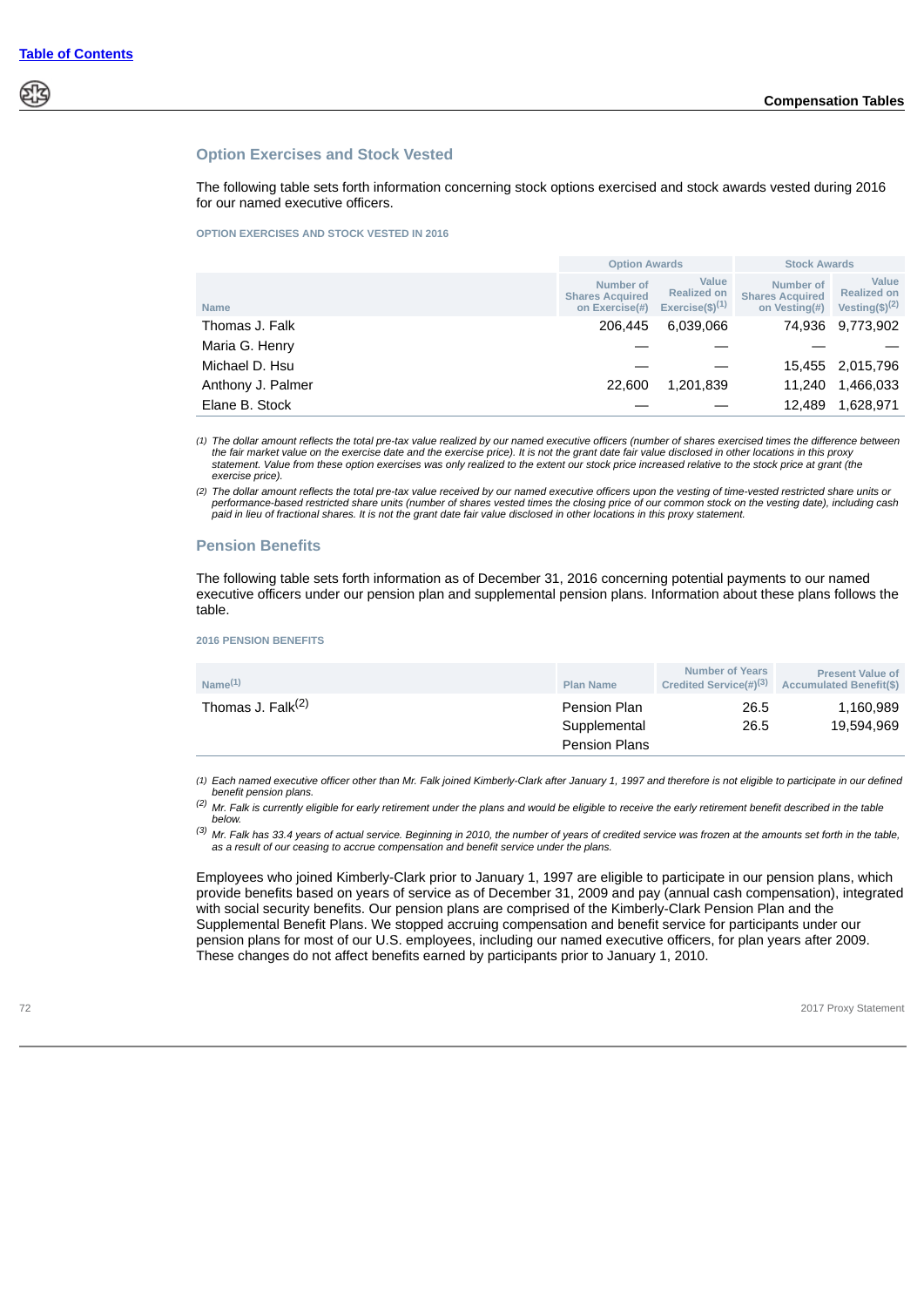|                                                                                                                                       | <b>Pension Plan</b>                                                                                                                                                                                                                                                                                                                                                                                                                             | <b>Supplemental Pension Plans</b>                                                                                                                                                      |
|---------------------------------------------------------------------------------------------------------------------------------------|-------------------------------------------------------------------------------------------------------------------------------------------------------------------------------------------------------------------------------------------------------------------------------------------------------------------------------------------------------------------------------------------------------------------------------------------------|----------------------------------------------------------------------------------------------------------------------------------------------------------------------------------------|
| Reason for Plan                                                                                                                       | Provide eligible participants with a<br>competitive level of retirement<br>benefits based on pay and years of<br>service.                                                                                                                                                                                                                                                                                                                       | Provide eligible participants with<br>benefits as are necessary to fulfill<br>the intent of the pension plan without<br>regard to limitations imposed by the<br>Internal Revenue Code. |
| <b>Eligible Participants</b>                                                                                                          | Salaried employees who joined<br>Kimberly-Clark prior to January 1,<br>1997.                                                                                                                                                                                                                                                                                                                                                                    | Salaried employees impacted by<br>limitations imposed by the Internal<br>Revenue Code on payments under<br>the pension plan.                                                           |
| <b>Payment Form</b>                                                                                                                   | Normal benefit:                                                                                                                                                                                                                                                                                                                                                                                                                                 | Accrued benefits prior to 2005:                                                                                                                                                        |
|                                                                                                                                       | Single-life annuity payable<br>monthly                                                                                                                                                                                                                                                                                                                                                                                                          | $\blacktriangleright$ Monthly payments or a lump sum<br>after age 55                                                                                                                   |
|                                                                                                                                       | Other optional forms of benefit are<br>available, including a joint and<br>survivor and a lump sum benefit.                                                                                                                                                                                                                                                                                                                                     | Accrued benefits for 2005 and after:                                                                                                                                                   |
|                                                                                                                                       |                                                                                                                                                                                                                                                                                                                                                                                                                                                 | $\blacktriangleright$ Lump sum six months after<br>termination of employment                                                                                                           |
| <b>Retirement Eligibility</b>                                                                                                         | Full unreduced benefit:                                                                                                                                                                                                                                                                                                                                                                                                                         | Same                                                                                                                                                                                   |
|                                                                                                                                       | $\triangleright$ Normal retirement age of 65<br>► Age 62 with 10 years of service<br>Age 60 with 30 years of service<br>Disability retirement                                                                                                                                                                                                                                                                                                   |                                                                                                                                                                                        |
|                                                                                                                                       | Early retirement benefit:                                                                                                                                                                                                                                                                                                                                                                                                                       |                                                                                                                                                                                        |
|                                                                                                                                       | $\triangleright$ Age 55 with five years of service.<br>The amount of the benefit is<br>reduced according to the number<br>of years the participant retires<br>before the age the participant is<br>eligible for a full, unreduced<br>benefit. The amount of the<br>reduction is based on age and<br>years of vesting service.                                                                                                                   |                                                                                                                                                                                        |
| <b>Benefits Payable</b>                                                                                                               | Service and earnings frozen as of<br>December 31, 2009. Benefit depends<br>on the participant's years of service<br>under our plan and monthly average<br>earnings over the last 60 months of<br>service or, if higher, the monthly<br>average earnings for the five calendar<br>years in his or her last fifteen years of<br>service for which earnings were the<br>highest.                                                                   | Same                                                                                                                                                                                   |
| Benefit Formula for<br><b>Salaried Employees</b><br>(As of December 31,<br>2009) (Payable in<br>the form of a single<br>life annuity) | Unreduced monthly benefit = $1/12$ of<br>((1.125% x final average annual<br>earnings (up to 2/3 of the Social<br>Security Taxable Wage Base)) +<br>(1.425% x final average annual<br>earnings (in excess of 2/3 of the<br>Social Security Taxable Wage Base<br>up to Taxable Wage Base)) + $(1.5\% \times$<br>final average annual earnings (over<br>the Social Security Taxable Wage<br>Base))) multiplied by the years of<br>credited service | Same                                                                                                                                                                                   |

The following is an overview of these plans.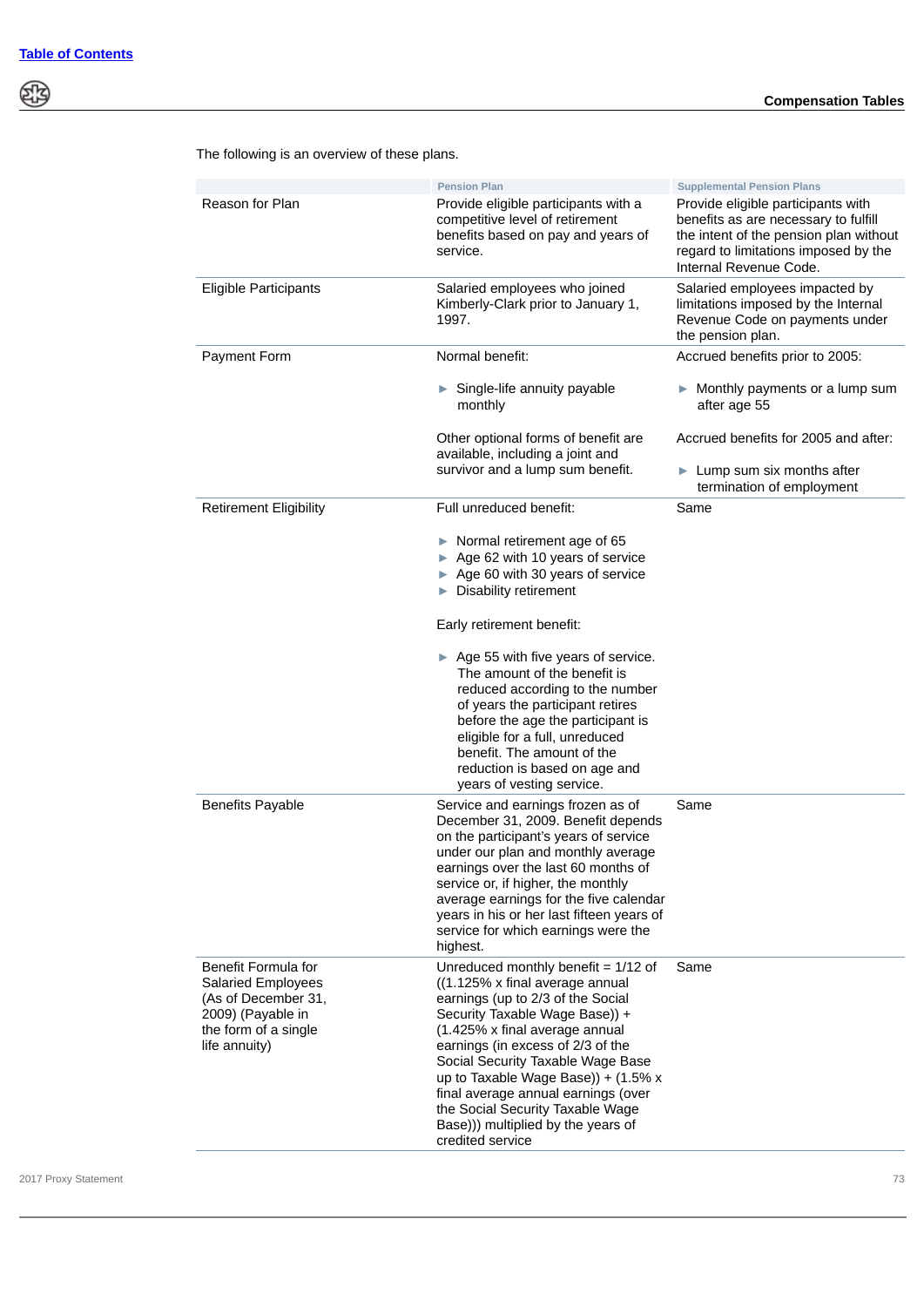#### **Compensation Tables**

|                                                                                                  | <b>Pension Plan</b>                                                             | <b>Supplemental Pension Plans</b>                                                                                                                                                                                                                         |
|--------------------------------------------------------------------------------------------------|---------------------------------------------------------------------------------|-----------------------------------------------------------------------------------------------------------------------------------------------------------------------------------------------------------------------------------------------------------|
| Pensionable Earnings                                                                             | Annual cash compensation. Long-<br>term equity compensation is not<br>included. | Same                                                                                                                                                                                                                                                      |
| Change of control or<br>reduction in our long-<br>term credit rating (below<br>investment grade) | Not applicable                                                                  | Participants have the option of<br>receiving the present value of their<br>accrued benefits prior to 2005 in the<br>supplemental pension plans in a<br>lump sum, reduced by 10 percent<br>and 5 percent for active and former<br>employees, respectively. |

The estimated actuarial present value of the retirement benefits accrued through December 31, 2016 appears in the 2016 Pension Benefits table. For purposes of determining the present value of accumulated benefits, we have used the potential earlier retirement ages as described above rather than the normal retirement age under the plans, which is 65. For a discussion of how we value these obligations and the assumptions we use in that valuation, see Note 9 to our audited consolidated financial statements included in our 2016 Annual Report on Form 10-K. The calculation of actuarial present value generally is consistent with the methodology and assumptions outlined in our audited consolidated financial statements, except that benefits are reflected as payable as of the date the executive is first entitled to full unreduced benefits (as opposed to the assumed retirement date) and without consideration of preretirement mortality. Present values for the qualified plan are based on the RP-2014 annuitant table, as adjusted for company experience and generational improvements, and for the supplemental plans were calculated using the 2017 417(e) mortality table adjusted for mortality improvement to the assumed retirement age. With respect to the supplemental pension plans, the amount of the earlier retirement age lump sum benefit was determined using an approximate 30-year Treasury Bond rate of 2.77%, consistent with the methodology used for purposes of our consolidated financial statements; any actual lump sum benefit would be calculated using the 30-year Treasury Bond rate in effect as of the beginning of the month prior to termination. Present value amounts were determined as of December 31, 2016 based on the financial accounting discount rates for United States pension plans of 4.25% and 4.17% for the qualified plan and the supplemental plans, respectively.

The actuarial increase in 2016 of the projected retirement benefits can be found in footnote 1 to the Summary Compensation Table under the heading "Change in Pension Value and Nonqualified Deferred Compensation Earnings." No payments were made to our named executive officers under our pension plans during 2016.

While the supplemental pension plans remain unfunded, in 1994 the Board approved the establishment of a trust and authorized us to make contributions to this trust in order to provide a source of funds to assist us in meeting our liabilities under our supplemental defined benefit plans. For additional information regarding these plans, see "Compensation Discussion and Analysis – Benefits and Other Compensation – Retirement Benefits."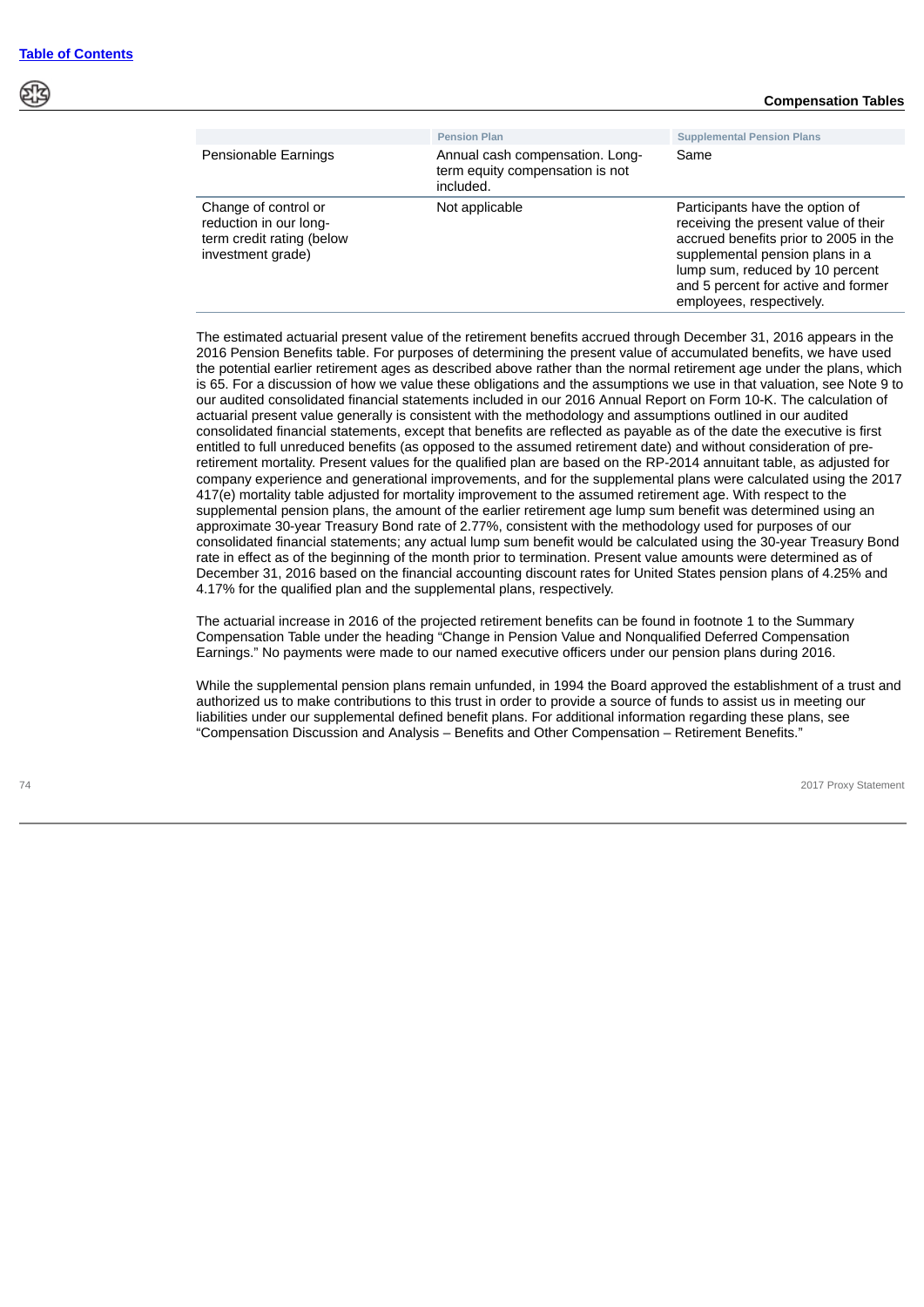# প্ৰাই

# **Nonqualified Deferred Compensation**

The following table sets forth information concerning nonqualified defined contribution and deferred compensation plans for our named executive officers during 2016.

#### **2016 NONQUALIFIED DEFERRED COMPENSATION**

| <b>Name</b>       | Plan                     | Company<br><b>Contributions</b><br>in 2016(\$) <sup>(1)</sup> | Aggregate<br><b>Earnings</b><br>in 2016(\$) <sup>(2)</sup> | Aggregate<br><b>Withdrawals/</b><br>Distributions(\$) | Aggregate<br><b>Balance</b> at<br>December 31,<br>$2016($ \$) <sup>(3)</sup> |
|-------------------|--------------------------|---------------------------------------------------------------|------------------------------------------------------------|-------------------------------------------------------|------------------------------------------------------------------------------|
| Thomas J. Falk    | Supplemental             | 269,149                                                       | 177,445                                                    |                                                       | 2,134,120                                                                    |
|                   | 401(k) Plan              |                                                               |                                                            |                                                       |                                                                              |
|                   | Deferred                 |                                                               | 140,614                                                    |                                                       | 2,510,954                                                                    |
|                   | <b>Compensation Plan</b> |                                                               |                                                            |                                                       |                                                                              |
| Maria G. Henry    | Supplemental             | 97,599                                                        | 4,676                                                      |                                                       | 119,716                                                                      |
|                   | 401(k) Plan              |                                                               |                                                            |                                                       |                                                                              |
|                   | Deferred                 |                                                               |                                                            |                                                       |                                                                              |
|                   | <b>Compensation Plan</b> |                                                               |                                                            |                                                       |                                                                              |
| Michael D. Hsu    | Supplemental             | 116,755                                                       | 22,344                                                     |                                                       | 346,378                                                                      |
|                   | 401(k) Plan              |                                                               |                                                            |                                                       |                                                                              |
|                   | Deferred                 |                                                               |                                                            |                                                       |                                                                              |
|                   | <b>Compensation Plan</b> |                                                               |                                                            |                                                       |                                                                              |
| Anthony J. Palmer | Supplemental             | 79,378                                                        | (44, 444)                                                  |                                                       | 845,878                                                                      |
|                   | 401(k) Plan              |                                                               |                                                            |                                                       |                                                                              |
|                   | Deferred                 |                                                               |                                                            |                                                       |                                                                              |
|                   | <b>Compensation Plan</b> |                                                               |                                                            |                                                       |                                                                              |
| Elane B. Stock    | Supplemental             | 107,252                                                       | 19,916                                                     |                                                       | 399,099                                                                      |
|                   | 401(k) Plan              |                                                               |                                                            |                                                       |                                                                              |
|                   | Deferred                 |                                                               |                                                            |                                                       |                                                                              |
|                   | <b>Compensation Plan</b> |                                                               |                                                            |                                                       |                                                                              |

*(1) Contributions consist solely of amounts accrued by Kimberly-Clark under the Supplemental 401(k) Plan, including the profit-sharing contribution in February 2017 with respect to our performance in 2016. These amounts are included in the Summary Compensation Table and represent a portion of the Defined Contribution Plan Payments included in All Other Compensation.*

*(2) The amounts in this column show the changes in the aggregate account balance for our named executive officers during 2016 that are not attributable to company contributions. Aggregate earnings are not included in the Summary Compensation Table because the earnings are not above-market or preferential.*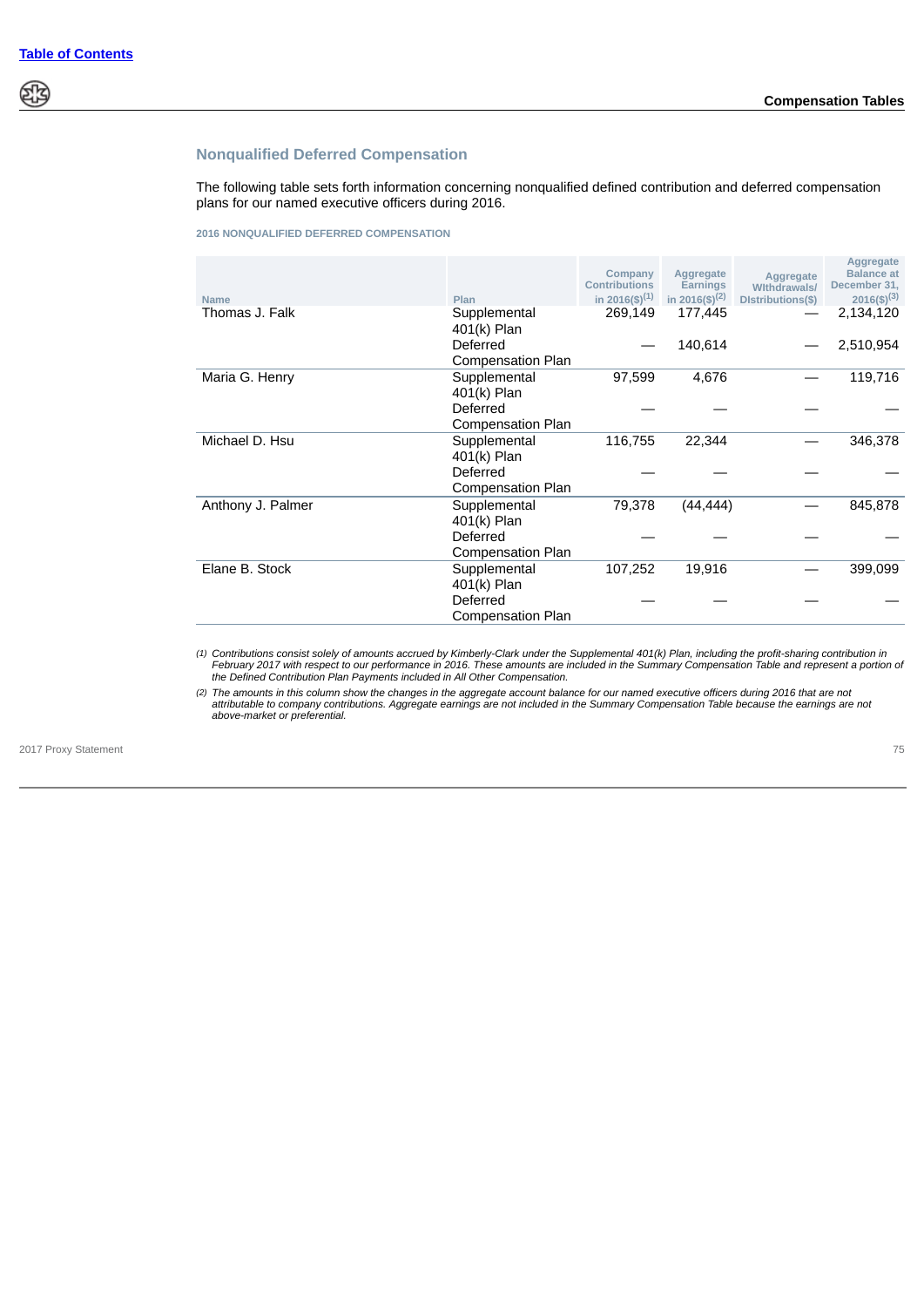*(3) Balance for the Supplemental 401(k) Plan includes the profit-sharing contribution made in early 2017 with respect to our performance in 2016, as well as the following contributions by Kimberly-Clark under the Supplemental 401(k) Plan in 2015 and 2014 that are reported in the Summary Compensation Table as a portion of All Other Compensation for those years:*

| Name              | Year | Accrued Amount(\$) |
|-------------------|------|--------------------|
| Thomas J. Falk    | 2015 | 238,821            |
|                   | 2014 | 276,385            |
| Maria G. Henry    | 2015 | 17,492             |
| Michael D. Hsu    | 2015 | 86,020             |
|                   | 2014 | 82,480             |
| Anthony J. Palmer | 2015 | 68,041             |
|                   | 2014 | 73,897             |
| Elane B. Stock    | 2015 | 91,778             |
|                   | 2014 | 63,234             |

In addition to amounts shown in the table that reflect participation in the Supplemental 401(k) Plan, amounts shown for Mr. Falk represent compensation deferred in prior years under our Deferred Compensation Plan and accumulated earnings. Effective in 2005, no further amounts may be deferred under this plan. Participants in the Deferred Compensation Plan may elect to have deferrals credited with yields equal to those earned on any of a subset of funds available in the 401(k) Profit Sharing Plan. Generally, benefits are payable under the Deferred Compensation Plan in accordance with the participant's election in a lump sum or in quarterly installments over a period between two and 20 years. If a participant ceases employment (other than as a result of a total and permanent disability or death or on or after age 55 with five or more years of service), the account balance is paid in a lump sum. In the event of a change of control or a reduction in our long-term credit rating (below investment grade), currently-employed participants have the option to elect an immediate lump-sum payment of their account balance, less a 10 percent penalty.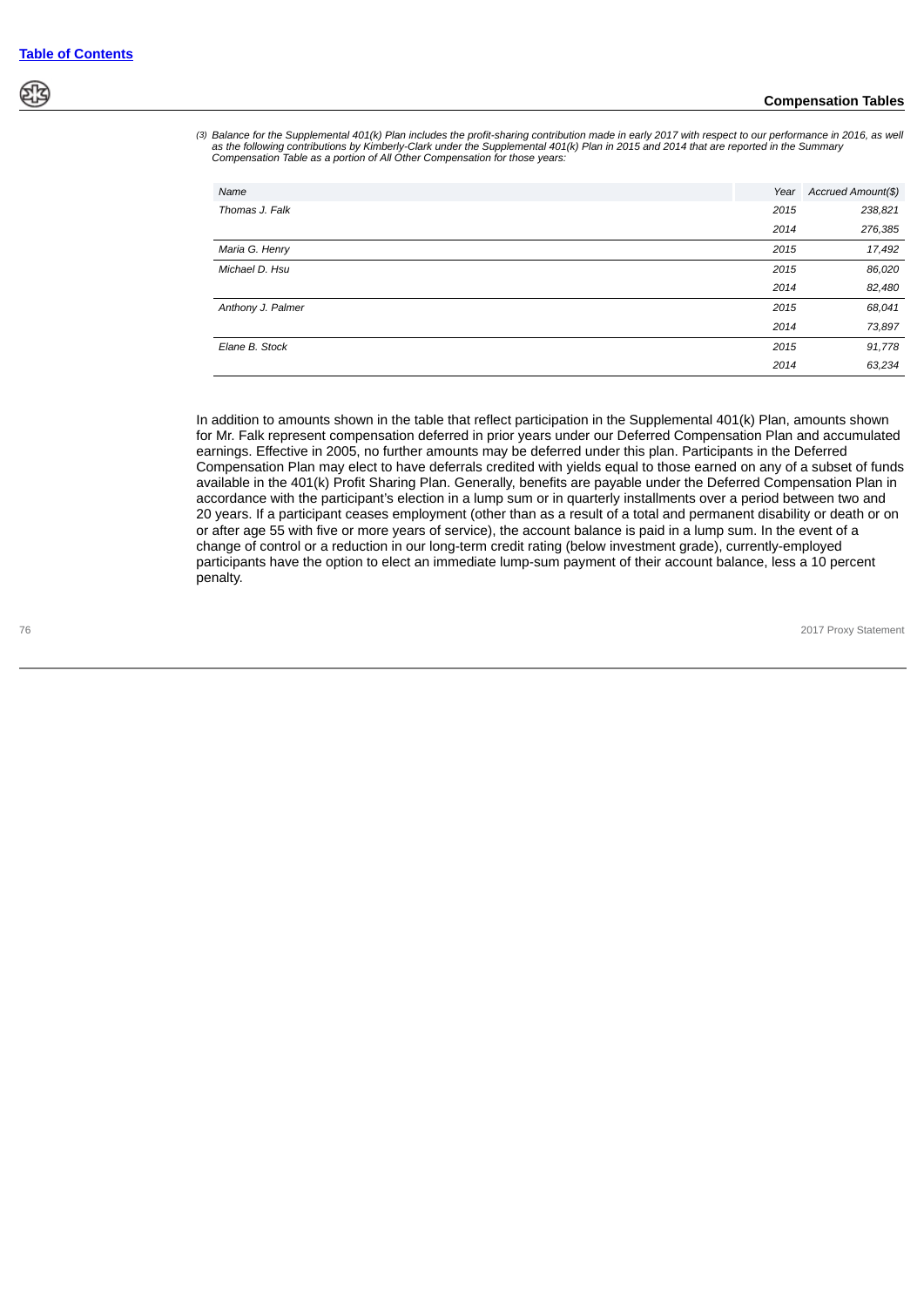\$

|                                                                 | 401(k) Profit Sharing Plan                                                                                                                                                                                                                                                                       | Supplemental 401(k) Plan                                                                                                                                                                                                           |
|-----------------------------------------------------------------|--------------------------------------------------------------------------------------------------------------------------------------------------------------------------------------------------------------------------------------------------------------------------------------------------|------------------------------------------------------------------------------------------------------------------------------------------------------------------------------------------------------------------------------------|
| Purpose                                                         | To assist employees in saving for<br>retirement, as well as to provide a<br>discretionary profit sharing<br>contribution in which contributions will<br>be based on our profit performance.                                                                                                      | To provide benefits to the extent<br>necessary to fulfill the intent of the<br>401(k) Profit Sharing Plan without<br>regard to the limitations imposed by<br>the Internal Revenue Code on<br>qualified defined contribution plans. |
| Eligible participants                                           | Most U.S. employees.                                                                                                                                                                                                                                                                             | Salaried employees impacted by<br>limitations imposed by the Internal<br>Revenue Code on the 401(k) Profit<br>Sharing Plan.                                                                                                        |
| Is the plan qualified under<br>the Internal Revenue Code?       | Yes.                                                                                                                                                                                                                                                                                             | No.                                                                                                                                                                                                                                |
| Can employees make<br>contributions?                            | Yes.                                                                                                                                                                                                                                                                                             | No.                                                                                                                                                                                                                                |
| Do we make<br>contributions or match<br>employee contributions? | We match 100% of employee<br>contributions, to a yearly maximum of<br>4% of eligible compensation. In<br>addition, we may make a<br>discretionary profit sharing<br>contribution of 0% to 8% of eligible<br>compensation based on our profit<br>performance.                                     | We provide credit to the extent our<br>contributions to the 401(k) Profit<br>Sharing Plan are limited by the<br>Internal Revenue Code.                                                                                             |
| When do account<br>balances vest?                               | Account balances under these plans<br>generally vest once the participant<br>completes at least two years of<br>service.                                                                                                                                                                         | Same.                                                                                                                                                                                                                              |
| How are account<br>balances invested?                           | Account balances are invested in<br>certain designated investment options<br>selected by the participant.                                                                                                                                                                                        | Account balances are credited with<br>earnings and losses as if these<br>account balances were invested in<br>certain designated investment<br>options selected by the participant.                                                |
| When are account<br>balances distributed?                       | Distributions of the participant's<br>vested account balance are only<br>available after termination of<br>employment. Loans, hardship and<br>certain other withdrawals are allowed<br>prior to termination of employment for<br>certain vested amounts under the<br>401(k) Profit Sharing Plan. | Distributions of the participant's<br>vested account balance are payable<br>after termination of employment.                                                                                                                       |

*Overview of 401(k) Profit Sharing Plan and Supplemental 401(k) Plan.*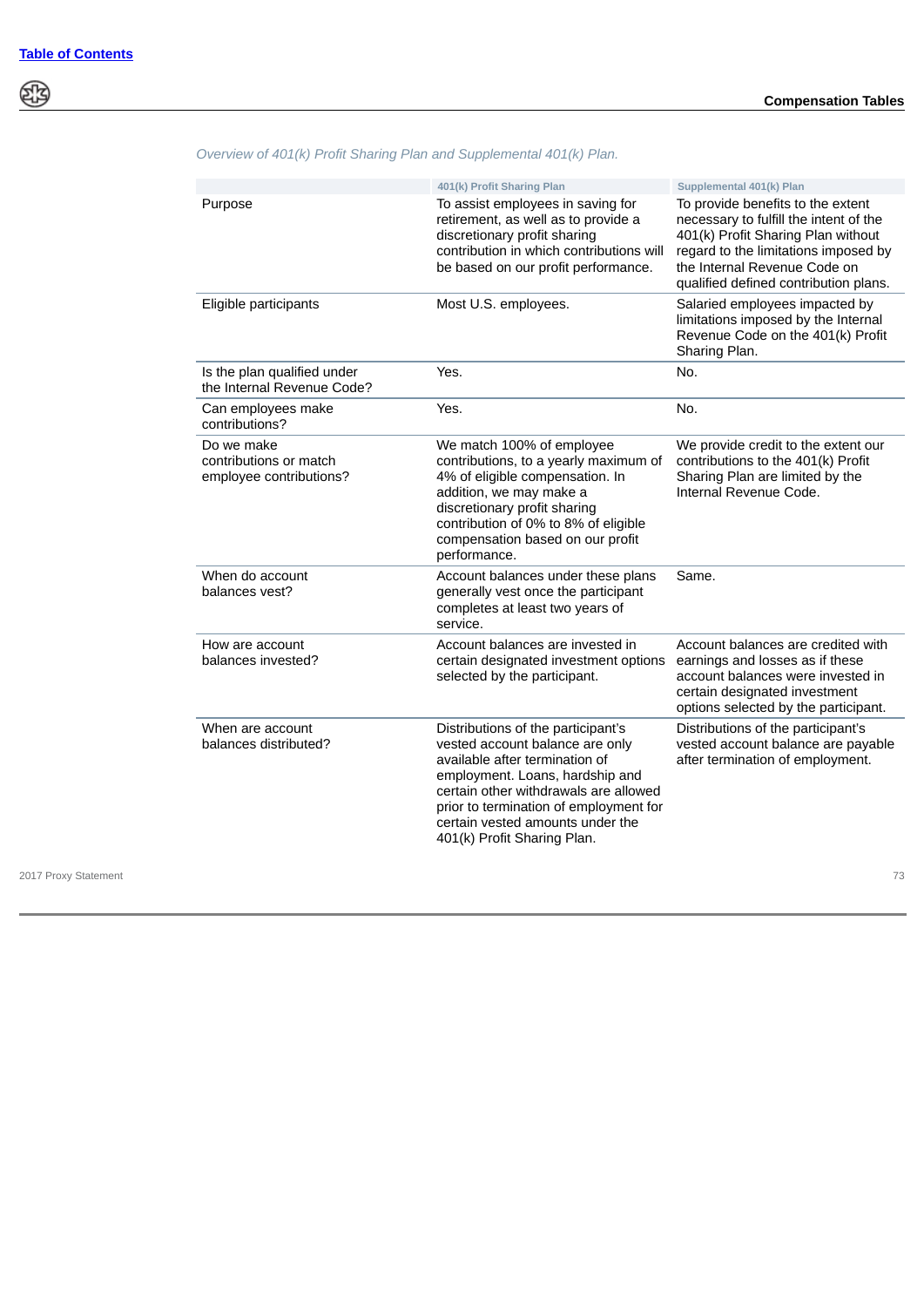While the Supplemental 401(k) Plan remains unfunded, in 1996 the Board amended a previously established trust and authorized us to make contributions to this trust in order to provide a source of funds to assist us in meeting our liabilities under our supplemental defined contribution plans.

### **Potential Payments on Termination or Change of Control**

Our named executive officers are eligible to receive certain benefits in the event of termination of employment, including following a change of control. This section describes various termination scenarios as well as the payments and benefits payable under those scenarios.

#### **Severance Benefits**

We maintain two severance plans that cover our executive officers, depending on the circumstances that result in their termination. Those plans include the Executive Severance Plan, which is applicable when an executive officer is terminated following a change of control, and the Severance Pay Plan, which is applicable in the event of certain other involuntary terminations. An executive officer may not receive severance payments under more than one of the plans described below.

*Executive Severance Plan.* We have agreements under our Executive Severance Plan with each named executive officer. The agreements provide that, in the event of a "Qualified Termination of Employment" (as described below), the participant will receive a cash payment in an amount equal to the sum of:

- Two times the sum of annual base salary and the average annual incentive award for the three prior fiscal years,
- The value of any forfeited awards, based on the closing price of our common stock at the date of the participant's separation from service, of restricted stock and time-vested restricted share units,
- The number of performance-based restricted share units that are forfeited multiplied by the average performance-based restricted share unit payment for the prior three years,
- The value of any forfeited benefits under the 401(k) Profit Sharing Plan and Supplemental 401(k) Plan,
- The value of the employer match and an assumed 3 percent profit sharing contribution the named executive officer would have received if he or she had remained employed an additional two years under the 401(k) Profit Sharing Plan and Supplemental 401(k) Plan, and
- the cost of two years of COBRA premiums for medical and dental coverage.

In addition, nonqualified stock options will vest and be exercisable within the earlier of five years from the participant's termination or the remaining term of the option.

A "Qualified Termination of Employment" is a separation of service within two years following a change of control of Kimberly-Clark (as defined in the plan) either involuntarily without cause or by the participant with good reason. In addition, any involuntary separation of service without cause within one year before a change of control will also be determined to be a Qualified Termination of Employment if it is in connection with, or in anticipation of, a change of control.

The current agreements with our named executive officers expire on December 31, 2017, unless extended by the Committee.

These agreements reflect that the named executive officer is not entitled to a tax gross-up if the named executive officer incurs an excise tax due to the application of Section 280G of the Internal Revenue Code. Instead, payments and benefits payable to the named executive officer will be reduced to the extent doing so would result in the executive retaining a larger after-tax amount, taking into account the income, excise and other taxes imposed on the payments and benefits.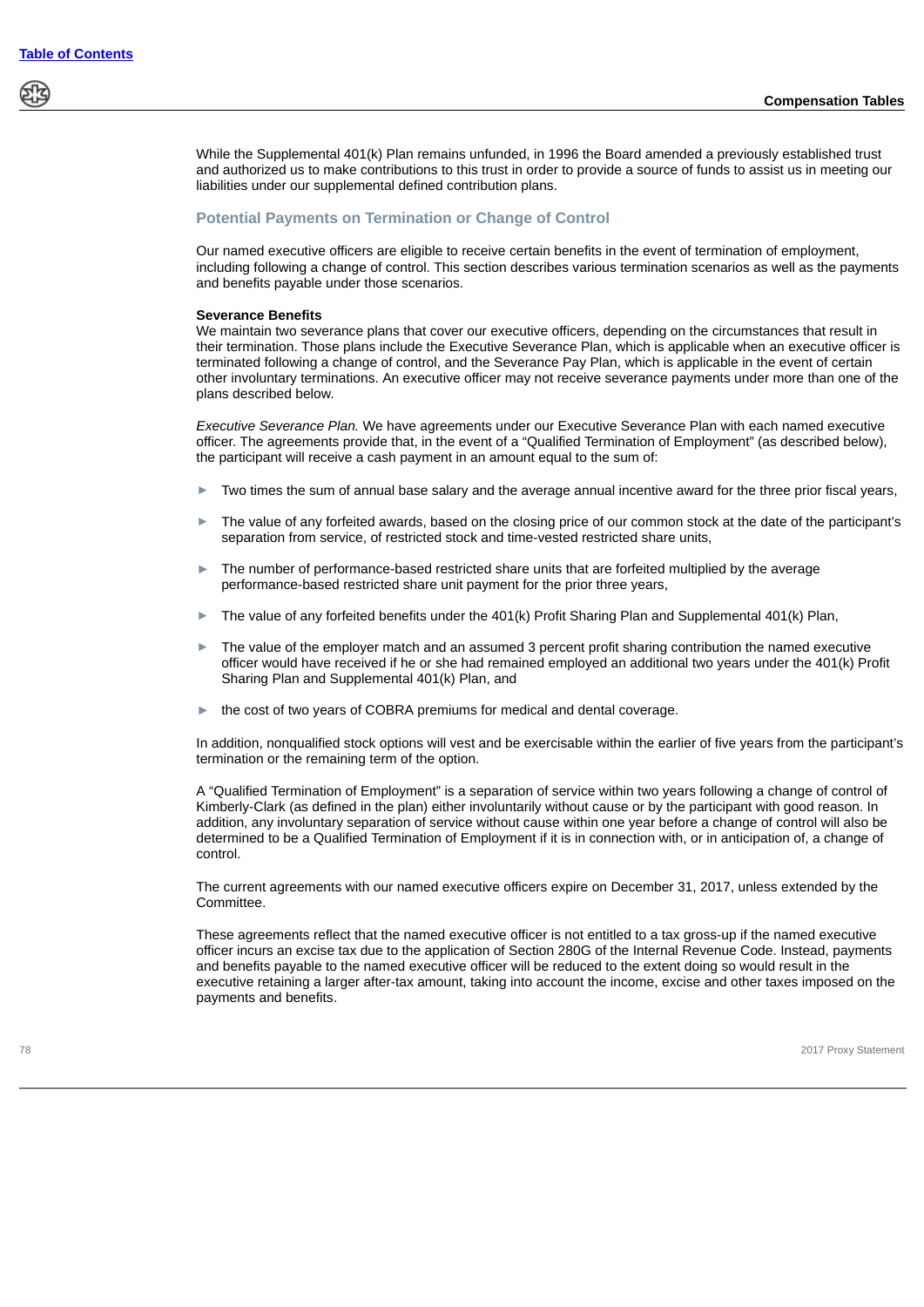The Board has determined the eligibility criteria for participation in the plan. Each named executive officer's agreement under the Executive Severance Plan provides that the executive will retain in confidence any confidential information known to the executive concerning Kimberly-Clark and Kimberly-Clark's business so long as such information is not publicly disclosed.

*Severance Pay Plan.* Our Severance Pay Plan generally provides eligible employees (including our named executive officers) severance payments and benefits in the event of certain involuntary terminations. Under the Severance Pay Plan, a named executive officer (employed for at least one year) whose employment is involuntarily terminated would receive:

- Two times the sum of annual base salary and the average annual incentive award for the three prior fiscal years,
- If the termination occurs after March 31, the pro-rated current year annual incentive award based on actual performance,
- An amount equal to the cost of six months of COBRA premiums for medical coverage, and
- An amount equal to the cost of six months of outplacement services and three months of participation in our employee assistance program.

If the named executive officer's employment is involuntarily terminated within the first 12 months of employment, the Severance Pay Plan provides that the named executive officer would receive three months' base salary.

Severance pay under the Severance Pay Plan will not be paid to any participant who is terminated for cause (as defined under the plan), is terminated during a period in which the participant is not actively at work for more than 25 weeks (except to the extent otherwise required by law), voluntarily quits or retires, dies or is offered a comparable position (as defined under the plan).

A named executive officer must execute a full and final release of claims against us within a specified period of time following termination to receive severance benefits under our severance pay plans. Under the Severance Pay Plan, if the release has been timely executed, severance benefits are payable as a lump sum cash payment no later than 60 days following the participant's termination date. Any current year annual incentive award that is payable under the Severance Pay Plan will be paid at the same time as it was payable under the Executive Officer Achievement Award Program, but no later than 60 days following the calendar year of the separation from service.

*2011 Plan.* In the event of a "Qualified Termination of Employment" (as described below) of a participant in the 2011 Plan in connection with a change of control, all of the participant's awards not subject to performance goals would become fully vested. Any awards subject to performance goals will vest at the average performance-based restricted share unit payout for awards for the three prior fiscal years. Unless otherwise governed by another applicable plan or agreement, such as the terms of the Executive Severance Plan, options in this event would be exercisable for the lesser of three months or the remaining term of the option. If any amounts payable under the 2011 Plan result in excise tax due to the application of Section 280G of the Internal Revenue Code, the 2011 Plan provides that payments and benefits payable to the named executive officer will be reduced to the extent necessary so that no excise tax will be imposed if doing so would result in the executive retaining a larger after-tax amount, taking into account the income, excise and other taxes imposed on the payments and benefits. A "Qualified Termination of Employment" is a termination of the participant's employment within two years following a change of control of Kimberly-Clark (as defined in the 2011 Plan), unless the termination is by reason of death or disability or unless the termination is by Kimberly-Clark for cause or by the participant without good reason.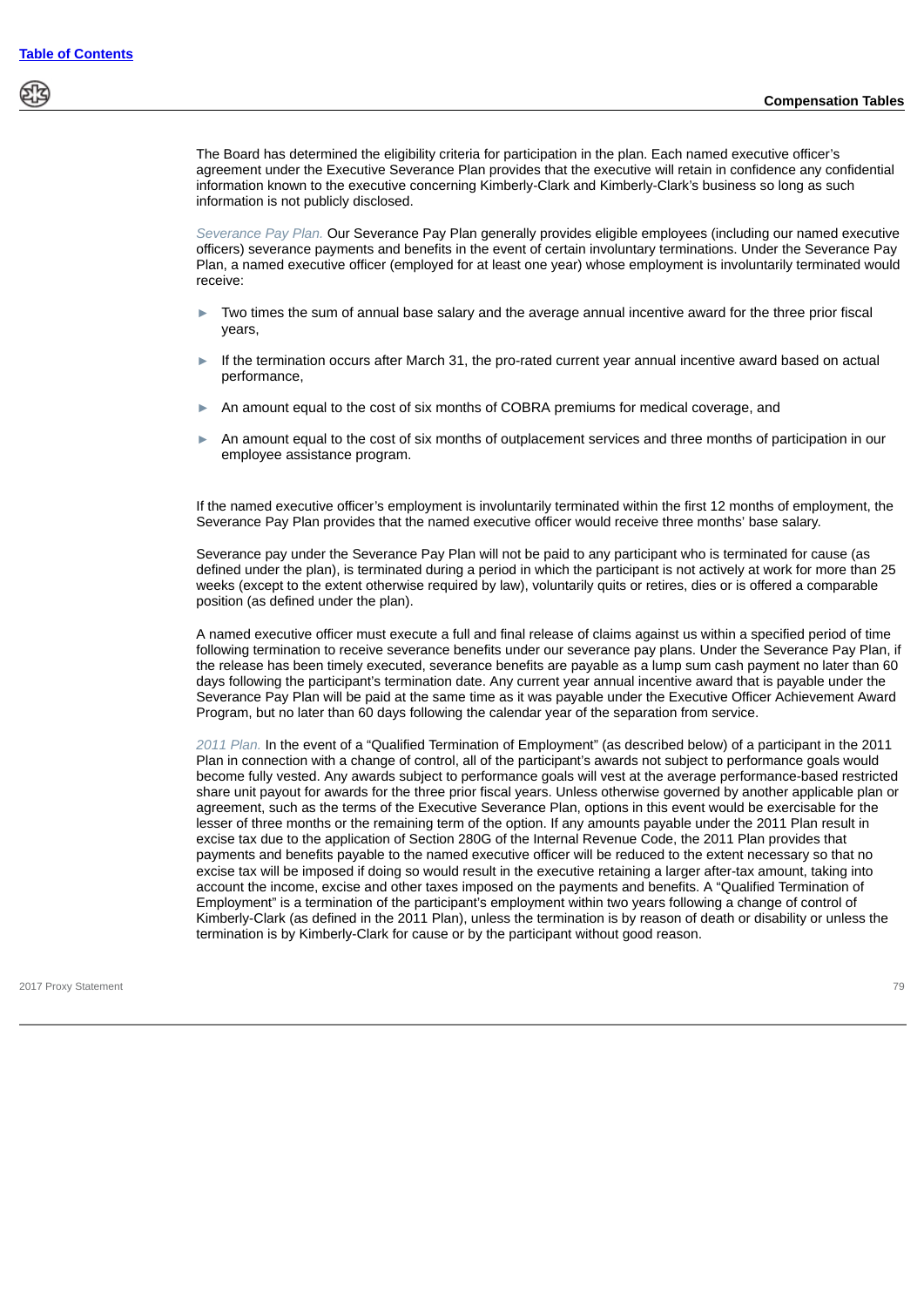The 2011 Plan provides that, if pending a change of control, the Committee determines that Kimberly-Clark common stock will cease to exist without an adequate replacement security that preserves the economic rights and positions of the participants in the 2011 Plan (for example, as a result of the failure of the acquiring company to assume outstanding grants), then all options and stock appreciation rights will become exercisable, in a manner deemed fair and equitable by the Committee, immediately prior to the consummation of the change of control. In addition, the restrictions on all restricted stock will lapse and all restricted share units, performance awards and other stock-based awards will vest immediately prior to the consummation of the change of control and will be settled upon the change of control in cash equal to the fair market value of the restricted share units, performance awards and other stockbased awards at the time of the change of control.

In the event of a termination of employment of a participant in the 2011 Plan, other than a Qualified Termination of Employment, death, total and permanent disability or retirement of the participant, the participant will forfeit all unvested restricted stock and restricted share units, and any vested stock options held by the participant will be exercisable for the lesser of three months or the remaining term of the option.

#### **Retirement, Death and Disability**

*Retirement.* In the event of retirement (separation from service on or after age 55), our named executive officers are entitled to receive:

- ► Benefits payable under our pension plans for eligible participants (if the participant has at least five years of vesting service) (see "Pension Benefits" for additional information),
- Their account balance, if any, under the Deferred Compensation Plan,
- Their account balance under the Supplemental 401(k) Plan (if the participant has at least two years of vesting service),
- Their account balance under the 401(k) Profit Sharing Plan, including any unvested employer contributions,
- Accelerated vesting of unvested stock options, and the options will be exercisable until the earlier of five years or the remaining term of the options,
- ► For units outstanding more than six months after the date of grant, performance-based restricted share units will be payable based on attainment of the performance goal at the end of the restricted period,
- ► Annual incentive award payment under the Executive Officer Achievement Award Program as determined by the Committee in its discretion,
- ► For participants with at least fifteen years of vesting service and who joined Kimberly-Clark before January 1, 2004, retiree medical credits based on number of years of vesting service (up to a maximum of \$104,500 in credits), and
- ► For participants with at least fifteen years of vesting service, continuing coverage under Kimberly-Clark's group life insurance plan.

*Death.* In the event of death while an active employee, the following benefits are payable:

- 50 percent of the benefits under our pension plans for eligible participants, not reduced for early payment (if the participant has at least five years of vesting service) (see "Pension Benefits"), payable under the terms of the plans to the participant's spouse or minor children,
- ► Their account balance, if any, under the Deferred Compensation Plan,
- Their account balance under the Supplemental 401(k) Plan,
- Their account balance under the 401(k) Profit Sharing Plan, including any unvested employer contributions,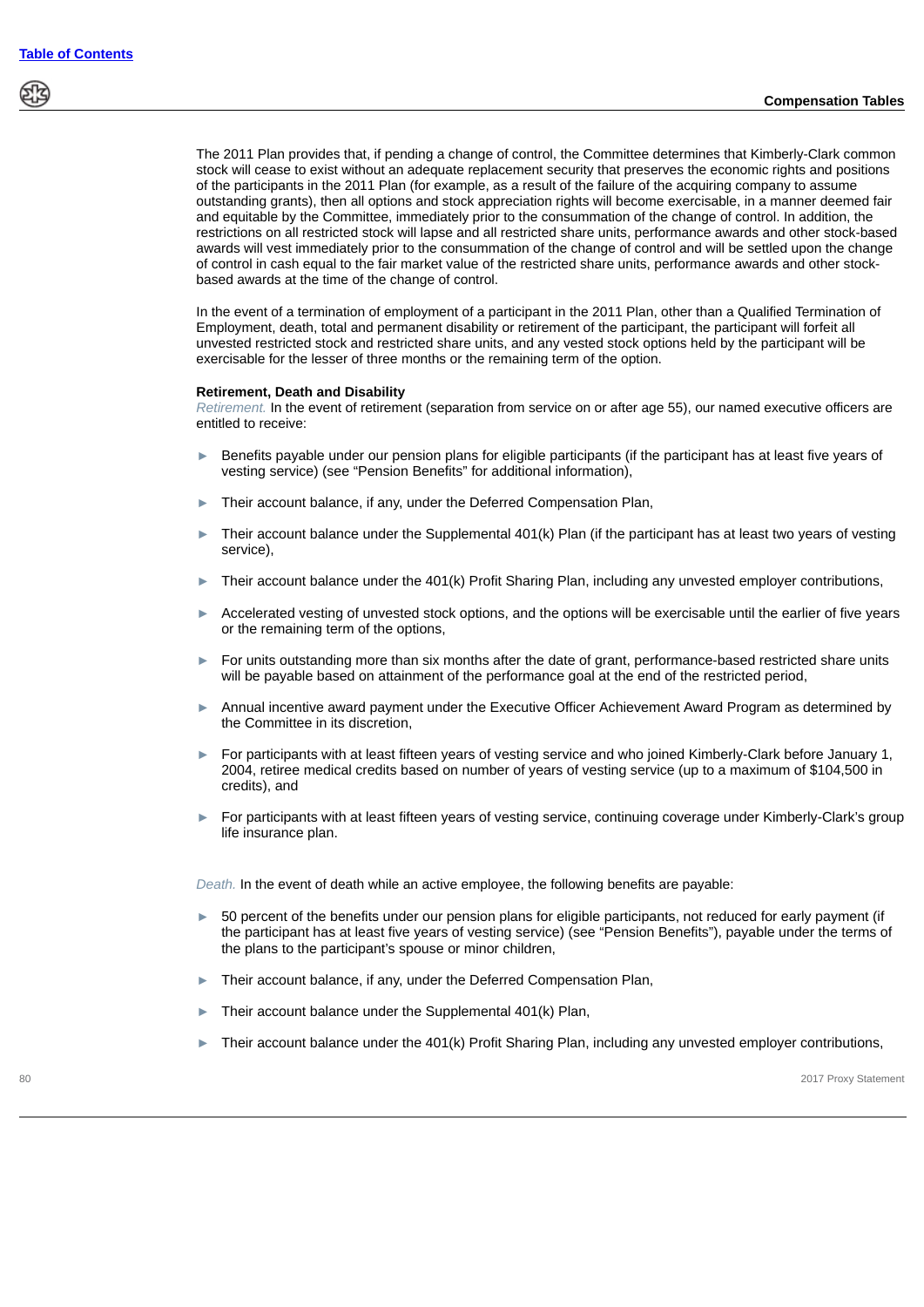- Accelerated vesting of unvested stock options, and the options will be exercisable until the earlier of three years or the remaining term of the options,
- Time-vested restricted share units will be vested pro rata, based on the number of full months of employment during the restricted period prior to the participant's termination of employment, payable within 70 days following the end of the restricted period,
- ► For units outstanding more than six months after the date of grant, performance-based restricted share units will be vested pro rata, based on attainment of the performance goal at the end of the restricted period, payable within 70 days following the end of the restricted period,
- Annual incentive award payment under the Executive Officer Achievement Award Program as determined by the Committee in its discretion,
- ► For participants who were at least age 55, had at least fifteen years of vesting service and joined Kimberly-Clark before January 1, 2004, medical credits payable to their spouse or dependent based on number of years of vesting service (up to a maximum of \$104,500 in credits), and
- ► Payment of benefits under Kimberly-Clark's group life insurance plan (which is available to all salaried employees in the U.S.) equal to two times the participant's annual pay, up to \$2 million (plus any additional coverage of three, four, five or six times the participant's annual pay, in increments of up to \$1 million each, purchased by the participant at group rates). Benefits provided by Kimberly-Clark and employee-purchased benefits cannot exceed \$6 million.

*Disability.* In the event of a separation of service due to a total and permanent disability, as defined in the applicable plan, our named executive officers are entitled to receive:

- Benefits payable under our pension plans for eligible participants, not reduced for early payment, if the participant has at least five years of vesting service (see "Pension Benefits" for additional information),
- Their account balance, if any, under the Deferred Compensation Plan,
- Accelerated vesting of unvested stock options, and the options will be exercisable until the earlier of three years or the remaining term of the options,
- Time-vested restricted share units will be vested pro rata, based on the number of full months of employment during the restricted period prior to the participant's termination of employment, payable within 70 days following the end of the restricted period,
- ► For units outstanding more than six months after the date of grant, performance-based restricted share units will be vested pro rata, based on attainment of the performance goal at the end of the restricted period, payable within 70 days following the end of the restricted period,
- Annual incentive award payment under the Executive Officer Achievement Award Program as determined by the Committee in its discretion,
- ► For participants of at least age 55 with at least fifteen years of vesting service and who joined Kimberly-Clark before January 1, 2004, medical credits based on number of years of vesting service (up to a maximum of \$104,500 in credits),
- ► Continuing coverage under Kimberly-Clark's group life insurance plan (available to all U.S. salaried employees), with no requirement to make monthly contributions toward coverage during disability, and
- Payment of benefits under Kimberly-Clark's Long-Term Disability Plan (available to all U.S. salaried employees). Long-term disability under the plan would provide income protection of monthly base pay, ranging from a minimum monthly benefit of \$50 to a maximum monthly benefit of \$20,000. Benefits are reduced by the amount of any other Kimberly-Clark or government-provided income benefits received (but will not be lower than the minimum monthly benefit).

2017 Proxy Statement 81 Proxy Statement 81 Proxy Statement 81 Proxy Statement 81 Proxy Statement 81 Proxy Statement 81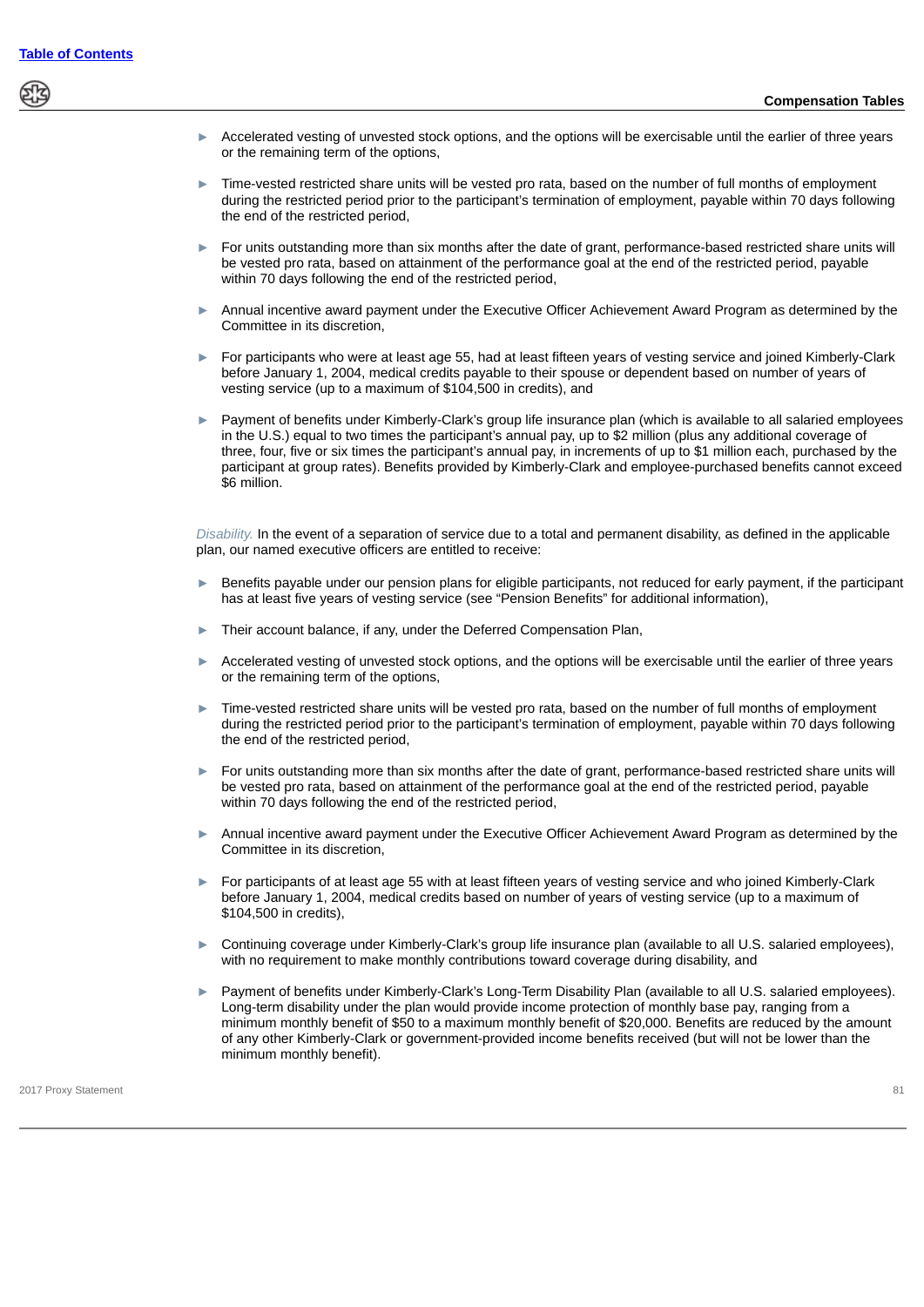# **Potential Payments on Termination or Change of Control Table**

The following table presents the approximate value of (i) the severance benefits for our named executive officers under the Executive Severance Plan had a Qualified Termination of Employment under that plan occurred on December 31, 2016; (ii) the severance benefits for our named executive officers under the Severance Pay Plan if an involuntary termination had occurred on December 31, 2016; (iii) the benefits that would have been payable on the death of our named executive officers on December 31, 2016; (iv) the benefits that would have been payable on the total and permanent disability of our named executive officers on December 31, 2016; and (v) the potential payments to Messrs. Falk and Palmer if they had retired on December 31, 2016. If applicable, amounts in the table were calculated using the closing price of our common stock on December 31, 2016 of \$114.12 per share.

The termination benefits provided to our executive officers upon their voluntary termination of employment do not discriminate in scope, terms or operation in favor of our executive officers compared to the benefits offered to all salaried employees, so those benefits are not included in the table below. Because none of our named executive officers, other than Mr. Falk, was eligible to retire as of December 31, 2016, potential payments assuming retirement on that date are not included for the other named executive officers.

The amounts presented in the table are in addition to amounts each named executive officer earned or accrued prior to termination, such as the officer's balances under our Deferred Compensation Plan, accrued retirement benefits (including accrued pension plan benefits), previously vested benefits under our qualified and non-qualified plans, previously vested options, restricted stock and restricted share units and accrued salary and vacation. For information about these previously earned and accrued amounts, see "Summary Compensation," "Outstanding Equity Awards," "Option Exercises and Stock Vested," "Pension Benefits," and "Nonqualified Deferred Compensation."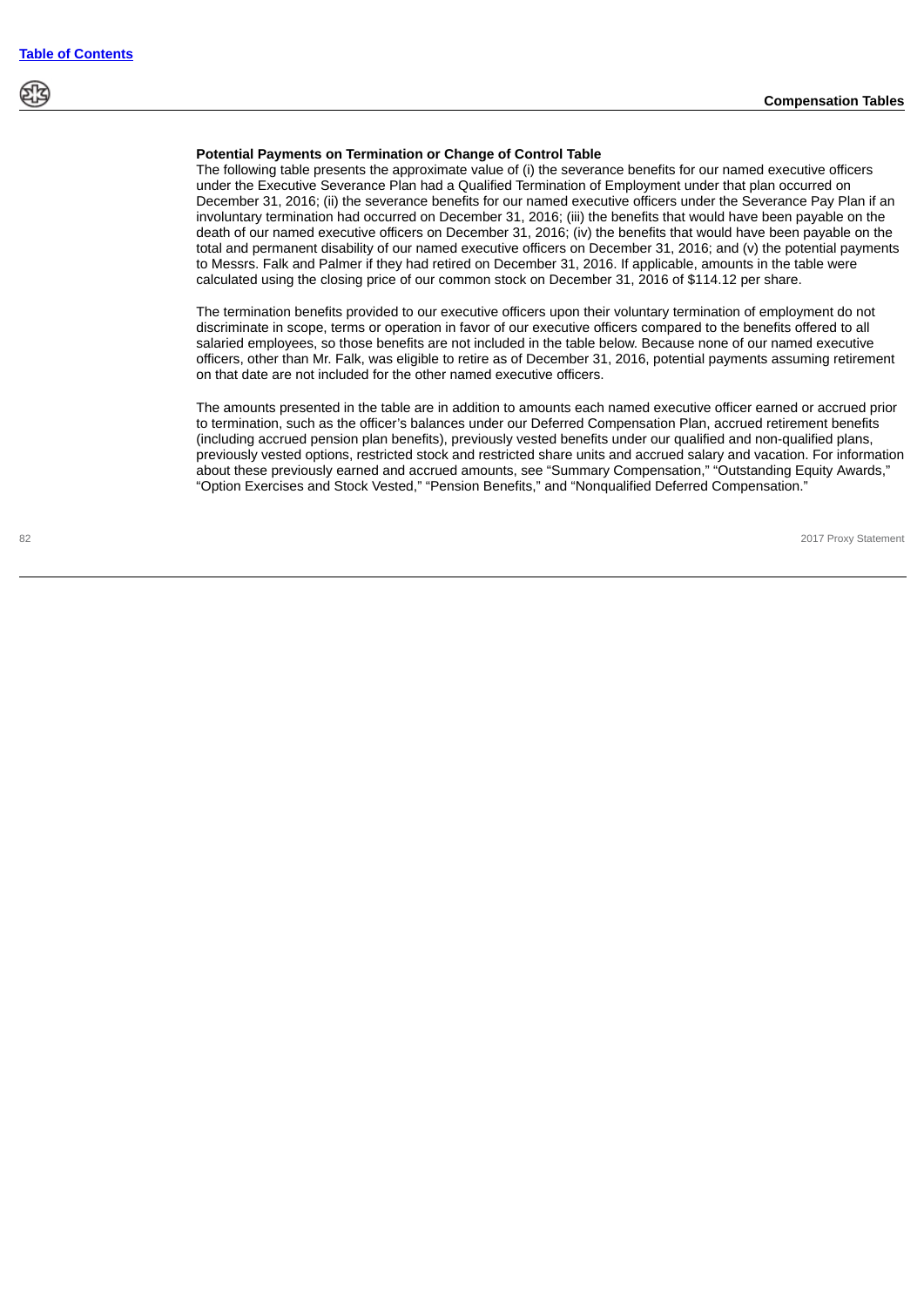**POTENTIAL PAYMENTS ON TERMINATION OR CHANGE OF CONTROL TABLE**

| <b>Name</b>                            | Cash<br>Payment(\$) | <b>Equity with</b><br>Accelerated<br>Vesting(\$) | <b>Additional</b><br><b>Retirement</b><br>Benefits(\$) | <b>Continued</b><br><b>Benefits</b><br>and Other<br>Amounts(\$) | Total(\$)  |
|----------------------------------------|---------------------|--------------------------------------------------|--------------------------------------------------------|-----------------------------------------------------------------|------------|
| Thomas J. Falk                         |                     |                                                  |                                                        |                                                                 |            |
| Qualified Termination of Employment    | 10,148,156(1)       | 30,062,134(2)                                    | 537,724(3)                                             | 23,990(4)                                                       | 40,772,004 |
| Involuntary Termination <sup>(5)</sup> | 10,148,156          |                                                  |                                                        | 11,545(6)                                                       | 10,159,701 |
| Death                                  | 4,466,388(7)        | 16,709,045(8)                                    | $-9)$                                                  | 104,500                                                         | 21,279,933 |
| <b>Disability</b>                      | 2,466,388(7)        | 16,709,045(8)                                    | 1,020,333(10)                                          | 104,500(11)                                                     | 20,300,266 |
| Retirement                             | 2,466,388(1)        | 29,673,197                                       | 367,951                                                | 104,500(12)                                                     | 32,612,036 |
| Maria G. Henry                         |                     |                                                  |                                                        |                                                                 |            |
| Qualified Termination of Employment    | 3,751,870(1)        | 5,208,734(2)                                     | 304,554(3)                                             | 30,037(4)                                                       | 9,295,195  |
| Involuntary Termination <sup>(5)</sup> | 3,751,870           |                                                  |                                                        | 13,056(6)                                                       | 3,764,926  |
| Death                                  | 2,266,904(7)        | 1,999,528(8)                                     | 95,606                                                 |                                                                 | 4,362,038  |
| <b>Disability</b>                      | 766,904(7)          | 1,999,528(8)                                     |                                                        | $-(11)$                                                         | 2,766,432  |
| Michael D. Hsu                         |                     |                                                  |                                                        |                                                                 |            |
| Qualified Termination of Employment    | 4,066,379(1)        | 8,551,301(2)                                     | 222,799(3)                                             | 23,990(4)                                                       | 12,864,469 |
| Involuntary Termination <sup>(5)</sup> | 4,066,379           |                                                  |                                                        | 11,545(6)                                                       | 4,077,924  |
| Death                                  | 2,513,540(7)        | 4,092,140(8)                                     |                                                        |                                                                 | 6,605,680  |
| <b>Disability</b>                      | 883,540(7)          | 4,092,140(8)                                     |                                                        | $-(11)$                                                         | 4,975,680  |
| Anthony J. Palmer                      |                     |                                                  |                                                        |                                                                 |            |
| Qualified Termination of Employment    | 3,219,439(1)        | 5,215,318(2)                                     | 180,248(3)                                             | 40,538(4)                                                       | 8,655,543  |
| Involuntary Termination <sup>(5)</sup> | 3,219,439           |                                                  |                                                        | 15,461(6)                                                       | 3,234,900  |
| Death                                  | 1,924,464(7)        | 2,742,224(8)                                     |                                                        |                                                                 | 4,666,688  |
| <b>Disability</b>                      | 644,464(7)          | 2,742,224(8)                                     |                                                        | $- (11)$                                                        | 3,386,688  |
| Retirement                             | 644,464(1)          | 4,440,763                                        |                                                        |                                                                 | 5,085,227  |
| Elane B. Stock                         |                     |                                                  |                                                        |                                                                 |            |
| Qualified Termination of Employment    | 3,733,784(1)        | 7,694,842(2)                                     | 209,494(3)                                             | 37,063(4)                                                       | 11,675,183 |
| Involuntary Termination <sup>(5)</sup> | 3,733,784           |                                                  |                                                        | 14,592(6)                                                       | 3,748,376  |
| Death                                  | 2,371,019(7)        | 4,092,140(8)                                     |                                                        |                                                                 | 6,463,159  |
| <b>Disability</b>                      | 741,019(7)          | 4,092,140(8)                                     |                                                        | $-(11)$                                                         | 4,833,159  |

*(1) Assumes the Committee would approve full payment under the Executive Officer Achievement Award Program for 2016; actual amount that would be paid is determined by the Committee in its discretion.*

<sup>(2)</sup> Assumes vesting of unvested performance-based restricted share units at the target level for the 2014 and 2015 grants and at the maximum level for the 2016 grant. See "Outstanding<br>Equity Awards." In addition, under t *adequate replacement security, the payment of this amount would not be contingent upon the Qualified Termination of Employment of the named executive officer. This provision also applies to grants under the 2011 Plan to employees other than our named executive officers.*

*(3) Includes the value of two additional years of employer contributions under the 401(k) Profit Sharing Plan and the Supplemental 401(k) Plan, pursuant to the terms of the Executive Severance Plan.*

*(4) Includes an amount equal to 24 months of COBRA medical and dental coverage.*

*(5) Benefits payable under the Severance Pay Plan. For Messrs. Falk and Palmer, does not include accelerated equity vesting that occurred when they became retirement eligible at age 55. See the benefits payable for Messrs. Falk and Palmer for retirement for the amount of this accelerated equity vesting.*

*(6) Includes an amount equal to six months of COBRA medical coverage under each executive's specific health insurance plan, as well as outplacement services valued at \$6,000.*

*(7) For death, includes the payment of benefits under Kimberly-Clark's group life insurance plan (which is available to all U.S. salaried employees). For death and disability, assumes the* Committee would approve full payment under the Executive Officer Achievement Award Program for 2016; actual amount that would be paid is determined by the Committee in its<br>discretion. For disability, does not include benef *dependent on the life span of the named executive officer and the value of any Kimberly-Clark or government-provided income benefits received.*

<sup>(8)</sup> Assumes pro rata vesting of unvested performance-based restricted share units at the target level for the 2014 and 2015 grants and at the maximum level for the 2016 grant. See<br>"Outstanding Equity Awards."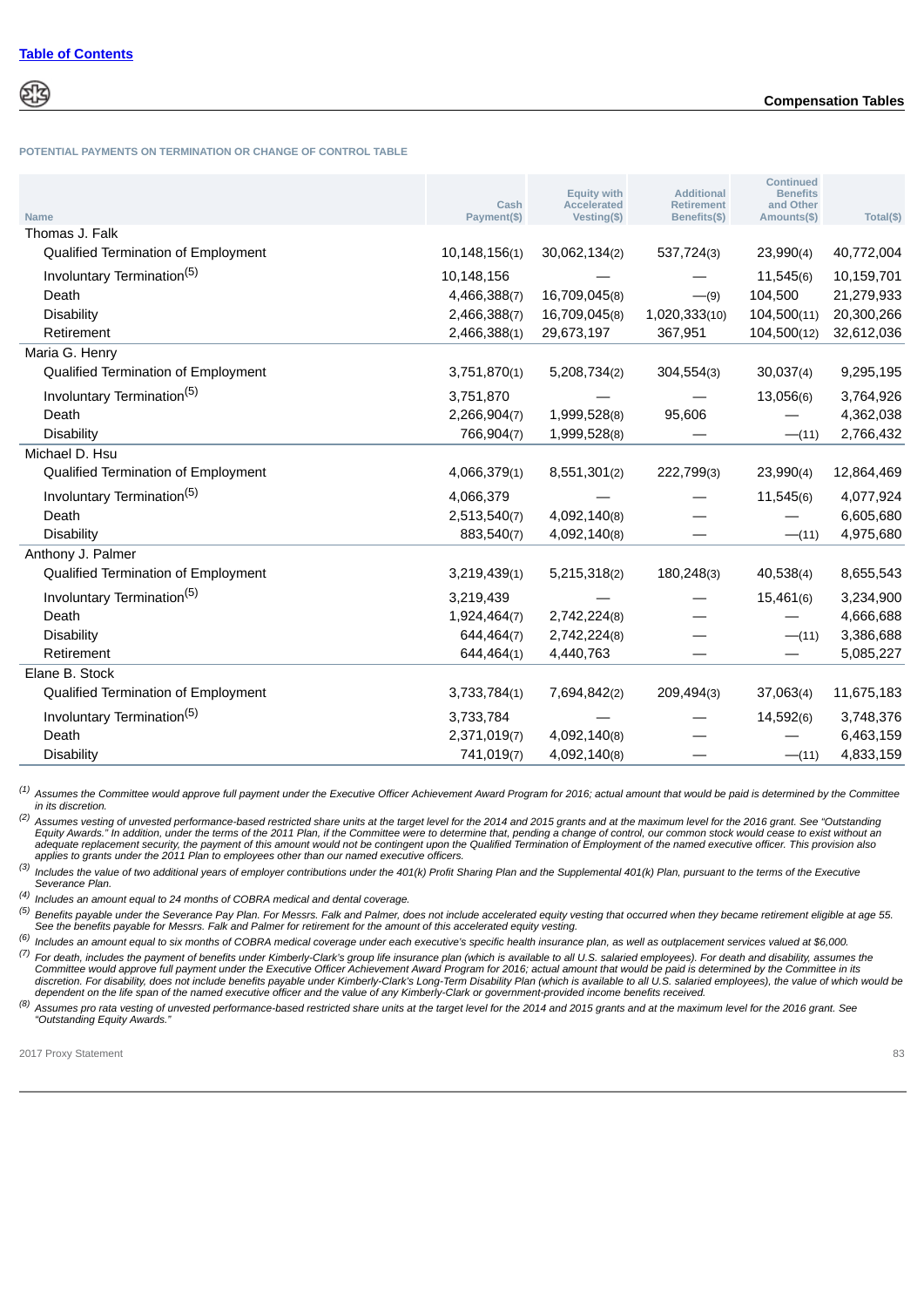- *(9) For Mr. Falk, the estimated actuarial present value of the pension benefits payable on death is less than the present value of the aggregate accumulated benefit set forth in the Pension Benefits table; as a result, no incremental benefit as a result of his death is included in the amount.*
- *(10) Includes the excess, if any, of the estimated actuarial present value of the retirement benefits payable on disability for the named executive officer through December 31, 2016 (assuming the named executive officer elects to receive a continuing benefit for his surviving spouse) over the present value of the aggregate accumulated benefit set forth in the Pension Benefits table.*
- *(11) For Mr. Falk, includes the value of retiree medical credits assuming total and permanent disability on December 31, 2016. Our named executive* officers would also be eligible for continuing coverage under Kimberly-Clark's group life insurance plan assuming total and permanent disability on<br>December 31, 2016, which benefit does not discriminate in scope, terms or *benefits offered to all U.S. salaried employees and is therefore not included in the table.*
- Includes the value of retiree medical credits assuming Mr. Falk's retirement on December 31, 2016. Mr. Falk would also be eligible for continuing (12) Includes the value overage under Kimberly-Clark's group life insurance *scope, terms or operation in favor of our executive officers compared to the benefits offered to all U.S. salaried employees and is therefore not included in the table.*

# **Equity Compensation Plan Information**

The following table gives information about Kimberly-Clark's common stock that may be issued upon the exercise of options, warrants, and rights under all of Kimberly-Clark's equity compensation plans as of December 31, 2016.

|                                    | <b>Number of securities</b><br>to be issued upon<br>exercise of<br>outstanding options,<br>warrants, and rights<br>(in millions)<br>(a) | <b>Weighted average</b><br>exercise price of<br>outstanding<br>options, warrants,<br>and rights<br>(b) | <b>Number of securities</b><br>remaining available for<br>future issuance under<br>equity compensation<br>plans<br>(excluding securities<br>reflected in column (a))<br>(in millions)<br>(c) |
|------------------------------------|-----------------------------------------------------------------------------------------------------------------------------------------|--------------------------------------------------------------------------------------------------------|----------------------------------------------------------------------------------------------------------------------------------------------------------------------------------------------|
| Equity compensation plans approved |                                                                                                                                         |                                                                                                        |                                                                                                                                                                                              |
| by stockholders <sup>(1)</sup>     | $8.9^{(2)}$                                                                                                                             | 101.16                                                                                                 | 18                                                                                                                                                                                           |
|                                    |                                                                                                                                         |                                                                                                        |                                                                                                                                                                                              |

*(1)* Includes (a) the stockholder-approved 2011 Plan, which effective April 21, 2011 amended and restated the stockholder-approved 2001 Equity<br>Participation Plan and (b) the stockholder-approved 2011 Outside Directors' Compensa *restated the Outside Directors' Compensation Plan.*

*(2) Includes 1.9 million restricted share units granted under the 2011 Plan (including shares that may be issued pursuant to outstanding performance*based restricted share units, assuming the target award is met; actual shares issued may vary, depending on actual performance). Upon vesting, a<br>share of Kimberly-Clark common stock is issued for each restricted share unit *not have an exercise price. Also includes 0.2 million restricted share units granted under the 2011 Outside Directors' Compensation Plan. Upon retirement from or any other termination of service from the Board, a share of Kimberly-Clark common stock is issued for each restricted share unit. Column (b) does not take these awards into account because they do not have an exercise price.*

#### **2011 Outside Directors' Compensation Plan**

In 2011, our Board and our stockholders approved the 2011 Outside Directors' Compensation Plan (as amended in 2016). A maximum of 1,044,134 shares of Kimberly-Clark common stock was available for grant under this plan (as adjusted for the Halyard Health spin-off). The Board may grant awards in the form of stock options, SARs, restricted stock, restricted share units, or any combination of cash, stock options, SARs, restricted shares or restricted share units under this plan.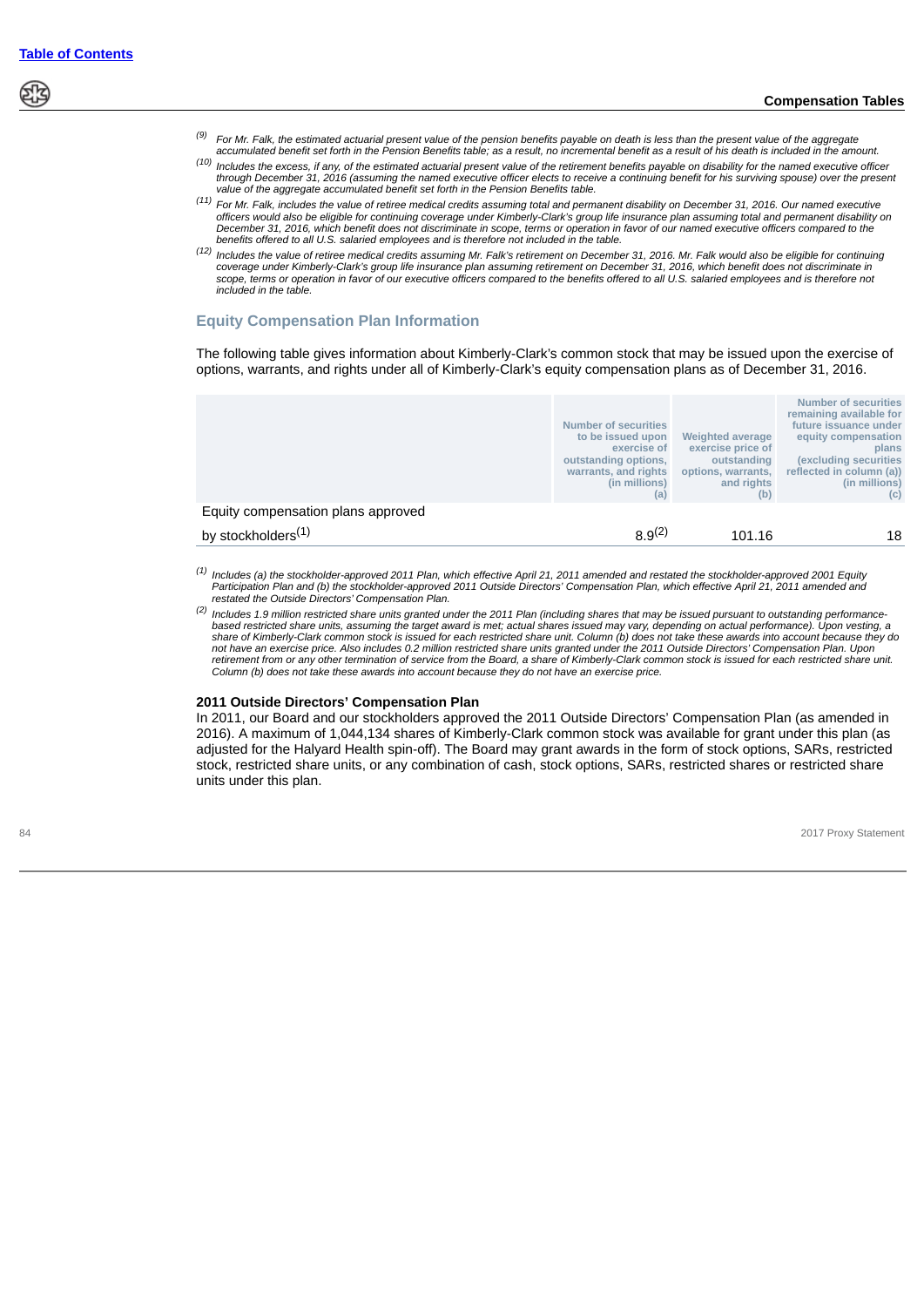# Proposal 4. Advisory Vote on the Frequency of Future Advisory Votes on Executive Compensation

This proposal gives stockholders the opportunity to indicate how frequently we should seek an advisory vote on our executive compensation, such as Proposal 3 above. By voting on this Proposal 4, stockholders can indicate whether they would prefer an advisory vote on executive compensation every one, two, or three years.

In 2011, stockholders voted to adopt the recommendation of our Board to vote on the say-on-pay proposal every year at our annual meeting. As a result, we have submitted our say-on-pay proposal to our stockholders at each annual meeting since 2011. As required by SEC rule, this year we are resubmitting a proposal on the frequency.

After careful consideration, our Board of Directors has determined that an advisory vote on executive compensation that occurs every year is the most appropriate alternative for Kimberly-Clark, and therefore our Board of Directors recommends that you vote for a one-year interval for the advisory vote on executive compensation.

In formulating its recommendation, our Board considered that an annual advisory vote on executive compensation will allow our stockholders to provide us with their direct input on our compensation objectives, policies and practices as disclosed in the proxy statement every year.

The option that receives the highest number of votes cast will be considered the frequency recommended by stockholders. However, because this vote is advisory and not binding on our Board or Kimberly-Clark, our Board may decide that it is in the best interests of our stockholders and Kimberly-Clark to hold an advisory vote on executive compensation more or less frequently than the option approved by our stockholders.

The Board of Directors unanimously recommends a vote for the option of every ONE YEAR as the frequency with which stockholders are provided an advisory vote on the compensation of our named executive officers.

2017 Proxy Statement 85 Proxy Statement 85 Proxy Statement 85 Proxy Statement 85 Proxy Statement 85 Proxy Statement 85 Proxy Statement 85 Proxy Statement 85 Proxy Statement 85 Proxy Statement 85 Proxy Statement 85 Proxy St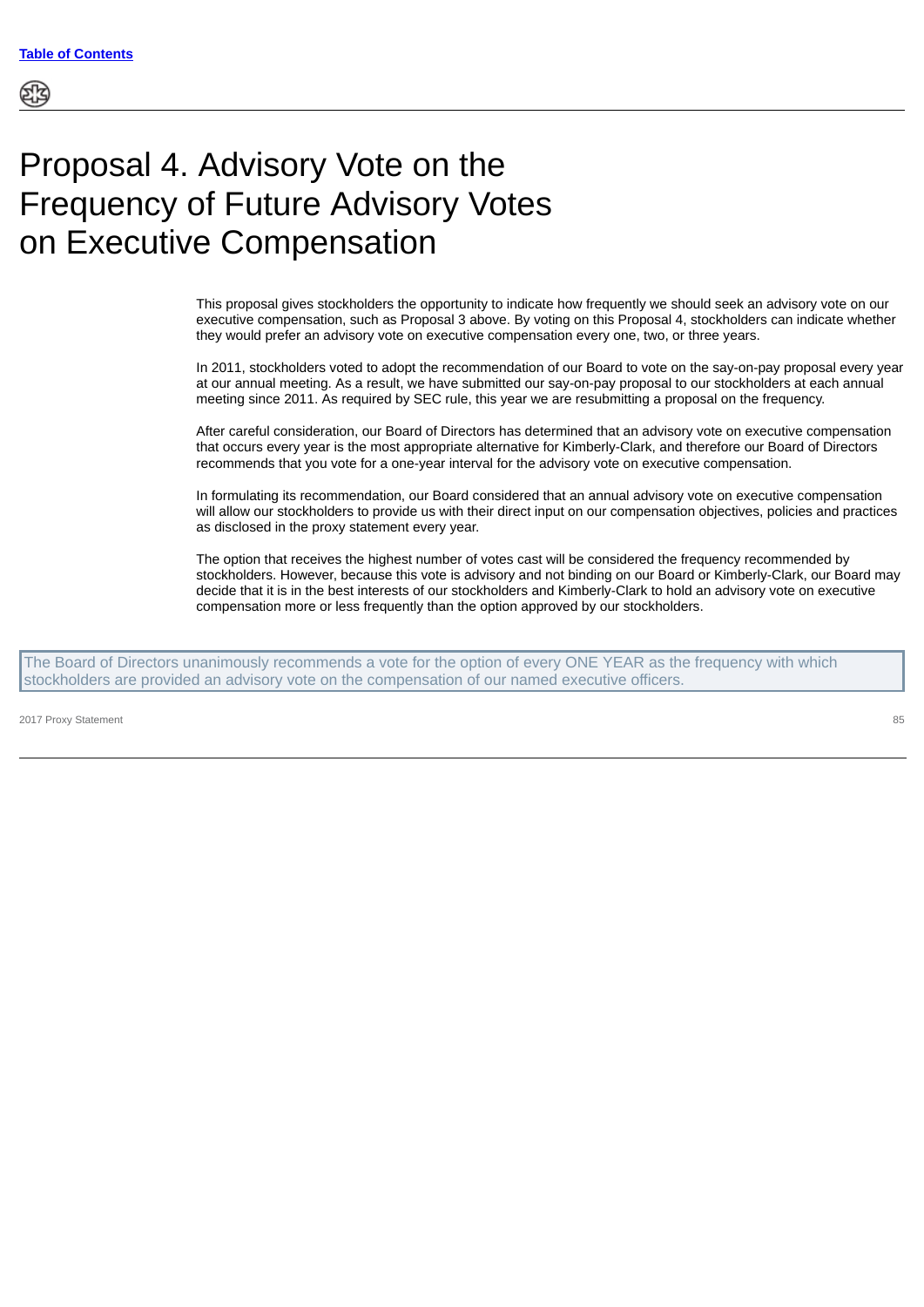# Other Information

**Security Ownership Information**

The following table shows the number of shares of our common stock beneficially owned as of December 31, 2016, by each director and nominee, by each named executive officer, and by all directors, nominees and executive officers as a group.

| <b>Name</b>                                               | Number of Shares $(1)(2)(3)(4)$ Percent of Class |          |
|-----------------------------------------------------------|--------------------------------------------------|----------|
| John F. Bergstrom                                         | 45,792                                           | $^\star$ |
| Abelardo E. Bru                                           | 28,631                                           | $^\star$ |
| Robert W. Decherd                                         | 80,038(5)                                        | $^\star$ |
| Thomas J. Falk                                            | 926,272(6)(7)                                    | *        |
| Fabian T. Garcia                                          | 9,784                                            | $\star$  |
| Maria G. Henry                                            | 44,576(6)                                        | $^\star$ |
| Michael D. Hsu                                            | 145,766(6)                                       | $^\star$ |
| Mae C. Jemison, M.D.                                      | 34,792                                           | $\star$  |
| James M. Jenness                                          | 26,349                                           | $\star$  |
| Nancy J. Karch                                            | 14,603                                           | $\star$  |
| Anthony J. Palmer                                         | 105,906(6)                                       | $^\star$ |
| Christa S. Quarles                                        | 734                                              | $\star$  |
| lan C. Read                                               | 23,479                                           | $^\star$ |
| Marc J. Shapiro                                           | 59,150(8)                                        | $\star$  |
| Elane B. Stock                                            | 156,122(6)                                       | $^\star$ |
| Michael D. White                                          | 3,981                                            | $^\star$ |
| All directors, nominees and executive officers as a group | 1,998,543(6)(9)                                  | $^\star$ |
| (20 persons)                                              |                                                  |          |

*\* Each director, nominee, named executive officer and the directors, nominees and executive officers as a group, owns less than one percent of the outstanding shares of our common stock.*

*(1) Except as otherwise noted, the directors, nominees and named executive officers, and the directors, nominees and executive officers as a group, have sole voting and investment power with respect to the shares listed.*

*(2) As of the date of this proxy statement, none of the executive officers or directors has pledged any shares of our common stock.*

*(3) Share amounts include unvested restricted share units granted to the following named executive officers under the 2011 Plan as indicated below.* Amounts representing performance-based restricted share units in the table below represent target levels for these awards. See "Compensation<br>Tables – Outstanding Equity Awards" for additional information regarding these gr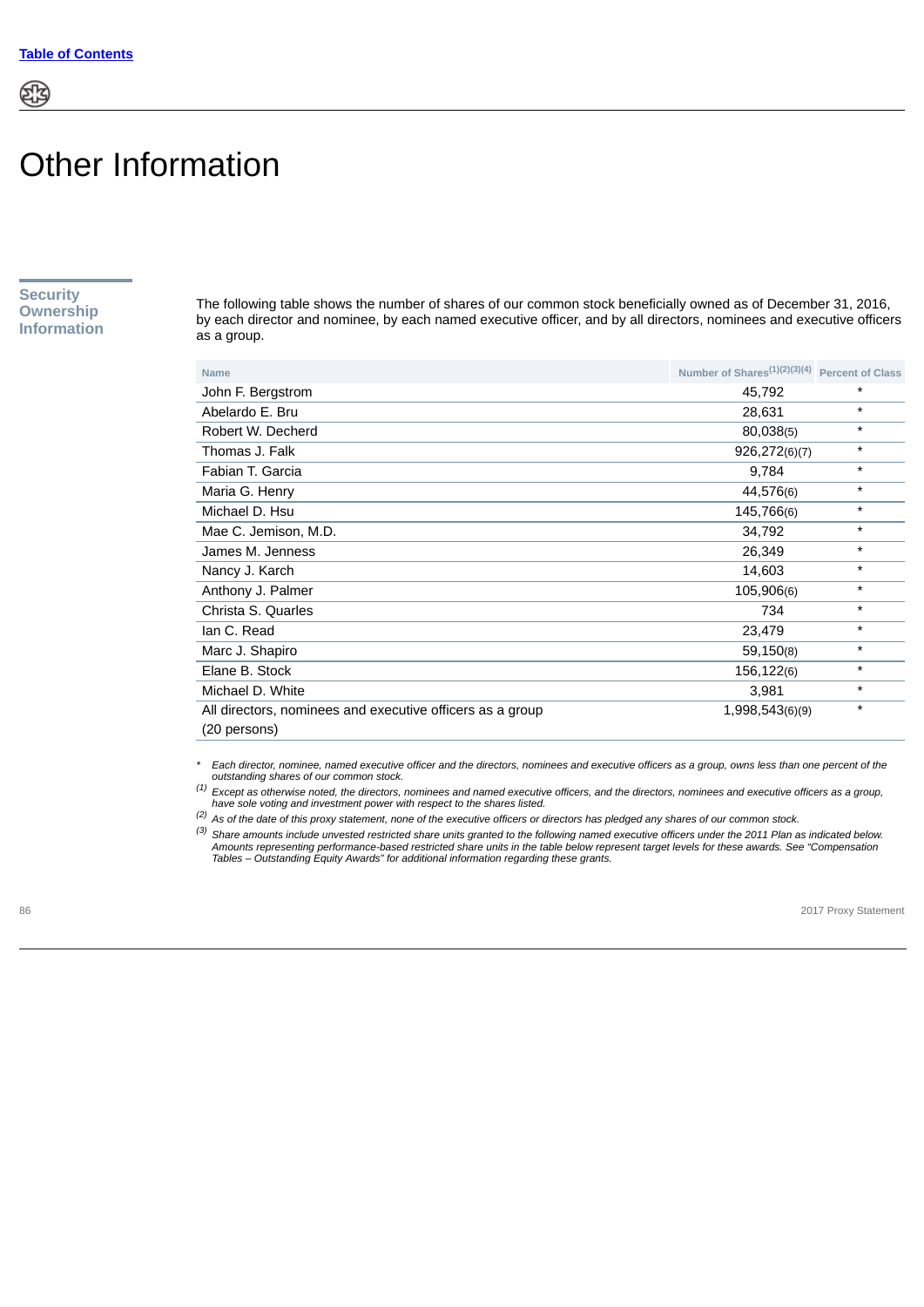# **Other Information** Security Ownership Information

| Name              | Time-Vested Restricted Share Units(#) | Performance-Based Restricted Share Units(#) |
|-------------------|---------------------------------------|---------------------------------------------|
| Thomas J. Falk    |                                       | 192.156                                     |
| Maria G. Henry    |                                       | 29.674                                      |
| Michael D. Hsu    |                                       | 48.056                                      |
| Anthony J. Palmer | 5.877                                 | 29.125                                      |
| Elane B. Stock    |                                       | 48.056                                      |

 *(4) For each director who is not an officer or employee of Kimberly-Clark, share amounts include restricted share units and shares of restricted stock* granted under our Outside Directors' Compensation Plan. These awards are restricted and may not be transferred or sold until the Outside Director<br>retires from or otherwise terminates service on the Board. See footnote 4 to *of restricted stock and restricted share units that the Outside Directors had outstanding as of December 31, 2016.*

*(5) Voting and investment power with respect to 41,944 of the shares is shared with Mr. Decherd's spouse.*

*(6) Includes shares of common stock held by the trustee of the 401(k) Profit Sharing Plan for the benefit of, and that are attributable to, the accounts in the plans of, the named executive officers. Also includes the following shares which could be acquired within 60 days of December 31, 2016 by:*

| Name                                                                   | Number of Shares That Could be Acquired<br>Within 60 Days of December 31, 2016 |
|------------------------------------------------------------------------|--------------------------------------------------------------------------------|
| Thomas J. Falk                                                         | 60.964                                                                         |
| Maria G. Henry                                                         | 14.902                                                                         |
| Michael D. Hsu                                                         | 85.858                                                                         |
| Anthony J. Palmer                                                      | 59.341                                                                         |
| Elane B. Stock                                                         | 87.367                                                                         |
| All directors, nominees and executive officers as a group (20 persons) | 441.885                                                                        |

*(7) Includes 99,411 shares held by TKM, Ltd. and 559,298 shares held by TKM II, Ltd. TKM, Ltd. is a family limited partnership, which is owned by (i) an* entity owned by a trust, controlled by Mr. Falk and his spouse as general partner and (ii) two family trusts previously established for the benefit of Mr.<br>Falk's child as limited partners. TKM II, Ltd. is a family limited *his spouse as general partner, and (ii) a trust controlled by Mr. Falk and his spouse as limited partners. Mr. Falk shares voting control over the shares held by TKM, Ltd. and TKM II, Ltd.*

*(8) Includes 8,000 shares held by a trust for the benefit of Mr. Shapiro's children and for which Mr. Shapiro shares voting and investment power.*

*(9) Voting and investment power with respect to 726,798 of the shares is shared.*

Our Corporate Governance Policies provide that, within three years of joining the Board, all Outside Directors should own an amount of our common stock or share units at least equal in value to three times the annual Board cash compensation. For the purpose of these stock ownership guidelines, a director is deemed to own beneficially-owned shares, as well as restricted stock and restricted share units (whether or not any applicable restrictions have lapsed), but not stock options (whether vested or unvested). As of December 31, 2016, these guidelines had been met or exceeded by each of the Outside Directors.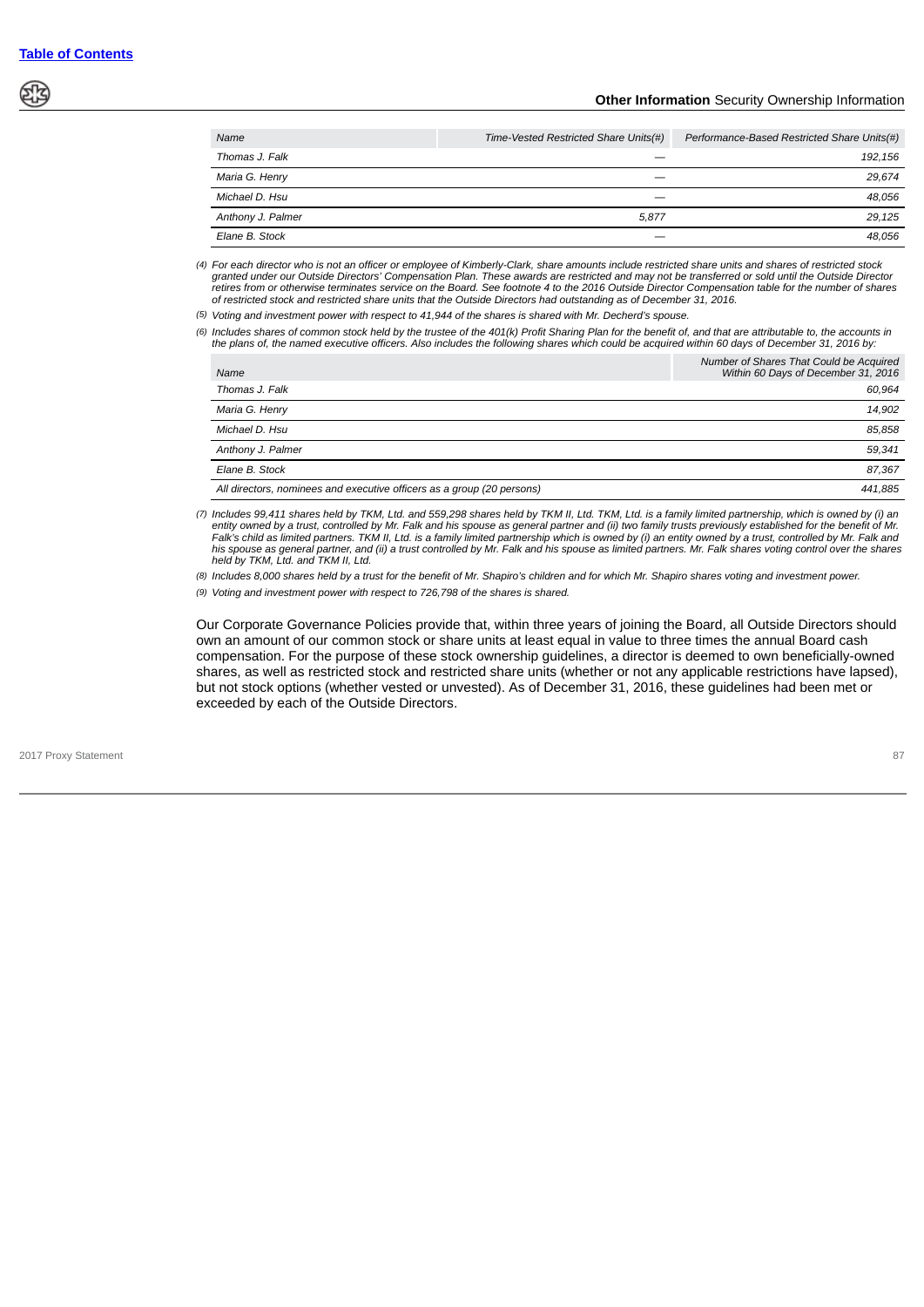

material interest that he or she (or an immediate family member) has or will have in a transaction with Kimberly-Clark. Based on a review of the transaction, a determination will be made as to whether the transaction constitutes a related person transaction under the SEC's rules. As appropriate, the Nominating and Corporate Governance Committee or the Audit Committee will then review the terms and substance of the transaction to determine whether to ratify or approve the related person transaction.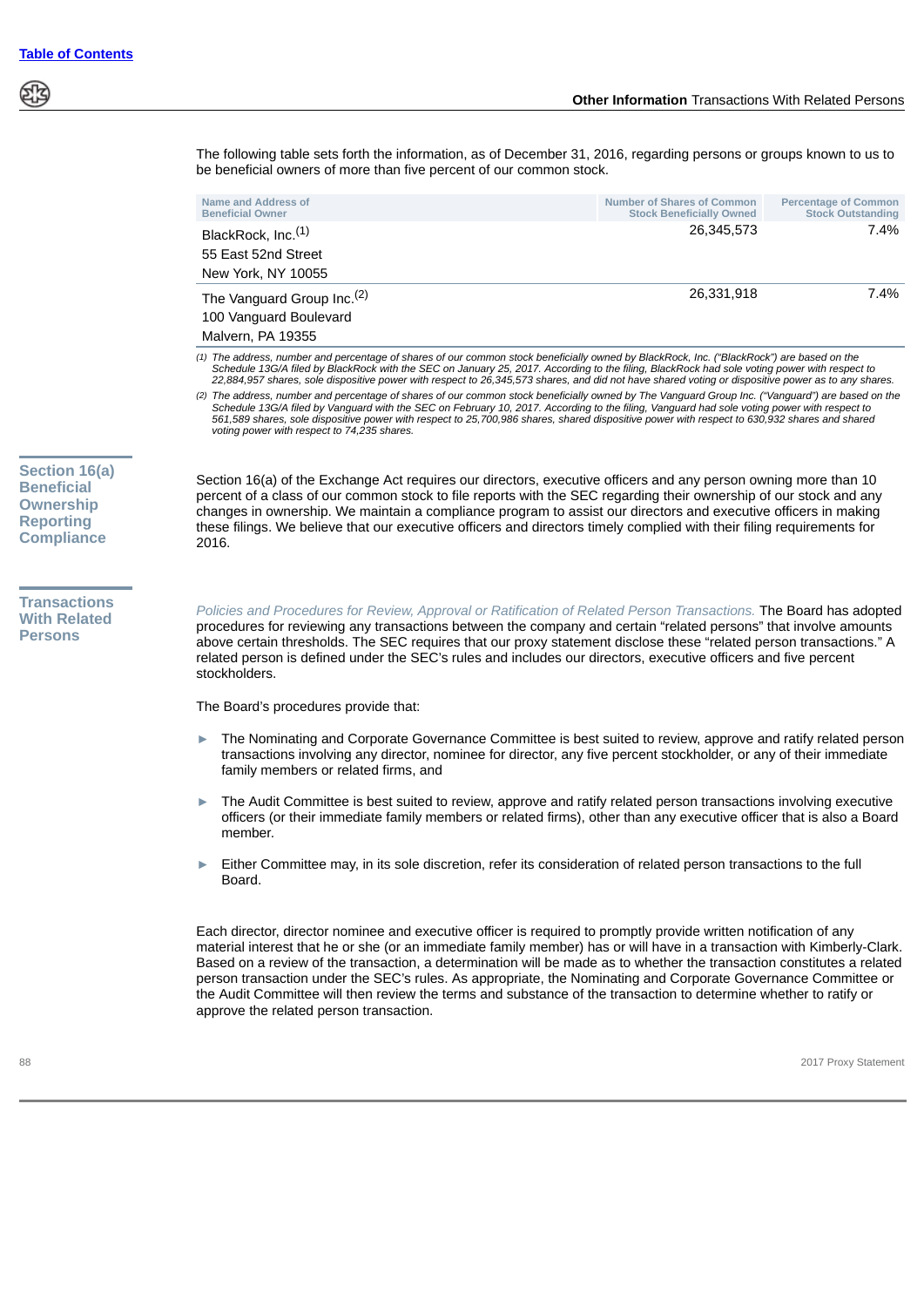In determining whether the transaction is consistent with Kimberly-Clark's best interest, the Nominating and Corporate Governance Committee or the Audit Committee may consider any factors deemed relevant or appropriate, including:

- Whether the transaction is on terms comparable to those that could be obtained in arm's-length dealings with an unrelated third party;
- Whether the transaction constitutes a conflict of interest under our Code of Conduct, the nature, size or degree of any conflict, and whether mitigation of the conflict is feasible;
- The impact of the transaction on a director's independence; and
- Whether steps have been taken to ensure fairness to Kimberly-Clark.

*2016 Related Person Transactions.* We share aircraft hangar space, pilots and related services with Bergstrom Corporation, an entity that is majority-owned by Mr. Bergstrom. During 2016, Bergstrom Corporation paid us \$587,000 for its share of the costs associated with these services. We believe this arrangement is fair and reasonable, advantageous to Kimberly-Clark, and consistent with national benchmarking. Based on an analysis of the arrangement, we also believe its terms to be comparable to those that could be obtained in arm's-length dealings with an unrelated third party.

**Stockholders Sharing the Same Household**

Stockholders who have the same address and last name as of the record date and have not previously requested electronic delivery of proxy materials may receive their voting materials in one of two ways. They may receive a single proxy package containing one annual report, one proxy statement and multiple proxy cards for each stockholder. Or they may receive one envelope containing a Notice of Internet Availability of Proxy Materials for each stockholder. This "householding" procedure helps us reduce printing and postage costs associated with providing our proxy materials and is consistent with our sustainability efforts.

If you reside in the same household with another stockholder with the same last name and would like us to mail proxy-related materials to you separately in the future, or are receiving multiple copies of materials and wish to receive only one set of proxy-related materials, please contact Stockholder Services by mail at P.O. Box 619100, Dallas, Texas 75261-9100, by telephone at (972) 281-5317 or by e-mail at stockholders@kcc.com.

Beneficial stockholders can request information about householding from their banks, brokers or other such holders of record.

**Stockholder Proposals for Inclusion in Next Year's Proxy Statement**

Stockholders who, in accordance with SEC Rule 14a-8, wish to present proposals for inclusion in our proxy statement and form of proxy for the 2018 Annual Meeting of Stockholders must submit their proposals to the Corporate Secretary, Kimberly-Clark Corporation, P.O. Box 619100, Dallas, Texas 75261-9100, so that they are received at this address no later than October 30, 2017. Upon receipt of a proposal, we will determine whether or not to include the proposal in the proxy statement and form of proxy in accordance with applicable law. We suggest that proposals be forwarded by certified mail, return receipt requested.

**Stockholder Director Nominees for Inclusion in Next Year's Proxy Statement**

Stockholders who wish to nominate one or more director candidates to be included in our proxy statement and form of proxy pursuant to By-Law 11A of our By-Laws (a "proxy access nomination") must submit written notice of the nomination to the Corporate Secretary so that it is received at least 75 days, but not more than 100 days, before the 2018 Annual Meeting of Stockholders (unless we give less than 75 days' notice of the annual meeting date, in which case the notice must be received within 10 days after the meeting date is announced). Any notice of a proxy access nomination must comply with the requirements of our By-Laws, which may be found in the Investors section of our website at www.kimberly-clark.com, and any applicable law.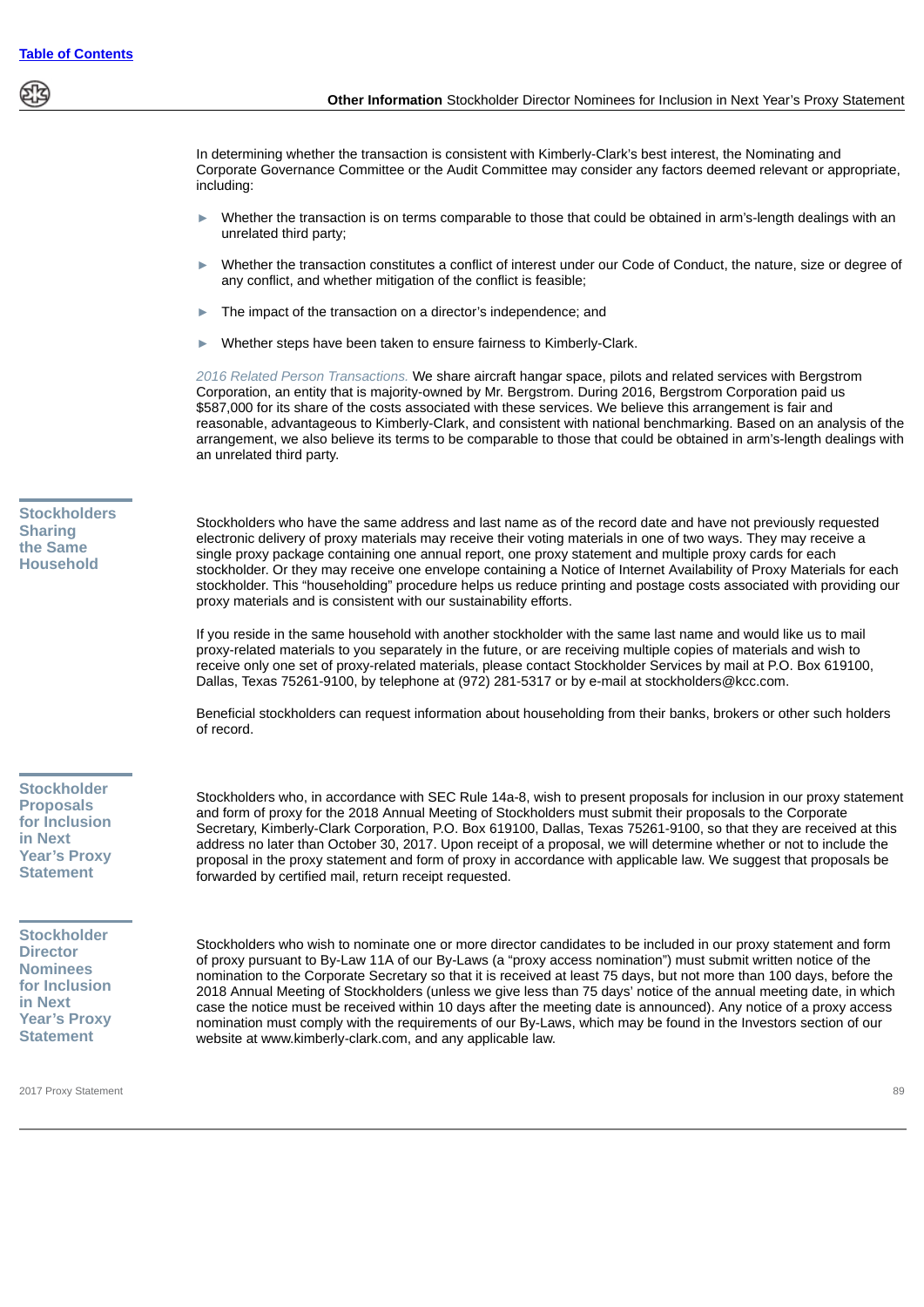

# **Stockholder Director Nominees Not Included in Next Year's Proxy Statement**

# **Other Stockholder Proposals Not Included in Next Year's Proxy Statement**

**Other Information** Other Stockholder Proposals Not Included in Next Year's Proxy Statement

Under our Certificate of Incorporation and By-Laws, a stockholder who wishes to nominate a candidate for election to the Board who is not intended to be included in our proxy statement for the 2018 Annual Meeting of Stockholders is required to give written notice to our Corporate Secretary. We must receive this notice at least 75 days, but not more than 100 days, before the 2018 Annual Meeting of Stockholders (unless we give less than 75 days' notice of the annual meeting date, in which case the notice must be received within 10 days after the meeting date is announced). Any notice of a director nomination must comply with the requirements of our By-Laws and any applicable law. A nomination that does not comply with the requirements set forth in our Certificate of Incorporation and By-Laws will not be considered for presentation at the annual meeting, but will be considered by the Nominating and Corporate Governance Committee for any vacancies arising on the Board between annual meetings in accordance with the process described in "Proposal 1. Election of Directors - Process and Criteria for Nominating Directors."

Under our Certificate of Incorporation and By-Laws, a stockholder who wishes to present a proposal at the 2018 Annual Meeting of Stockholders, other than a matter brought under SEC Rule 14a-8 or a director nomination, must submit written notice of the proposal to the Corporate Secretary. This notice must be received between January 10, 2018 and February 4, 2018, unless the 2018 Annual Meeting is held earlier than March 21, 2018 or later than June 19, 2018, in which case the notice must be received at least 75 days, but not more than 100 days, before the 2018 Annual Meeting of Stockholders (unless we give less than 75 days' notice of the annual meeting date, in which case the notice must be received within 10 days after the meeting date is announced). Any notice of a proposal must comply with the requirements of our By-Laws and any applicable law.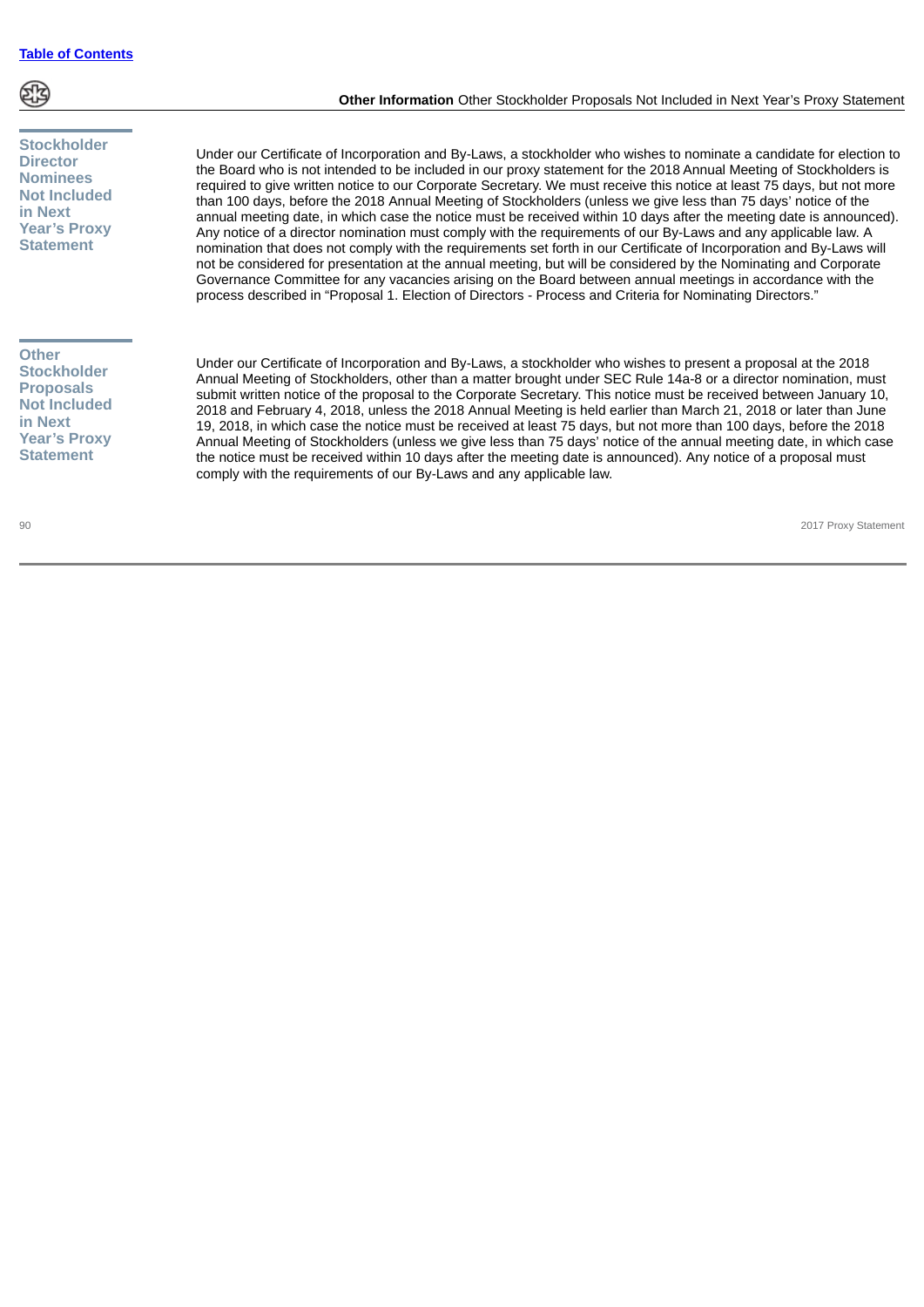# Other Matters to Be Presented at the Annual Meeting

Our management does not know of any other matters to be presented at the Annual Meeting. Should any other matter requiring a vote of the stockholders arise at the meeting, the persons named in the proxy will vote the proxies in accordance with their best judgment.

Kimberly-Clark Corporation P.O. Box 619100 Dallas, Texas 75261-9100 Telephone (972) 281-1200 February 27, 2017

By Order of the Board of Directors.

Jeffrey P. Melucci Vice President – Senior Deputy General Counsel and Corporate Secretary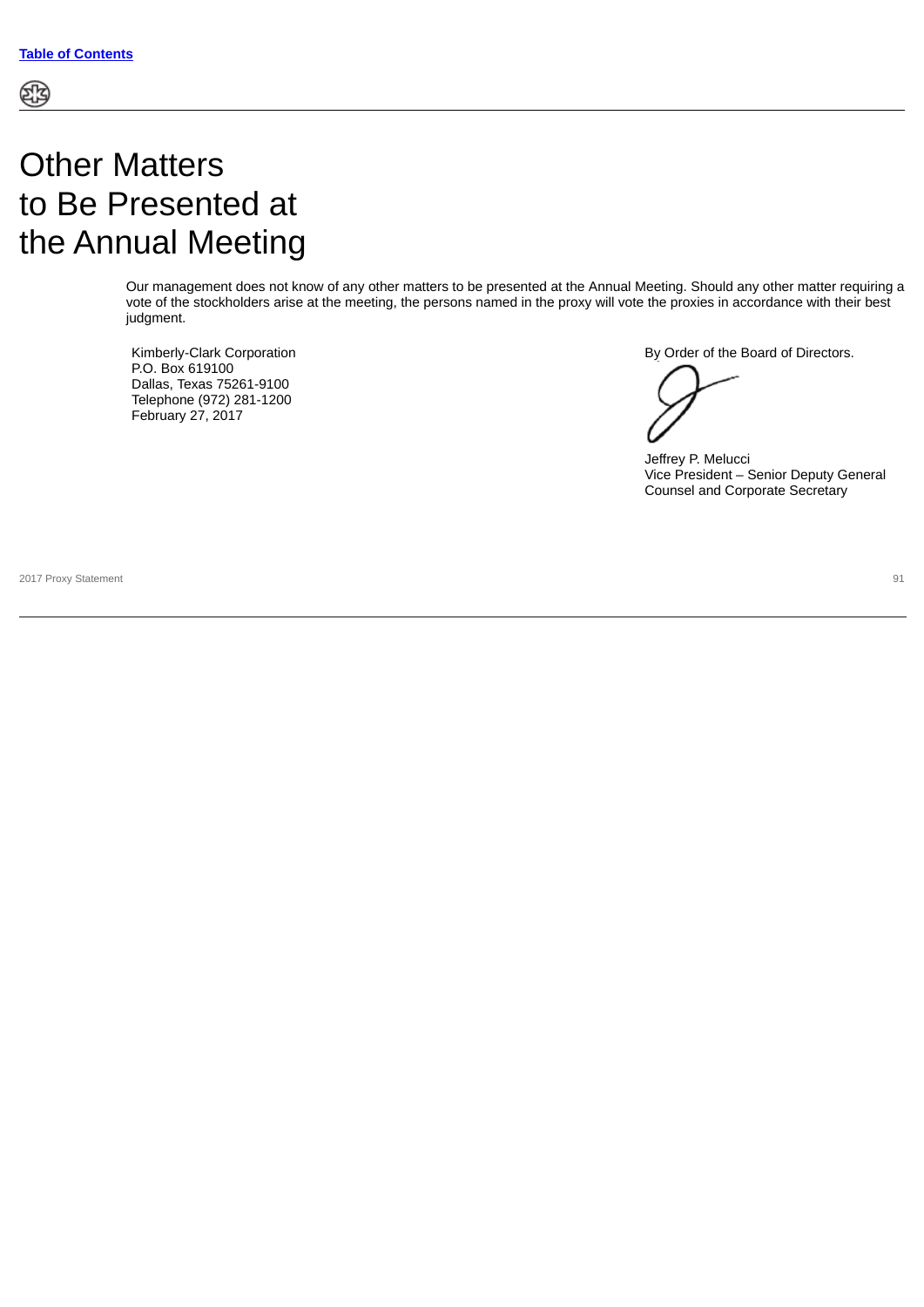**Kimberly-Clark Corporation** Invitation to Stockholders Notice of 2017 Annual Meeting Proxy Statement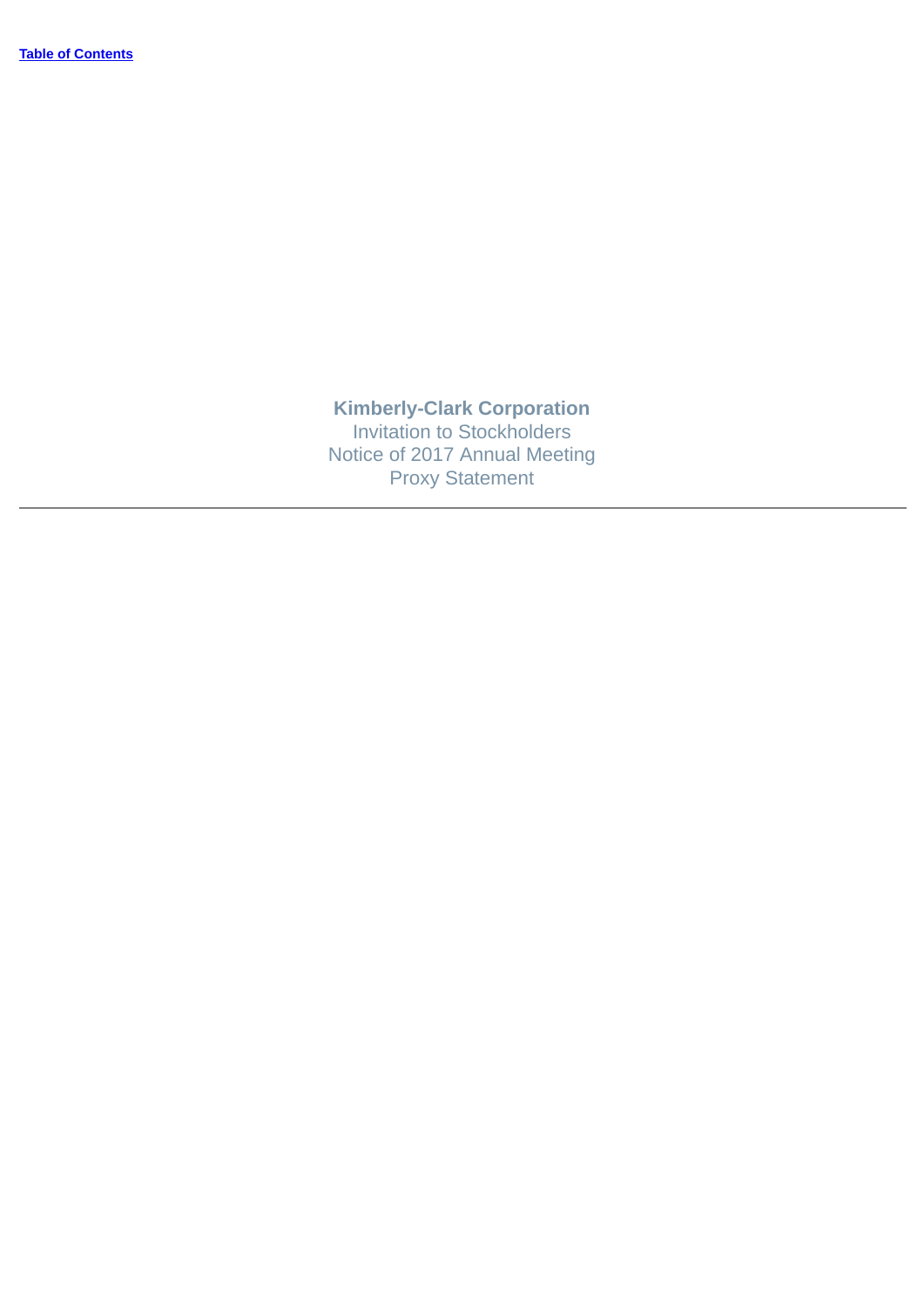**[Table of Contents](#page-4-0)**



**IMPORTANT ANNUAL MEETING INFORMATION** 

# **Electronic Voting Instructions**

#### **Available 24 hours a day, 7 days a week!**

Instead of mailing your proxy, you may choose one of the voting methods outlined below to vote your proxy.

VALIDATION DETAILS ARE LOCATED BELOW IN THE TITLE BAR.

**Proxies submitted by the Internet or telephone must be received by 1:00 a.m., Central Time, on April 20, 2017.**

#### **Vote by Internet**

- Go to **www.envisionreports.com/kmb**
- Or scan the QR code with your smartphone<br>● Follow the steps outlined on the secure website
- 

#### **Vote by telephone**

● Call toll free 1-800-652-VOTE (8683) within the USA, US territories &<br>Canada on a touch tone telephone

● Follow the instructions provided by the recorded message

Using a **black ink** pen, mark your votes with an **X** as shown in this example. Please do not write outside the designated areas.

# **Annual Stockholder Meeting Proxy Card**

**IF YOU HAVE NOT VOTED VIA THE INTERNET OR TELEPHONE, FOLD ALONG THE PERFORATION, DETACH AND RETURN THE BOTTOM PORTION IN THE ENCLOSED ENVELOPE.**

X

**A Election of Directors** — The Board of Directors recommends a vote **FOR** the listed nominees (terms to expire at 2018 Annual Stockholder Meeting).

|                                                                                                                                                                                                                                                                                                                                             | 1. Nominees:                                                                                | For | Against Abstain |                                                     |                       |         | For                                                 | Against | Abstain |                                                     | For | Against | <b>Abstain</b> |
|---------------------------------------------------------------------------------------------------------------------------------------------------------------------------------------------------------------------------------------------------------------------------------------------------------------------------------------------|---------------------------------------------------------------------------------------------|-----|-----------------|-----------------------------------------------------|-----------------------|---------|-----------------------------------------------------|---------|---------|-----------------------------------------------------|-----|---------|----------------|
|                                                                                                                                                                                                                                                                                                                                             | 01 - John F. Bergstrom                                                                      |     |                 |                                                     | 02 - Abelardo E. Bru  |         |                                                     |         |         | 03 - Robert W. Decherd                              |     |         |                |
|                                                                                                                                                                                                                                                                                                                                             | 04 - Thomas J. Falk                                                                         |     |                 |                                                     | 05 - Fabian T. Garcia |         |                                                     |         |         | 06 - Michael D. Hsu                                 |     |         |                |
|                                                                                                                                                                                                                                                                                                                                             | 07 - Mae C. Jemison, M.D.                                                                   |     |                 |                                                     | 08 - James M. Jenness |         |                                                     |         |         | 09 - Nancy J. Karch                                 |     |         |                |
|                                                                                                                                                                                                                                                                                                                                             | 10 - Christa S. Quarles                                                                     |     |                 |                                                     | 11 - Ian C. Read      |         |                                                     |         |         | 12 - Marc J. Shapiro                                |     |         |                |
|                                                                                                                                                                                                                                                                                                                                             | 13 - Michael D. White                                                                       |     |                 |                                                     |                       |         |                                                     |         |         |                                                     |     |         |                |
| Proposals — The Board of Directors recommends a vote FOR Proposals 2 and 3 and a vote for 1 YEAR on Proposal 4.<br>B.                                                                                                                                                                                                                       |                                                                                             |     |                 |                                                     |                       |         |                                                     |         |         |                                                     |     |         |                |
|                                                                                                                                                                                                                                                                                                                                             | 2. Ratification of Auditors                                                                 |     |                 | For                                                 | Against               | Abstain | Compensation                                        |         |         | 3. Advisory Vote to Approve Named Executive Officer | For | Against | <b>Abstain</b> |
|                                                                                                                                                                                                                                                                                                                                             | 4. Advisory Vote on the Frequency of<br>Future Advisory Votes on Executive<br>Compensation. |     | 1 Year          | 2 Years                                             | 3 Years               | Abstain |                                                     |         |         |                                                     |     |         |                |
| $\mathbf{C}$<br>Authorized Signatures — This section must be completed for your vote to be counted — Date and Sign Below<br>Please sign exactly as name(s) appears hereon. Joint owners should each sign. When signing as attorney, executor, administrator, corporate officer, trustee, quardian, or custodian, please<br>give full title. |                                                                                             |     |                 |                                                     |                       |         |                                                     |         |         |                                                     |     |         |                |
| Date (mm/dd/yyyy) — Please print date below.                                                                                                                                                                                                                                                                                                |                                                                                             |     |                 | Signature 1 - Please keep signature within the box. |                       |         | Signature 2 - Please keep signature within the box. |         |         |                                                     |     |         |                |
|                                                                                                                                                                                                                                                                                                                                             |                                                                                             |     |                 |                                                     |                       |         |                                                     |         |         |                                                     |     |         |                |
|                                                                                                                                                                                                                                                                                                                                             | PLEASE SEE REVERSE FOR ADDRESS CHANGES AND ATTENDANCE PREFERENCE.                           |     |                 |                                                     |                       |         |                                                     |         |         |                                                     |     |         |                |